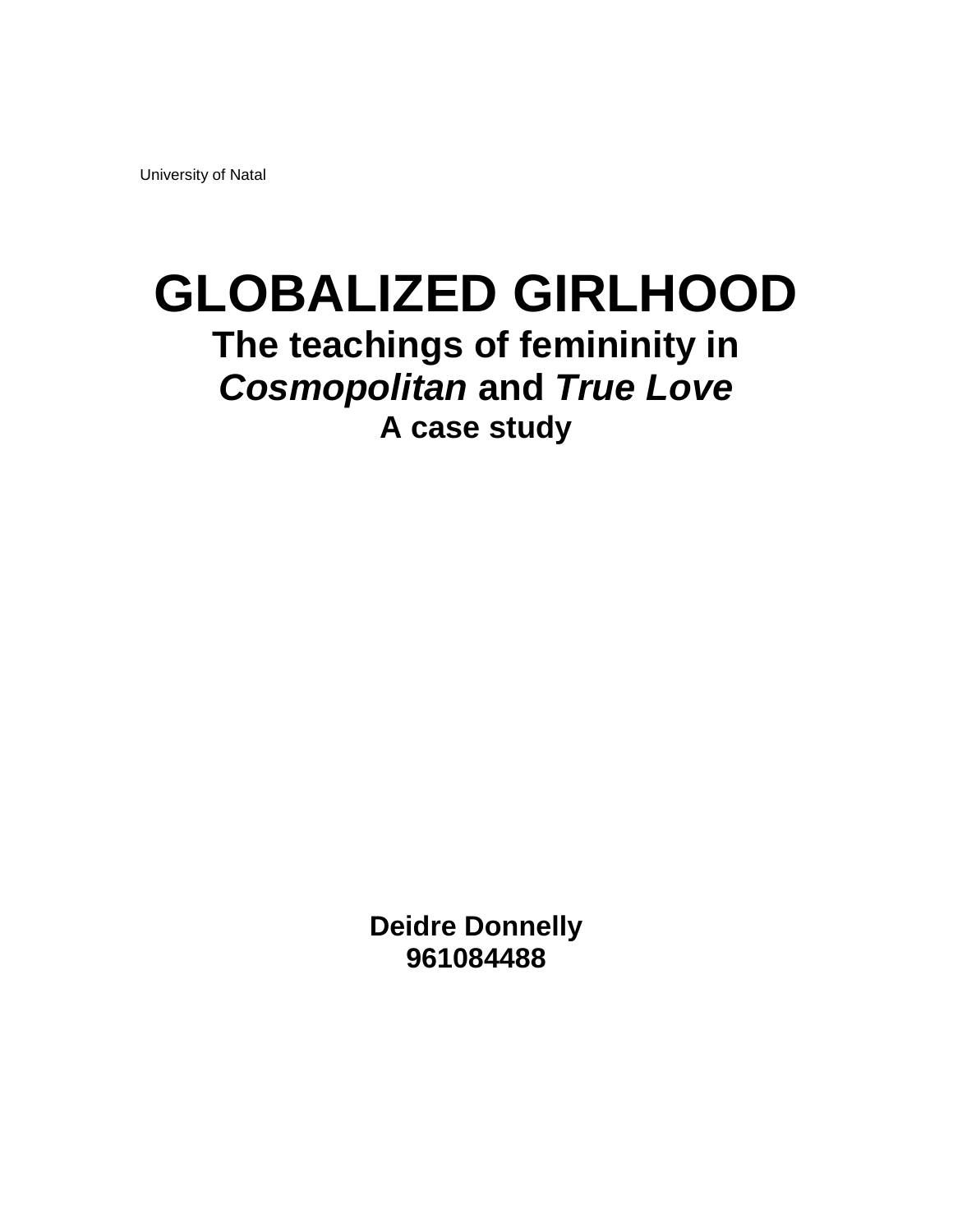#### INTRODUCTION

 This study takes a gender related approach to the study of youth and the media by focusing on the relationship between media consumption practices and gender identity in teenage girls specifically. My central concern is the relationship between gender, media and culture. The main aim of the research is to examine the relationship between consumption and identity, based on the assumption that "consumption practices and aspirations [have become] central to the social construction of identity, within the analytical model of postmodernity" (Bocock 1993: 79).

My understanding of the relationship between consumption and identity is based on an awareness of commercial culture as "an everyday spectacle which is available for symbolic interpretation and aesthetic investment" (Murray 1998: iii), while identity is understood as "an active set of performances which show to others, and to the person himself, the kind of person he desires to be taken to be" (Bocock 1993: 94). The media consumption practices of young South African girls are of concern, considering specifically the effects of globalisation and global cultural influences on local identities. The acknowledged intertextuality of media forms informs my analysis of television and magazines – an analysis which focuses on the relationship between media consumption and gender identity. This study takes the form of an intertextual analysis and case study, combining both text based and audience centered analysis. The primary focus, however, is on media reception and the way in which teenage girls actively make sense of everyday media messages. This focus is based on the belief that "methods of making sense are the key to any kind of explanation of the self, as people's sense of themselves is in fact a conglomerate of these methods, produced through talk and theorizing"(Potter & Wetherall, 1987: 102).

Identities are social and cultural and are constituted within the "network of meaning structures" that exist at any historical moment (Coullie, 1991: 9). These meaning structures, or ways of constituting reality, are discourses – large groups of statements which impose ways of looking at the world (Ashcroft et al., 1998). Discourses, which circulate in all forms of social interaction and cultural production, offer subject positions and "help constitute us as social subjects" (Storey, 1999: 79). Identity is thus constructed from the interaction of various discourses and is always in the process of becoming, "a moving towards rather than an arrival" (Barker, 1999: 3). Identities are incomplete discursive constructions which are "as much about the future as the past" (Storey, 1999: 3). This understanding allows Barker (1997: 165) to define identities as "discursiveperformative texts". The media serves as a resource in the process of identity construction because "identity work increasingly draws its resources from a range of social practices which involve absent others and necessarily engage with the social imaginary" (Barker, 1999: 4).

Identity is constituted within the available subject positions provided by the discursive system (Coullie, 1991). Within any given period, different discourses compete for subjectivity and the social subject is thus constituted as "a particular configuration of subject positions" (Fairclough, 1989: 102). Subject positions are specific to discourse types and, because identities are never fixed but always in a process of becoming, the individual can occupy a range of subject positions over a lifetime (Fairclough, 1989). Gender is a particular discourse which is inscribed in the subject (along with other discourses such as class, ethnicity and sexuality) and provides certain socially constructed subject positions. Indeed, "it is within discourses that we are offered subject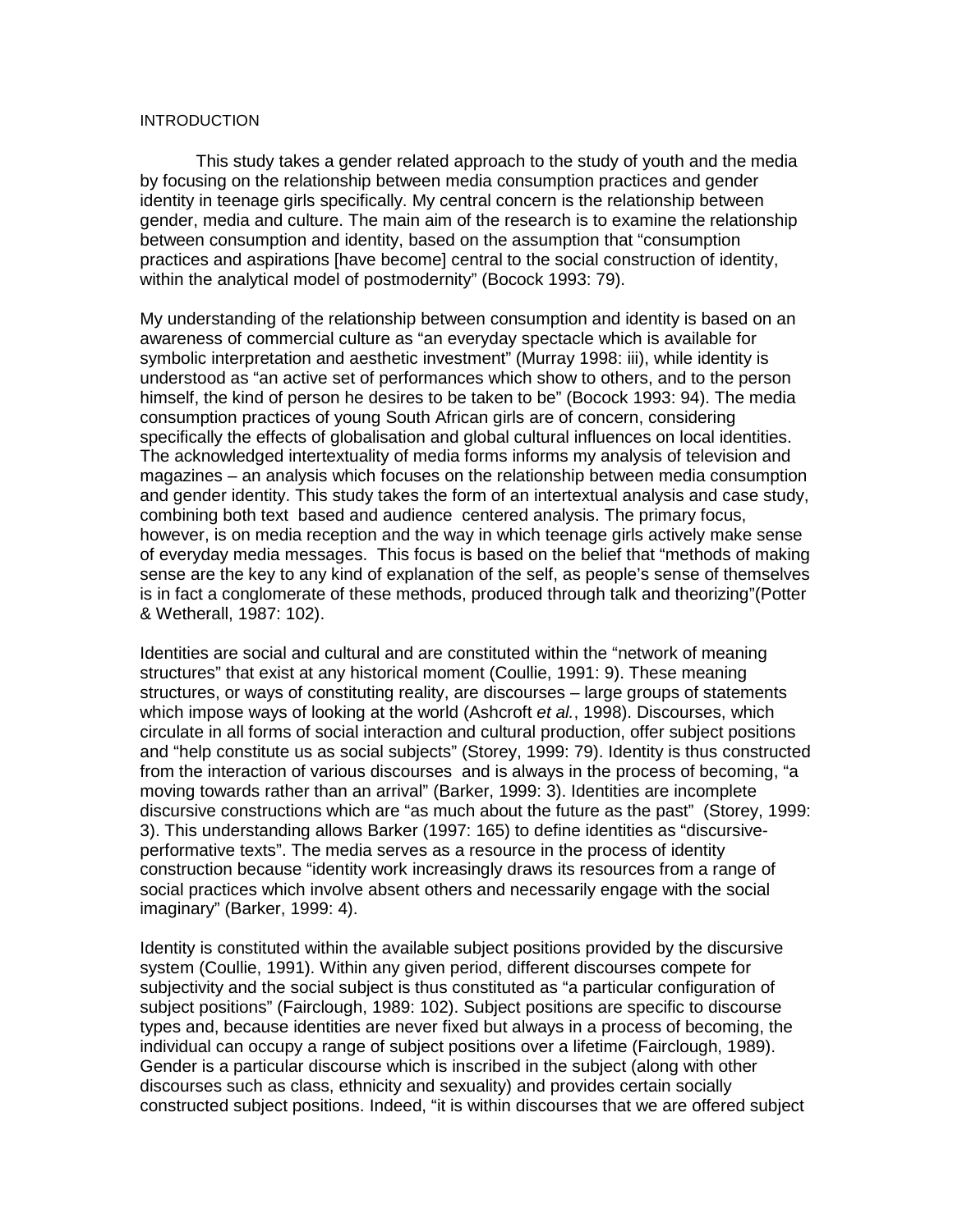positions which convey notions of what it is to be a man or a woman and which constitute our masculinity and femininity" (Pease, 2000: 35). Gender, which refers to those attributes and codes of conduct assigned to each sex within a specific social context, becomes a "seemingly 'natural' or inevitable part of our identity and for that matter often a problematic one" (Van Zoonen, 1994: 33).

Discourses, which are found in the institutions responsible for the socialization of the child, function by the authority of what is 'natural' or 'normal' (Weedon, 1987: 98). It is when discourses have become naturalized and part of common sense that their ideological underpinnings are most powerful: "naturalization, then, is the most formidable weapon in the armoury of power, and therefore a significant focus of struggle" (Fairclough, 1989: 105). The focus on consumer magazines forms part of the larger feminist concern to re-evaluate popular cultural forms of expression which occupy a denigrated status due to gender based categories assigned to them. The academic derision of the magazine form has been addressed by several theorists, who have recognized that the popularity of the form requires that magazines be 'denaturalised' and studied as 'cultural tools' (Laden, 1997), since they function as sites where meanings are contested and made (Beetham, 1996). For the purposes of this paper, which attempts to explore the relationship between consumption and identity in young girls, magazines are understood as 'meta-commodities' – commodities which serve as vehicles for the dissemination of other commodities (Beetham, 1996:2). In terms of gender identity, my concern is to explore the possibility of self-transformation and self-improvement which women's magazines, specifically, suggest. This concern stems from the recognition that "whether or not people have 'real' access to the options [magazines] evoke, or whether they are able to afford them…their cultural force lies in their organizational or motivational/aspirational cogency" (Laden, 2000: 11).

 Women's magazines are highly contradictory and ambivalent forms. Their juxtaposition of feminist discourses with more traditional discourses of femininity is a source of constant tension. Academic analyses of women's magazines have, variously, and at different stages, regarded the genre as either a source of oppression or potential liberation. It is largely the attention given to the topic of self-improvement, particularly with reference to physical appearance that "contradicts and then undermines the overall prowoman fare" in contemporary women's magazines (Wolf, 1990: 69). The highly sexualized images of ultra-thin fashion models which adorn the pages of women's magazines reflect how, "in western societies the slim and well-trained body is an object of admiration and sign of self-control" (Thesander, 1997: 14). Women's magazines have thus been strongly associated with the development of eating disorders in teenage girls. Of real concern is the fact that many women, specifically those living within western industrialised countries, regularly experience feelings of body dissatisfaction. Wolf (1990) cites an American study in which 33 000 American women said they would rather lose ten to fifteen pounds than achieve any other goal. Women's magazines have long been representative of women's mass culture. Therefore "the extreme contradictions between the positive and negative elements of the magazine's message provoke extreme reactions in women" (Wolf, 1990: 70).

 Studies on magazines and popular culture in general have tended to treat media forms as separate by isolating specific texts, rather than addressing the intertextuality of media (Hermes, 1995). Intertextuality refers to the fact that the media are "continually cross-referencing from one medium to another, and the same 'message', story or type of narrative can be found in very different media forms and genres""(McQuail, 1994: 238).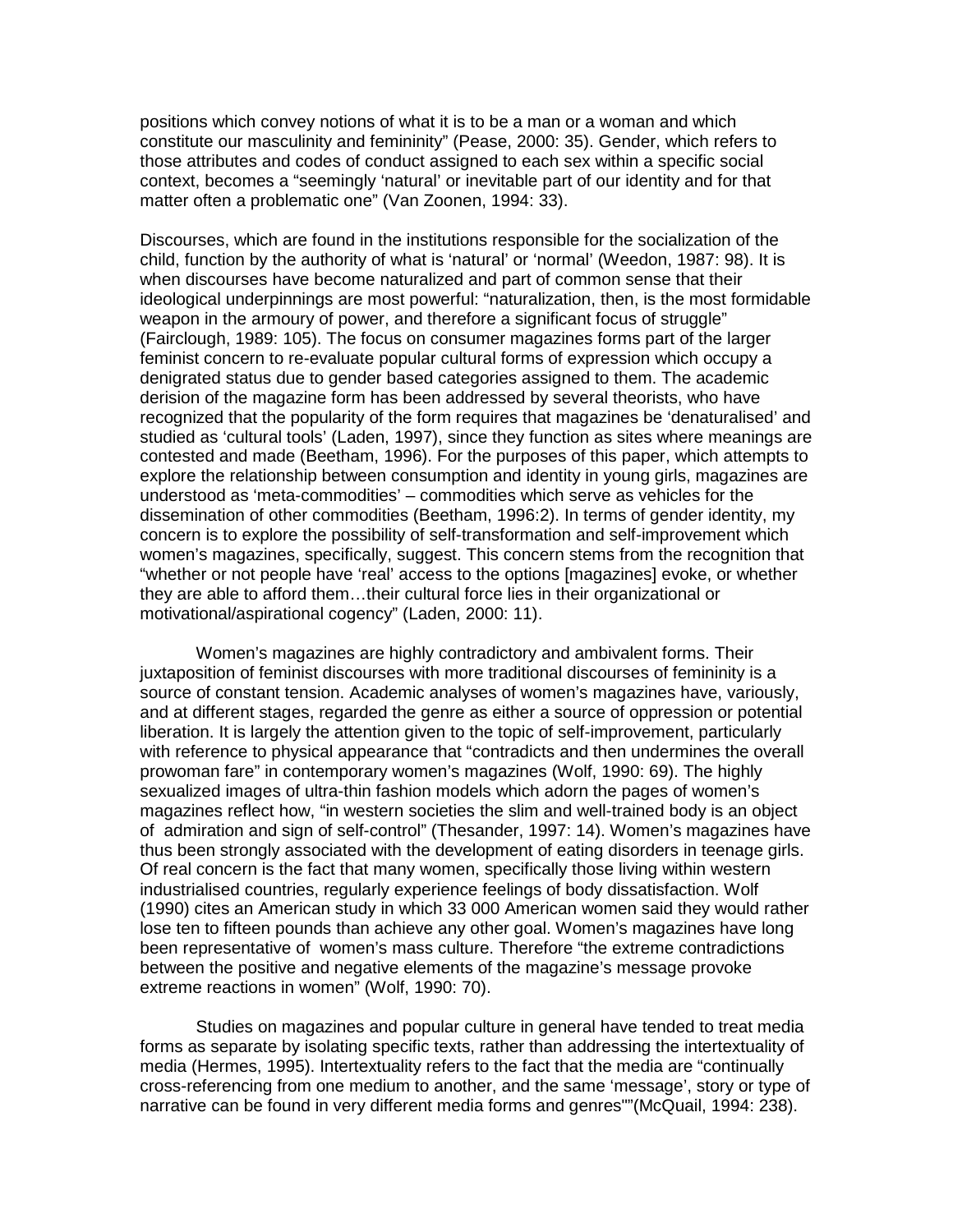This cross-referencing is particularly evident in the way in which the print and televisual media inform each other (McQuail, 1994). It is for this reason that this study considers the way in which women's magazines and television support, reinforce or contradict each other in terms of genres, themes and meanings. Discourse analysis, being centrally concerned with language and context, typically involves intertextual analysis because it "crucially mediates the connection between language and social context" (Fairclough, 1992: 195). Intertextual analysis thus provides "a way to incorporate external context in the sense of larger societal discourses and texts" (Wood & Kroger, 2000: 135).

 The role of television in identity and image aspiration cannot be ignored since television is believed to be "a leading resource for the construction of identity projects" (Barker, 1999: 3). Magazines and television will be compared briefly in terms of postmodern intertextuality; they are both heterogeneous forms, displaying a mix of genres and media (Beetham, 1996; Barker 1999). Both magazines and television are highly visual mediums which are implicated in postmodern consumer culture. Above all, both forms are tied in to everyday routines (Hermes, 1995).

 Cultural studies conceives of culture as "meanings in negotiation found in all kinds of 'texts', across different sites and institutions and throughout everyday life" (Payne, 1997: 125). Cultural studies is an interdisciplinary field which frequently draws upon disparate bodies of theoretical work in order to address a specific problem or situation. This study is approached within a cultural studies framework and draws on the wider field of feminist media studies. My understanding of the subject as constituted within discourse is informed by poststructuralism, and I make use of methods from two strands of discourse analysis – discourse analysis in social psychology (DASP) and critical discourse analysis (CDA). The study will be contextual, and will therefore include certain postcolonial themes relating to the effects of global forces on social and cultural identities. Since my focus is on media consumption and audience reception of the media, my approach will be largely qualitative and ethnographic, using focus groups to gain insight into the ways in which teenage girls interpret popular media forms 1.

#### **The South African magazine industry**

<u>.</u>

There is strong competition in the magazine market between the two main magazine publishers, National Magazines (the parent company being publishing giant Nasionale Pers) and Republican Press (part of main publishing competitor Perskor). National Magazines, once the propaganda arm of the apartheid government, now caters for all South African readers and has a 60% market share. Independent Newspapers and Times Media also moved strongly into the magazine market in the 1990's. Caxton/CTP (owned by Independent Newspapers) publishes various magazines and Thomson Publications (a division of Times Media) is one of the biggest publishers of technical and business-to-business magazines (Claasen, 1998). Although these four large companies dominate magazine publishing in South Africa, there are also many small niche publishers, such as Ramsay Son & Parker, the foremost niche publisher in the country.

Consumer magazines generate more than 60% of advertising revenue and are thus the most important division of magazine publishing. Table one (included at the end of this

<sup>1</sup> Although the focus group transcripts are not included in this thesis, copies are available on request.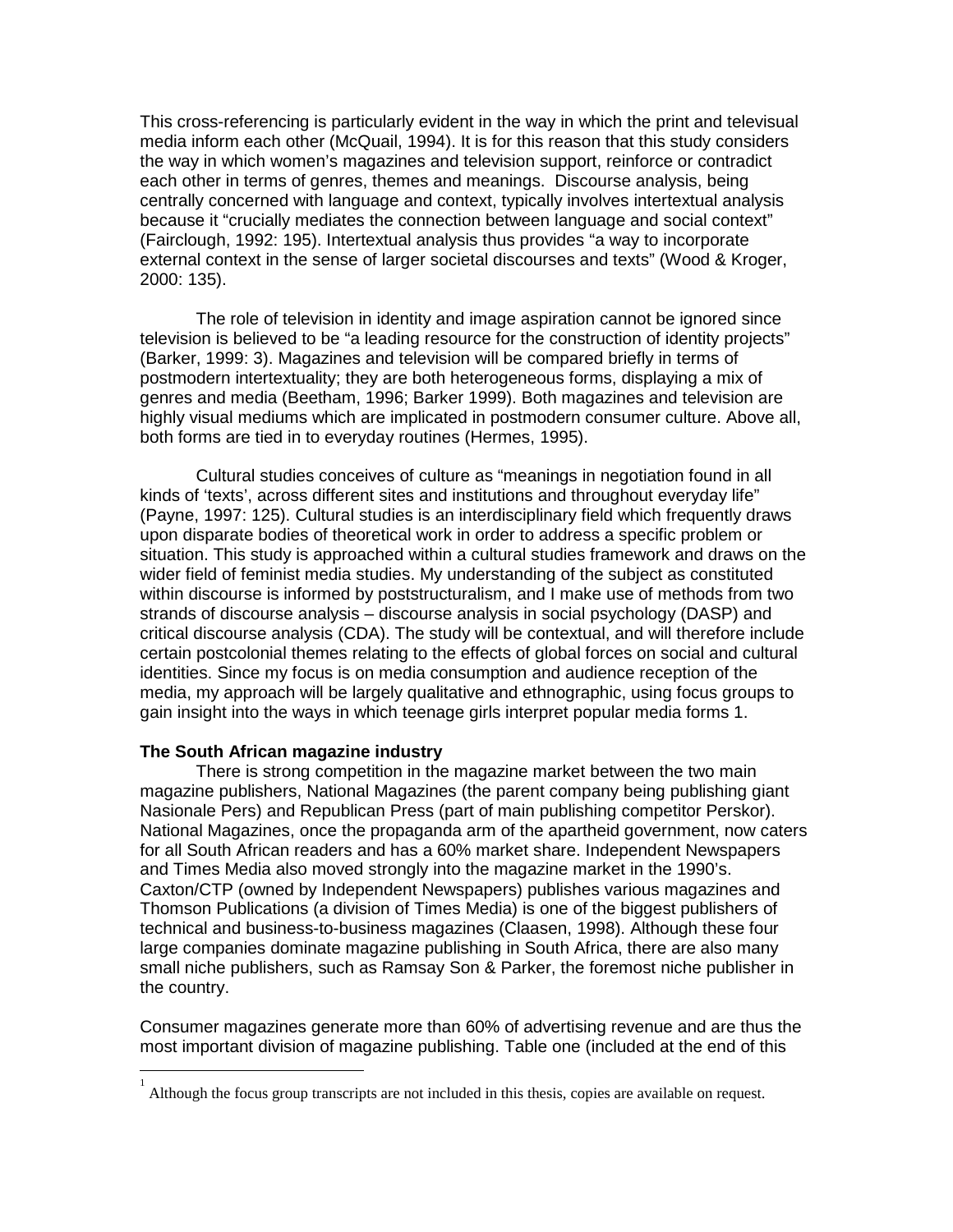chapter) depicts the top twenty consumer magazines in South Africa for the January to June 2000 period and indicates that the three largest mass circulation magazines are the general interest type titles, *Huisgenoot, You* and *Reader's Digest*. The leading magazines with a predominantly black readership are Bona, Drum and True Love. Reader's Digest is the best known international general interest consumer magazine sold in South Africa. The South African magazine publishing industry has recently experienced tremendous growth and the number of magazine titles has grown from 639 in 1994 to 1050 in 1999. Of these, 55% are professional or trade publications with the rest being consumer magazines. New niche markets have opened up, such as the men's magazine market and the décor, lifestyle and travel market. The women's magazine market is considered saturated, since several international women's magazines were launched in South Africa during the 1990's. The annual turnover in the magazine industry (including imports) is estimated at R2 billion, while the advertising revenue in 1999 was R1.2 billion (of a total of R7.9 billion across all media) (www.wesgro.co.za).

In South Africa it is generally women, students and people under 35 who read magazines more than any other group (Claasen, 1998). According to the All Media and Product Survey figures for 2000, the largest percentage of magazine readers are youths between the ages of 16-24. This age group makes up 34% of magazine readers and reads magazines more than they read newspapers (whether daily, weekly or community). During 1996, Natmags, a division of publishing giant Nasionale Pers, commissioned the independent Bureau of Markets and Media (BMM) to conduct a research survey into teenage market. The study included black and white participants between the ages of 13 and 24 and made use of both questionnaires and interviews. The results showed that, under 'interests and activities', 60.1 percent of white participants enjoyed reading magazines and 74.7% of the black participants chose reading magazines as a leisure activity.

South Africa has very few successful magazine publications directed at teenagers specifically. The most successful and fastest growing youth publication is Studentlife (SL), which is directed at tertiary level students. The magazine's focus on club culture and its non-gender specific emphasis means that it is not suited to the purposes of this study, which is concerned to explore the way in which discourses of gender are articulated in gender exclusive magazines and how these are interpreted by teenage girls. The two magazines under study, Cosmopolitan and True Love are the highest selling English women's magazine titles in South Africa (see table of ABC circulation figures). Although these publications are not directly targeted at teenage readers, it is my belief that these publications are the most familiar to black and white teenage girls in South Africa, in the absence of any teenage specific titles 2.

Cosmopolitan, launched in South Africa in 1984, is owned by Jane Raphaely and Associates (Pty) Ltd, which consists of two companies, Nasionale Pers (who own 50%) and Raphaely Khnel Investments (Pty) Ltd (also 50%) 3. Cosmopolitan was first

-

<sup>2</sup> This belief was confirmed by participants of this study (see analysis chapter)

<sup>&</sup>lt;sup>3</sup> Jane Raphaely, former Editor of *Fair Lady*, extended her publishing concerns in 1988 when she lauched the new-look *Femina* magazine. She did this under the company name of Associated Magazines which was a joint venture between Raphaely and the other major magazine publisher, Republican Press.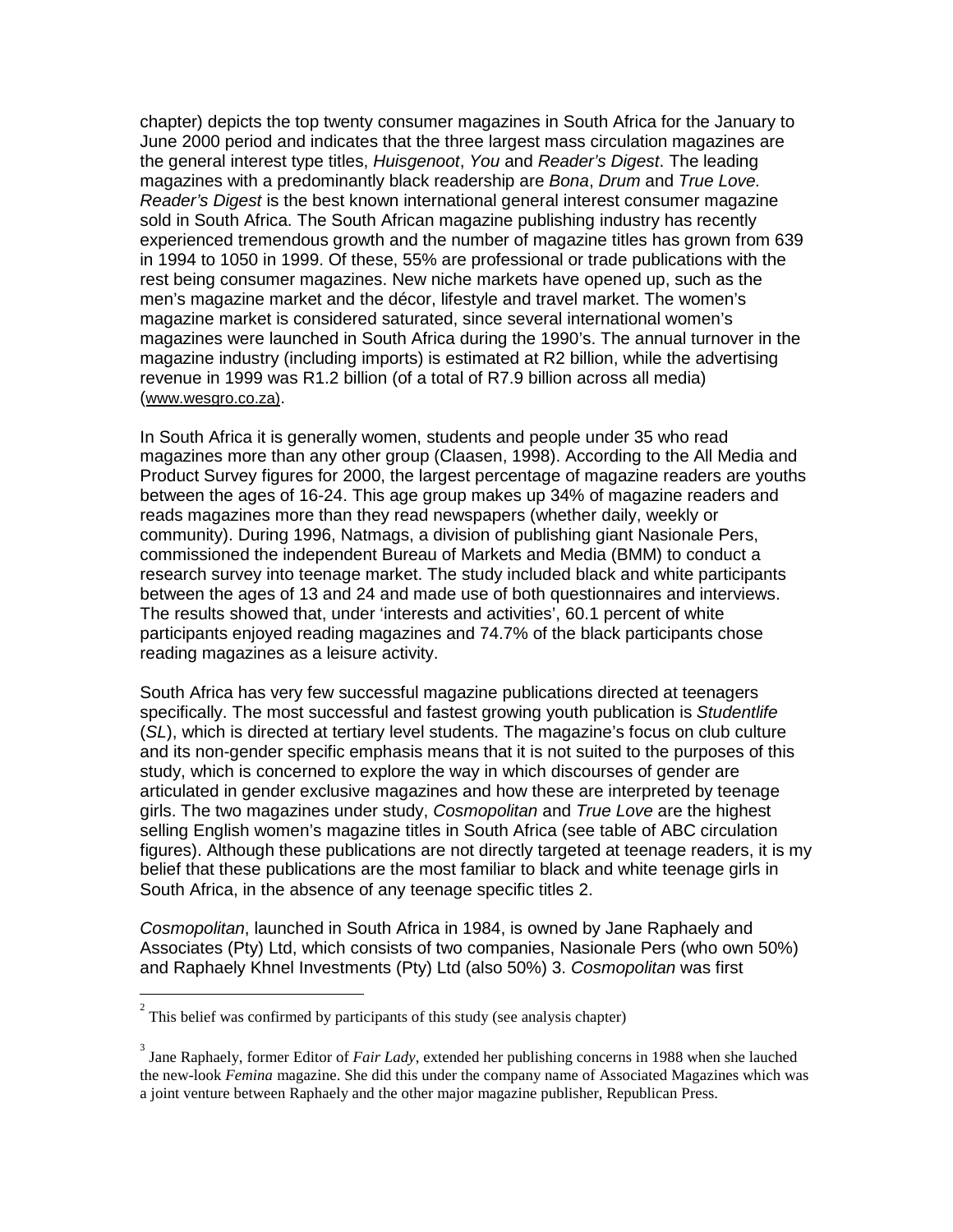launched in America in 1965 and has come to typify the new generation of 'liberated' young women's magazines that emerged alongside second-wave feminism (Macdonald, 1995: 87). The international Cosmopolitan brand is known for its "aspirational, individualist, can-do-tone" and up-beat modes of address (Wolf, 1990: 69). True Love is one of the fastest growing magazines in South Africa and is the biggest selling Englishlanguage women's glossy magazine in the country. The magazine is the only glossy magazine which appeals to specifically black women. True Love underwent a major relaunch in 1995 with the aim of attracting a younger readership. Since the re-launch, the magazine has achieved a dramatic increase in sales and readership. From October 1999 to October 2000, True Love saw a 22% increase in sales and a 39% increase in readership.

This thesis continues as follows:

-

CHAPTER TWO provides the theoretical background to this study by locating the women's magazine genre within the fields of cultural studies and feminist media studies.

CHAPTER THREE explains my choice of methodology, with specific emphasis on discourse analysis and the theory of intertextuality.

CHAPTER FOUR, the content analysis Chapter, includes a genre study, intertextual analysis and critical discourse analysis of the media texts under study. Graphs and illustrative material are included at the end of this Chapter.

CHAPTER FIVE provides a reception analysis, based on the focus group results. Theoretical concepts introduced in Chapter three are applied to the focus group results.

CHAPTER SIX, the conclusion, provides a summary of the research finding s and offers concluding remarks.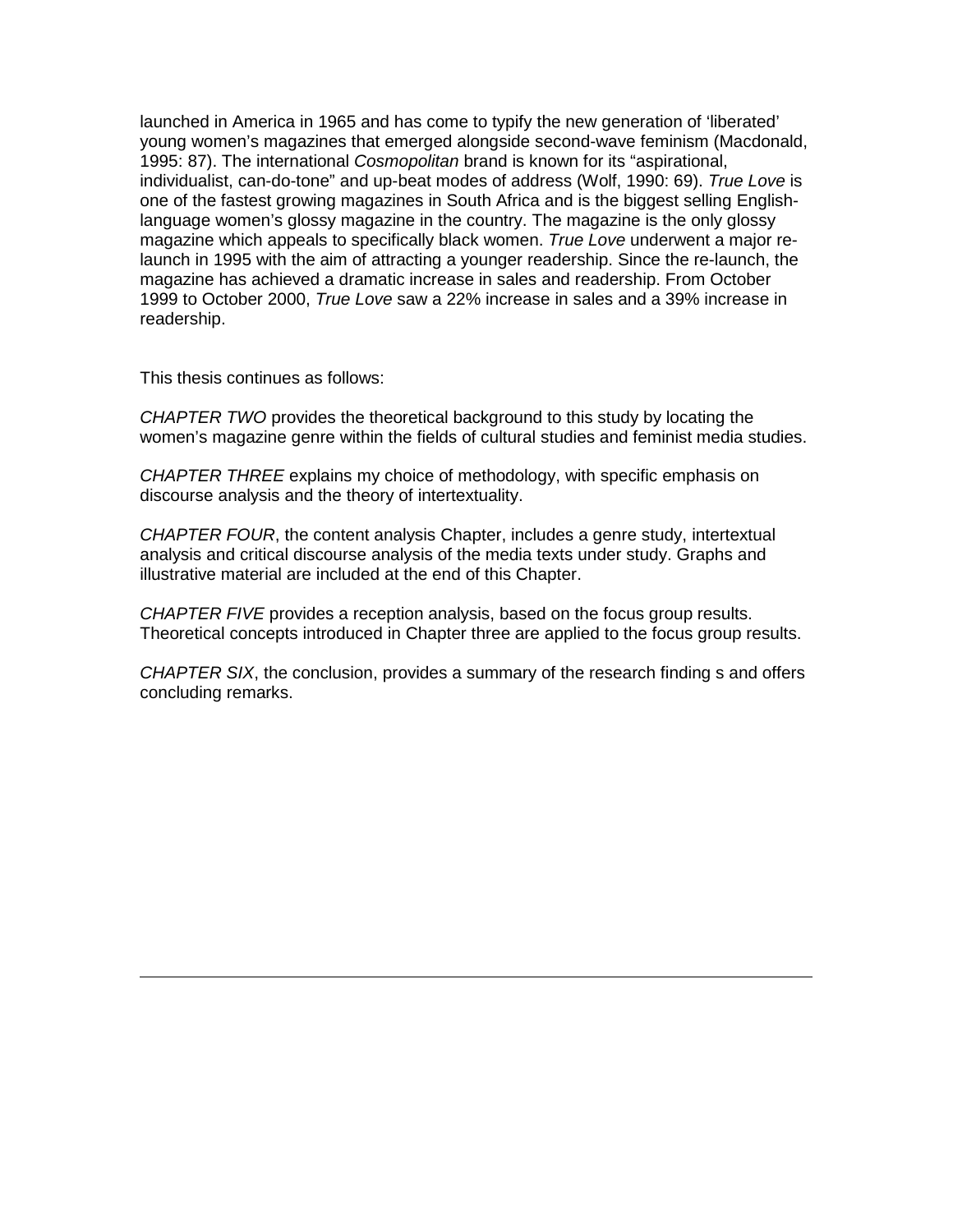# ABSTRACT

This thesis provides a comparative case study of two South African women's magazines, Cosmopolitan and True Love. The comparison is based on the fact that Cosmopolitan is an international magazine brand which is largely read by white women in this country, while *True Love* is a local publication produced for, and consumed by, black South African women. The case study makes use of both text and audience analysis. The text analysis begins as a genre study, in an attempt to 'denaturalize' the magazine form, and includes an intertextual analysis of the magazines and their secondary texts, or brand extensions. The magazine genre is considered from a cultural studies perspective and in the light of feminist media criticism. A reception analysis, informed by focus group research, provides the audience analysis component of this case study.

Primarily, this thesis is concerned with the reception of women's magazines by teenage girls. It interrogates the assumption that, in the absence of a local 'teen' magazine industry and western rite-of-passage ritual, women's magazines serve as cultural developmental markers and informal educational devices in the passage from girlhood to adulthood. This study adopts a poststructuralist view on the self as socially constructed within discourse. In this view, the media serve as resources for identity construction and negotiation. Gender, a particular discourse organized around the constructs of 'masculinity' and 'femininity', is inscribed in the subject along with other discourses, such as those of race, class and ethnicity. Women's magazines, which provide an example of a 'women's genre', give 'femininity' a material form. Their glossy visual appeal is illustrative of the commodity fetishism associated with advanced capitalism and their continuing success demonstrates how consumption, identity and desire are intimately connected within postmodern consumer culture. Above all, this thesis recognizes that women's magazines are discursive sites-of-struggle which need to be considered from a position which is neither purely condemning nor purely celebratory, but finds instead a balance between 'creativity' and 'constraint'. Both the text-based and audience-centred components of this study draw on strands of discourse analysis. The critical discourse analysis (CDA) of Norman Fairclough informs the thesis as a whole but is applied specifically to the text analysis. The concept of 'interpretive repertoires' proposed by theorists who use discourse analysis in social psychology (DASP) is applied to the analysis of focus group material.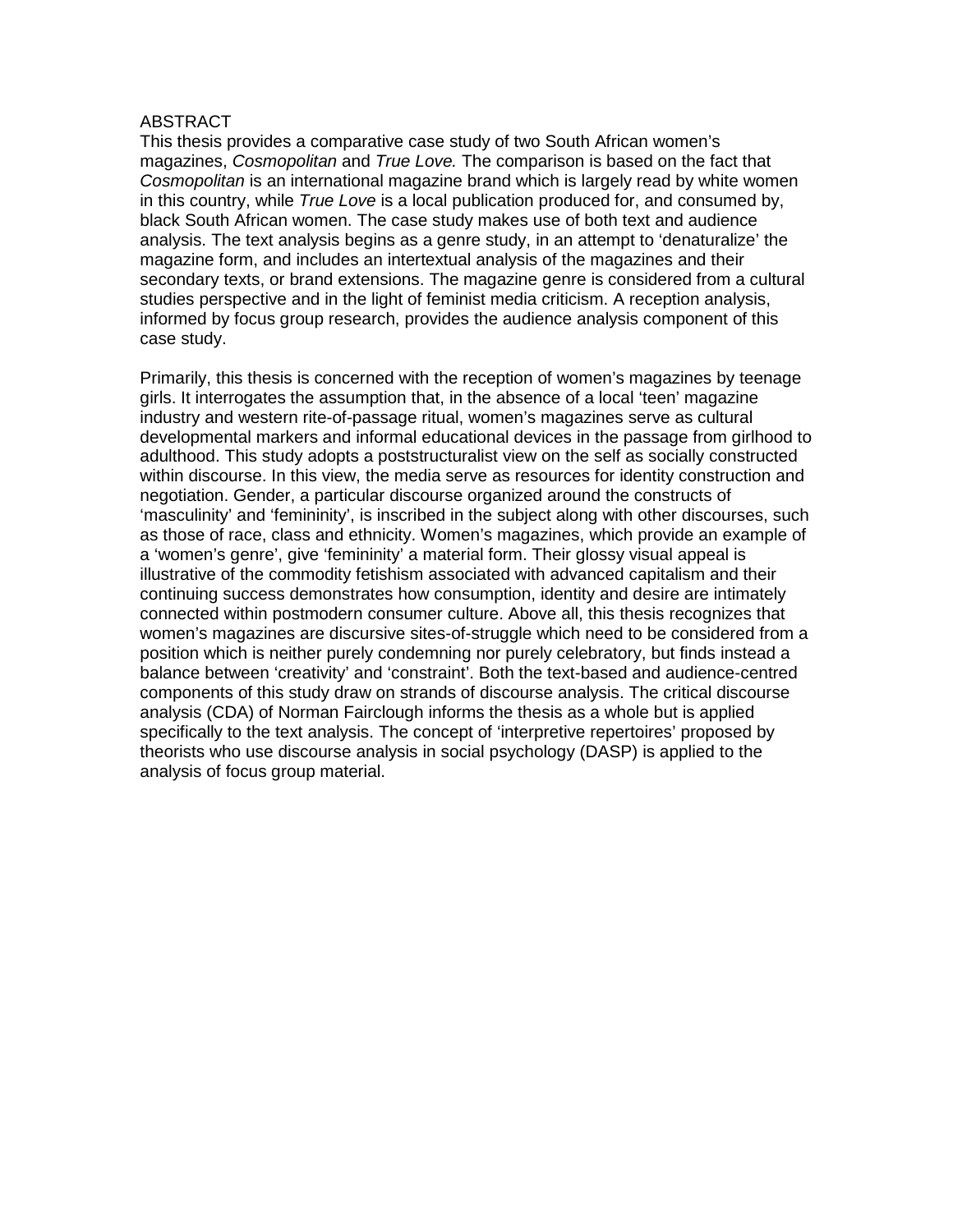# **CONTENTS**

| 1                                                            |    |             |
|--------------------------------------------------------------|----|-------------|
|                                                              |    |             |
|                                                              |    |             |
|                                                              |    |             |
|                                                              |    |             |
|                                                              |    |             |
| The 'turn to the audience' in cultural and media studies  10 |    |             |
|                                                              |    |             |
|                                                              |    |             |
|                                                              | 27 |             |
|                                                              | 28 |             |
| The characteristics of the magazine commodity                | 31 |             |
|                                                              | 35 |             |
| Women's magazines, sexuality and teen readers                | 37 |             |
|                                                              |    |             |
|                                                              |    |             |
|                                                              |    |             |
|                                                              |    |             |
|                                                              |    |             |
|                                                              |    |             |
|                                                              |    |             |
|                                                              |    |             |
|                                                              |    |             |
|                                                              |    |             |
|                                                              |    |             |
|                                                              |    |             |
|                                                              |    |             |
|                                                              |    |             |
|                                                              |    |             |
|                                                              |    |             |
|                                                              |    |             |
| Critical discourse analysis of True Love advertisement  111  |    |             |
|                                                              |    |             |
|                                                              |    | $\dots$ 129 |
|                                                              |    |             |
|                                                              |    |             |
|                                                              |    |             |
|                                                              |    |             |
|                                                              |    |             |
|                                                              |    |             |
|                                                              |    |             |
|                                                              |    |             |
|                                                              |    |             |
| - 155<br>Television                                          |    |             |
|                                                              |    | 160         |
|                                                              |    |             |
|                                                              |    | 166         |
|                                                              |    |             |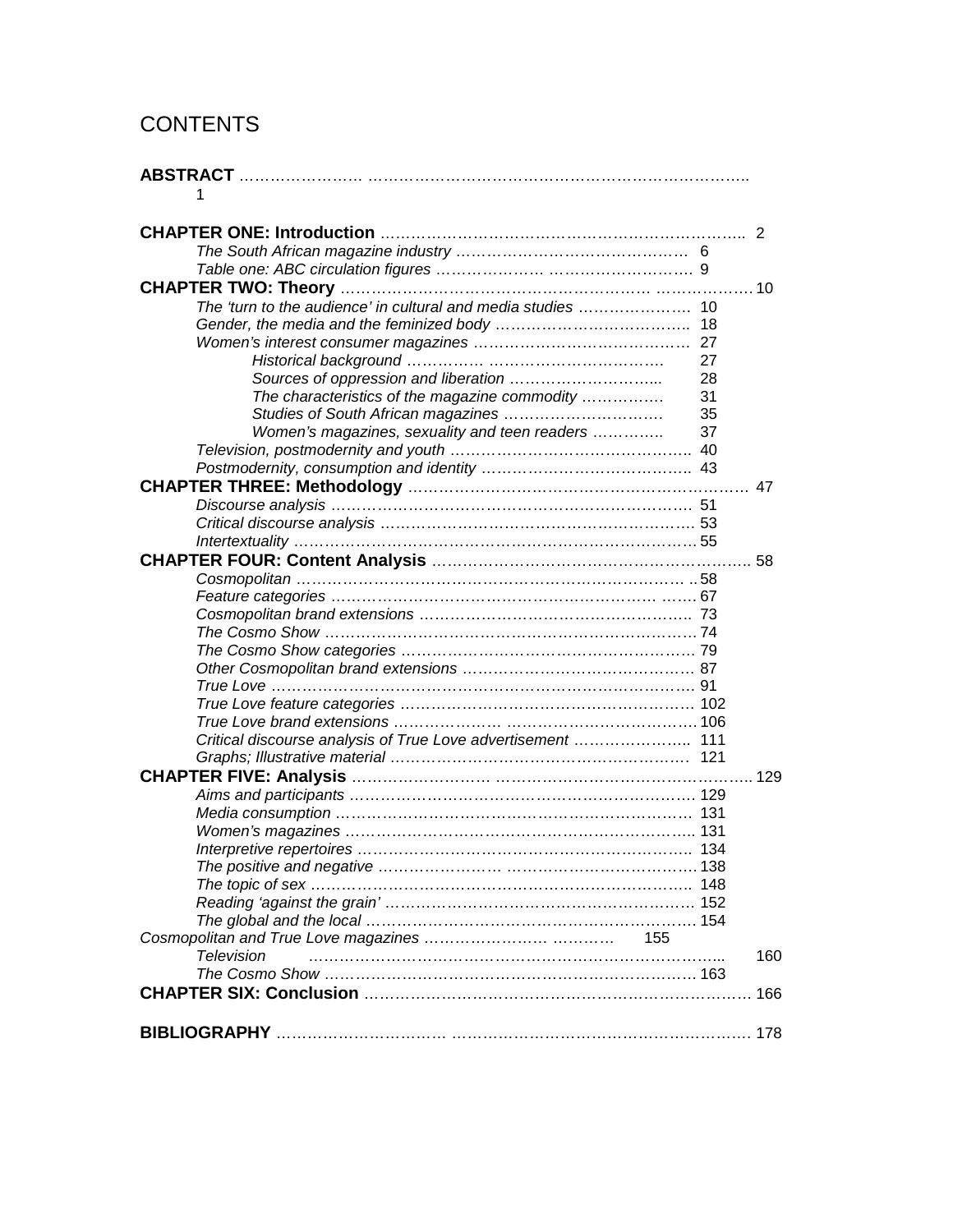# **THEORY CHAPTER**

This study, which is above all concerned with the relationship between media consumption and gender identity, is approached using text analysis and qualitative reception-analysis. Reception analysis is concerned with the everyday contexts of media reception and recognizes that audience members are actively involved in meaning making. Meanings are made from the everyday consumption of naturalized media forms. Feminist research efforts have sought to 'denaturalize' media texts deemed 'feminine' which have been denigrated and sidelined as 'women's genres'. Research into the women's magazine genre initially took the form of ideological and text-based analyses but, more recently, has become reader-centric in its attempts to establish the role that these texts play in the construction of gender identities. Gender identities are formed around the constructs of 'masculinity' and 'femininity' and women's magazines reveal certain contradictions within the discourse of femininity. Other discourses and media texts serve as resources for identity construction and the individual draws upon the various discourses and subject positions articulated through and offered by the entire 'media ensemble' (Bausinger, 1984: 345).

# **The 'turn to the audience' in Cultural and Media Studies**

The interdisciplinary, or 'post-disciplinary' (Payne, 1997) field of cultural studies stands in opposition to the canonical academic distinctions between 'high' and 'low' culture, choosing instead to study culture as "a product of everyday life" (Mosco, 1996:250). Cultural studies concerns itself with the critical analysis of culture. Culture is a site-of-struggle, where meanings are contested and negotiated. Thus, culture is defined as "the site of negotiation, conflict, innovation, and resistance within the social relations of societies dominated by power and fractured by divisions of gender, class and race" (Payne, 1997: 125).

 Cultural studies is concerned with the meanings articulated through and taken from forms of cultural communication, often focusing on the representation of collective identities, such as those based on nationality, gender and ethnicity (Van Zoonen, 1994). In contrast to the more macrosocial and political economic understandings of power, cultural studies recognizes that power can be "local and intersubjective and accessible through observable techniques" (Mosco, 1996: 253). Cultural studies is involved in the study of everyday life, since it is ultimately at the level of the specific, the local and contextual that meanings are made. The influence of the women's movement on cultural studies is evident in the centrality of patriarchy and gender inequality in cultural studies analysis. There has been a "successful and inspiring alliance between feminist and cultural studies", both of which developed out of Marxist theory and are linked to progressive political movements outside of the academy (Van Zoonen, 1994: 6). A central theme of feminist cultural analysis concerns the tension between the pleasures of popular culture and the political aims of feminism.

 Since the early eighties, the fields of feminist, media and cultural studies have developed growing interests in media audiences. Reception analysis is the result of a turn towards a more social-cultural approach to the study of media audiences, an approach which departs from structural audience measurement techniques and the behaviourist media effects tradition (McQuail, 1994). Media critics now recognize the importance of the interactive relationship between the audience and the text. Instead of conceptualizing the audience as "a passive, undifferentiated mass" (Killborn, 1992: 67),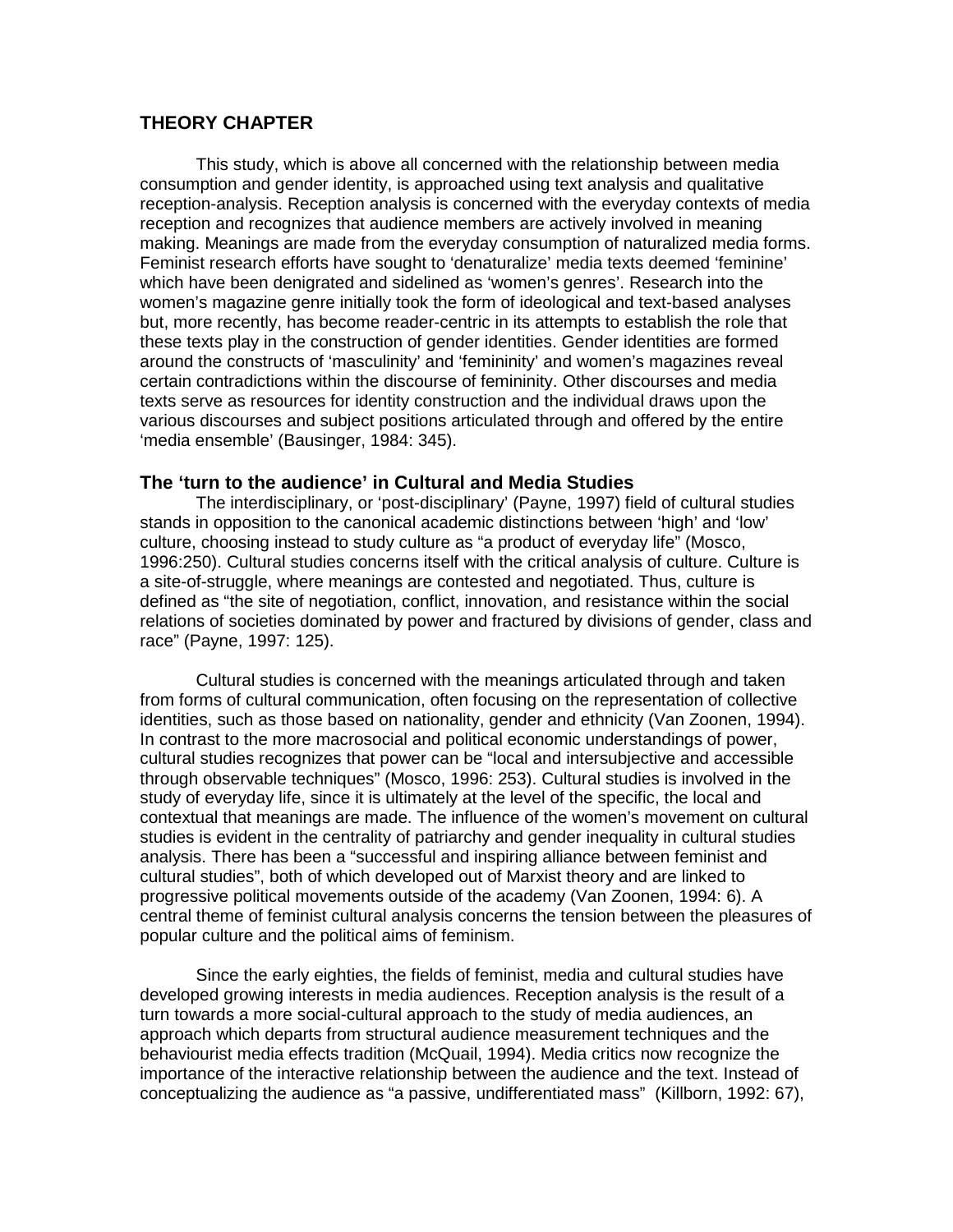the contemporary concept of an audience acknowledges the audience's active role in meaning making and is careful not to homogenize, but to be aware of audience diversity instead. The central tenet of audience reception analysis is that audiences are active in constructing meaning from media messages. Reception analysis thus affirms the "power of the audience" (McQuail, 1994: 53). Attention is shifted from the text, usually central to studies of media content, to the contexts of reception. The associated methods of media research are largely qualitative and ethnographic, and applied to studies of the reception of television and women's magazines (Baehr & Gray, 1996). Viewer/reader diversity is recognized, as is the fact that media messages are 'polysemic' - capable of having multiple meanings. There is thus potential for 'differential decoding' of media messages according to the audience member's social position, knowledge and experience. However, audience members often belong to 'interpretative communities', sharing similar experiences and discursive frameworks with other audience members.

The concept of an 'interpretative community' was introduced by American literary critic Stanley Fish (1980), who argued that the literary community was divided into different 'interpretative communities' with their own interests and 'interpretative assumptions'. These communities provide contexts for reception and the different assumptions underlying each 'interpretative community' result in differences in interpretation (Allen, 1987). Janice Radway's (1984) influential study on popular romance novels, for instance, argued that romance readers form an 'interpretative community' and was an early example of the new interest in audiences and their contexts of reception.

 One of the first media scholars to argue for an approach that takes cognizance of the everyday contexts of media reception was Herman Bausinger (1984). Bausinger argued that any meaningful study of the media should proceed from an awareness of the fact that media use is a collective process that occurs in the context of family and friends and is an integral part of the routines of everyday life. Media texts should not be considered in isolation but should be seen as part of the 'media ensemble' which people encounter on a daily basis. Significantly, Bausinger also proposed that media use be seen as a parergic (subsidiary) or secondary activity because "as a rule, the media are not used completely, nor with full concentration" (1984: 345). Since Bausinger's proposition, daily life has become a major concern in contemporary cultural and feminist theory owing to the awareness that cultural consumption occurs in the midst of everyday routines.

 One of the forerunners of reception theory is Stuart Hall whose 'encoding/decoding' model of mass communication provides one of the foundations of the cultural studies approach to cultural consumption. Hall's (1980) dynamic model responds to Laswell's linear communication model (McQuail, 1994) by charting the various stages or 'moments' through which any media message passes in the process of meaning production. The first stage occurs at the level of the media institution where communicators 'encode' media texts with meaning. These encoded meanings result from the surrounding frameworks of meaning held by the media institution, which are usually in keeping with the status quo and are likely to conform to the dominant power structures of the time (McQuail, 1994). In this way, messages are encoded in a way that directs the reader/viewer to a certain 'preferred reading'. The second stage is the level of the text, while the third stage occurs at the level of the audience. The moment of audience decoding is when the encoded structure is interpreted according to the audience member's own experience and frameworks of knowledge.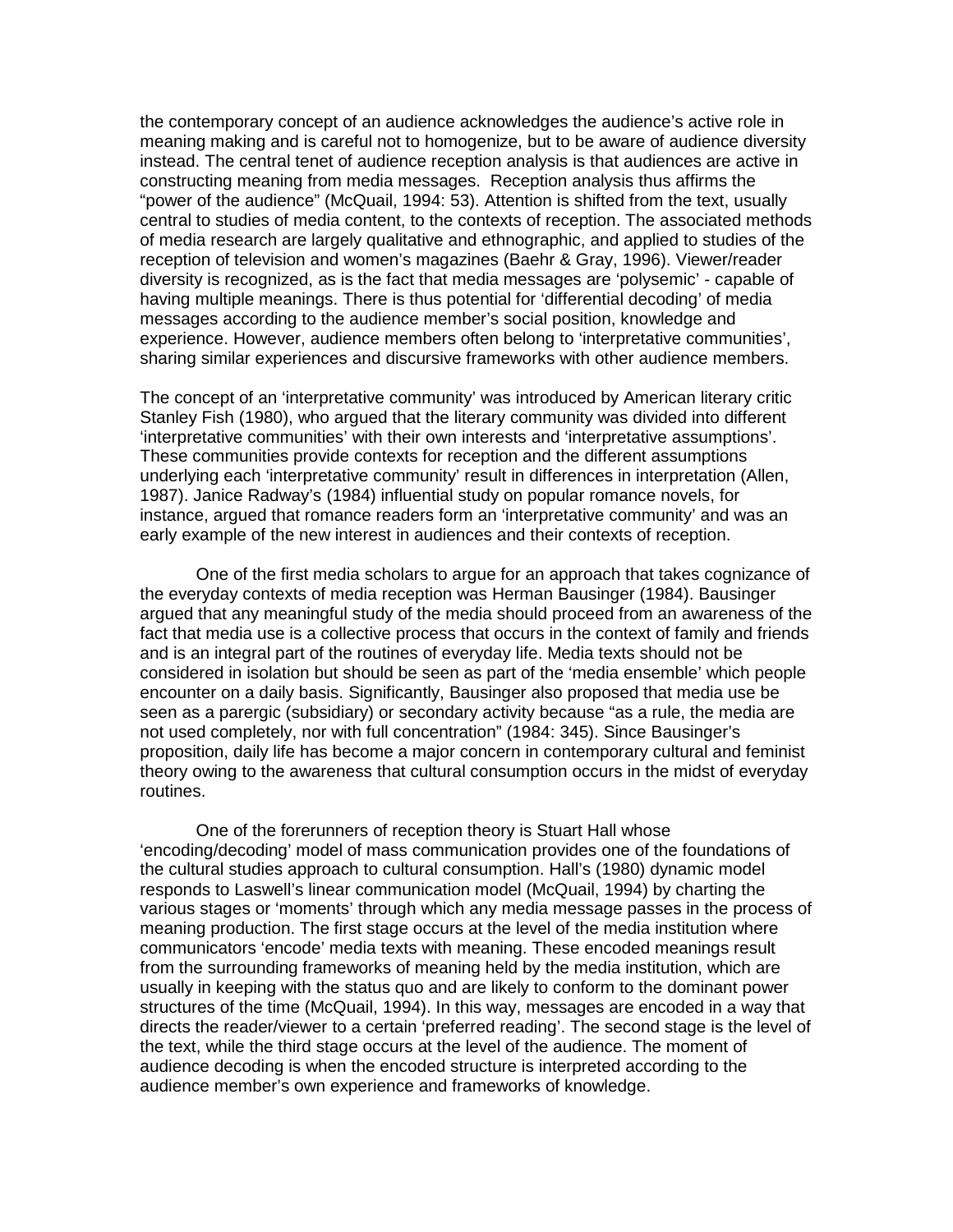Certain 'misunderstandings' or 'distortions' may result from a lack of equivalence between the two sides of production – there may be asymmetry between the moments of encoding and decoding (Van Zoonen, 1994). These misunderstandings are the result of polysemy in the encoded text (a text may be more 'open' or 'closed' to interpretation based on the type or amount of 'preferred meanings' present) and are also the result of differences in the reader's frame of reference (McQuail, 1994). Hall proposed three hypothetical reading positions that result in differing interpretations of meaning. The first is the 'dominant-hegemonic' reading position. Viewers in this position are operating within the dominant code and decode the message as it is has been encoded, by accepting the 'preferred reading'. The second reading position is the 'negotiated' one. A viewer operating within this code would acknowledge the 'preferred reading' but would negotiate its meanings in terms of his/her own situated conditions. This position, which offers only limited challenge to what is hegemonically encoded in the text, is likely to be adopted by the majority of the audience. The third reading position is the 'oppositional' one, where the viewer rejects the dominant definitions contained in the 'preferred reading'. The oppositional reader recognizes the 'preferred' code but chooses to decode the message according to an alternative frame of reference (Storey, 1999).

 Another forerunner of reception analysis is David Morley, who tested Hall's 'encoding/decoding' model in his 1980 study The 'Nationwide' Audience: Structure and Decoding. When testing whether audience interpretations corresponded to their sociocultural background, Morley found that this was only sometimes the case, and many other cases compelled him to acknowledge that audience decodings are not determined by socio-cultural position alone. Morley was ultimately constrained by Hall's three hypothetical reading positions since they were not nuanced enough to account for the contradictions in audience interpretations (Moores, 1997). Morley proposed a more genre-based model instead and also made reference to the different competencies of the audience members. Morley noted that it was not necessarily a viewer's social position alone which determined interpretation but that interpretation was more a result of the different discourses available to the viewer. However, since social class does to a large extent determine a person's access to different discourse types, social position still plays a part in audience interpretation of media messages (Storey, 1999).

Hall and du Gay (1997) have since extended the 'encoding/decoding' model with the notion of the 'cultural circuit'. This view holds that "meanings are produced at several different sites and circulated through several different processes and practices (the cultural circuit)" (du Gay, 1997: 10). The 'circuit of culture' refers to five key sites, all inextricably linked, through which cultural meaning is produced and exchanged: regulation, production, representation, consumption and identity. Meaning-making processes operating in any one site are always partially dependent on the meaningmaking processes occurring in other sites for their effect (du Gay, 1997). Thus, meaningmaking does not occur in terms of the transmission model, which posits that meaning is sent from the sphere of production and ends in the sphere of consumption. The 'circuit of culture' recognizes that the process of consumption in turn effects the process of production, and so on.

The connection between social class and cultural consumption was elaborated upon by French sociologist Pierre Bourdieu (1984) in Distinction: A Social Critique of the Judgement of Taste. The term 'cultural capital' describes "the unequal distribution of cultural practices, values and competencies characteristic of capitalist societies" (O'Sullivan et al., 1994: 73). Bourdieu thus extends a class analysis to an analysis of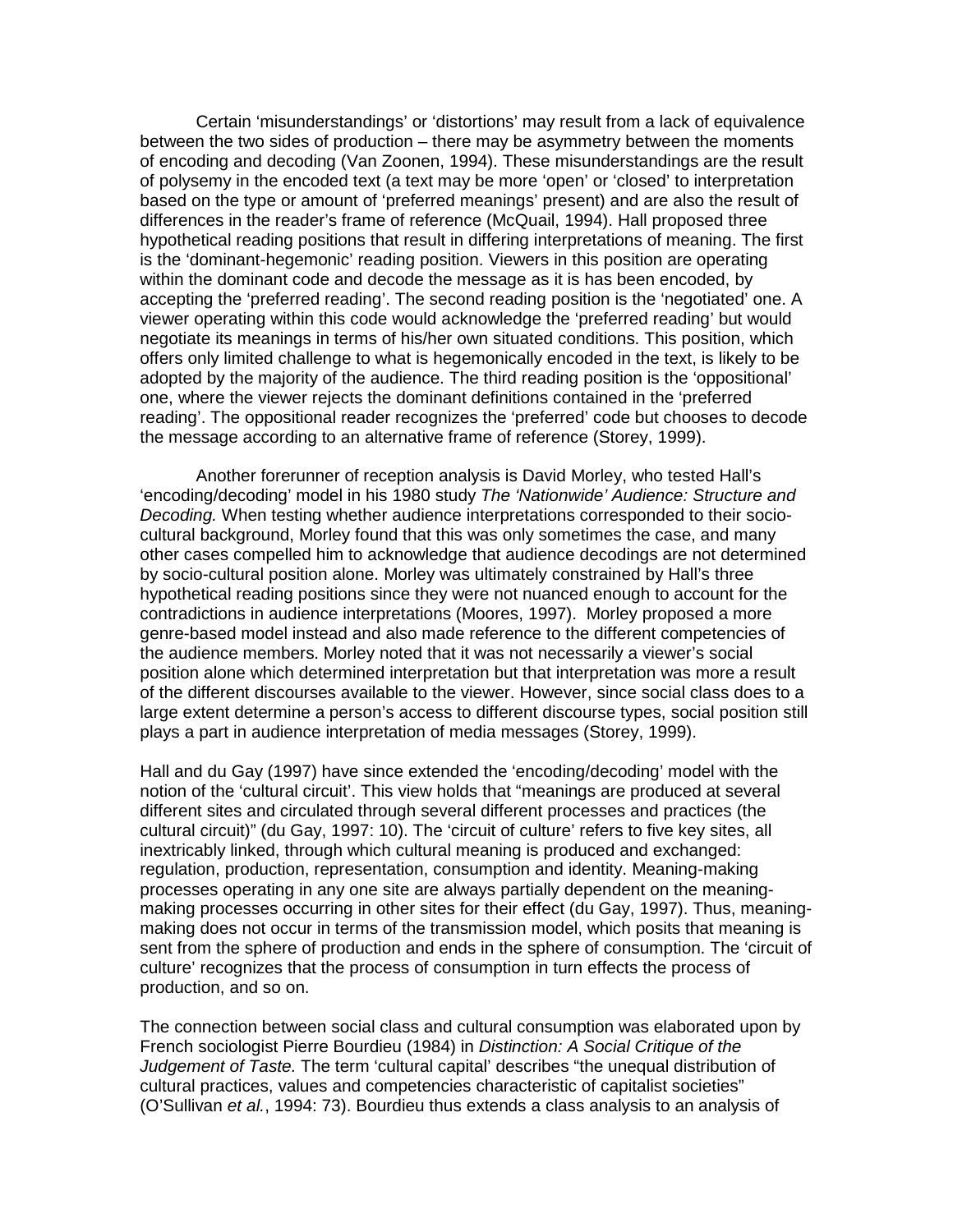cultural consumption, arguing that just as some social groups have more economic capital and therefore greater material power, so do those groups have greater cultural power and correspondingly greater symbolic power (O'Sullivan et al., 1994). For Bourdieu, capital is not only economic but also includes symbolic capital, such as prestige, status and authority, and cultural capital, which refers to culturally valued taste and consumption patterns (Laden, 2000).

The socio-cultural approach to the study of media audiences outlined above needs to be seen in contrast to the earlier tradition of media effects to which it responds. The effects approach began with the study into wartime propaganda conducted by members of the Frankfurt School who were influenced by the work of behavioural scientists at the time. 'Media effects' refers to the supposed direct effects of media messages on individuals. This approach is also referred to as the 'hypodermic needle' model – evoking images of intoxication, addiction and helpless victims at the mercy of an all-powerful media. The one-way effects model emphasizes what the media do to the audience, the results of which are assumed to be negative (O'Sullivan, 1994).

The early transmission model has long been refuted as studies have shown that media effects are mediated by other intervening variables such as age, gender and education (Van Zoonen, 1994). The communication process is now better understood and effects claims are undermined by the understanding that media signals and messages are rarely received as they are sent. Rather, media messages are polysemic and are altered by the prevalence of 'noise', and, more significantly, the receiver brings his/her own frames of reference to the process of meaning making (McQuail, 1994). Indeed, "the rejection by researchers of this notion of powerful direct effect is almost as old as the idea itself" (McQuail, 1994: 45). However, it remains true that "the entire study of mass communication is based on the premise that the media have significant effects, yet there is little agreement on the nature and extent of these assumed effects" (McQuail, 1994: 327). The media effects approach has been replaced by approaches which analyze "the media's role in longer-term processes of social and cultural reproduction, and the determination and construction of meanings" (O'Sullivan et al., 1994: 101).

At the opposite pole to the media effects school was the 'uses and gratifications' approach, which was concerned with what the audience did with the media, rather than what the media did to the audience. This approach suggested that audience members were motivated to use the media to satisfy certain individual needs and were thus motivated to use the media in different ways. This approach differed vastly from the media effects tradition in its conceptualization of the audience as active. McQuail et al. (1972) offered a typology of media-person interactions which suggested that the media provide gratifications for various needs. Specifically, the media fulfill the needs for diversion (by providing a form of 'escape', emotional release and relaxation); personal relationships (by providing a sense of companionship and providing topics for conversation); personal identity (by allowing individuals to explore or confirm their sense of self) and surveillance (by satisfying the need for information about the world) (McQuail et al., 1972 cited in O'Sullivan et al., 1994). In turn, this approach was criticized for focusing too much on individual psychological differences between media consumers while neglecting more socially driven needs and cultural contexts of media use. The approach also failed to consider possible limits to audience activity, such as the limits posed by the 'closed' nature of texts which favour a fixed 'preferred reading'. Van Zoonen (1994) also points out that the ' uses and gratifications' approach was also a somewhat mechanistic functional model in that it suggested that the individual audience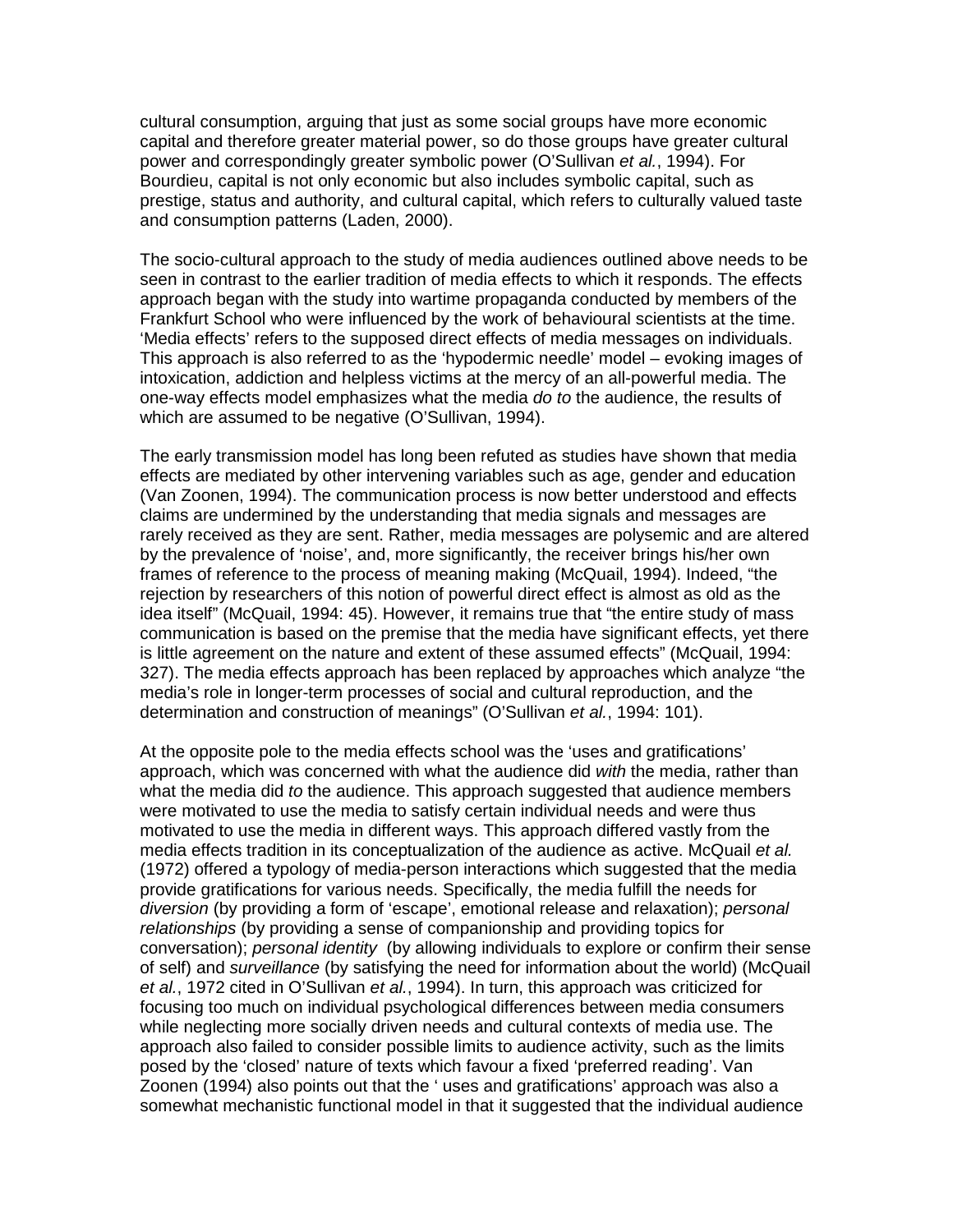member would consciously and rationally identify a need within themselves and seek to gratify this need through selective media use.

Closely related to the 'uses and gratifications' approach are more contemporary theories of 'media pleasure'. In a recent article, O'Connor and Klaus (2000) examined the position that the concept of pleasure has held in reception analysis. They identify the two distinct and separate paths taken within reception analysis. The first path, which they refer to as the 'public knowledge' path, explores issues of media ideology and is concerned with the media's informational task and their role in promoting active citizenship. The second path is the 'popular culture' project which typically explores the pleasures of fictional media genres. Knowledge of the rules of a specific genre, its textual characteristics and intertextual possibilities, is a significant source of audience pleasure.

The main reason listed for the separate development of these two traditions of research is the fact that the 'encoding/decoding' model was difficult to apply to fictional genres, since the model was developed with more 'closed ' actuality texts, such as the news, in mind. Richard Dyer (1977) was one the first to bring the two traditions into closer dialogue by applying the decoding model to fictional genres. Dyer suggested six possible 'preferred readings' of the film Victim based on audience enjoyment, in addition to responses to its ideological meanings (O'Connor & Klaus, 2000). Dyer's 1981 study on popular entertainment argued that the enjoyment of entertainment was based on people's utopian sensibilities and that the ideals that entertainment presents are of the kind that can only be met by capitalism. So, while entertainment seems to offer an alternative 'escape' from the reality of capitalism, the escape is typically of the kind that can only be provided by capitalism. Above all, O'Connor and Klaus argue that the two traditions, the projects of 'public knowledge' and 'popular culture', need to be brought closer together at the theoretical and empirical level because "emotion and cognition, entertainment and information, pleasure and ideology, fact and fiction all seem to be intimately linked in the process of sensemaking" (2000: 381).

This idea of linkages between different kinds of knowledge finds most complete expression in the concept of intertextuality which acknowledges the inherent interconnectedness of different forms of cultural expression. The intertextuality of media texts was emphasized by Bausinger (1984) who, as mentioned, argued that any meaningful study of the media needs to take different media into consideration, since media texts form part of the 'media ensemble'. Intertextuality is a feature of the media and different media forms " serve as sources for each other in unchartable combinations and permutations" (McQuail, 1994: 223). Media texts also stand in relation to other cultural experiences and become significant only "when they are located within the social relationships which produce and consume them" (Strinati, 1995: 108). In the process of media consumption, the reader/viewer brings his or her own intertextual knowledge to bear on the text so that every media text is understood in relation to the other texts which the reader/viewer has interpreted.

John Fiske (1987) has developed the theory of intertextuality further, in relation to television specifically. Fiske distinguishes between two kinds of intertextuality: vertical intertextuality and horizontal intertextuality. Horizontal intertextuality re fers to the relationships between primary texts linked along the axes of genre, content or character. Although intertextual relations of content can cross genre boundaries, genre still organizes intertextual relations. Generic conventions not only link texts to other texts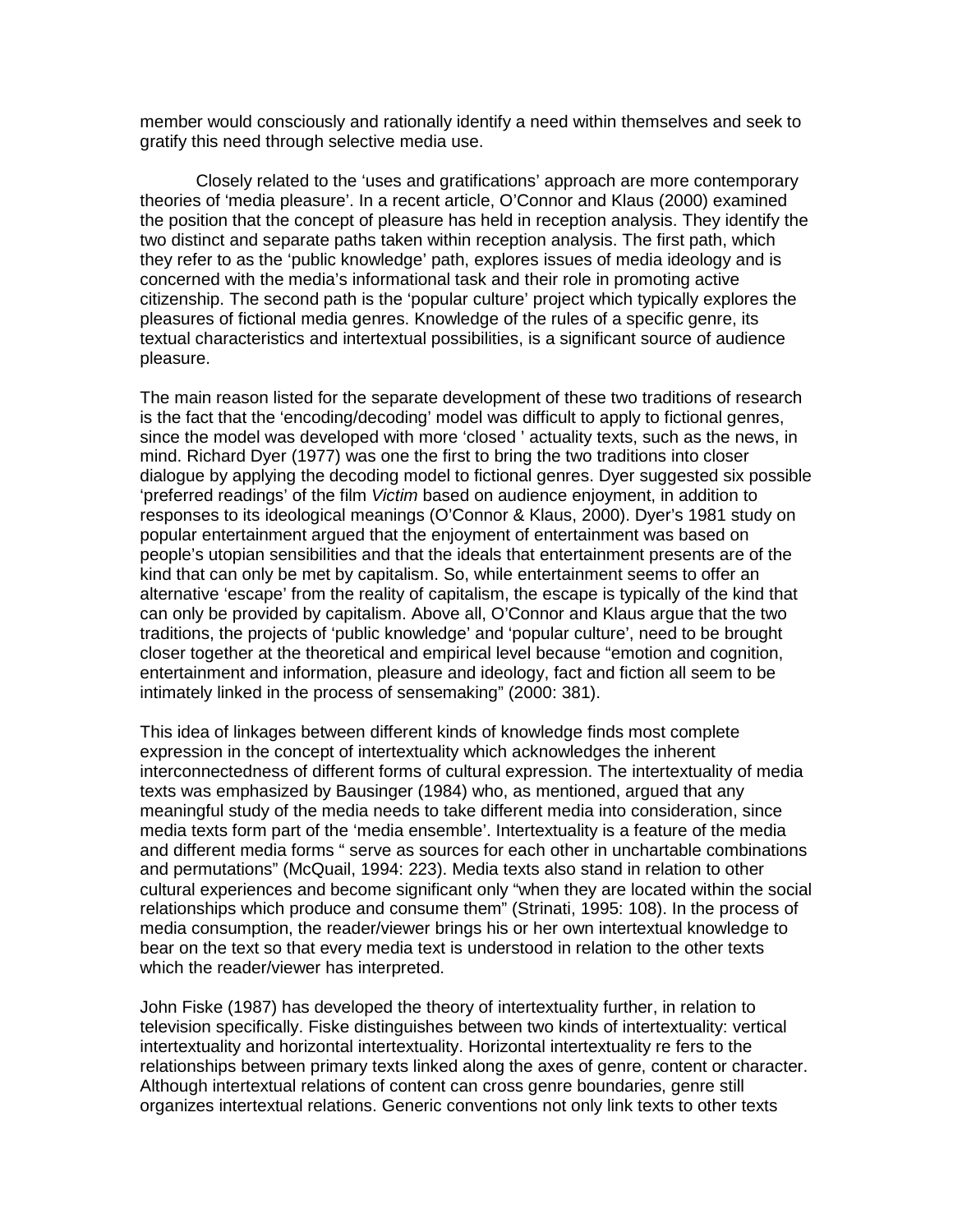within that generic type, but also serve as links between the text, producers and audiences. Vertical intertextuality refers to the relationship between a primary text and outside or secondary texts which refer explicitly to it, serving to promote and circulate certain meanings about the primary text to which it refers. Fiske uses the example of the television programme and the gossip columns or promotional material which refer to it. Vertical intertextuality demonstrates how "reading relations and social relations reproduce each other" (1987:108). This study provides an example of horizontal intertextuality, in the form of a comparison of Cosmopolitan and True Love, and a comparison between The Cosmo Show and its magazine namesake. Vertical intertextuality is demonstrated in the analysis of the magazines' brand extensions (see Chapter Four: Content Analysis).

# **Gender, the media and the feminized body**

Gender is a social and cultural construct, rather than a biological given. Gender is a signifying system that allows for the cultural differentiation of male from female. Gender, then, refers to those attributes and codes of conduct assigned to each sex within a specific social context. The internalization of such pervasive gender-related ideologies results in gendered behaviour which reinforces those ideologies by appearing 'natural'. Gender is socially constructed and is not a fixed category. Rather, gender is an unstable site-of-struggle, subject to continuous negotiation (Van Zoonen, 1994). Van Zoonen's (1994: 4) understanding of gender is particularly useful:

> [gender is] a particular discourse, that is, a set of overlapping and often contradictory cultural descriptions and prescriptions referring to sexual difference which arises from and regulates particular economic, technological and other non-discursive contexts.

 Gender-related media research does not form a unified body of work and although there is an extensive amount of research into gender and the media, there is no dominant theory or method used. Rather, there is a tendency towards a methodological eclecticism and a number of shared concerns (McQuail, 1994). The central concern behind gender-related media research lies in the belief that the media serves an important "social learning function" in that it acts as an agent of socialization (McQuail, 1994: 309). Socialization is the process whereby people come to learn social values, norms and expectations and are thus "made social" (O'Sullivan et al., 1994: 290). As mentioned, the assumption behind media studies in general is that the media has an influencing effect and, although the results of media effects research are inconclusive, "it cannot be doubted that the media profoundly influence people's attitudes and outlooks" (Giddens, 1989: 79). The inconclusive results are attributed to the fact that socialization is such a long-term process, not necessarily confined to childhood, and to the fact that the media interacts with other agents (McQuail, 1994: 360). The media is believed to influence children's expectations and aspirations, as well as shape social behaviour, through presenting children with pictures of life and adult experiences prior to actual experience. For feminist media scholars, the implication of the media in gender constructions is of particular concern. Feminist scholars are concerned with the differential way in which 'masculinity' and 'femininity' have been encoded into media texts and with the perpetuation of patriarchal ideologies.

 Feminist studies on film and television tend to focus on the representations of women disseminated by these media; the notion of a 'female gaze' and a feminine spectatorial position and the impact of televisual texts on subject formation. Feminist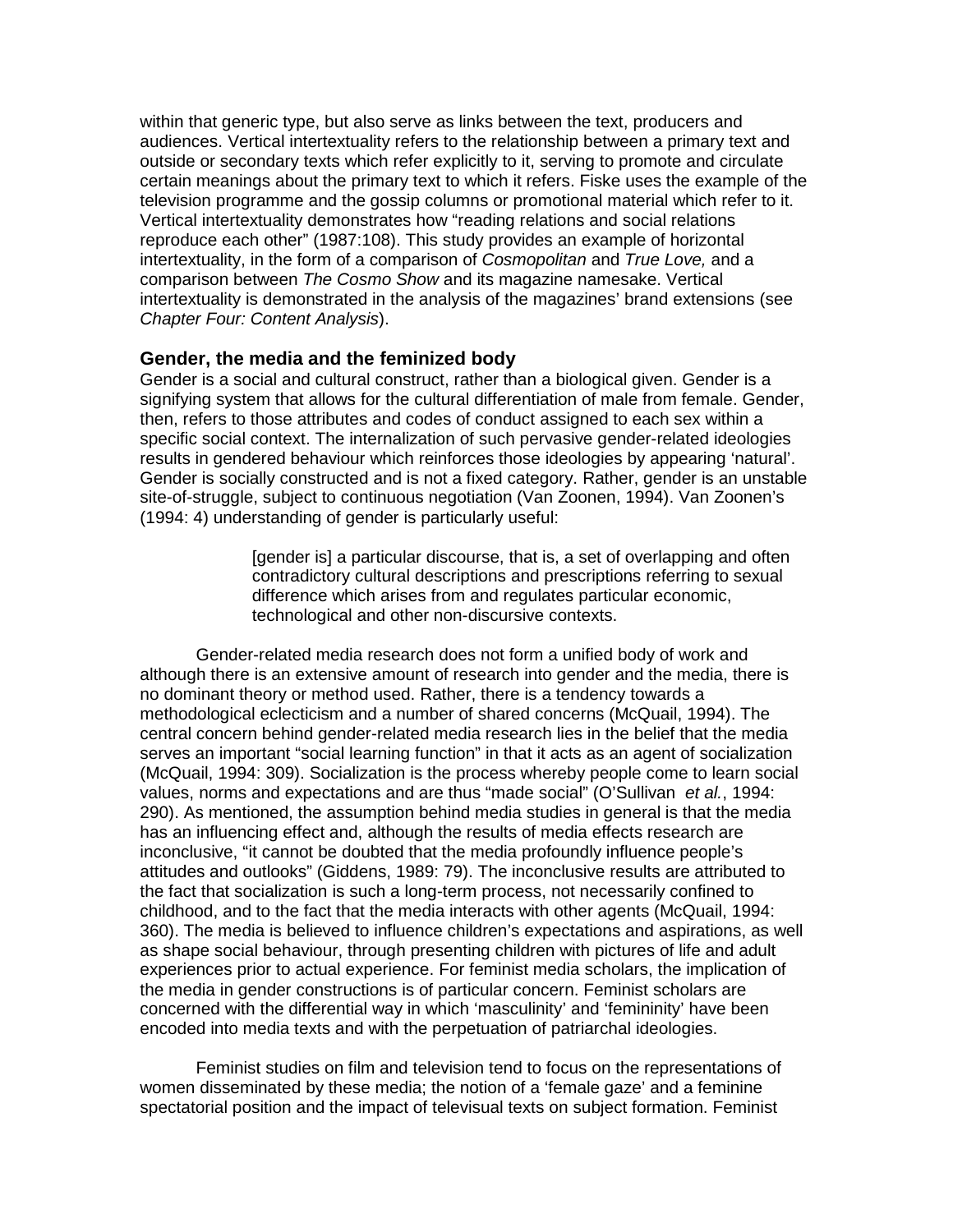scholars have been particularly concerned with how gender differences are signified through media representations. Early feminist studies, which usually took advantage of content analysis techniques, examined the media's role in the perpetuation of gender stereotypes through the depiction of women in a limited range of gender specific roles. Representations carry ideological burdens and are believed to make manifest existing social inequalities and societal beliefs. Advertising, specifically, has come under investigation owing to its constant preoccupation with gender which it uses for its signifying power (Van Zoonen, 1994). However, content analyses of gender representations have been criticized for focusing too much attention on manifest content at the expense of latent meanings, and in this way failing to tackle the underlying sexist ideology which certain stereotypical representations suggest (McQuail, 1994). It is also worth noting that " a range of distinctions such as medium type, genre, formats, target audience etc., differently determine particular representations of gender" (Van Zoonen, 1994: 67). Another area of concern has been the role of the media in gender construction and how media texts 'position' the female subject. Current gender related media studies, however, focus on the audience and the contexts of media reception, taking care not to universalize by considering variables other than gender. This study makes its own, more 'qualitative' content analysis of women's magazines and includes an analysis of how these magazin es are received by South African teenage girls. It thus makes use of both text-based and audience-centered research.

 Historically, women have been associated with mass culture and the media has been criticized "in language that evokes contempt for those qualities that patriarchal societies ascribe to femininity" (Spigel, 1992: 64). Suggestions of audience passivity, pervasive media penetration, consumption and escape have served to further strengthen the separation of 'high' and 'low' forms of cultural expression. Women are further associated with specific kinds of media outputs, with certain genres being deemed 'feminine' and labelled as 'women's genres'. Feminist critics took notice of the gender specific categorizations of popular media forms because these forms were hierarchically organized in such a way that cultural forms considered 'feminine' were denigrated and accorded a lesser cultural value. The concept of genre was initially used to divide types or forms of literature with identifiable characteristics into distinct categories and name these categories in order to indicate differences. This concept of genre has been extended and is used to divide and name various kinds of cultural production, not literature exclusively. Popular cultural forms are also classified into different genres allowing them to become "the object of 'serious' scholarly discourse" (Allen, 1989: 46).

Naming a particular genre a 'women's' form leads to various common sense assumptions. Firstly, it implies that it is a genre produced by and for women. This is usually not the case except, for instance, for the women's magazine. The fact that women's magazines are usually produced by a team of women serves to add a sense of an 'imagined community' for the readers and contributes to the 'ritual' experiential elements of the reading process. Secondly, since the audience is understood as being made up of women, it is assumed that the features of that form – its themes, for instance – are specifically 'feminine' (as opposed to 'masculine'). Lastly, and more problematically, the terms 'women's genre' and 'feminine' imply 'lesser' within the (still) male dominated sphere of cultural production and tend to homogenize women as an audience.

The popularity of these specific forms with their (overwhelmingly) female audience suggests that certain 'needs' are being met. Ambercrombie and Longhurst (1998), in the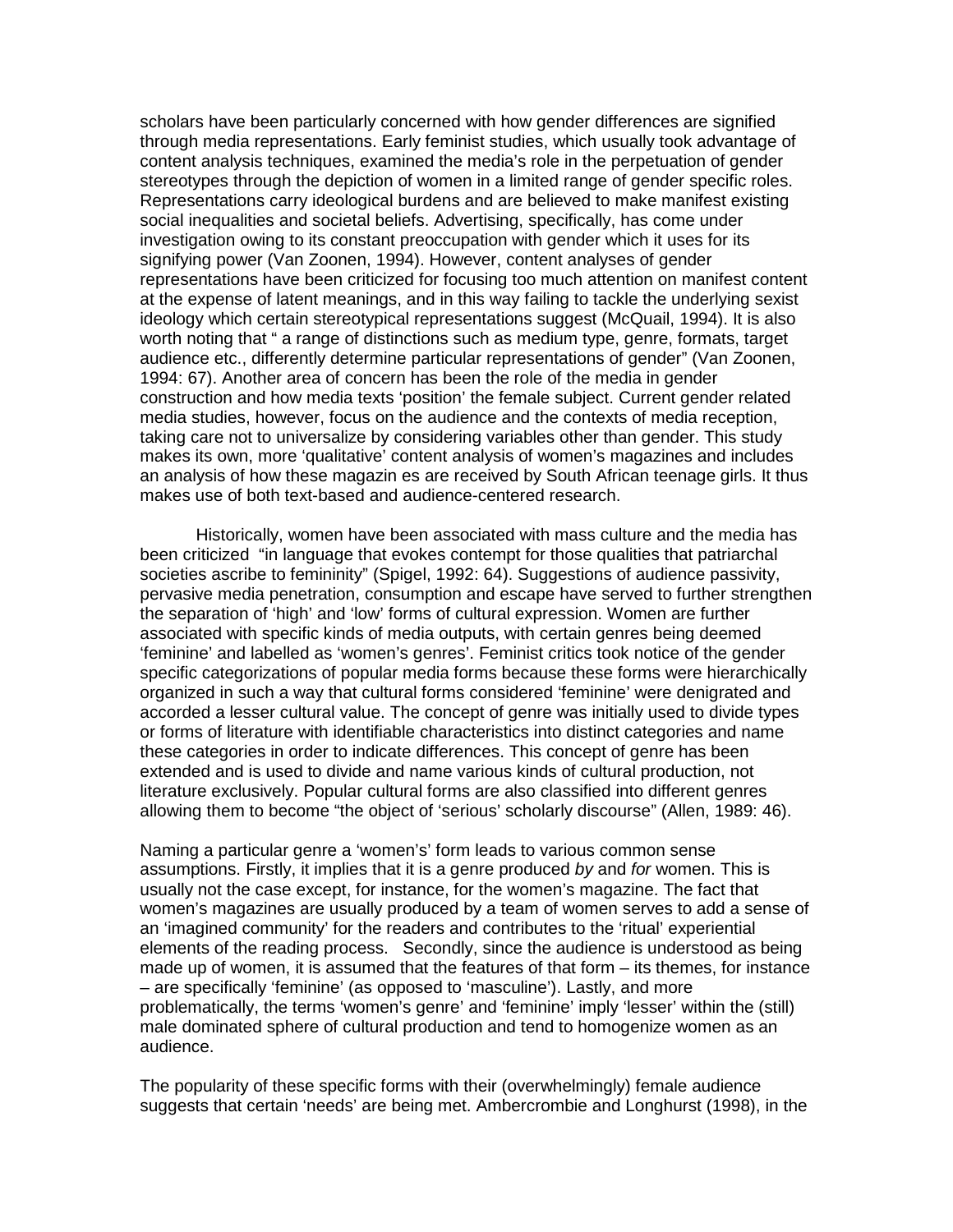introduction to their work on audiences, summarize the findings of Ann Gray's research into women's use of video (1992) in order to demonstrate the existence of gender specific preferences concerning narrative themes. According to Gray, women prefer themes which are romantic, familial, domestic and emotional. Gray's findings allow Ambercrombie and Longhurst to conclude that "it is fair to say that gender thematic preferences are closely linked to particular film and television genres" (1992: 143). Dorothy Hobson (1982) is then cited as supporting this notion of gender specific preferences in her study of Crossroads which showed how women welcomed the soap genre as a form of resistance to masculine control, since it provided women with their own 'space'. There are two different perspectives to the concept of the 'gendered' audience. The first approach, associated with film studies, conceives of a 'psychological audience'. The text is believed to offer individual spectators either a masculine or feminine subject position which the spectator then adopts. In this way, "the text 'reads' them" (Baehr & Gray, 1996: 123). The other perspective adopts the sociological emphasis of media studies when it conceives of the ' social audience'. This approach believes that audience members bring their own already constituted maleness or femaleness to bear on a text. These distinctions are problematic in that neither is "sufficient in themselves to explore the whole complexity of text, subject and context and the ways in which they intersect" (Baehr & Gray, 1996: 124). Most feminist research on the relationship between gender and genre has studied the soap opera television form. Soap opera is perhaps the genre most defined as 'feminine' and in this way can be viewed as the televisual equivalent of the women's magazine (Baehr & Gray, 1996: 60).

The introduction of the term 'gender' – as opposed to the more biologically specific 'sex' – greatly furthered twentieth century theoretical attempts at dislocating notions of 'masculinity' and 'femininity'. The longstanding debate surrounding whether or not certain dispositions and behavioural traits are innately specific to men or women has been replaced by an awareness that such characteristics are in fact socially determined. The concepts of 'femininity' and 'masculinity' are implicated in the social construction of gender. 'Masculinity' and 'femininity' have tended to be set up as binary opposites, with certain terms and characteristics being commonly associated with the 'masculine' or 'feminine' state. Thus, 'masculinity' describes the subjectivity and characteristics of men and has come to be associated with the public, with production, with assertiveness and power. 'Femininity', on the other hand, is associated with the private, with consumption, with passivity and powerlessness. However, because 'masculinity' and 'femininity' are socially and culturally determined, their meanings are a constant site of discursive struggle (Weedon, 1987). Both 'masculinity' and 'femininity' are naturalized and maintained through the internalization and adoption of gendered subject positions. Of specific interest here is the nature of 'femininity' which is "perhaps given its most concrete expression in the construction of feminine ideals and the moulding of the physical form" (Thesander, 1997: 174).

Media content is saturated with representations of 'femininity' and 'masculinity' which is why media reception is one of the key sites in which the construction of gender identity is assumed to take place (Van Zoonen, 1994). The media convey images and discourses which offer subject positions. Such discourses "work on the basis of consent by offering 'obvious' or 'natural' ways of being and forms of pleasure which go with them" (Weedon, 1897: 100). Van Zoonen (1994: 124) describes the process of feminization in particular as "never-ending" and suggests that the media offer women "fantasy modes" to "try out different subjectivities without the risks involved in real life". In her analysis of Women's magazines and the cult of femininity. Mariorie Ferguson (1983) argues that women's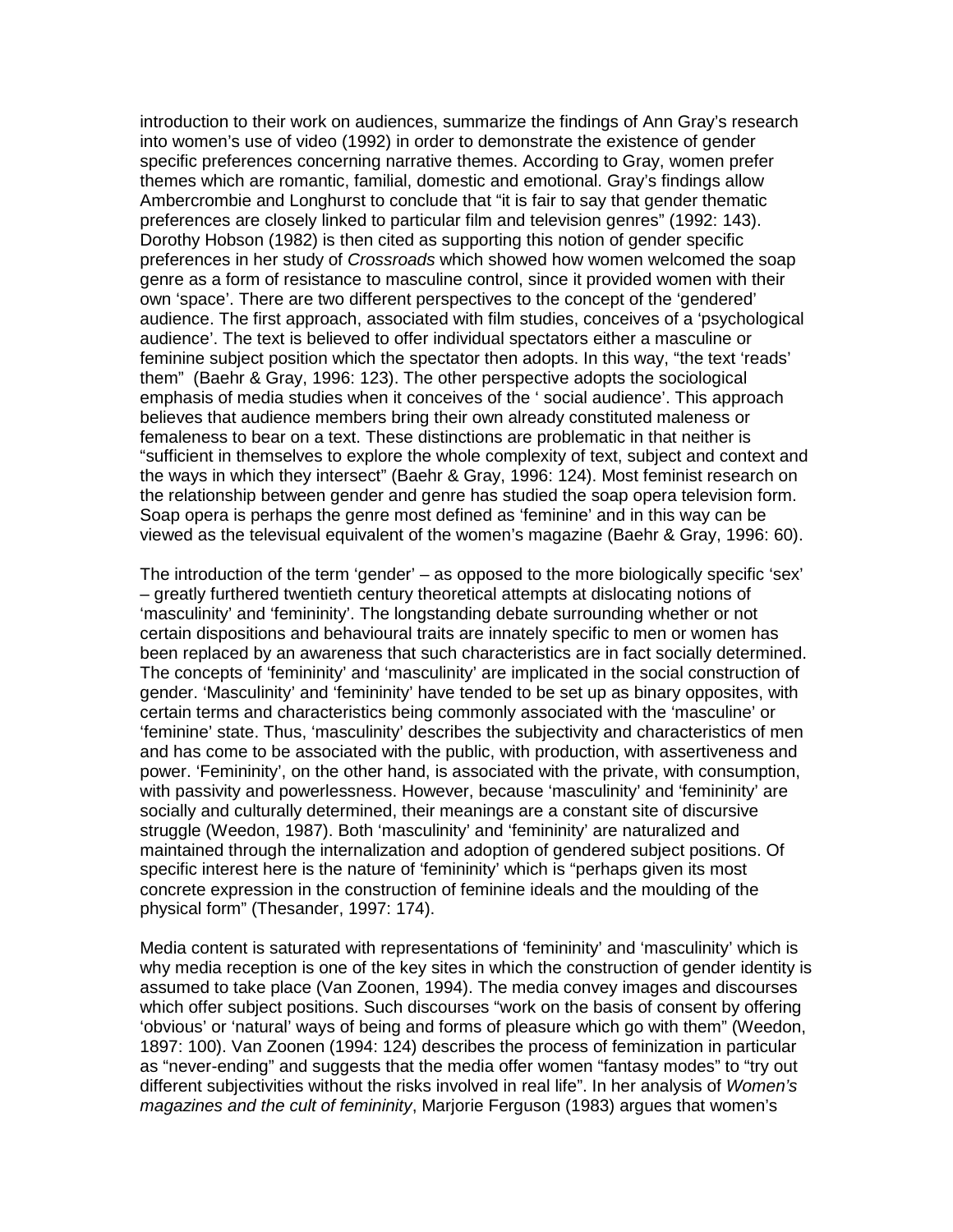magazines are crucially involved in shaping the characteristics of femininity, described as "a state, a condition, a craft, and an art form which comprise a set of practices and beliefs" (Ferguson, 1983: 1). Ferguson's thesis (based on her ten years of experience as a journalist in the magazine industry) draws an analogy between Durkheim's concept of a religious cult and the relationship between women's magazines and their readers. The magazine editors fulfill the roles of high priestesses, while the readers are the cult's devotees. Within this analogy, women's magazines are the oracles responsible for the creation and maintenance of the 'cult of femininity'. Women's magazines create a 'cult of femininity' through the process of socialization, by teaching 'young initiates' the rituals involved in becoming feminine. The assumption is that 'femininity' has to be taught and constantly improved upon. 'Femininity' involves a process of "continuing education" and is "a lifelong commitment" (Ferguson, 1983: 8). The women's magazine thus serves as a vehicle for the ritualistic expression of a common identity based on gender.

Ferguson also highlights the way in which women's magazines make the connection between femininity and the consumption of specific products. Advertising combines with the other elements of the women's magazine genre to provide "a very potent formula indeed for steering female attitudes, behaviour and buying along a particular path of femininity, and a particular female worldview of the desirable, the possible, the purchasable" (1983: 2). Wolf (1990: 177) connects 'femininity' construction and consumerism more directly: " 'femininity' is a code for femaleness plus whatever a society happens to be selling". It is most obviously through the adornment of the body with purchasable clothing that men and women are most easily differentiated and 'masculinity' and 'femininity' are connoted. In some cases, the socially constructed nature of the concept of 'femininity' is exposed through such adornment practices, as was the case with the 'power-dressing' trend of the 1980's (Entwistle, 2000). As more women entered the business professions they were simultaneously required to look 'professional' and yet remain 'feminine' 1. Since ideas about 'masculinity' and 'femininity' are tied not just to sex difference but also to sexuality "there is a close relationship between the gendered codes of dress and ideas about sexuality" (Entwistle, 2000: 142). This conflation of sex, gender and sexuality is naturalized and encourages the adoption of gender prescriptions. Indeed, as Simone de Beauvoir is quoted in Thesander (1997: 174) as saying: "the woman who does not conform to the concept of femininity devalues herself sexually and hence socially, since sexual values are an integral feature of society" (de Beauvoir, 1949: 692).

The body constitutes the 'environment of the self' and is thus inseparable from the self (Entwistle, 2000). The presentation of the self is linked to identity and, in the present age, the fashion and advertising industries further ensure that self-identity is defined in terms of one's physical appearance (Negrin, 2000). Therefore, in contemporary society

whether through fashion, diet, make-up, cosmetic surgery, reflexology, aromatherapy, detailed and obsessive shaping of the body in gymnasia, potions for internal and external application to nourish, shape and defoliate, the body has become the most fertile ground for the cultivation of self (Hawkes, 1996:117).

<u>.</u>

<sup>1</sup> Wolf (1990) details specific cases in which female employees have lost their jobs because of aspects related to their clothing and physical appearance.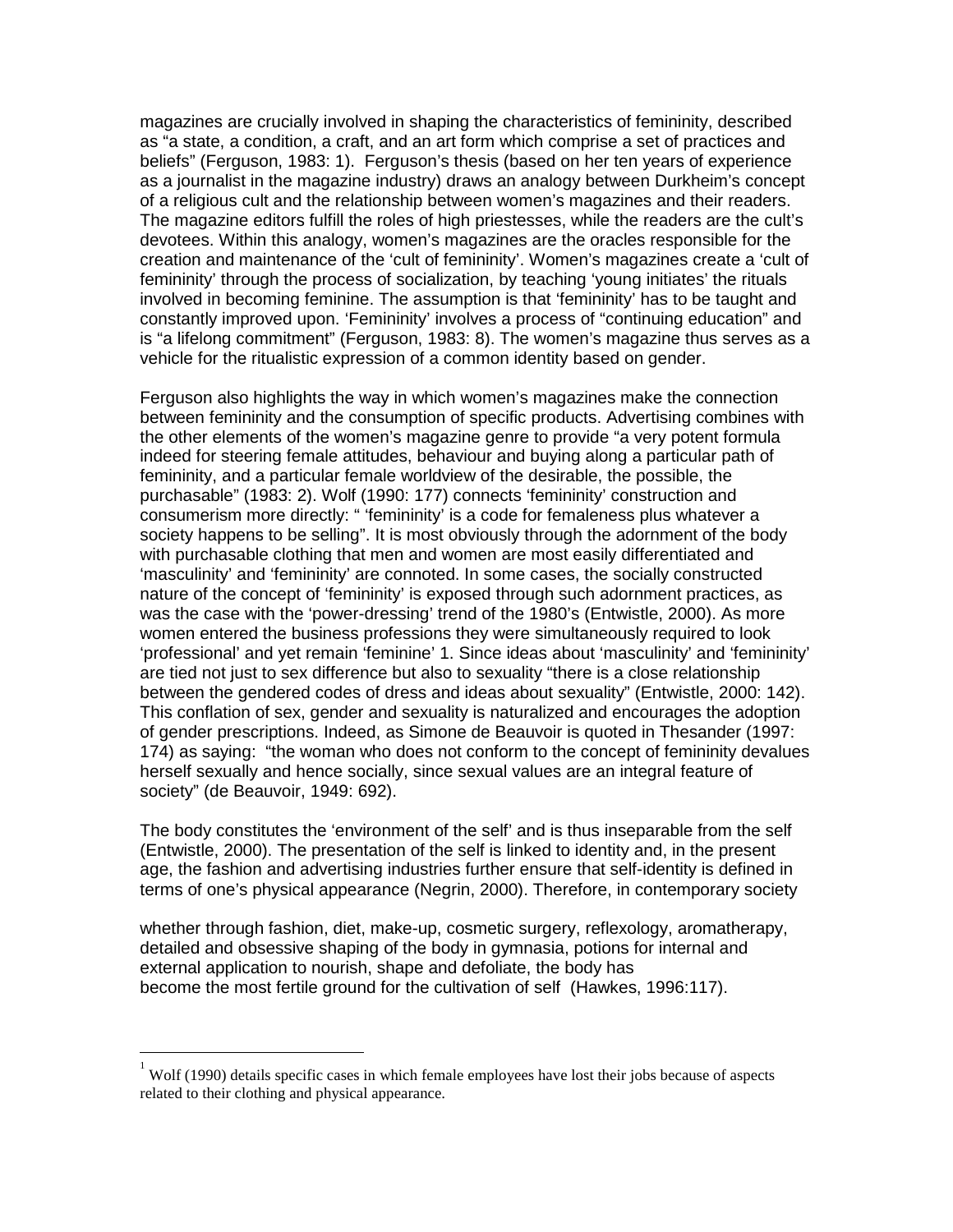Dress in particular functions in the 'presentation of self' to society and conveys a sense of the wearer's attitudes, values and (sub-) cultural group (Entwistle, 2000). Clothing not only distinguishes between 'men' and 'women' but provides symbolic expression of how a particular culture defines 'masculinity' and 'femininity' in a broader sense (Polhemus, 1996). Historically, the adornment and customization of the body has always been more integral to definitions of 'femininity' than 'masculinity'. According to Macdonald (1995: 194), "it is not the body, but the codifying of the body into structures of appearance, that culturally shapes and moulds what it means to be 'feminine'".

 Today, a significant emphasis is on bodily perfection, with the incessant stream of photographic images redefining femininity in terms of unattainable beauty ideals. Increasingly, everyday women are dissatisfied with themselves and their inability to 'control' or ' master' their own body. Disturbingly, studies show that women describe themselves in ways which unrealistically distort their bodies negatively, while men's selfdescriptions unrealistically distort their bodies positively (Wolf, 1990: 94). The body has always been central to feminine identity and, when women decorate and adorn the body, they are participating in "a system of meaning-creation" – the same system employed in advertising and media forms (Macdonald, 1996: 192). Women's magazines are particularly involved in 'inviting' women to enter into this system of meaning-creation. Critics are divided into those who view the relationship between women and appearance rituals in negative terms, as a form of oppression, and those who view such rituals in a more celebratory light. Wolf (1990: 10) is perhaps most outspoken in her criticism of 'the beauty myth' which is "a violent backlash against feminism that uses images of female beauty as a political weapon against women's advancement". Wolf's deliberately provocative thesis was a well-timed response to the body worshipping of the 1980's and has made a significant contribution to the advancement of feminist studies in its attempts to explain why such extreme beauty ideals abound. However, Wolf's (1990: 13) contention that 'the beauty myth' is used by "men's institutions" to undermine women's advancement has been criticized for being too conspiratorial and narrow an understanding (Macdonald, 1996). Such a view regards the slender body ideal as a male invention, designed to disempower women by encouraging them to partake in excessive dieting and slimming fads. Macdonald (1996: 198) points out, however, that the slender body ideal is an unlikely male invention, given male preference for 'voluptuous' women. Macdonald also mentions the fact that it was two women designers who were responsible for introducing the 'thin look'.

 Conversely, the more positive view celebrates the capacity for choice when it comes to appearance styles. In this view, the ability of women to 'play' with their appearance is seen as a form of liberation because the self is exposed as 'masquerade'. However, as Negrin (2000: 98) points out, in today's postmodern culture where "the cult of appearances has become ubiquitous, such a project loses radicality". Negrin argues that the celebratory approach adopted by some poststructuralist theorists fails to question the reduction of self-identity to an image which one is able to construct through the purchasing of certain commodities. By failing to challenge the reduction of the self to physical appearance, the celebratory approach "deflects attention away from other sources of identity formation" (Ibid: 93). Similarly, Macdonald (1996: 200) says that the dislocation which actually exists between 'image' and identity makes it difficult for women to attain the physical ideal "merely by 'putting on a face' or by 'dressing up'". Negrin (2000) also contends that women's preoccupation with their appearance can be read as a compensatory mechanism which is symptomatic of women's relatively disempowered position in society. The experimentation with appearance is less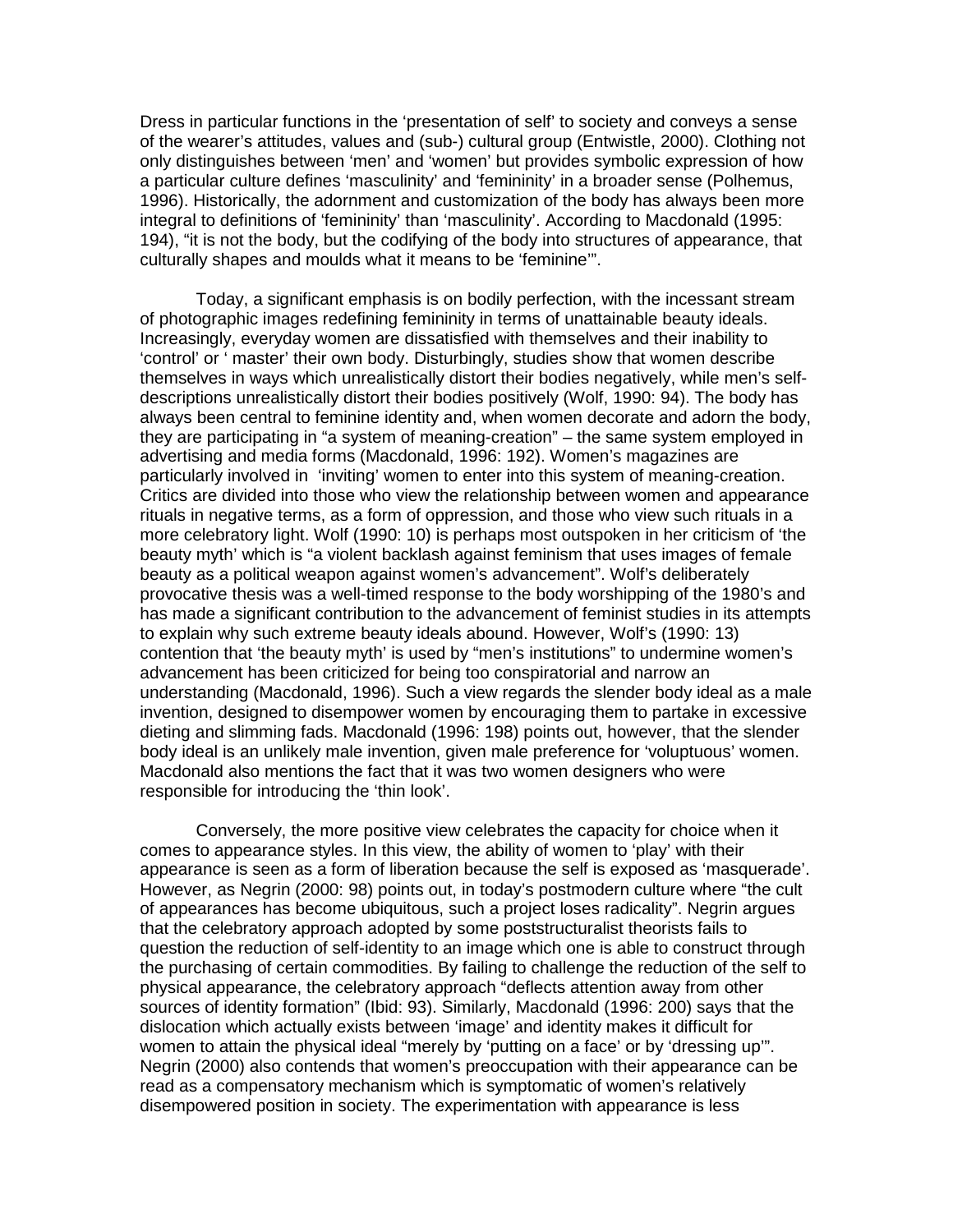challenging than attempts at economic and political equality: "while this [playful experimentation] is liberating in freeing image for self-expression, it masks less happily the gap between the image and women's continuing socio-economic struggles" (Macdonald, 1996: 199).

 Although a "celebratory, academic postmodernism" might find it "unfashionable – and highly 'totalizing' – to talk about the grip of culture on the body" (Bordo, 1996: 44), the reality is that "sovereignty over the body is easier to assert rhetorically than to establish in practice" (Macdonald, 1996: 193). In order to understand the relationship between patriarchy and women's physical appearance in a way that goes beyond purely 'positive' or 'negative' evaluations, theorists have turned to Foucault's conception of power. Poststructuralist historian and philosopher Michel Foucault conceived of power as a dynamic of noncentralized forces, rather than something that is centralized in the state or with power elites (Pease, 2000). Foucault rejected the traditional understandings of power which relied on dichotomies, such as the categories of 'oppressed' and 'oppressor', because they failed to explain how "power is manifested and constituted subjectively" (Pease, 2000: 32). Foucault stressed that wherever there is power, there is resistance to power and that the play of power is conducted through discourse. The metaphor of the 'battle' is used to describe this process of negotiation for power that occurs between different discourses in all spheres of society (Bordo, 1996). The dominant groups in society have the power to impose specific knowledges, disciplines and values on dominated groups, thus controlling what is known and how it is known, yet despite this structural power, forms of local knowledge and personal power are possible (Ashcroft, 1998).

 The self is socially constructed within discourse. Discourses are responsible for constructing subjectivity because they "set limits to our experience of ourselves, others and our surroundings" and make subject positions available (Van Zoonen, 1994: 32). Within any historical period, different discourses compete for subjectivity and the subject thus comprises numerous and often contradictory discourses, but always framed within the discourse that dominates at the time (Ashcroft, 1998). The position is clearly far from simple, however, and Foucault's understanding of the way in which discourses are internalized has been used to explain the way in which subordinated groups may in fact contribute to the perpetuation of their subordination by internalizing the discourse which is used to justify their subordination. Susan Bordo (1996), for instance, provides the example of how women may contribute to the perpetuation of female subordination by taking pleasure in and perhaps feeling empowered by the sexualization of the female form. However, this is not to say that women have power "in the production and reproduction of sexist culture" (Bordo, 1996: 46). The concept of 'internalization', then, suggests that the oppressed may in fact 'collude' with the oppressor (Pease, 2000).

 Foucault used the structure of the 'panopticon' as the metaphor for modern society (1977). The 'panopticon' is used to describe the way in which discipline is exercised through institutional surveillance, which aims to control behaviour and does so through the establishment of the 'mindful' body, responsible for monitoring its own behaviour. The body becomes the focus of power and is 'disciplined' in a way which promotes self-control. However, since the body is within discourse, and competing discourses are at play within all levels of society, the body itself can be viewed as a 'battleground' for opposing forces (Bordo, 1996). Macdonald (1996: 201) applies Foucault's account of the disciplined body to an analysis of women's magazines and the practice of femininity: "the contradictory impulses to pamper and indulge oneself, and yet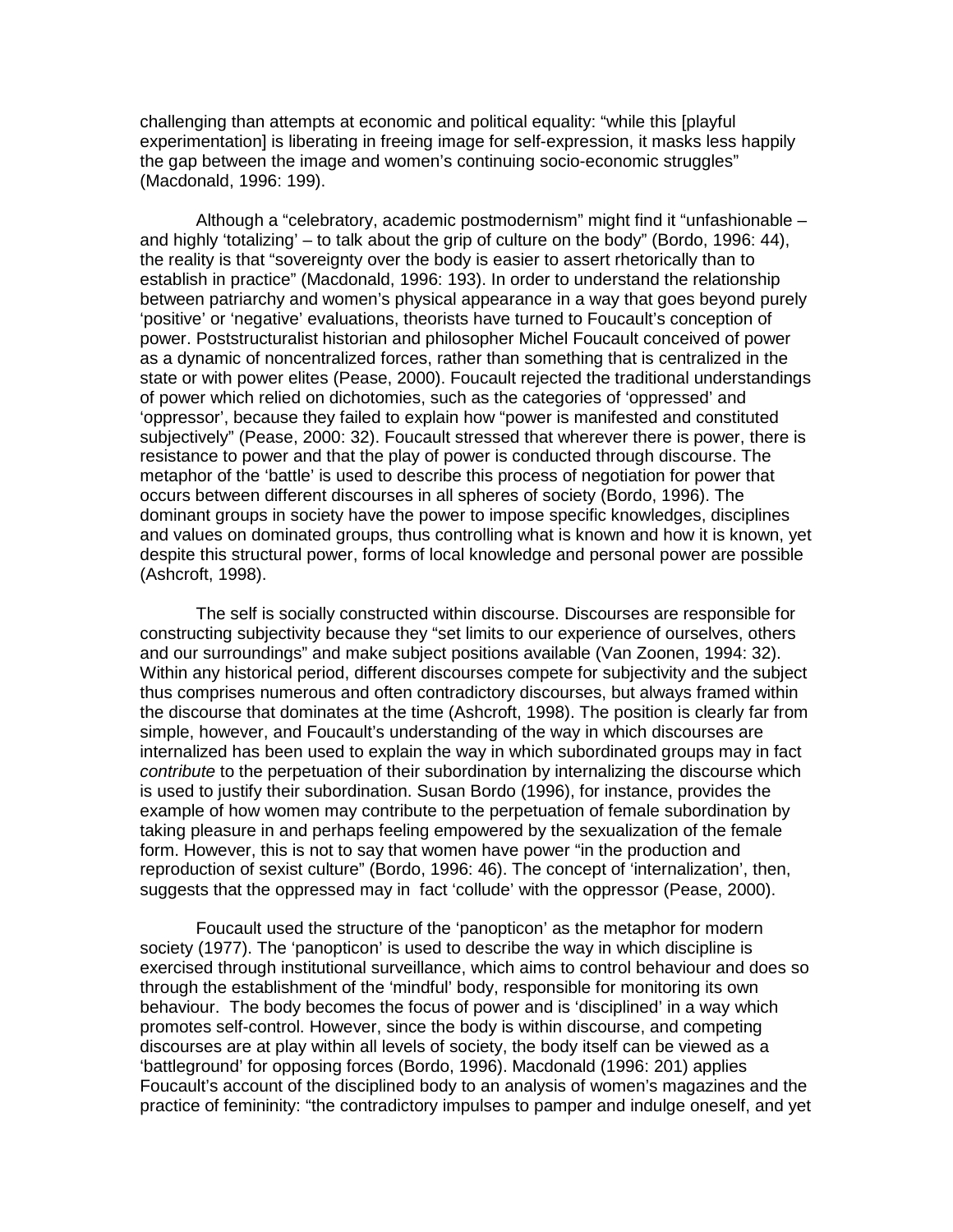submit to regimes that at times emulate torture, find an echo in Foucault's theory of the body as a central location in the contest for power". Foucault's later work on the 'ethics of the self' gives an account of a more active subject who works consciously towards self-improvement (Foucault, 1985 & 1988) – an account which echoes the current selfhelp trend reflected in women's magazines. Although Foucault's conception of the body has been criticized for paying too little attention to the actual material body, it is still useful for "understanding the structuring influences on the body and the way in which bodies acquire meaning in particular contexts" (Entwistle, 2000: 39).

 The concept of 'internalization' has been criticized for offering a form of victimblame in its suggestion that the 'oppressed' collude with their 'oppressors' in the perpetuation of their oppression (Pease, 2000). Feminist critics have taken issue with poststructuralist understanding of the subject as being produced through discourse, since this robs the subject of any agency and undermines the entire feminist project. By suggesting that the subject is a construction, a site for the negotiation of competing discourses, poststructuralism suggests that there is no essential 'subject' who is oppressed and in need of liberation (Charles, 1996). Others, however, argue that the rejection of the subject/object dualism is vital for feminism to overcome the associations of inferiority that accompany that which is labelled 'feminine' in western thought (Hekman, 1990 cited in Charles, 1996: 9). The adoption or rejection of poststructuralism by feminist researchers is dependant on "whether one wants, speaking as a feminist, to deconstruct or to inhabit the category of 'woman' " (Barret, 1991 cited in Charles, 1996: 9). Charles settles the antagonism between poststructuralism and feminism by saying that "it is immaterial whether identity is essential or socially constructed if it provides a basis for political action" and by reminding us that "feminist politics both arises from socially constructed identities and is a means of their transformation"(1996: 10).

# **Women's Interest Consumer Magazines**

#### **Historical Background**

Women's magazines, like soap operas and other so-called 'women's genres', are frequently denigrated and treated with scorn within academia and society in general. This denigration often results from the 'high' and 'low' distinctions which are still ascribed to different forms of cultural production and stems form the belief that magazine readers are unable to asses the text properly (Hermes, 1995). However, late twentieth century academic study began to recognize that the 'taken-for-granted' aspect of this naturalized form is precisely what renders it meaningful and worthy of academic consideration. Women's magazines are modern and popular cultural forms which form part of the average woman's monthly consumption. Women' s periodicals are cultural texts where meanings, about femininity specifically, are contested and made. They are culturally significant because they "[work] at the intersection of these different economies – of money, public discourse and individual desire" (Beetham, 1996: 2).

 Margaret Beetham's (1996) comprehensive study, Domesticity and Desire in the Women's Magazine: 1800-1914, works from the recognition that magazines are the products of a specific material and cultural history and that "understanding that history should enable us to locate ourselves politically and theoretically as [twenty first century] readers" (1996: preface). Beetham uses an interdisciplinary approach, combining the case study with the chronological narrative, to examine the development of the magazine as a 'feminized space' and the way in which the meaning of femininity was articulated in and through the magazine during the nineteenth century. Beetham reveals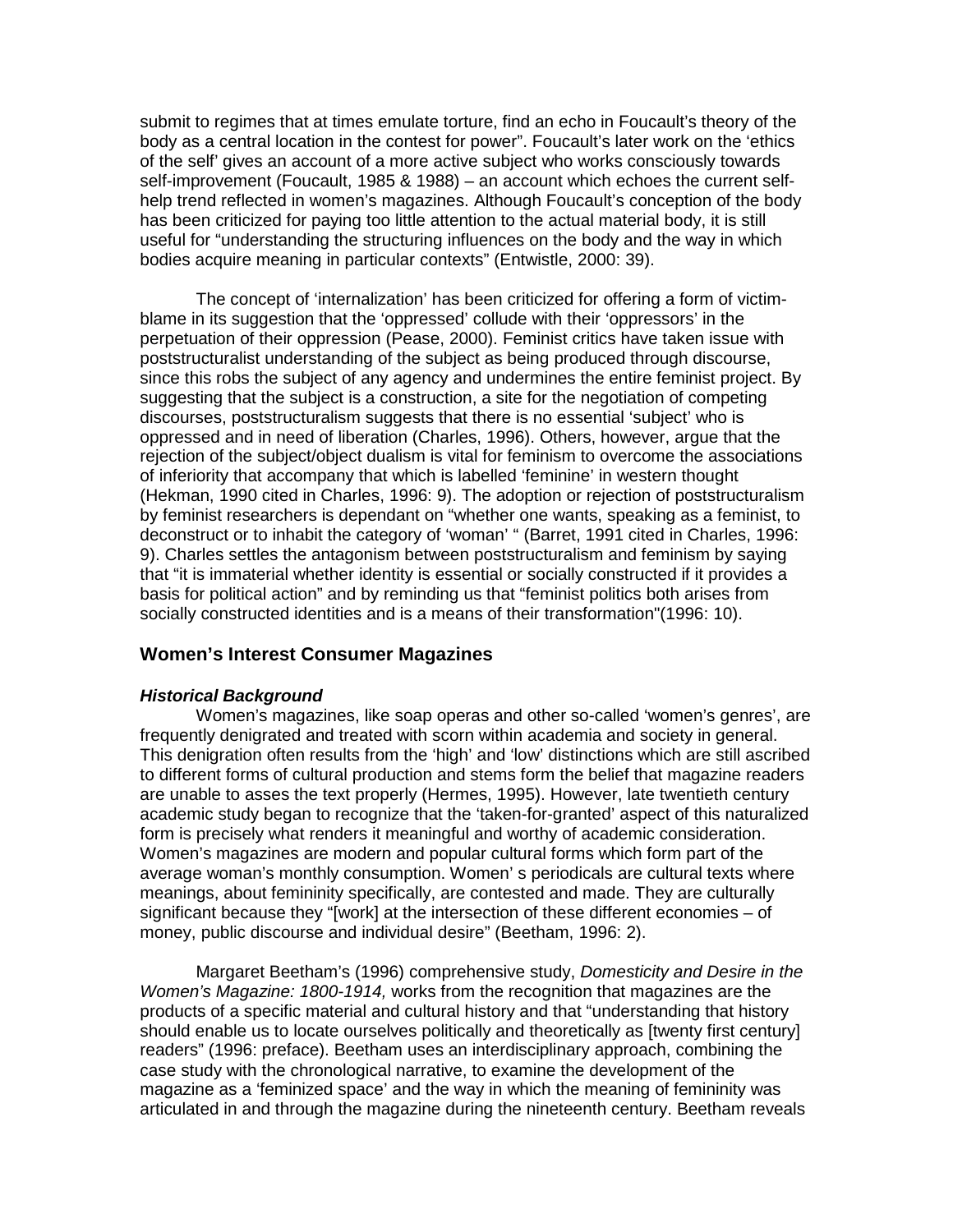how the development of the magazine publishing tradition is intertwined with the changing meaning of womanhood by demonstrating how the early women's magazine "sought to bring into being the woman it addressed as gendered, sexual and embodied" (Beetham, 1996:4).

 The inclusion of fashion plates depicting the clothed and adorned female body brought the potentially sexual female body into the centre of the lady's magazine. The discourse of fashion defined femininity as something to be desired. The corset, for instance, became an eroticized object in that it both represented and concealed the sexuality which it sought to suppress (1996: 86). Beetham maintains that the corset can be viewed as a symbol of social restraint which reveals the nineteenth century anxiety to control female sexuality and maintain sexual difference itself. The way in which the fashion engravings linked the female form with the pleasure of looking became "endemic in the culture and central to the tradition of the women's magazine" (Beetham, 1996: 148). However, at the same time, the female body was depicted as imperfect and "inevitably sick" (Beetham, 1996: 41). This created a central paradox which defined femininity as "at once artful as natural, self-made as given, desired object and desiring self" (Beetham, 1996: 79). Product advertisements promised to heal this rift between the ideal and imperfect body and, in this way, "femininity both defined and was defined by its likeness to the commodities with which it became associated" (Beetham, 1996: 148).

#### **Sources of oppression and liberation: The ambivalence of women's magazines**

Early analyses of women's magazines typically cast them in negative terms as ideologically oppressive forms. Angela McRobbie's (1981) analysis of the teen magazine Jackie is the most frequently cited example of this early research which dismissed women's magazines as "superficial-cum-repressive forms" (Murray, 1998: 93). McRobbie identified four 'connotative codes' present in the magazine: the code of romance; the code of personal/ domestic life; the code of fashion and beauty and the code of pop music. These codes were said to work implicitly, at the level of culture, to win consent to the dominant order in terms of femininity, leisure and consumption (Van Zoonen, 1994: 25). McRobbie's interpretation provides a good example of an ideological analysis of popular culture, but subsequently has been criticized for its conception of the magazine as providing "a monolithic ideological construction of adolescent femininity" (Van Zoonen, 1994: 26). The most notable response to McRobbie's study came from Elizabeth Frazer (1987). Frazer objected to the theoretical and ethereal concept of ideology which cultural researchers such as McRobbie supported, saying that "its existence is only and always inferred; we can never examine it directly" (1996: 1367). Frazer's own focus group research suggested that teenage girls were, in fact, selfreflexive readers who were not 'in the grip of' ideology, as suggested by McRobbie and others.

 An area of central concern has been the way in which magazines rely on gender stereotypes and myths of femininity and the implications of these representations for the socialization of readers. The commercial nature of magazines lies at the heart of such concerns which regard magazines as essentially corrupt and corrupting, promoting capitalist and patriarchal values which are in keeping with the status quo. The idea of gender-specific appeals has also been questioned in relation to the categorization of these texts as 'women's interest' – a categorization which rests on certain gender binarisms and assumptions which homogenize women as a group. Women's magazines are exposed as playing on (and encouraging) deep-seated anxieties and insecurities related to physical appearance by constructing women's bodies as 'problem-sites' in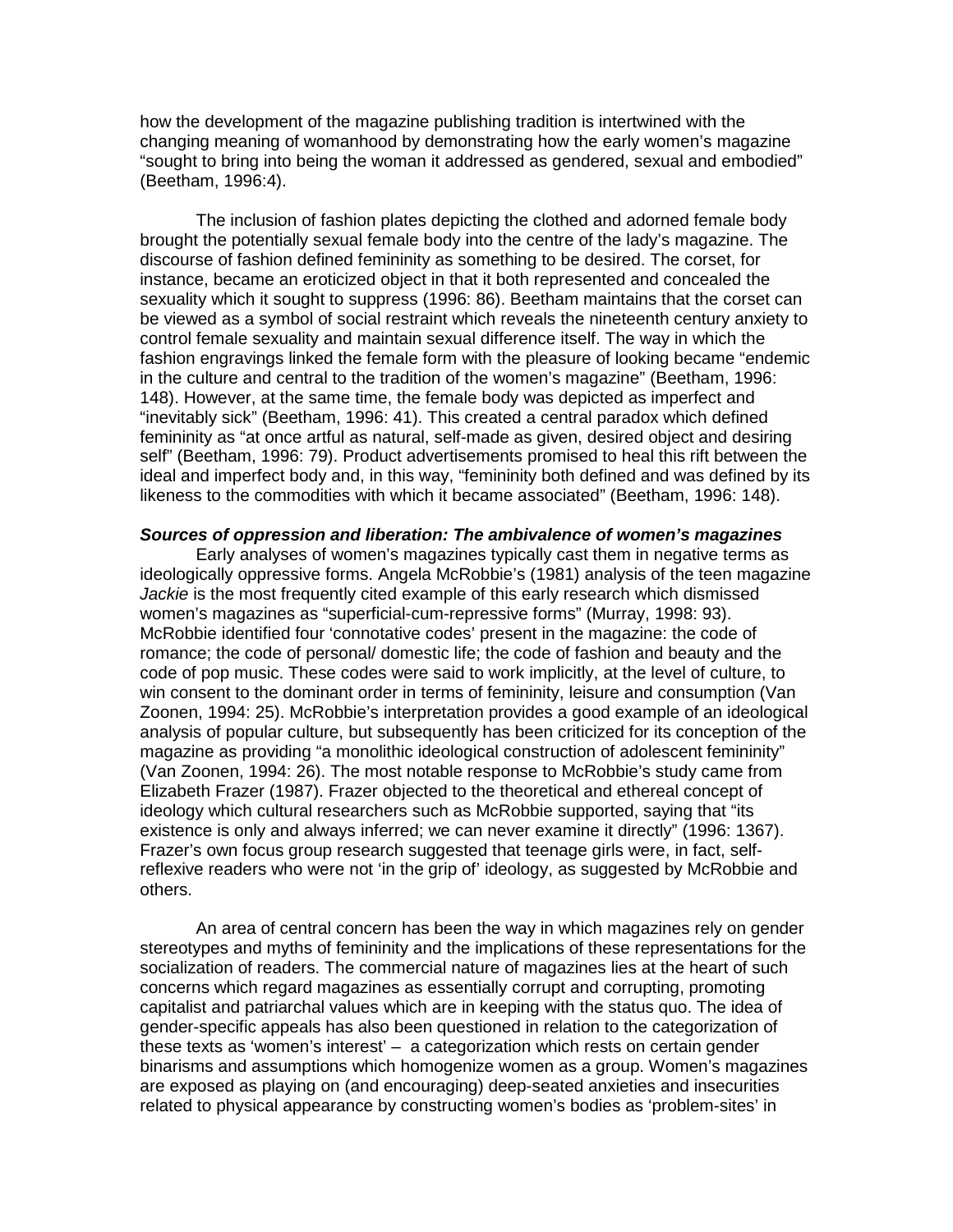need of constant improvement (Beetham, 1996; McRobbie, 1981). Beetham (1996: 150) referred to this as the "natural but" of feminine beauty and McRobbie (1981) highlighted the importance placed on "beautification" as "the ideal hobby" in *Jackie* (McRobbie, 1981 in McCracken, 1996: 100). Above all, the early criticisms directed at women's magazines conceived of magazine readers as vulnerable to the magazine's ideological impetus, as passive "escapists complicit in their own banality-cum-blindness" (Murray, 1998: 96).

 More recently, however, feminist re-evaluations of popular cultural forms have approached these 'women's genres' from postmodern and audience-centered positions. Positive evaluations of women's magazines have resulted which foreground the role of women's magazines in serving as 'feminized spaces' (Beetham, 1996). In this view, women's magazines offer a privileged and safe space in which to explore the female self (Craik, 1993). Women's magazines, like other 'feminized spaces', are believed to be capable of challenging oppressive models of femininity (Beetham, 1996). In particular, women's magazines are praised for popularizing feminist ideologies by providing a "mix of feminism and femininity" (Friedan, 1991:66, cited in Craik, 1993: 54). Consumer magazines for women are also praised for their fundamental practicality and capacity for entertainment - "women's magazines offer readers a smorgasbord of identifications, practical skills, objects of desire, and competing sources of prestigious imitation" (Craik, 1993: 54). Understandably, this approach also views the magazine reader in a less condemning and more positive light. Women are capable of being active, self-reflexive and 'resisting readers' (Beetham, 1996; Frazer, 1996; Hermes, 1995).

 However, women's magazines need to be recognized as deeply contradictory forms which offer various inconsistent and conflicting messages. Naomi Wolf, for instance, describes women's magazines as oppressive of women but acknowledges that they are representative of women's mass culture (1990). The contradictory and ambivalent nature of women's magazines suggests that they are sites-of-struggle where meanings are contested and made. The alternating discourses of feminism and femininity contained within contemporary women's magazines suggest that the concepts of womanhood and femininity are fluid and subject to negotiation. The magazine reading experience is correspondingly ambivalent and is said "to embody repeated negotiations between 'closure' and 'open-endedness'" (Murray, 1994 : 66). Magazine readers experience and exhibit contradictory feelings and views on women's magazines which is often a source of tension (Hermes, 1995; Murray, 1998; Dell, 1999)2. Women's magazines incite excitement and disappointment, pleasure and anxiety.

#### **The characteristics of the magazine commodity**

<u>.</u>

As with all generic forms of popular culture, magazines are marked by a combination of uniformity and novelty. Magazines conform to certain generic expectations. They are published with predictable regularity, they contain certain sections and features in every

<sup>2</sup> Naomi Wolf (1990: 62) recalls a woman saying that she bought women's magazines as "a form of selfabuse" because they gave her "a weird mixture of anticipation and dread, a sort of stirred-up euphoria". The woman then told of the self-loathing that typically followed magazine reading and said that she was "ashamed to admit that [she] read them every month". Such a sentiment is also expressed by columnist Sharon Dell (1999) in an article titled "why do I always fall for this stuff?". Dell describes the feelings of disappointment and sense of being "oddly cheated" by the magazines "empty promises". Similarly, Murray (1998: 95) reads women's magazines with "varieties of irritation and enjoyment".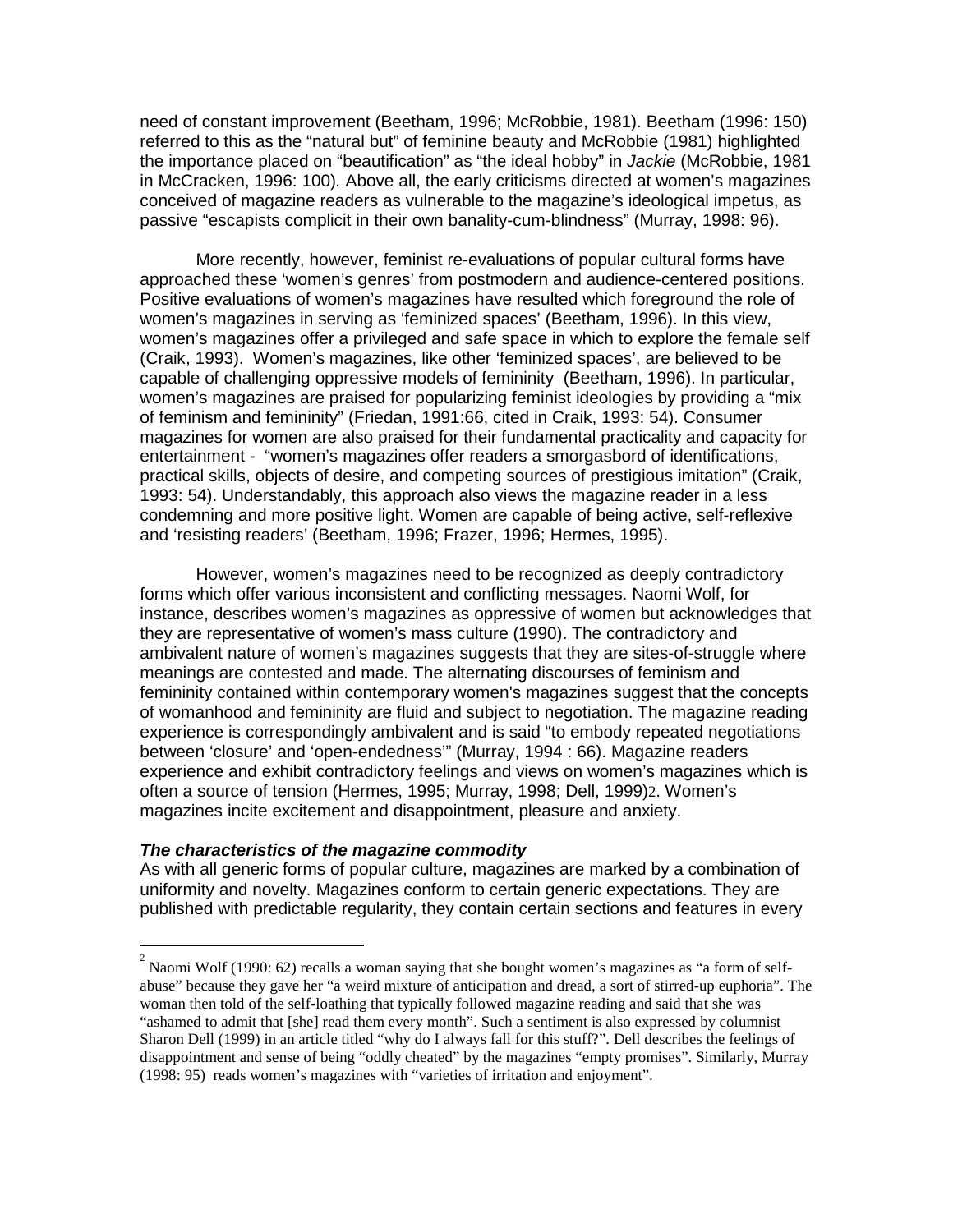issue and they frequently cover the same topics. At the same time, magazines trade in novelty and being 'up to date' and have to secure their non-subscription readership anew each month 3. The magazine is a fractured and heterogeneous form which mixes media and genres (Beetham, 1996; Murray, 1998). Magazines are highly commodified forms. They are 'meta-commodities' – commodities in themselves and also sites used for the dissemination of other commodities (Beetham, 1996; Laden, 2000). Magazines are themselves products of the print industry which function to advertise other products and, at the same time, they are cultural products which circulate societal beliefs. Beetham (1996) charts the history of the magazine as 'meta-commodity' and describes how the magazine was centrally involved in linking the desirability of commodities to their visibility. Beetham also describes how the "move from reading to shopping became increasingly central to the genre" because the magazine positioned its readers as consumers and "gave entry into a world of commodities" (1996: 8). The link between feminine gender identity and consumption has strengthened ever since, and women's magazines remain deeply involved in consumer culture.

 As mentioned previously, in relation to Ferguson's (1983) study, women's magazines offer a site for the communication of a shared identity based on gender. Women's magazines are perceived as offering a ritualistic 'feminized space' which offers readers a sense of belonging and thus forms an 'imagined community'. Although women's magazines are intimate forms which routinely deal with personal and 'private' subject matters, "like watching television, reading magazines is rarely an absolutely private affair" (McRobbie, 1981: 117). Readers identify with the 'imagined community' which a magazine constructs and, when reading in public or displaying their magazine of choice, readers publicly identify themselves with that particular magazine brand (McCracken, 1996). Hermes' (1995) analysis of women's magazines and the 'interpretative repertoires' readers use to explain and make sense of their magazine reading found that gossip magazines were most clearly described as offering a sense of community. Hermes maintains that gossip serves an unconscious need to belong and offers readers a temporary sense of power by providing them with 'inside information' on the lives of the rich and famous.

 A longstanding feature of the women's magazine is its emphasis on love and romance, which has been the source of criticism. Again, Margaret Beetham offers insight into the origins of this generic feature:

 'love and marriage' dominated periodical fiction…[which] assumed a universal femininity marked by the desire to be desired, and by the inevitable suffering this involved. Magazine stories dealt with this paradox, familiar from gothic fiction, that love was central to femininity but attaining it was fraught with disaster and danger (Beetham, 1996: 22).

Eva Illouz (1991) provides a more contemporary analysis of the way in which the theme of love is represented in women's magazines. Illouz's research analyzes the way in which the public sphere interacts with and shapes private emotions by using data obtained from women's magazines because "part of their traditional stock and trade is

<u>.</u>

<sup>3</sup> Beetham (1996: 14) refers to this combination of sameness and difference as the magazine's "double relationship to time". The magazine is said to provide a "deep structure which ties entertainment and individual pleasure into the calendar".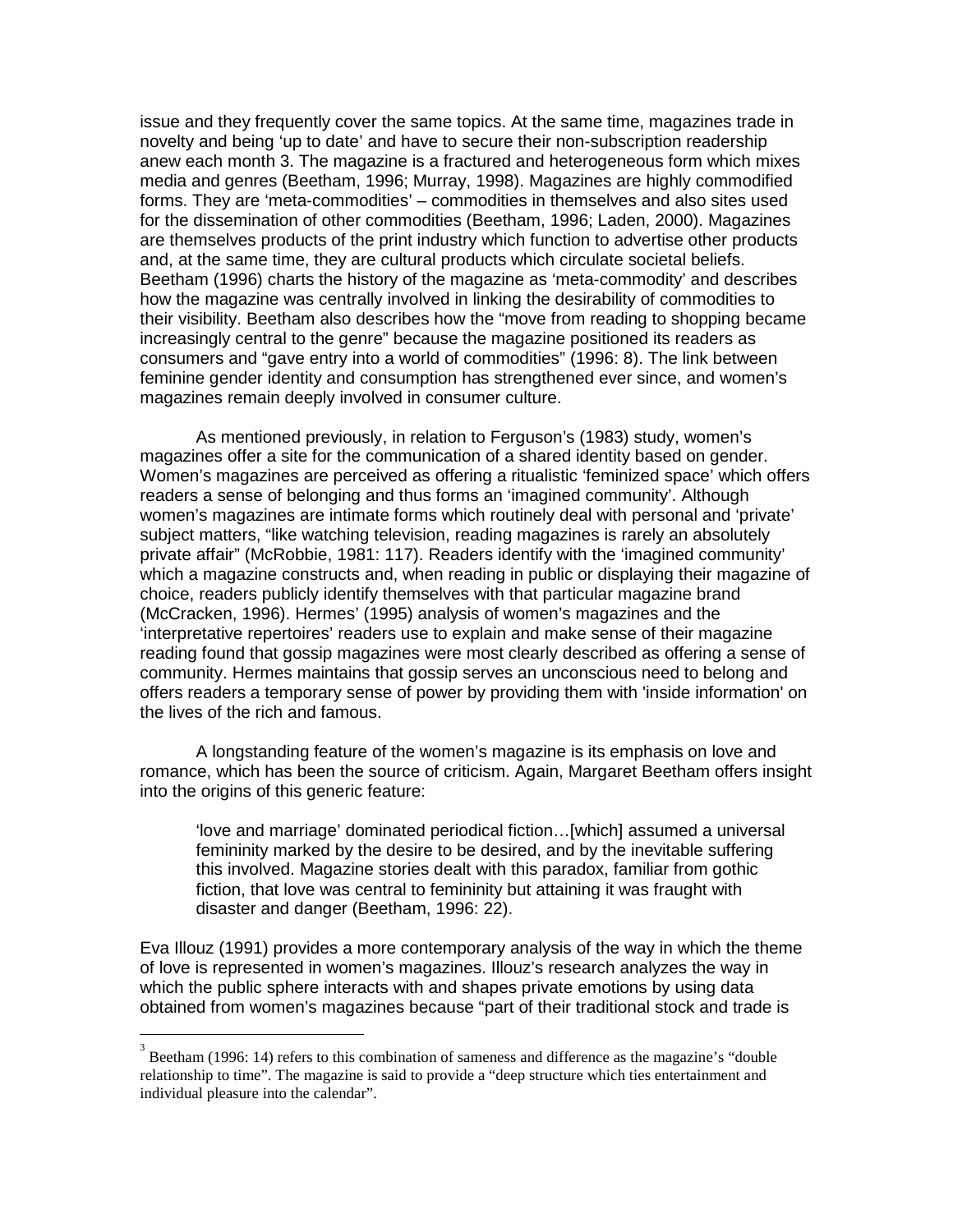the codification and interpretation of romantic relationships" (1991: 232) 4. The magazine data allows Illouz to demonstrate how the apparently private emotion of romantic love is shaped by the public discourses of late capitalism. Illouz's findings are significant in light of the fact that the theme of love relationships was the most prevalent theme in the Cosmopolitan sample used in this study (see 'Feature Categories' in Chapter Four: Content Analysis).

Firstly, Illouz identifies three rhetorical orientations employed in the articles concerned with the topic of love relationships. The first category refers to the prescriptive articles which typically take the "how to…" form. The second type of love related article is the normative article, which is concerned with morality and romance standards. The third rhetorical category is the analytical category which examines the social and psychological meaning of love. Related to these categories are three main themes: the difficulty of finding a date; identifying whether or not he is suitable and the difficulty of maintaining romance within a marriage. Illouz also identifies three metaphors invoked to explain and construct love. The metaphor of love as "all consuming force" (whether a burning or magnetic one) is the most common. The second metaphor is that of magic, where love is depicted as an entity in itself – a force unto its own. The third metaphor is of love as hard work where effort replaces magic and "the language of market exchange [is] transposed to intimate interpersonal relationships" (1991: 237).

The article highlights how the 'therapeutic ethos', which is found in the magazine form, encourages a 'rational' attitude to the self by "promoting self-reflexive and formal modes of reasoning" (1991: 240) (refer to the description of the 'Self-Help' feature category in Chapter Four). Illouz suggests that in Foucauldian terms, this could be seen as a way of disciplining women to "become their own panopticon". Alternatively, a Habermasian understanding of the self-reflexivity promoted by the therapeutic ethos would view the effects as self-liberating and potentially emancipatory (Illouz, 1991: 246). Above all, Illouz shows how the romantic discourse found in women's magazines has undergone changes: the male-connoted languages of reason, instrumentality and the market have entered the traditionally 'female' sphere of emotions (Illouz, 1991: 245). The conclusion made is that transporting these male-connoted languages of the market into the personal sphere of emotions "may have contributed to extending their power in the communicative and intersubjective domains which, in order to remain meaningful, ought to retain their autonomy from these spheres" (Illouz, 1991: 246).

Women's magazines are aspirational devices which present the reader with utopian lifestyle images and practical tips which provide the reader with an opportunity to fantasize about an 'ideal self'. In this way, women's magazines can be said to provide readers with 'moments of empowerment' by offering fantasies which may, in fact, strengthen particular identities (Hermes, 1995). Women's magazines promise to correct the central paradox of femininity which defines femininity as innate and yet still to be acquired and improved upon – "the promise of self-transformation is endemic in the form" (Beetham, 1996: 16). This promise appeals directly to the reader's sense of identity and women's magazines have been central to the definition, establishment and maintenance of western female identity (Hermes, 1995; Murray, 1998). It is both the 'taken-for-granted' and 'aspirational' qualities of women's magazines which point to their cultural significance.

<u>.</u>

<sup>4</sup> The specific magazines analyzed are *Cosmopolitan* and *Woman*.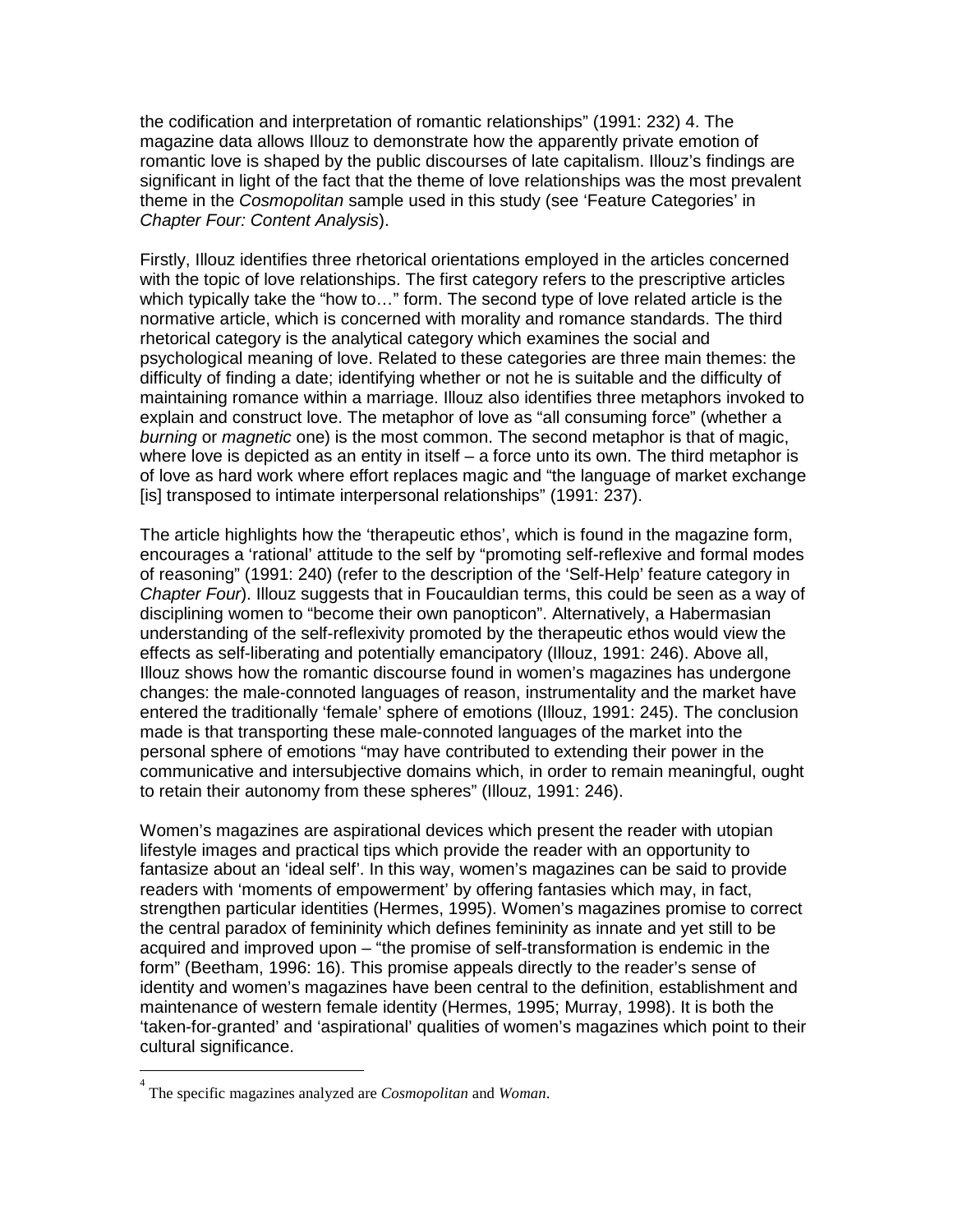Joke Hermes (1995) elaborates upon these 'moments of empowerment'. Hermes (1995: 1), a self-described postmodern feminist, adopts a self-reflexive and reader-centric approach to the study of women's magazines. Hermes is concerned to make the relationship between the researcher and reader more equal by adopting "a more postmodern view, in which respect rather than concern – or, for that matter, celebration, a term often seen as the hallmark of a postmodern perspective – would have a central place". It is through self-reflexivity that a researcher can be both appreciative and critical of the magazine form. Hermes identifies the 'interpretative repertoires' readers use when discussing magazines in order to find out how women's magazines contribute to the construction of feminine identity (refer to the 'interpretive repertoires' used by the participants in this study, discussed in *Chapter Five: Analysis*). Hermes found that, in fact, readers did not have much to say on the subject of women's magazines. This suggested that "the practice of reading women's magazines apparently does not call for reflection or involvement of a readily communicable kind" (Hermes, 1995: 12). Initial disappointment was replaced by the conviction that cultural and media studies have been beset by "the fallacy of meaningfulness" – the unwarranted assumption that all popular media use is significant (Hermes, 1995: 16). Instead, Hermes contends that media use needs to be seen in the context of the everyday. Like watching television, for instance, "magazines may also have the reassuring character of a much repeated, wellknown activity that does not ask us to concentrate or to think" (Hermes, 1995: 16).

Hermes' findings highlight the routine and everyday nature of much media use and caution the media researcher not to approach the research process with preconceived ideas which overestimate the significance of everyday media use. In order to chart the cultural references used when readers reflect upon the act of reading magazines, Hermes made use of 'repertoire' analysis. The concept of 'interpretative repertoires' was first introduced by social psychologists Jonathan Potter and Margaret Wetherall (1987), and will be further elaborated upon in the *methodology* and *analysis* Chapters of this thesis. Repertoire analysis is grounded in poststructuralism and discourse analysis, but, unlike discourse analysis, repertoire analysis conceives of the social subject as an active and creative language user (Hermes, 1995). The repertoires used to explain magazine reading revolved around certain fantasies, leading Hermes to assert that "as a genre, magazines are multi-piece invitations to invest in temporary and imaginary identities" (1995: 64).

# **Studies of South African magazines**

Significantly, Hermes (1995: 151) also maintains that "reading women's magazines should also be understood and described as a series of locally and historically specific practices that change with time and according to context, within the constraints of the dominant order". The most notable research conducted into South African magazines comes from Sonja Laden (1997; 2000) and Sally-Ann Murray (1994; 1998). Laden has examined seven consumer magazines<sub>5</sub> intended for black South Africans to "shed light on the role of these magazines in the dynamics of cultural change in South Africa" (1997: 121). Laden (2000) argues for a 'cultural economy' approach (which draws on Bourdieu's understanding of symbolic capital as a particular embodiment of economic capital) over a more macrosocial political economy approach to the study of South African socio-cultural history. Such an approach allows Laden to "give voice to 'unofficial'

 5 Laden (2000) studied the following magazines: *Drum, Bona, True Love, Pace, Thandi, Tribute* and *Ebony South Africa.*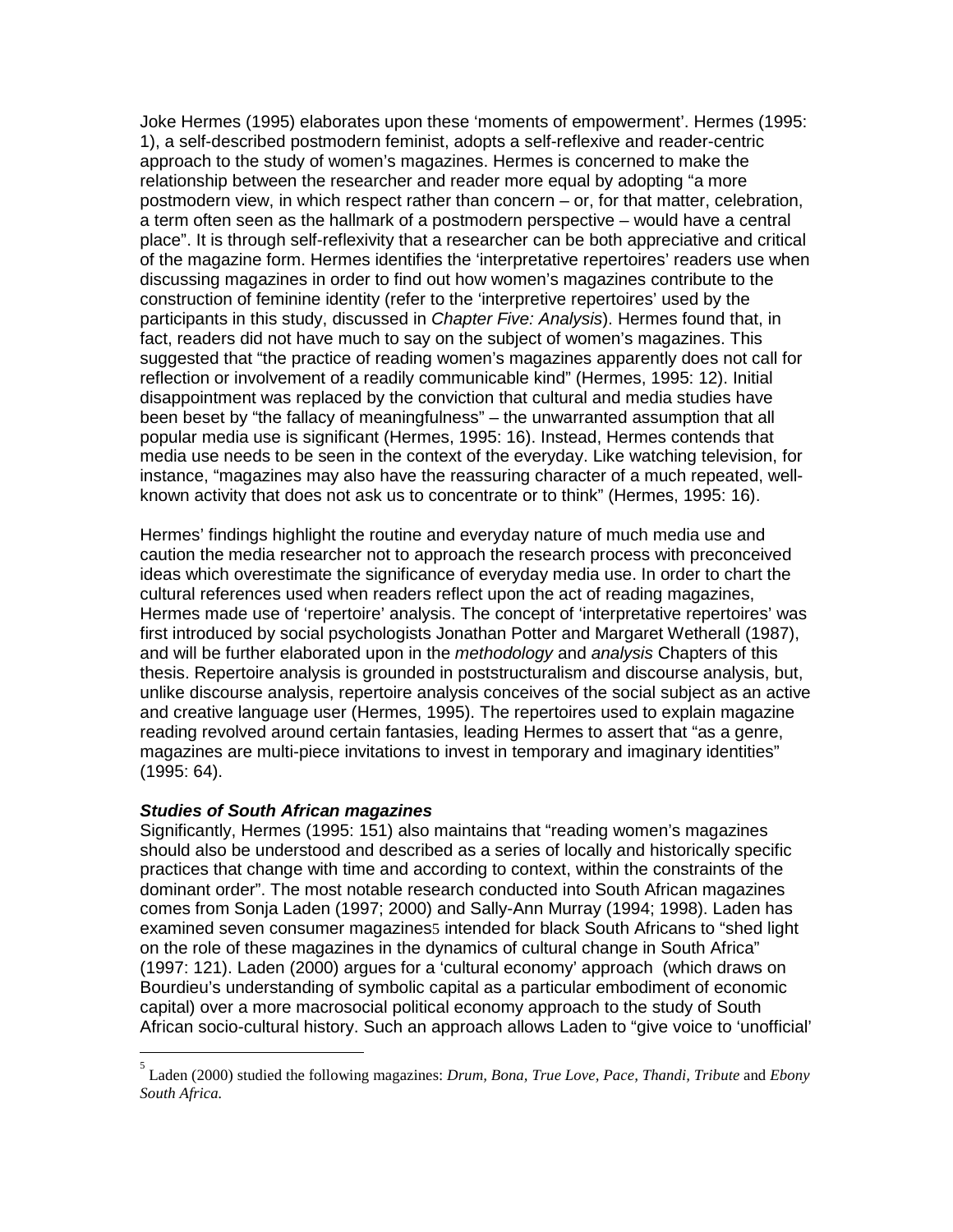versions of South Africa's modern-day socio-cultural history" (2000: 5). Laden views consumer magazines as 'cultural tools' which promote and assist in societal change. Laden identifies two primary dispositions which are common to all the magazines in question and are more overtly present than in consumer magazines intended for white South Africans. The magazines are more evidently didactic and aspirational and in this way serve as informal educational devices and modeling-apparatuses. The aspirational function of these magazines is especially significant because:

whether or not people have 'real' access to the options they evoke, or whether they are able to afford them…their cultural force lies in their organizational or motivational/aspirational cogency, i.e. in the ways they strategically prefigure and engender new social options for vast numbers of people (Laden, 2000: 11).

 The significance attributed to these magazines rests on a central connection between (cultural) consumption and identity. Laden (2000: 10) defines consumer culture in terms of "devising new ways of doing things in life, and accessing new resources and sets of strategies directed at the social (as well as individual) production of selfhood". So, in the context of South Africa, consumer magazines can suggest new lifestyle options and 'ways of being' during times of socio-cultural change. Laden gives the example of True Love magazine as providing a site for "the integration of traditional thought patterns with newly-emerging urban 'ways of knowing'" (Laden, 2000: 12).

 Sally-Ann Murray (1998) offers a self-reflexive and context-specific examination of South African consumer culture, exploring specifically the complex meanings which could be ascribed to malls, magazines and sites of 'themed' leisure. Murray's analysis of South African consumer culture attempts to "theorize the shifting interrelations of regional and national, local and global, discipline-specific and interdisciplinary knowledge (1998: iii). Central to this project is an awareness that the consumption or enjoyment of these cultural 'texts' is an active process which is often experienced in contradictory or ambivalent ways. Commercial culture should not be viewed in purely 'oppressive' or 'celebratory' terms because people's involvement in commercial culture may be "emotional as well as cognitive, sensuous as well as critical, mundane as well as exceptional, since individuals come to commodity culture with a range of longings, dreams, fears and sedimented allegiances"(Murray, 1998:iii). Murray's comprehensive and detailed analysis of women's magazines draws on a close reading of the magazine text and on reader responses to the form in order to give attention to "the complicated interanimations between text, audience and contexts of reception" (1998: 84). Murray's analysis considers to what extent women's magazines can be viewed as 'open' or 'closed' discourses and charts both the negative and positive theoretical evaluations of the form.

 Murray's (1998: iii) assertion that people are "at once citizens and consumers" bridges the gap between the 'popular culture project' and the 'public knowledge project' – the two reception studies approaches to the study of 'pleasure' (O'Connor and Klaus, 2000). This assertion is also related to Hermes' (2000) notion of 'cultural citizenship'. This formulation acknowledges that "reading popular texts both ties us to the rules and structures of societal power and offers reflection on them. This dual process of actively becoming part of and taking part in cultural practice is an aspect of citizenship" (2000; 354).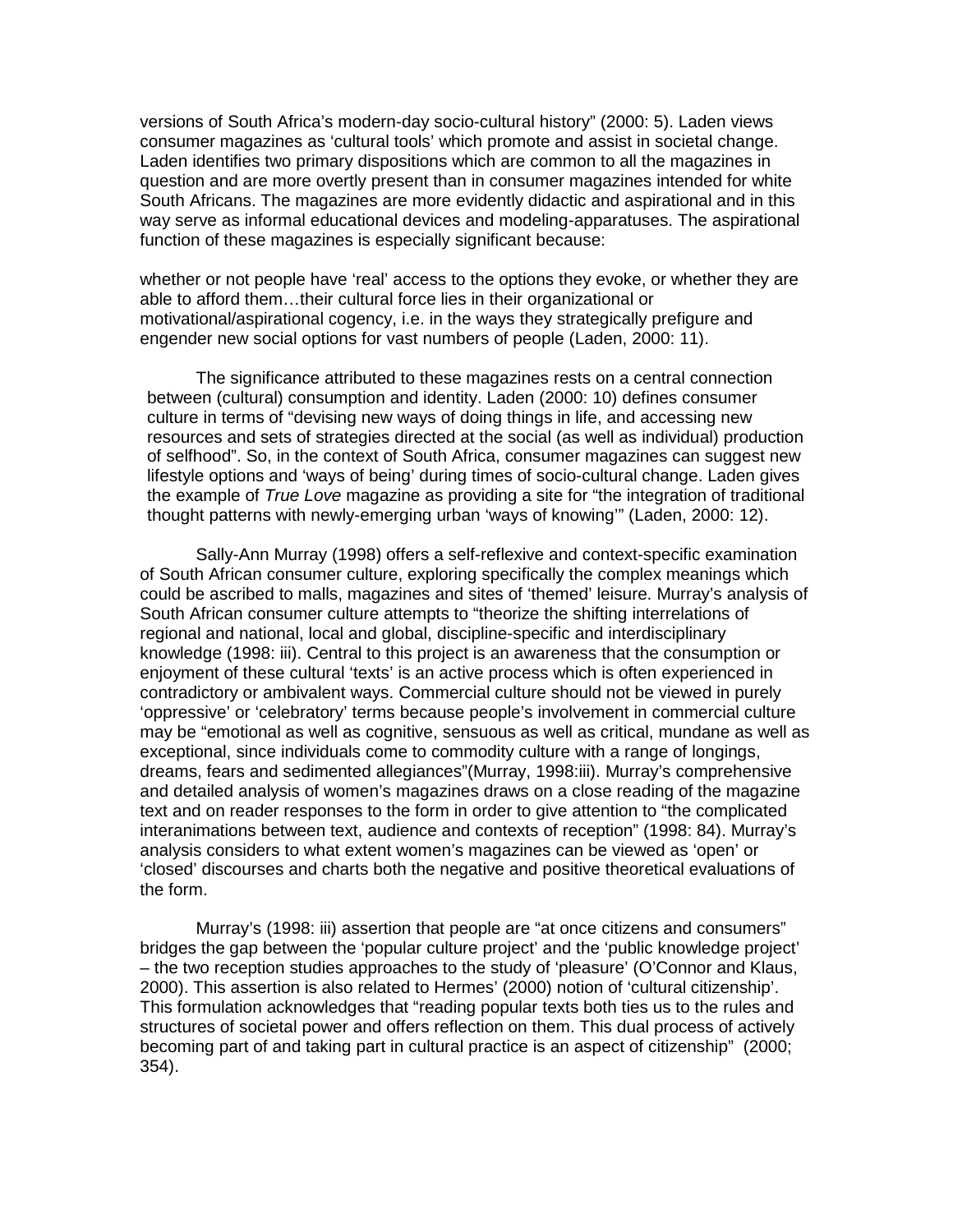#### **Women's magazines, sexuality and teenage readers**

Women's magazines are widely perceived as informal educational devices which have "displaced a tradition of direct instruction by mothers and older women" (Beetham, 1996: 66). These texts, then, provide a form of popular education by "reproducing skills and knowledges across generations and different cultural groups " (Craik, 1993: 55). It is for this reason that women's magazines frequently come under attack for providing knowledge of an explicitly sexually kind. In Britain especially, debates have centered around the emphasis on sex in magazines aimed at the adolescent and teen market. South Africa does not have a teenage magazine industry, but this is not to say that teenage girls are not reading magazines. It is my belief that teenage girls are likely to read the 'adult' titles, specifically those that are the 'youngest' in aesthetics and tone, as a way of 'looking ahead' to an ideal, older self. A similar belief existed during the nineteenth century, when 'the transgressive daughter', who, it was anticipated, would be reading the magazine, came to stand for the entire readership. Even then, there was widespread anxiety over girls access to knowledge of a sexual nature, so such content was deliberately excluded from women's publications and readers were addressed as if young and inexperienced.

 British magazines aimed at teenage girls came under attack during the 1990's for their perceived overemphasis on sexuality. McRobbie (1996) has noted that in magazines for girls, sexuality has replaced romance as the ideological focus and is evident in the increase in outspoken and explicit sexual representations within them. During the 1990's, academics, newspaper journalists and members of parliament all entered into debates around the possibly detrimental effects of such sexual content on the socialization of British girls (Gough-Yates, 2000). The concern was that these magazines would promote more 'masculine' and 'forward' (and hence 'deviant') sexual attitudes and gender identities among girls. For instance, in November of 1997, the Social Affairs Unit (an independent British think tank) published a report titled The British Woman Today. The report was compiled from the qualitative analyses of eleven women's magazine titles, conducted by twelve academics. The results of the report, which were published and commented upon in several newspapers, were critical of British women's magazines which were regarded as highly irresponsible in their frank approach sexuality. The SAU report drew up a composite picture of the typical 'Magazine Woman' - she was free from the responsibilities of motherhood, she lived a life of "tawdry" indulgences and was 'masculine' in her "predatory and aggressive" approach to sex (Gough-Yates, 2000: 229). However, as Gough-Yates contends, such criticisms fail to consider the broader debates around femininity, morality, youth and sexuality in contemporary British society.

 Gough-Yates cites Robert Bocock's (1997) study on British morality and media regulation which describes how politicians of the 1980's and 1990's have called for a return to 'Victorian values' and have used the signifier of 'the family' as a rationale for their actions. During the 1990's, public debates around morality frequently cited the media as being responsible for shifting moralities and influencing behaviour. In February of 1996, Conservative MP Peter Luff called for the Periodicals (Protection of Children) Bill which would require that the publishers of young women's magazines display an age suitability warning on their front covers, in the same way that videos are classified according to age restrictions. The Bill was opposed, despite initially receiving widespread parliamentary support. The main opponent of the Bill was Liberal Democrat MP Simon Hughes. Hughes argued that such a Bill would be counter-productive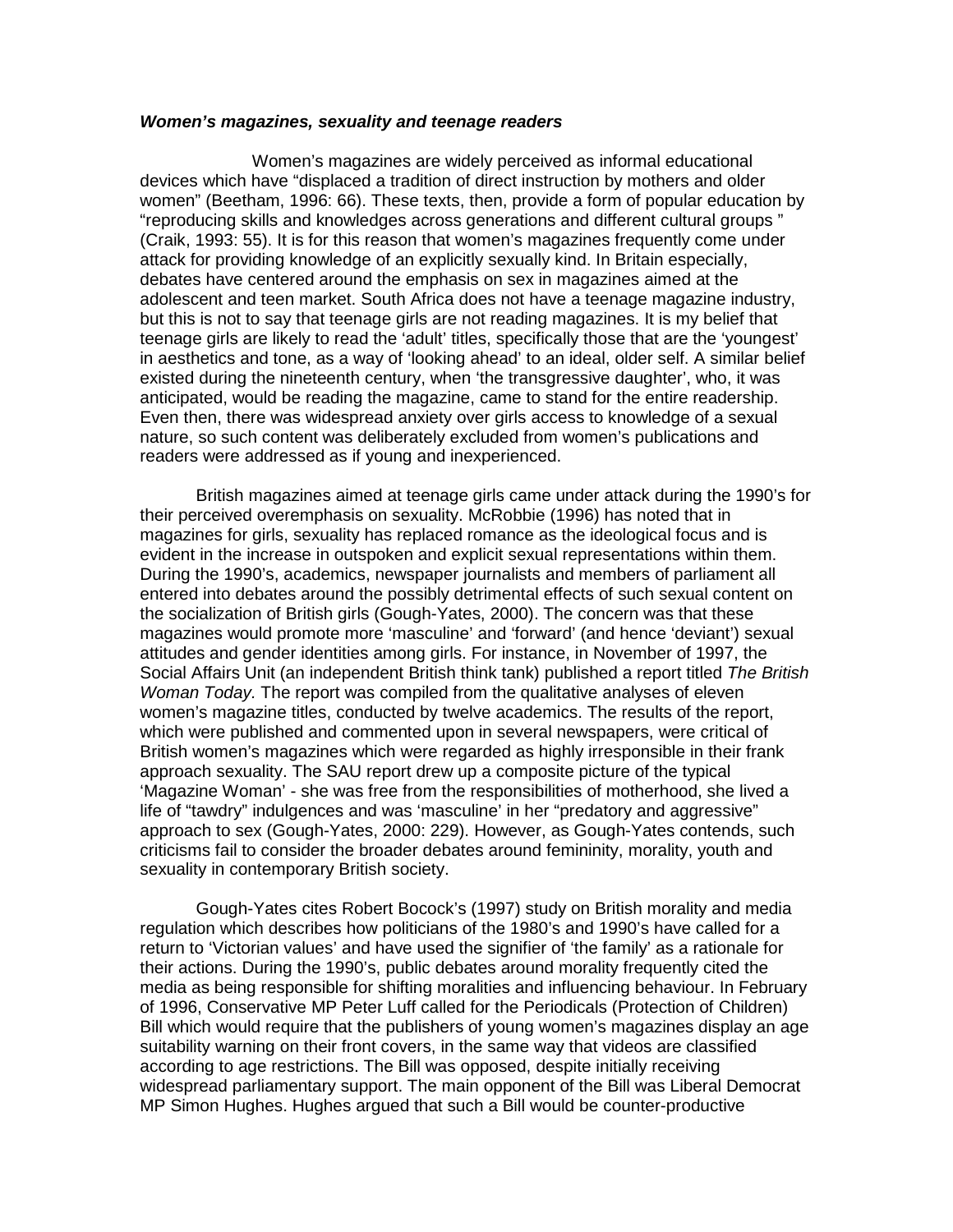because the proposed age ratings would result in a greater off-limits appeal to younger girls. Also, the age ratings would be impossibly difficult to enforce and monitor (Gough-Yates, 2000: 232-233). However, the bad press that the magazine industry had received resulted in action being taken by publishers and the Periodical Publishers association (PPA). They agreed to tone down the content of young women's magazines and established a voluntary Code of Conduct for magazine publishers. An arbitration panel was set up to deal with any complaints directed at the 'teen' magazine titles.

 The conclusion made by Gough-Yates (2000) is that these magazines reflect broader social changes and shifts in morality. Magazine publishers maintain, for instance, that they are merely satisfying consumer demands. Mention is also made of the positive role young women's magazines can play in providing girls with quality information and informal sexual education. In sum, Gough-Yates claims that "the ethical framework within which women's magazines function enables producers to provide information and respond, within commercial parameters, to the demands of young women in contemporary society" (2000: 243).

 A recent ethnographic study, conducted by Mary Jane Kehily (1999), examined the magazine reading practices of British girls between the ages of eleven and sixteen. Kehily was concerned to explore the ways in which magazines aimed at the adolescent female market serve as cultural resources for teaching and learning about issues of sexuality. Kehily found her female respondents to be critical readers who perceived magazines as cultural markers in an "externally constructed developmental process demarcated by age and gender"(1999: 85). Magazines were seen to play a role in the process of moving from girlhood through adolescence and into womanhood. The year long focus group sessions showed that young people frequently referred to popular cultural forms as frameworks to discuss issues of sexuality. Students would frequently juxtapose their own experiences with examples from the media. Kehily's findings will be considered in relation to the findings of this study, which is concerned with the reception of women's magazines by local teenage girls.

 Kehily's study locates magazine reading within the context of the school environment, where magazines are used as a supplement to formal education methods in certain classes and are read with friends between classes and during breaks. For adolescent girls, the school environment provides the context for the mutually constitutive acts of magazine reading and identity work (1999: 77). Kehily cites an example from McRobbie's (1981) influential study, where the act of reading Jackie in the cloakrooms instead of attending class was interpreted by McRobbie as a form of resistance to the imposed structure of the school day. Also cited is Walkerdine (1990), for revealing how magazines can serve reactionary purposes when girls choose to 'learn' femininity instead of schoolwork. Learned sexuality, when it takes the form of gender displays which challenge teachers and boys, can be used by girls to disrupt classroom power relations (Kehily, 1999: 81). Adolescent magazine reading is a shared experience which is framed within peer group relations. Within the school environment specifically, young girls read magazines within the social context of friendship groups.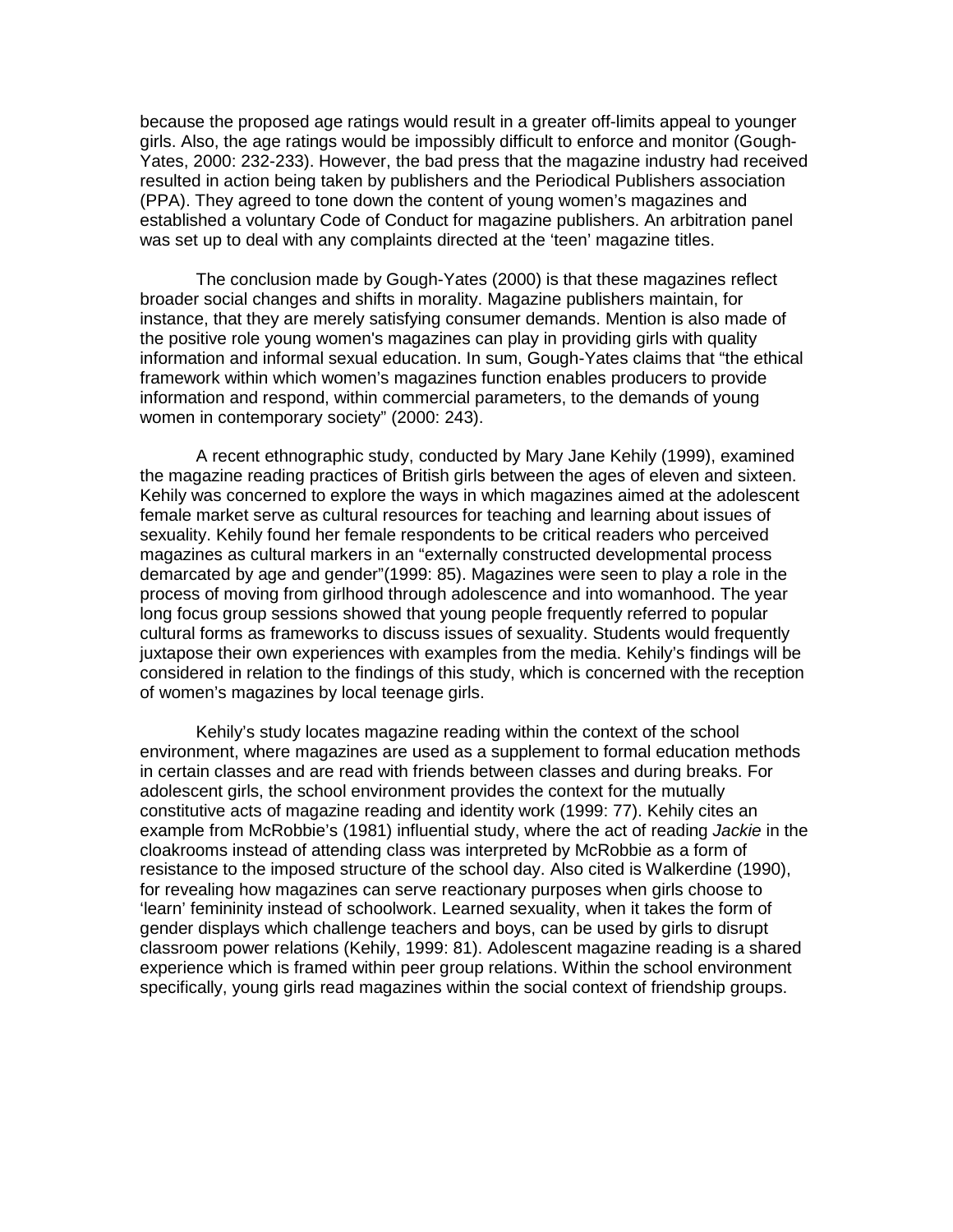With regards to sexual learning, Kehily found that magazines were more likely to be used as a resource for sexual learning by girls than boys 6. This kind of sexual learning was strongly mediated by friendship groups. Girls reacted to sexual content with a group sensibility, collectively deciding which subjects were acceptable and which were 'over the top'. In general, Kehily found girls of this age group to be discerning and selfregulating readers who did not favour overly sexual magazine content. Despite the general aversion to material of an explicit nature, the girls did recognize that magazines can and do serve as useful information sources. Kehily concludes that friendship groups, and the collective magazine reading which they partake in, serve as key sites for the production of school-based femininities and sex-gender identities (1999: 83).

# **Television, Postmodernity and Youth**

<u>.</u>

Television is a global phenomenon with high levels of television viewing occurring in both modernized and developing countries (Mersham, 1998). It is a postmodern and highly intertextual media form, which is "typically shared, domestic and public" (McQuail, 1994: 26). Television consumption occurs within social and cultural relationships and can serve certain social functions. For instance, James Lull (1982) has provided a typology of the social uses of television which explains the way in which television structures interpersonal communication within the context of the family. The 'structural' function of television refers to the way in which television is integrated into daily life, serving, for instance, as a form of companionship for some, a 'mood elevator' for others or simply as 'background noise'. The 'relational' function is the use of television in talk, for instance to stimulate discussion or to illustrate opinions. Television can also be used for either 'affiliation or avoidance' – it can provide a means of avoiding interpersonal communication or, conversely, can contribute to family communication. The contribution of television to the process of socialization is referred to as the 'social learning' function. The 'competence/dominance' function refers to televisions informational role, which allows the viewer to enact the role of 'opinion leader' or person who is 'first with the news' (McQuail, 1994: 309).

 Watching television is a largely social process which occurs within the domestic context and forms part of the rhythms of daily life. In Make Room for TV, Lynn Spigel (1992) describes how the television set was first introduced into the domestic context. Television was constructed as a pivotal household object around which family life should occur. This 'product-as-centre' motif depicted the television as integral to American family life. Television still remains primarily a means of family entertainment 7. Family dynamics and power relations influence the way in which television, typically a shared medium, is consumed. Several media scholars have conducted audience ethnographies into the influence of gender dynamics on television viewing within the context of the family (Gray, 1987; Hobson, 1980; Morley; 1986). Gender was found to affect

<sup>6</sup> Kehily questioned boys about consumer magazine titles specifically and did not consider the possibility that other material, such as pornographic material, might alternatively serve as resources for learning about sexuality and, if so, what the implications of such divergent sexual learning sources might be.

 $^7$  Mersham (1998: 211) illustrates this point by referring to a BBC study which was conducted to determine whether families could live without television for a year. Despite the fact that they were being paid as an incentive to not watch television, participant families began to drop out of the study almost immediately. The family who were able to hold out for the longest were only able to do so for five months. Researchers claimed that the participants had suffered from "withdrawal symptoms".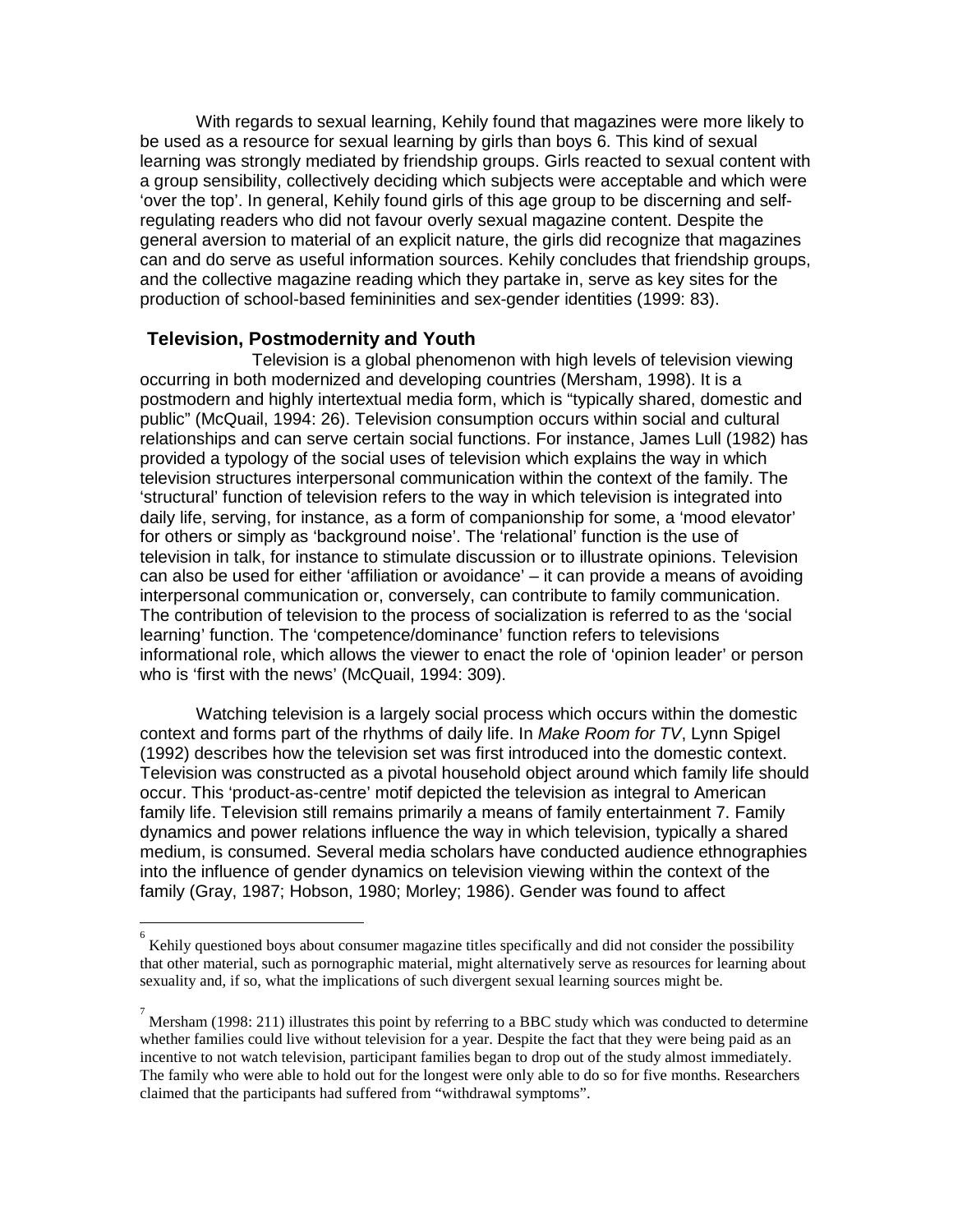programme choice, the amount and style of viewing and control over instruments such as the VCR and remote control (Van Zoonen, 1994). The differences in television habits were found to replicate the differences in social position occupied by men and women within the domestic context. Men regarded television viewing as a form of relaxation and way to 'unwind' after work. Women, generally homemakers, organized their television viewing around household chores and seldom watched without simultaneously performing household tasks or without feeling an element of guilt.

 Magazines and television are "such standard parts of our lives that their status is almost unquestioned" (Hermes, 1995: 15). Reading magazines and watching television are often secondary activities which are tied in to everyday routines. Television is also marked by segmentation and repetition, much like the magazine form. Spigel's (1992) historical analysis of television reveals the early connections between the two forms. Women's magazines served as key sites for popular debates on television and its relationship to family life. For this reason, Spigel argues that the women's magazines of the time serve as sources of historical evidence, which reveal how society may have experienced the arrival of television. Women's magazines allowed for the negotiation of rules and practices for watching television in the home. Early television advertisements looked to the popular magazine form and followed the same language conventions and discursive rules found in women's magazines. Advertisers also adjusted their sales messages in response to concerns raised in women's magazines and used similar kinds of representations (Spigel, 1992:7). The relationship between the two forms was in many ways a symbiotic one and was not purely based on competition. For example, magazines entered into cross-promotional campaigns with the television industry and not only debated the role of television but also featured advertisements for television within their pages.

 Like most forms of contemporary cultural production, television is a highly commercialized medium. At worst, it is said to 'deliver audiences to advertisers', meaning that it turns the phenomenon of mass viewing into a commodity that can be sold to advertisers (Smythe, 1981). The economic nature of broadcasting thus results in the audience being viewed as a commodity. Television is also an advertising vehicle for the sale of other products. It is thus 'centrifugal' - unlike film, which is 'centripetal' -. in that it directs viewers outwards "into the 'real' world of commodities and services" (Allen, 1987: 97).

 Television is both public and private in that it connects the individual to the outside world and brings the public sphere into the private sphere (Moores, 1997). Television is implicated in identity construction and globalization: "[it]…is an increasingly globalized set of institutions and cultural flows providing proliferating resources (representations) for identity construction" (Barker, 1999: 33). The multiplying resources provided by globalization allow for the formation of hybrid identities, as Barker (1997) illustrated in a study on the use of soap opera as a resource in identity work among teenage girls 8. A television genre which is becoming increasingly popular and is perhaps replacing soap opera as television's most significant 'women's genre' and 'imagined community' is the television talk show. Television 'talk' or 'chat' shows simulate intimacy ('chat') through a public medium (television 'show'), and in this way

<sup>&</sup>lt;sup>8</sup><br>Barker's (1997) was concerned with the production of multiple, hybrid identities amongst British Asian and Afro-Caribbean girls. Respondents drew upon soap operas in their discursive self-constructions.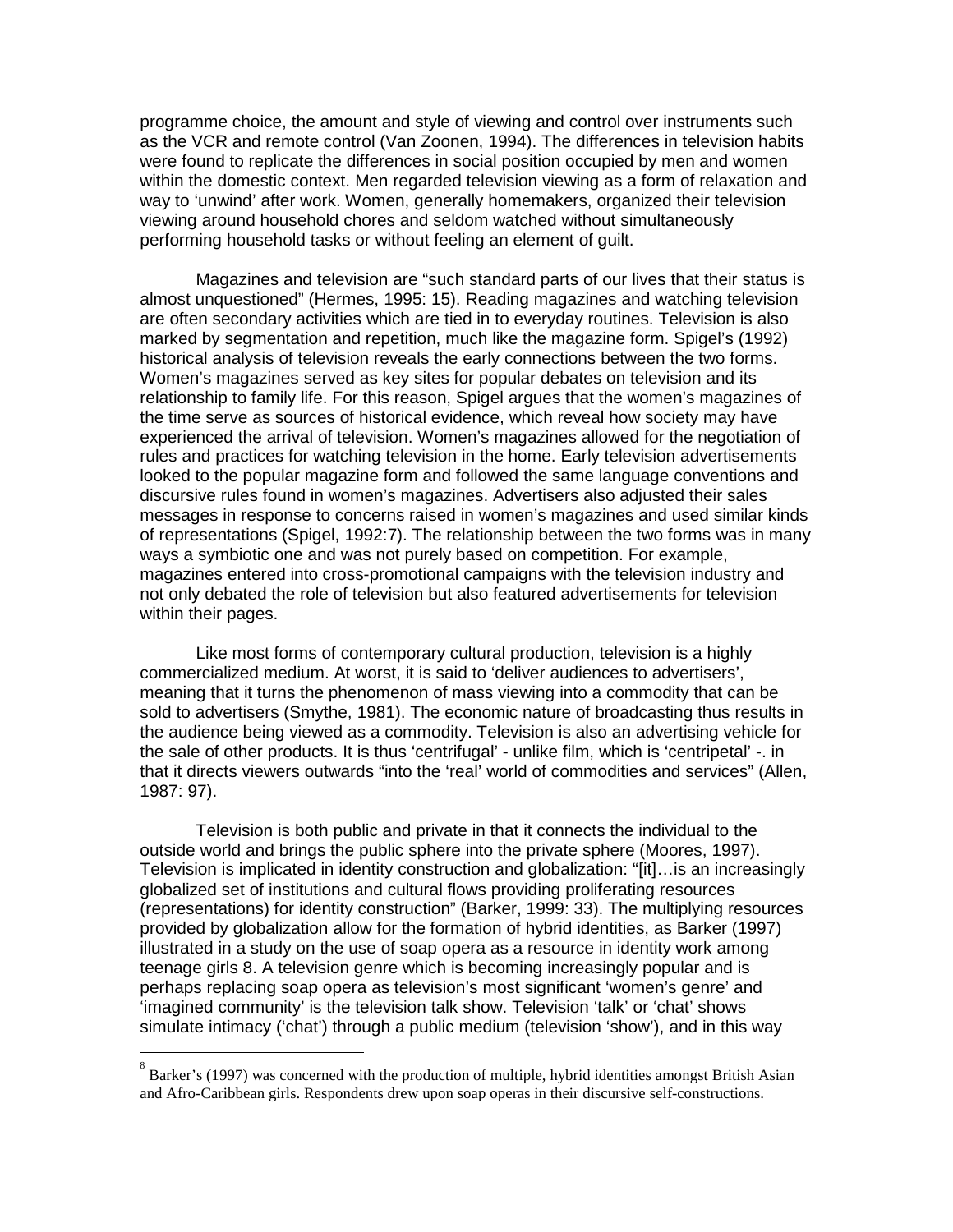"straddle public and private discourse" (Macdonald, 1995: 51). Talk shows simulate the give and take of two-way interpersonal communication and are thus a form of "parasocial interaction" (Horton Wohl, 1997: 247). A level of intimacy, which is achieved through the use of a conversational tone and a direct mode of address, marks the parasocial relationship 9. Talk show hosts are personas who 'play' themselves and act as "perfect listeners" (Kozloff, 1987: 58). In so doing, they achieve a level of intimacy with a large audience and offer a continuing relationship with an 'imagined community' who share a history of past experiences (Horton & Wohl, 1997: 248).

 The television form is characteristic of postmodernity. Postmodernity is informed by numerous cultural, social and artistic influences and is thus difficult to define. Some view the postmodern era as a more radical extension of modernism while others view it as the antithesis of modernism. Within postmodernity, the boundaries between 'high' and 'low' culture are collapsed and less importance is placed on nationalistic and canonical artistic forms. Postmodernity is associated with popular culture and contemporary cultural concerns. The central features of postmodernity include a stylistic eclecticism, where different styles, codes and references to the past are playfully combined and juxtaposed. Other features of postmodernity are a tendency towards pastiche/bricolage, parody and irony (Sarup, 1994). Above all, the most defining feature of postmodernity is the salience of the image and the resulting emphasis on surfaces and style (Strinati, 1995) 10. The essentially visual medium of television, with its incessant flow of decontextualized images, is understandably defined as 'postmodern'. Barker (1999: 56) elaborates on the features of television which categorize it as postmodern: there is a regular blurring of the boundaries of genre, style and history; it is composed of bricolage techniques such as montage and cross-cutting; there is a prevalence of paradox and ambiguity in the form and it displays an aesthetic self-consciousness.

# **Postmodernity, consumption and identity**

Postmodernity is closely linked to contemporary consumer culture and consumption is a major characteristic of postmodernity: "consumption as a major social process, and consumerism as an ideology [are] important features of the 'postmodern'" (Bocock, 1994: 78). The ideology of consumerism is a property of modern capitalism and has "served to legitimate capitalism in the eyes of millions of ordinary people" (Bocock, 1994: 2). As stated by Fairclough (1989: 199), consumerism involves a "shift in ideological focus from economic production to economic consumption, and an unprecedented level of impingement by the economy on people's lives". Early mass culture research conducted by the Frankfurt School during the inter-war period argued that mass production was leading to the commodification of culture, marked by product standardization and 'Americanization' (Mackay, 1997). The rise in consumption as leisure activity was thought to increase the potential for large-scale ideological control of society. This early 'mass culture critique' regarded consumers as passive 'dupes', at the mercy of the advertising and entertainment industries. However, the later emergence of

<sup>&</sup>lt;sup>9</sup><br>The informal tone of television talk shows could be regarded as an instance of the 'conversationalization' of public discourse (Foucault, 1994).

<sup>&</sup>lt;sup>10</sup> Douglas Kellner (1992), however, warns against considering postmodern texts as purely superficial and concerned only with surface. Kellner is critical of postmodern cultural theory which fails to recognize that postmodern texts are "saturated with ideology and polysemic meanings" and argues that "ideology critique continues to be an important and indispensable weapon in our cultural arsenal" (1992: 147).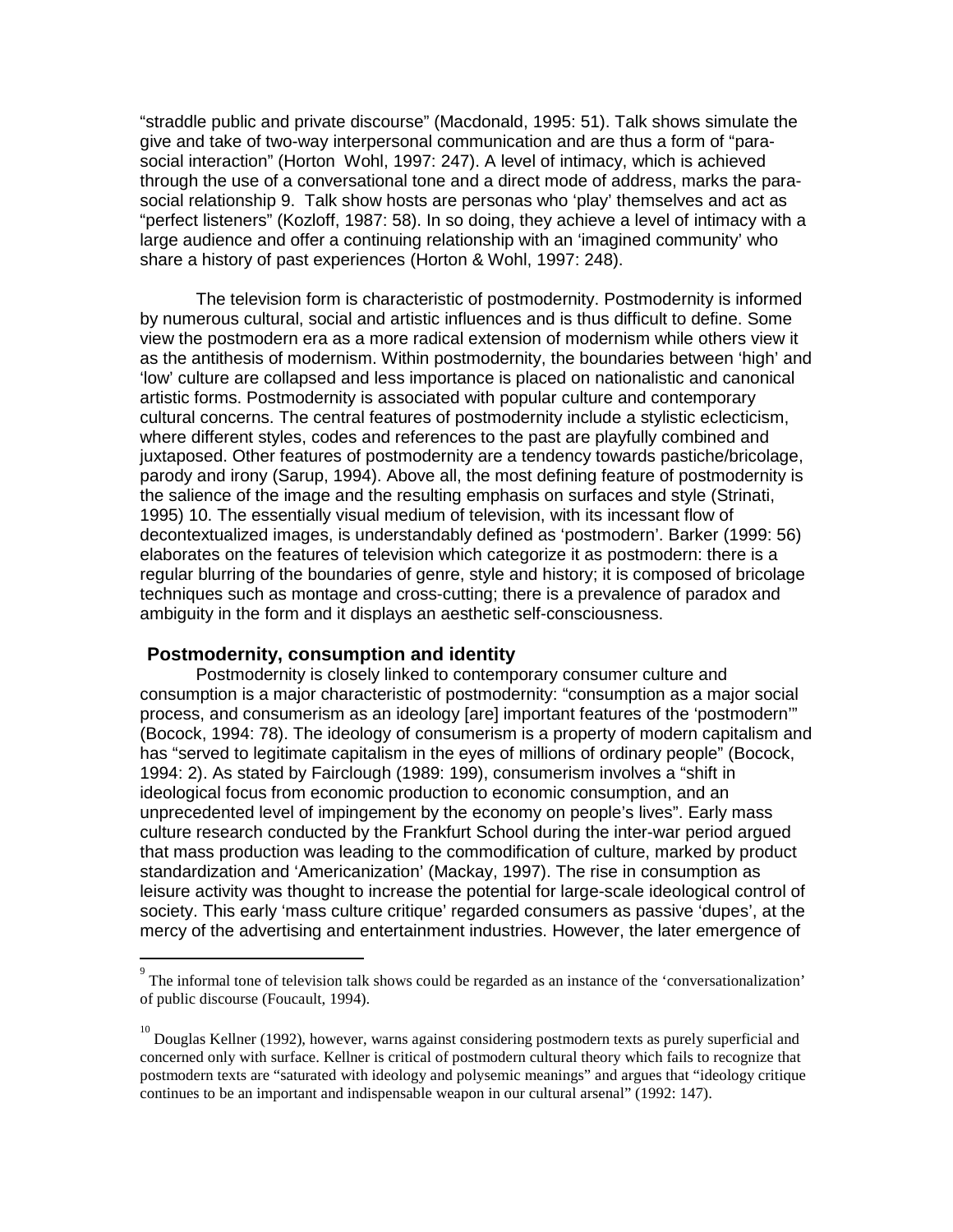subculture theory, mainly from the Birmingham Centre for Contemporary Cultural Studies, rejected this view with the recognition that "young consumers were active, creative and critical in their appropriation and transformation of material artifacts" (Mackay, 1997: 6). However, the 'pleasures of consumption' approach, which is the extreme variant of this more positive view, can be just as one-sided as the 'mass culture critique'. For this reason, there needs to be an understanding of consumption which finds "a balance between creativity and constraint" (Mackay, 1997: 10), just as there needs to be an understanding of women's magazines as ambiguous – both oppressive and liberatory.

 Consumption as a process is not only about meeting basic needs but is increasingly understood as responding to certain emotional or unconscious human desires. These desires, which are socially and culturally learned, "play a central role in the way consumers construct social identities" (Bocock, 1994: 108). The link between consumption practices and desires is primarily maintained and provided through the use of images and visual representations. Cultural studies understandings of consumption recognize that consumption includes the consumption of signs and signifying practices. Within postmodern society, people increasingly consume images and signs 'for their own sake' (Strinati, 1995). Modern consumption depends upon advertising – "the most visible practice, and discourse, of consumerism" (Fairclough, 1989: 200). Advertising exploits the signifying power of images to create an association between certain products and desirable traits and lifestyles. Advertising invites people to 'join' these lifestyles and, in this way, ideologically constructs "consumption communities" (Fairclough, 1989:206). The ideological 'work' of advertising is in providing subject positions within such 'consumption communities' (Fairclough, 1989: 206). Thus, consumption becomes entwined with an individual's sense of identity. While in the past, identity was determined by one's occupation and processes of production, within postmodernity, identity "revolves around leisure, centred on looks, images and consumption" (Kellner, 1992: 153).

 Postmodern consumer culture is becoming globalized. Worldwide concerns about the 'Americanization' and 'commoditization ' of culture are raised specifically with reference to the youth, because youth culture has always been closely intertwined with popular (media) culture. The media provide resources for identity construction, a process which is perhaps most heightened and deliberate among adolescent and teenage youths. Gender identities, specifically, are constructed and expressed by drawing on cultural definitions of gender, as expressed through popular culture. Femininity, the cultural expression of female gender identity, exists as "the product of a highly charged consumer culture which…provides subject positions for girls and personal identities for them through consumption" (McRobbie, 1993: 422). Sites of consumer culture, in the form of malls, have long served as places of leisure for adolescent and teenage girls and expressions of consumer culture, in the form of appearance styles and fashion, have long been "arenas for female cultural production and knowledge" (Lewis, 1987:78). Lewis (1987) suggests that knowledge about style and fashion trends is a form of private communication between girls (much like sports talk is for men). Style imitation and fashion sense becomes an expression of "textual competency" within their specific 'consumption community'.

 Media consumption practices serve as sources for identity construction. For aspirant youths, the media provide insight into the world of adulthood towards which they are moving in their identity development. Warranted concern stems from the belief that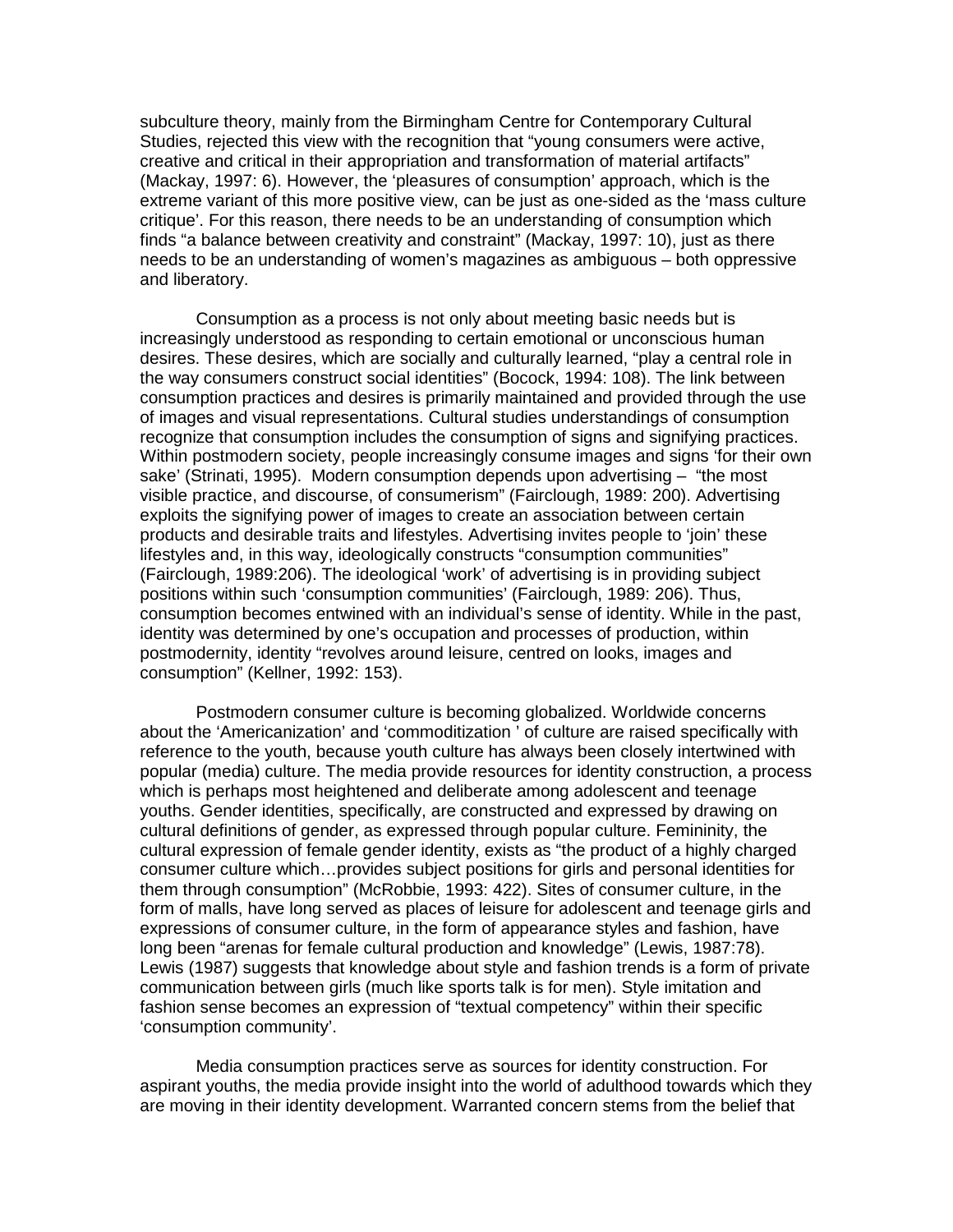children and adolescents are perhaps less able to 'deconstruct' media messages than adults and might therefore be unconsciously influenced during the process of identity development. Adolescence is a particularly significant time of development when "awareness of other's evaluations of self are heightened" (Dittmar, 2000: 1). Appearance is a highly salient aspect of adolescent identity and body image has a major influence on an adolescent's self-esteem (Dittmar, 2000). Unattainable cultural ideals of appearance might adversely affect members of this vulnerable age group if they do not match up to these ideals. Since adolescence is a crucial moment in a person's psychosexual development, concerns about the effect of media images and cultural body ideals on the development of a healthy identity and self-concept in girls are indeed warranted. The extreme objectification of the female body in the mass media "prepares adolescent girls for internalizing the object of gaze" and the effect is that "appearance is far more important than it should be to girls" (Polce-Lynch, 1998).

 This Chapter situated the women's magazine genre in relation to the fields of feminist cultural and media studies. For the purposes of this locally specific case study, the theoretical background outlined above introduced certain concepts, concerns and approaches to be applied to the qualitative research process. This study is partly an ethnographic reception analysis, concerned with the way in which teenage girls 'decode' women's magazines, and whether or not they experience women's magazines as ambivalent forms. Central to this project is an inquiry into whether or not women's magazines are seen as sources for identity construction, sexual learning and empowerment (or disempowerment). My focus group research will try to establish whether South African girls identify with the subject positions offered by women's magazines and whether or not they feel a sense of belonging to an 'imagined community' (or 'consumption community'). This study recognizes that media texts are intertextual and that media texts are consumed in relation to the 'media ensemble' (Bausinger, 1984). Other postmodern media forms are considered alongside the magazine genre, as resources used in identity construction. Within postmodern society, identity is closely linked to appearance and I am interested in finding out how this emphasis on physical appearance is experienced by teenage girls.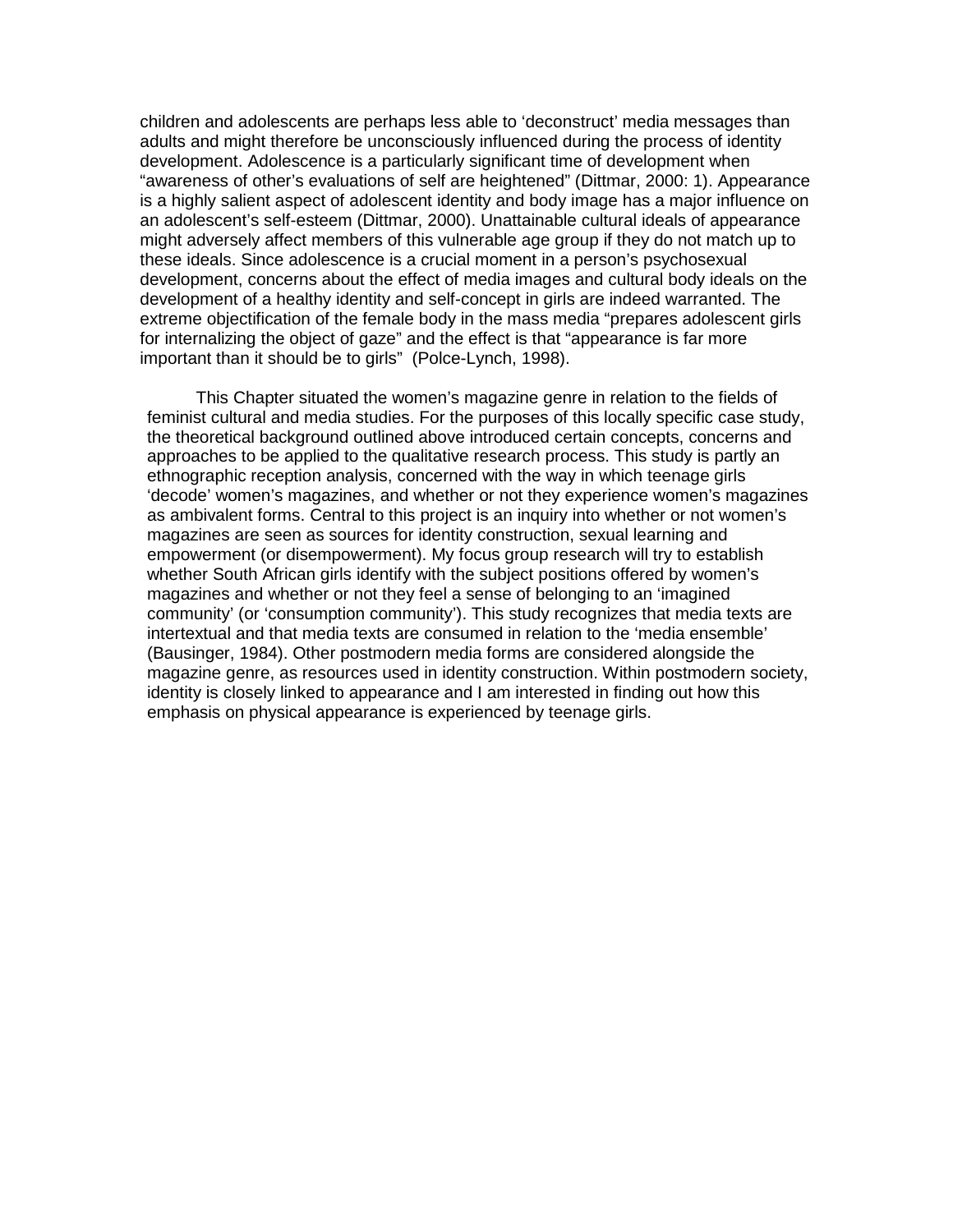# **METHODOLOGY**

My adoption of an **interpretative** framework is indicative of the larger "turn to more 'qualitative' research, whether into culture, discourse or the ethnography of mass media use" within cultural studies (McQuail, 1994: 47). Qualitative research is interpretative, since the researchers' involvement in the sense-making process is central – hence the interchangeability of the terms 'qualitative' and 'interpretative'. The various different strands of interpretative research, including ethnomethodology, symbolic interactionism and phenomenology, all share an emphasis on "the everyday interpretative and signifying practices of human beings, the meanings that people give to their actions, and the way these meanings direct their actions" (Van Zoonen, 1994: 134). Since the interpretative method is concerned with the practical and everyday lived experience of ordinary people, it is ideally suited to the needs of media scholars like myself, concerned with everyday media consumption. There is recognition of the need to understand common sense, since common sense beliefs contain the meanings people use when engaging in routine social interactions (Neuman, 1997). In this instance, this points to the fact that the 'takenfor-granted' nature of women's magazines specifically needs to be challenged by 'estranged' reading positions (Janks, 1997).

The interpretative approach views social life as based on social interactions and socially constructed meaning systems and, like discourse analysis, believes multiple realities are possible. The study of meaningful social action is validated by the knowledge that people create flexible systems of meaning through social interaction (Neuman, 1997). Social action is considered meaningful if people attach subjective meaning to that action, allowing media consumption and identity construction to be considered as 'socially meaningful action'. In sum, the interpretative approach aims "to understand the everyday meanings and interpretations people ascribe to their surroundings and the acts that arise from these interpretations" (Van Zoonen, 1994: 134). The focus is on human interactions, meaning construction and social context.

One of the defining features of qualitative research is self-reflexivity, which makes explicit the researchers role in the research process. Qualitative research does not claim to be wholly 'objective', but, instead, acknowledges the researcher's position and uses this subjectivity "as a resource, not a problem" (Parker, 1994: 13). Qualitative researchers are expected to monitor their role and influence during the research process, acknowledging the impact of their values and subject position.

This study takes a gender-related approach to the subject of youth and the media by focusing on the relationship between media consumption practices and gender identity in girls specifically. The distinctive features of **feminist** research are not to be found in research methods but in underlying assumptions and research concerns. Feminist research starts from the recognition that society is pervasively patriarchal and that patriarchal ideology has pervaded all forms of cultural production (Abrams, 1988). Feminist research foregrounds the distinction between 'sex' and 'gender', and "generates its problematics from the perspective of women's experiences" (Harding, 1987: 7). However, aspects of the methodology undertaken here are associated with contemporary feminist media studies – self-reflexivity based on an awareness of my own gender identity; the use of multiple methods, including the case study; and the interdisciplinary crossing of academic boundaries (Neuman, 1997).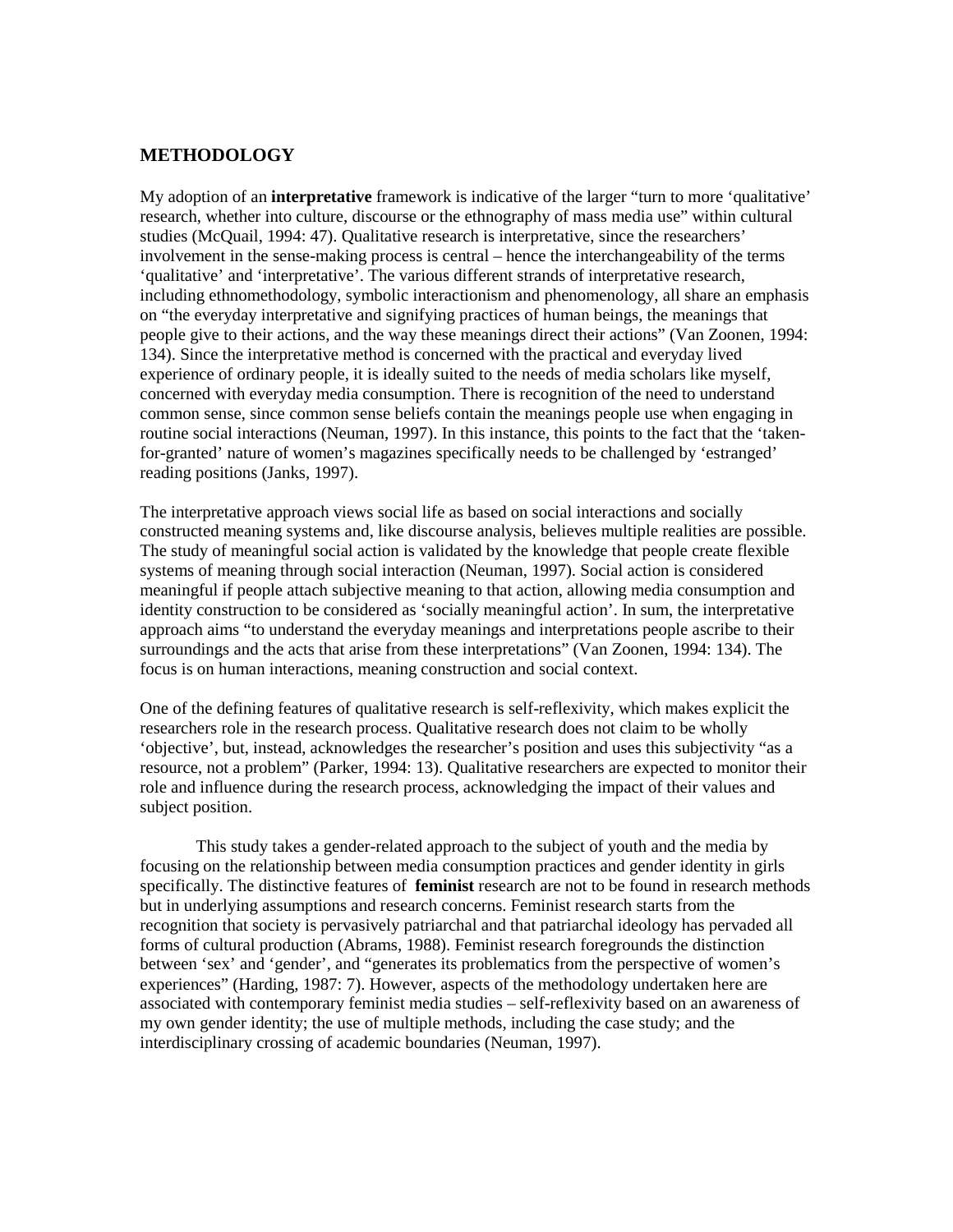This study makes use of **triangulation**, based on the definition of triangulation given by Van Zoonen (1994), Hermes (1995) and Neuman (1997). According to this definition, the triangulation principle, used by both quantitative and qualitative researchers alike, refers to the act of using multiple methods of data collection and/or multiple methods of analysis (Van Zoonen, 1994). The idea is that by looking at something from different angles, one can overcome the potential weaknesses of individual methods thus enhancing the quality and value of research (Van Zoonen, 1994). McQuail (1994:280), for instance, supports this logic when he suggests that both qualitative and quantitative analysis are "necessary in some degree for an adequate study of content". In *Reading Women's Magazines*, Joke Hermes (1995: 207) mentions triangulation as one of four strategies employed for quality control because, she maintains, triangulation is understood to be of paramount importance "when attempting to transfer theory generated on the basis of a particular set of data to other settings or other (but related) problems". Van Zoonen (1994), who maintains that interpretative research should, ideally, take advantage of triangulation, rather than rely on a single source of data, gives a similar recognition of the importance of triangulation. Triangulation is used by feminist researchers since it allows for the use of multiple methods and research techniques said to characterise feminist research (Neuman, 1997). The triangulation principle is, therefore, well suited to the study of gender, culture and media which, in principle, is theoretically and methodologically interdisciplinary (Van Zoonen, 1994).

 My specific use of triangulation is in terms of both method and theory. Triangulation of theory, when a researcher uses multiple theoretical perspectives in planning and interpretation, is apparent in my use of various strands of cultural studies, feminist media research, discourse analysis and social psychology. Similarly, my study includes both 'text' and 'audience-based' analysis. Hermes (1995) maintains that checking for differences between groups of readers and between magazine subgenres, as is my intention with the *Cosmopolitan/True Love* comparative case study, is also a form of triangulation.

Since I am looking at the intertextuality of the print and broadcast media, I feel it necessary to include some form of **content analysis**, since content analysis provides a researcher with quantitative techniques to compare content across many texts (Neuman, 1997). However, an awareness of the valid criticisms levelled at the traditional content analysis approach leads me to consider this form of quantitative analysis as only an entry point, or supplement, to more qualitative analysis of latent content. Although I agree with McQuail when he argues that the results of content analysis are " based on a form of 'reading' of content which no actual 'reader' would ever, under natural circumstances, undertake" (1994: 277), I believe that a 'qualitative' form of content analysis (of themes etc) is necessary (as a starting point) for the comparative case study I am undertaking. The key to qualitative analysis of content, according to McQuail, is to be aware of generic codes and conventions, since these "indicate at a higher level what is going on in the text" (1994: 276).

My more 'qualitative' content analysis will differ from content analysis in the traditional sense. I will not be making a transactional analysis, and will not be using the elaborate measurement and coding systems which have come to characterise the traditional content analysis approach (Neuman, 1997). I will compare the two magazines under study in terms of aesthetic codes, thematic content and information focus. By counting how much of the magazine is given to different sections, and how many articles belong to certain thematic categories, I will be able to compare the magazines in terms of information focus and chief concerns. Fifteen thematic categories were identified by myself and are used to compare *Cosmopolitan* to *True Love*, and to compare *Cosmopolitan* to *The Cosmo Show.*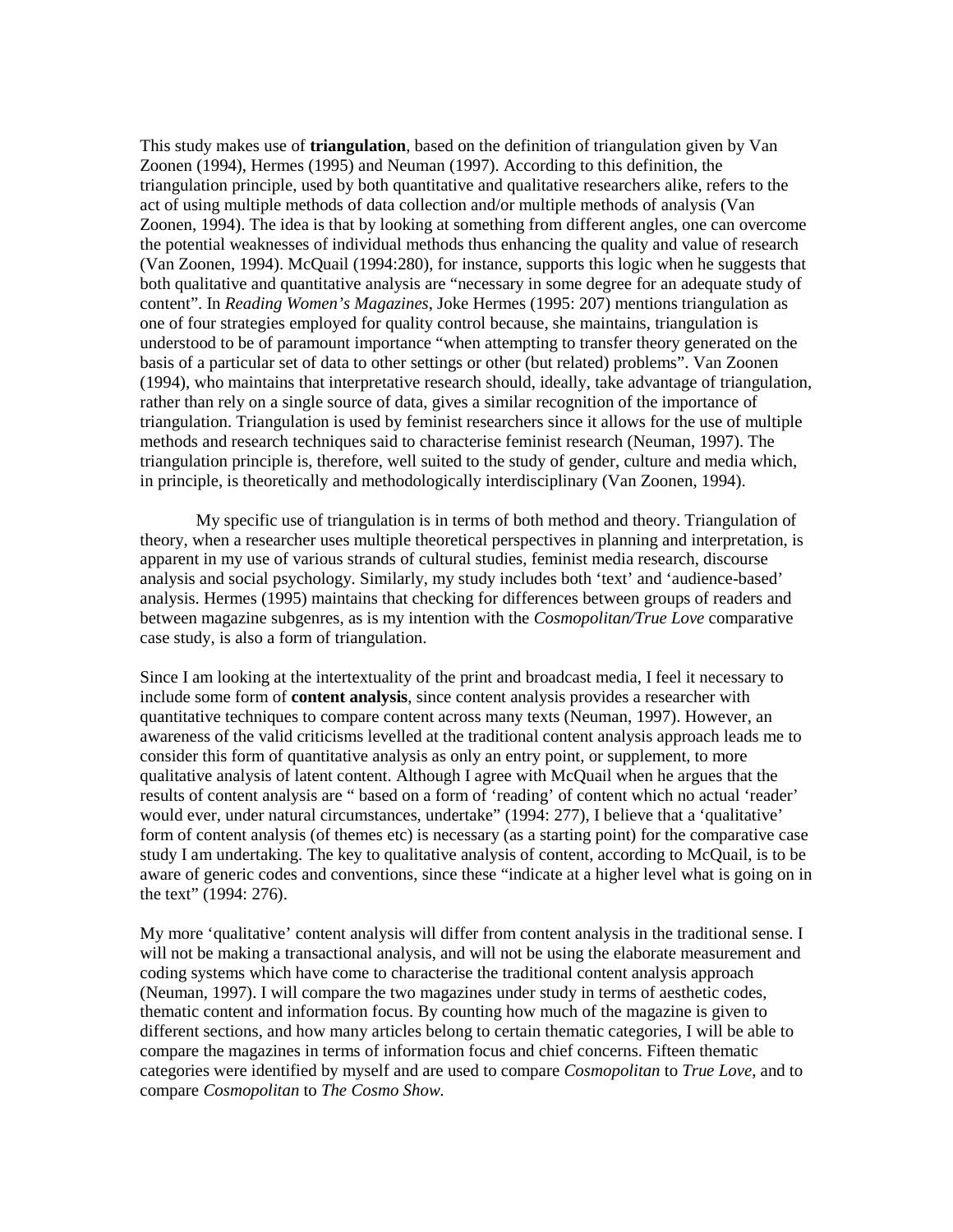My approach will be largely qualitative and **ethnographic**, using the focus group method to gain insight into the ways in which teenage girls interpret popular media forms. Within media studies, the concept of ethnography is often signalled by other terms such as reception analysis, interpretative media studies and qualitative audience research (Van Zoonen, 1994). The labels may differ, but, for media scholars, the concept remains the same: the concern is with the audiences active production of meaning in everyday life and the importance of daily life and social context is recognised. The new ethnographically influenced audience research attempts to understand the meaning of popular culture by asking members of the audience (now understood to be active producers of meaning rather than passive receivers of media messages) about their interpretations and use of the media (Van Zoonen, 1994). As Shaun Moores (1997: 228) succinctly puts it

Reception ethnographers are trying to produce rich and detailed accounts of broadcast media consumption which are sensitive to the dynamics of interpretation, taste, power – sensitive, in other words, to the qualitative aspects of reception or 'the politics of the living room'.

I will make use of focus groups as my main source of qualitative data. Five focus groups will be conducted, with four participants in each group. The participants will be urban, highly literate girls between 15-20, belonging to the higher income bracket and therefore likely to consume both consumer magazines and television. Television excerpts will be shown during the focus group sessions and magazines leafed through, to stimulate discussion. Questions will be asked about the consumption of media in general; consumption of magazines and television; specific excerpts shown; central themes. The advantage of conducting group interviews is that everyday, social interpretative practices are reconstructed more realistically than is the case with one-on-one interviews (Van Zoonen, 1994). But, as Joke Hermes (1995) discovered, there is the disadvantage that respondents are often too eager to please and less likely to disagree with the dominant opinion in the group.

 In light of the criticisms levelled at audience studies which claim to be ethnographic, I must stress that my approach is not attempting to fit all the requirements of ethnography proper, but, in its qualitative interest in a specific audience, it is, indeed, ethnographically oriented. As Seiter *et. al* correctly point out in *Turning it on*, "while ethnographies are based on long-term and in-depth fieldwork, most television audience studies have involved only brief periods of contact, in some cases less than one hour, with the informants" (1996: 141). It must be stated that interviewing *is one form* of ethnographic research. Although interviewing might not be as ethnographically valid as participant observation, it is still a highly useful research tool in its own right. It has been said, for instance, that "the interview is the main road to multiple realities" (Stake, 1995: 64). Another criticism concerns the fact that most audience studies conducted on 'women's genres' such as romance and melodrama use overwhelmingly white samples. My sample is, admittedly, not fully representative of South African youth since consumer magazines are a relatively elite popular form and are assumed to be read by urban and higher income groups displaying a high level of (media) literacy.

#### **Discourse analysis**

I will make use of discourse analysis to analyse both the text and audience aspects of my research. I will be using the critical discourse analysis (CDA) advocated by Norman Fairclough for the analysis of the chosen media texts, together with the concept of 'interpretive repertoires' put forward by discourse analysts from the field of social psychology. Discourse analysis (DA) is appropriate for the analysis of interview material since it is strongly focused on talk and pays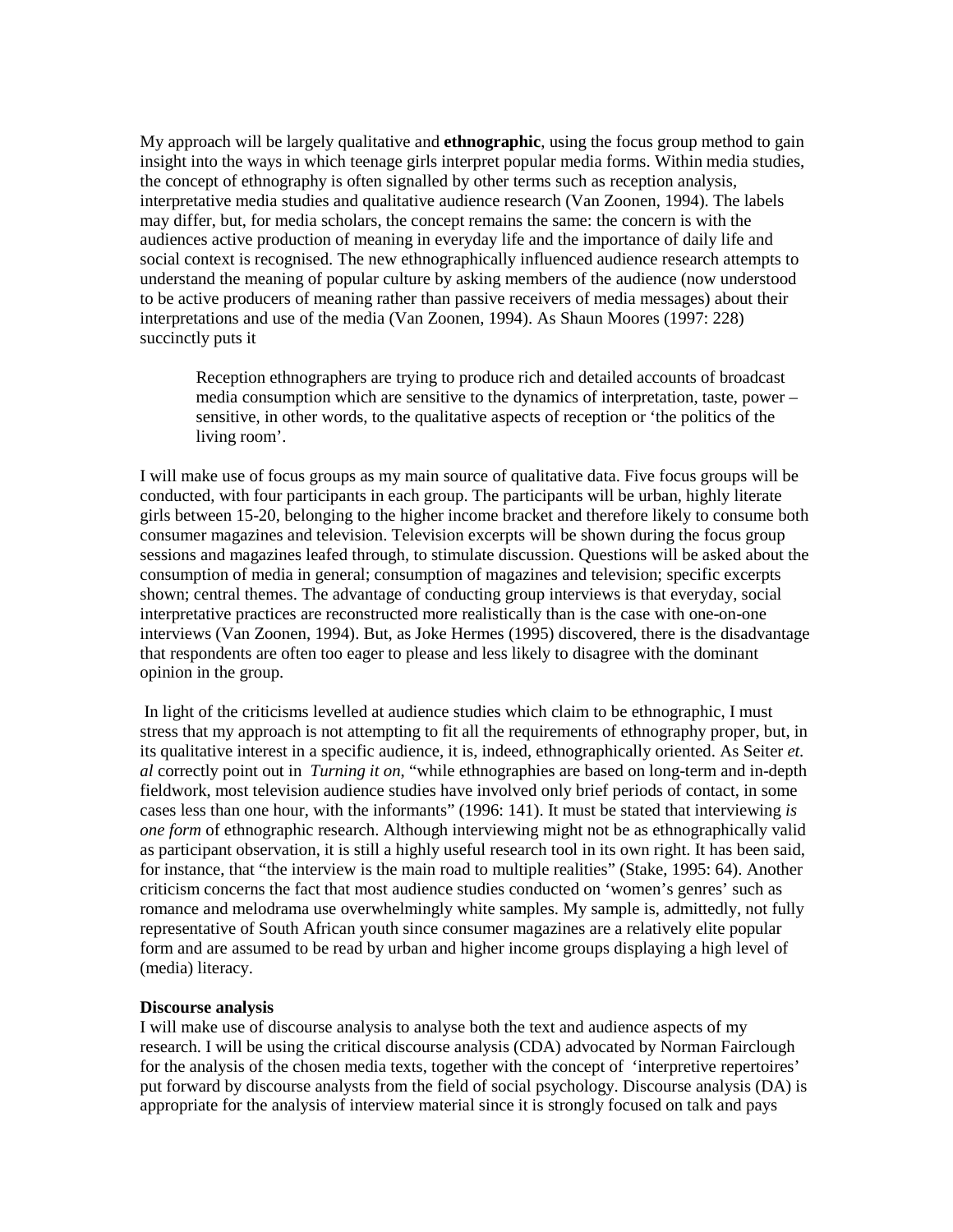attention, also, to the *style* of talk: what has been said, how it has been said, paradigmatic and syntagmatic choices etc. (Van Zoonen, 1994). This attention to the details of speech stems from the view that talk is a form of social action which does more than simply describe a person's feelings, experience and so forth. The constructed nature of talk is highlighted with the recognition that participants construct their talk for different audiences, purposes and occasions and, in this way, people are understood to be "simultaneously the products and producers of discourse" (Wood & Kroger, 2000: 24).

Discourse analysis, influenced by social constructivism, maintains that just as talk is produced for different situations, so too are the identities it constructs (Wood & Kroger, 2000), resulting in a multiplicity of self-constructions with different social and interpersonal functions (Potter  $\&$ Wetherall, 1987). Jonathan Potter and Margaret Wetherall (1987) outline how discourse analysis moves away from psychological approaches which view the self as a fully formed entity, to focus on the methods of constructing the self, suggesting that "methods of making sense are the key to any kind of explanation of the self, as people's sense of themselves is in fact a conglomeration of these methods, produced through talk and theorizing" (p 102). Talk is produced according to the occasion, situation or societal context, as are the identities it constructs (Wood & Kroger, 2000). DA recognises the importance of context in people's self-constructions because "as members of a society we are constituted in and by the available discourses and that they speak through us" (Janks, 1997).

The relationship between context, or situation, and identity is illustrated in a study by Karla D. Scott (2000) into the multiple identities expressed in back women's communicative (and codeswitching) behaviour. The study explores the use of two discourse markers – 'girl' and 'look' – employed by the black women interviewed in discussions about their language use across cultural borders. Scott finds that "these two words mark a way of seeing self and other in the context of the interaction" (2000: 245). 'Girl' is used among black women as a mark of solidarity while 'look' is used to signal distance between black women and black men, or in predominantly white situations. The study confirms that language is a marker of identity and, for Scott, that black women understand the role that language plays in the negotiation of identities across cultural worlds (2000: 246). This study shows that "different lexical selections can signal different discourses" (Janks, 1997: 335), and, since most texts are, in fact, hybrids, this is not uncommon. Since talk and the identities it constructs are context specific, variability in accounts is expected. Like most discourse analysts, Joke Hermes (1995) welcomed such variability, saying "respondents are rarely aware of the contradiction in their discourse, which, in turn, allows the discourse analyst to reconstruct the different and contradictory views people hold in everyday life" (p 204).

To organise her interview analysis, Hermes focused on the 'repertoires' employed by her respondents when constructing different subjectivities for themselves during discussions about their magazine reading. This concept of 'interpretive repertoires' was introduced by social psychologists Jonathan Potter and Margaret Wetherall (1987) to describe recurrently used systems of terms for characterising and evaluating actions, events and other phenomenon (Potter & Wetherall, 1987:149). These systems of terms are often used with stylistic and grammatical coherence and are often organised around one or more central metaphors. Interpretive repertoires are general resources for discourse construction and action available in a society at any given time (Wood & Kroger, 2000). In other words, within everyday reasoning, people will draw on the available repertoires or 'practical ideologies' as much as possible (Hermes, 1995: 204). Hermes' own understanding of repertoires as "a storehouse of possible understandings, legitimations, and evaluations that can be brought to bear on any number of subjects" (1995: 204), seems fitting when applying repertoires to the discussion of the magazine form: the word 'magazine' is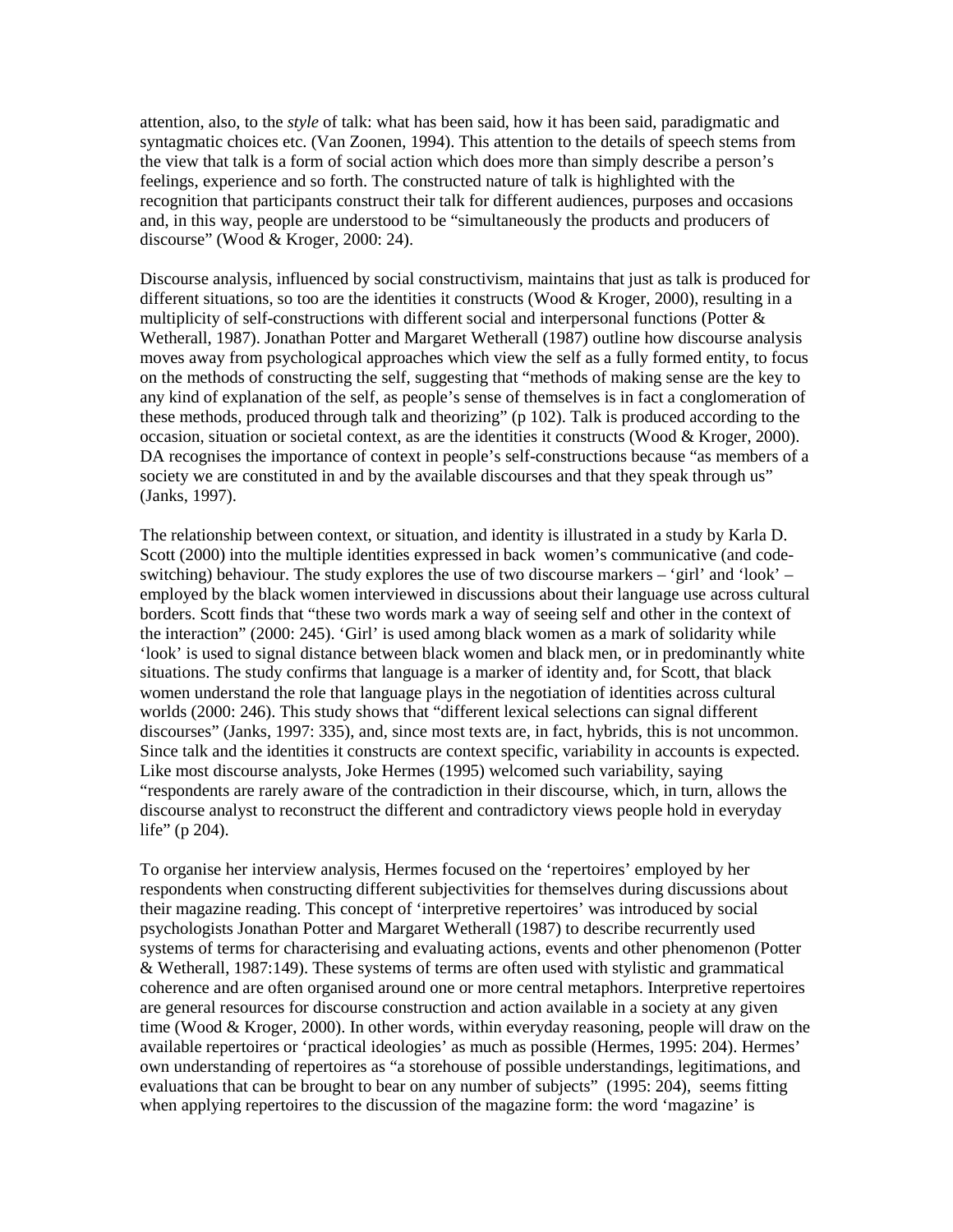borrowed from Arabic, in which it means 'storehouse' (Foges, 1999: 7). The magazine is now understood to be a collection of diverse elements, a 'storehouse' of information. In identifying repertoires, it is helpful to consider that metaphor is one of the defining characteristics of repertoires, which are usually organised around central metaphors or figures of speech (tropes) (Potter & Wetherall, 1987: 149). My own use of repertoire analysis takes off from Hermes' suggestion that checking whether the repertoires identified by herself could be transferred or generalised across different cases or settings would test their validity. The transcripts from my own focus groups will be read with the purpose of identifying whether my specific sample draw on the same repertoires identified by Hermes, or whether South African youth draws on different discursive resources for use in their self-constructions.

The application of DA to textual analysis requires that the researcher look at how the discourse is structured and ordered to perform certain functions and effects. This involves the comparison and identification of patterns in content and structure (Wood & Kroger, 2000). The general purpose of a discourse analysis of interview material is to identify the " range of self images in ordinary talk...how these images are used and to what end, and thus what they achieve for the speaker immediately, interpersonally, and in terms of wider social implications" (Potter & Wetherall, 1987: 109).

# **Critical Discourse Analysis**

In addition to the use of an aspect of discourse analysis in social psychology (DASP), I find it useful to look to critical discourse analysis (CDA), the branch of discourse analysis which emphasises the relationship between discourse and power, and involves itself in social and cultural critique (Janks, 1997). The theorist most closely associated with CDA is Norman Fairclough, whose aim is to link linguistic analysis to broader social analysis, since discourse is "socially shaped and socially shaping" (Fairclough, 1993 cited in Wood & Kroger, 2000: 206). The analysis of the linkages between discourse, ideology and power is made possible through the use of Fairclough's three part analytical framework. The aim of the three-part framework is

to map three separate forms of analysis onto one another: analysis of (spoken or written) language texts, analysis of discourse practice (processes of text production, distribution and consumption) and analysis of discursive events as instances of sociocultural practice (Wood & Kroger, 2000: 206)

So the CDA model is made up of three interrelated kinds of analysis, which correspond to three interrelated dimensions of discourse. Below is a summary of Fairclough's three-part model, or three-step process:

DESCRIPTION; Text analysis of text object. This first stage is concerned with the form and properties of a text.

INTERPRETATION; Processing analysis of the processes by which the object is produced and received. This stage is concerned with the situational and intertextual context, and sees the text as the product of a process of production and as a resource in the process of interpretation.

EXPLANATION; Social analysis of the socio-historical conditions that govern the processes of production and consumption. This stage is concerned with power relations, and issues of hegemony and ideology. (Janks, 1997; Fairclough, 1989; Wood & Kroger, 2000)

Fairclough (1989) also identifies three 'levels' of social organisation relating to the social conditions of production and interpretation involved in discourse. These three levels correspond to the three stages of critical discourse analysis outlined above. There is "the level of the social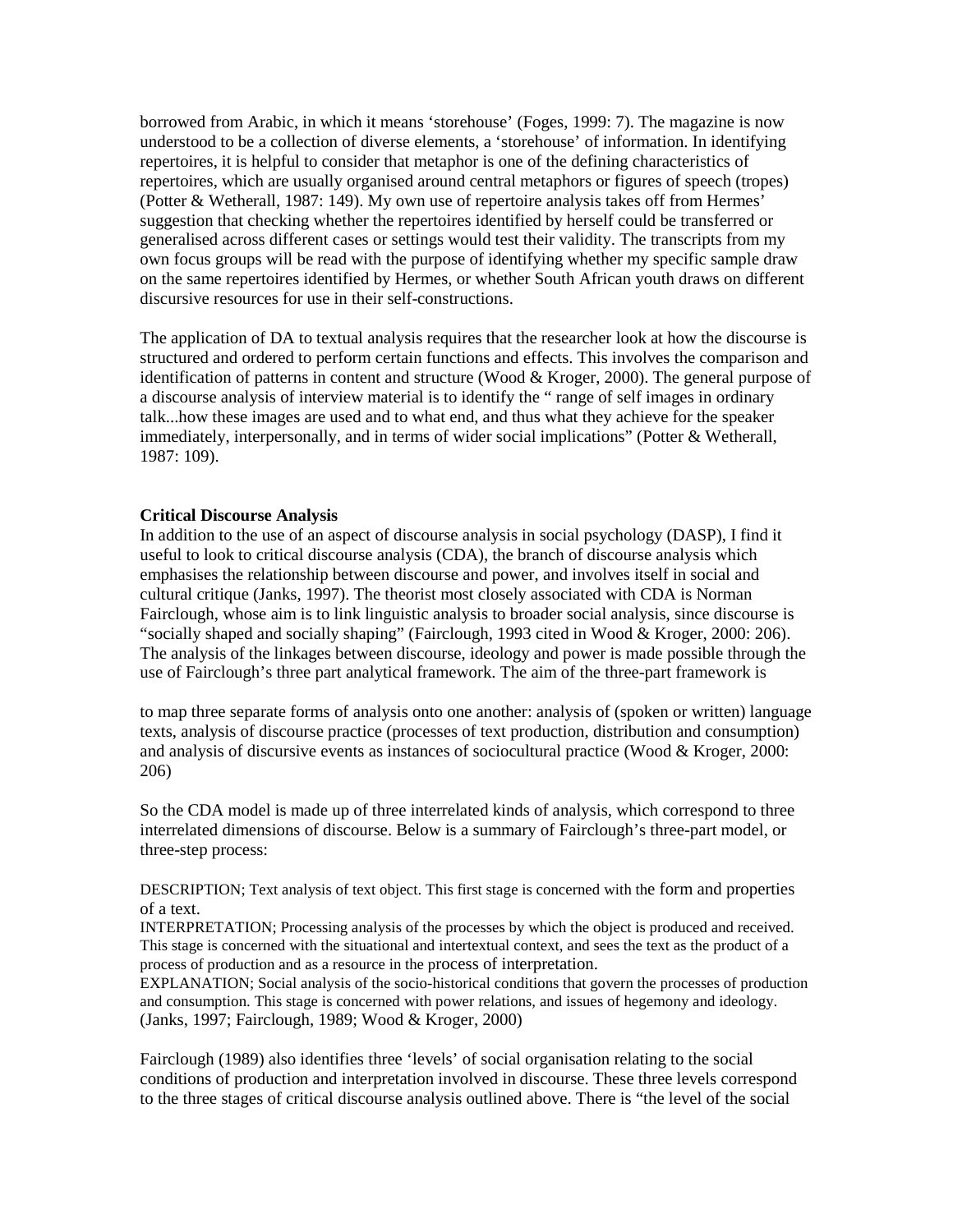situation, or the immediate social environment in which the discourse occurs", which I address in looking at the everyday context in which media consumption occurs. There is "the level of the social institution which constitutes a wider matrix for the discourse", which I take to mean the level of the 'media ensemble', the institutions and media forms which are related, intertextually and otherwise. And then the level of society as a whole (increasingly globalised South Africa) (Fairclough, 1989: 25).

 For the first stage, the descriptive analysis of the text, Fairclough offers a detailed checklist to assist researchers in asking the right questions of the text. He considers, for instance, features such as lexicalisation, the use of active and passive voice, the use of modality and polarity etc. (Janks, 1997). The detailed linguistic attention of Fairclough's textual analyses has led to the belief that his approach is "somewhat unrealistic in practice" and to the suggestion that one "draw selectively on the elements of Fairclough's approach (Wood & Kroger, 2000). I will focus on only a selected number of the points that Fairclough includes in his checklist, looking specifically at thematic structure, mood and information focus. This choice seems in keeping with Fairclough's own admission that "text analysis is correspondingly only a part of discourse analysis, which also includes analysis of productive and interpretative processes" (1989: 24). The identification of discourses in texts is enabled by an analysis of collocations in texts. Collocational relations, or patterns of co-occurrence between words, may signal configurations of discourses (Fairclough, 1995).

 Since CDA is concerned with discourse and power relations, it is, of course, concerned with ideology. Most important is the recognition that "ideology is at its most powerful when it is invisible, when discourses have been naturalised and become part of our everyday common sense" (Janks, 1997). So CDA seeks to identify the different discourses at play within a text, and what these suggest about the dominant ideology in a society. Hilary Janks' study of a magazine advertisement, used to demonstrate the three-part CDA framework, suggests, for instance, that hybridity (of pre-transformation and post-transformation discourses) was a feature of South African discourse in the 1990's (1997: 341). Janks also maintains that in a time of change, new discourses become available and offer members of that society new subject positions. On the subject of ideology, Fairclough cites Althusser for his recognition that ideology is, in one way or another, to do with positioning subjects. He goes on to say that the (particularly constraining) naturalisation of subject positions means that naturalisation is "the most formidable weapon in the armoury of power, and therefore a significant focus of struggle (Fairclough, 1989: 105).

#### **Intertextuality**

The case study undertaken here links the analysis of different media forms through the concept of intertextuality, referring to the fact that all texts exist in relation to preceding texts and that all texts are produced and consumed in relation to others. Media texts are highly intertextual. The study of intertextuality, however, relies heavily on the study of genres because, as John Fiske (1987: 109) points out, "despite the ease with which intertextual relations cross genre boundaries, genre still organises intertextual relations in particularly influential ways". Genre works to promote and organise intertextual relations (Fiske, 1987 ). My study is an intertextual analysis across a range of media genres.

 Fairclough (1992: 126) defines genre as not only a particular text type adhering to certain codes and conventions but also " a particular process of producing, distributing and consuming texts". Fairclough's understanding of genre is closely bound to his concept of 'discourse types' – configurations of genres and discourses which may involve complex structures of several genres and discourses or may be modelled on single genres and discourses (Fairclough, 1995). Intertextual analysis should include the study of genres and the identification of the discourses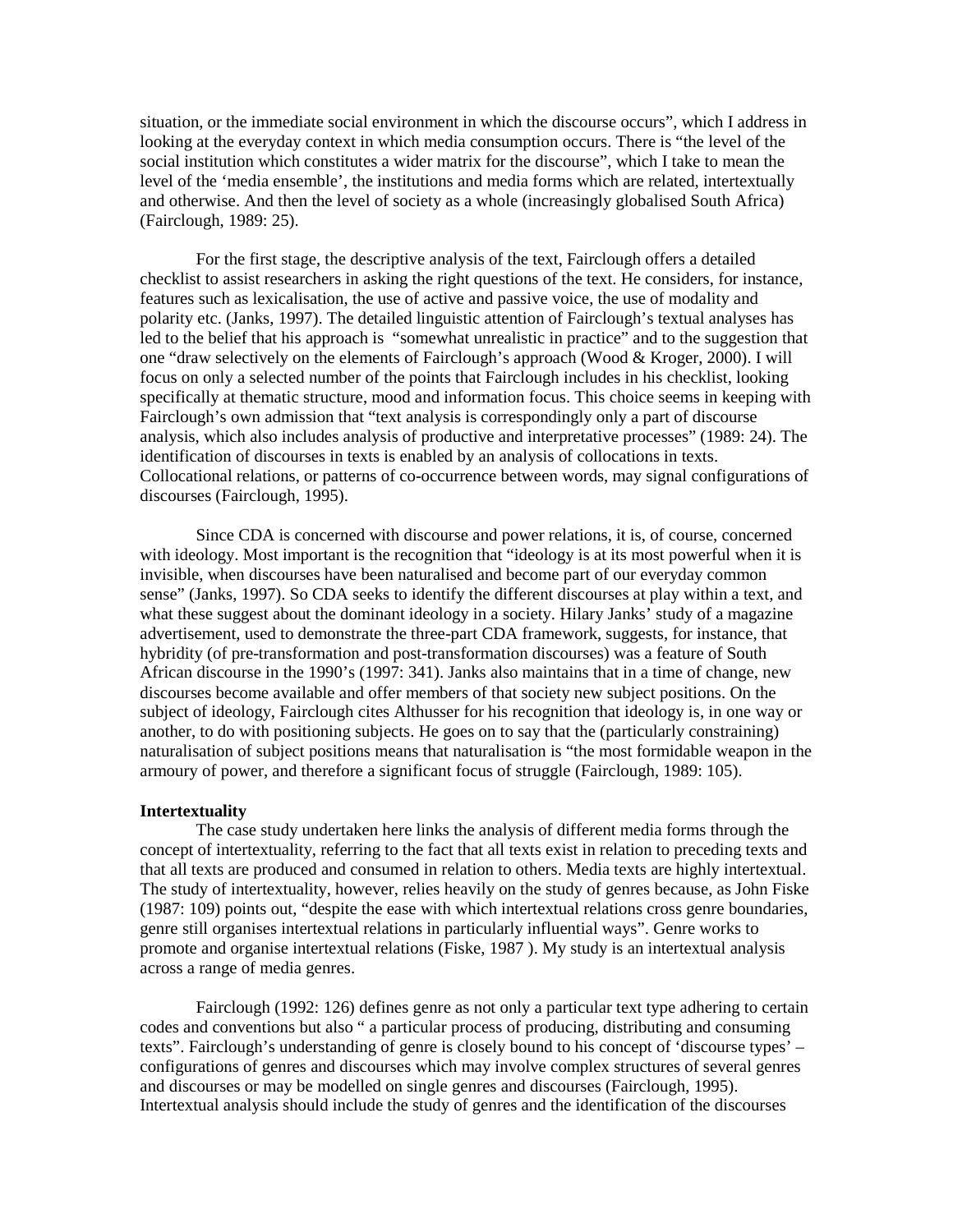drawn upon to construct the topics and subject matter associated with those genres (Fairclough, 1995). The analysis of 'discourse types' allows one to uncover these compatibilities and incompatibilities between genres and discourses. It is useful, at this point, to identify how the study of intertextuality, genre and discourse types fits into the CDA three-part model. Intertextual analysis serves as a bridge between step one, description/text analysis, and step two, interpretation/processing analysis. Genre, similarly, "cuts across the distinction between 'description' and 'interpretation'" (Fairclough, 1992: 126). The analysis of 'discourse types', however, cuts across all three: textual analysis, analysis of discourse practice and socio-cultural analysis.

 Mention is often made of the two main 'dimensions' of intertextual relations. Fiske (1987) makes detailed reference to 'horizontal' and 'vertical' intertextuality in his study of *Television Culture* . Although Fiske uses the terms in relation to the study of television specifically, the terms can successfully be applied to the media texts studied here. 'Horizontal' intertextual relations are those between primary texts which are usually explicitly linked along the axes of either genre, content or character (Fiske, 1987). Genre, significantly, is the most widely discussed form of horizontal intertextuality. My analysis of *Cosmopolitan* magazine and *True Love* is an example of horizontal intertextuality, as is my comparison of *The Cosmo Show* with the *Cosmopolitan* magazine. 'Vertical' intertextuality refers to the relationship between a primary text and the secondary texts which refer explicitly to it (Fiske, 1987). I would suggest that the *The Cosmo Club*, the *Cosmopolitan* adverts and accessories are all examples of secondary texts which "work to promote the circulation of selected meanings of the primary text" (Fiske, 1987: 117), and thus demonstrate vertical intertextuality. The tertiary texts occur at the level of the viewer, and are therefore the most crucial stage of this circulation. My focus group research provides the tertiary texts for this intertextual analysis. As discussed, my intertextual analysis rests on an acknowledgement of the role of genre in such an analysis. I include reference to the compositional structure, codes and conventions that define genre since these are the bridges between texts, allowing for intertextual play, and are what link producers and audiences (Fiske, 1987).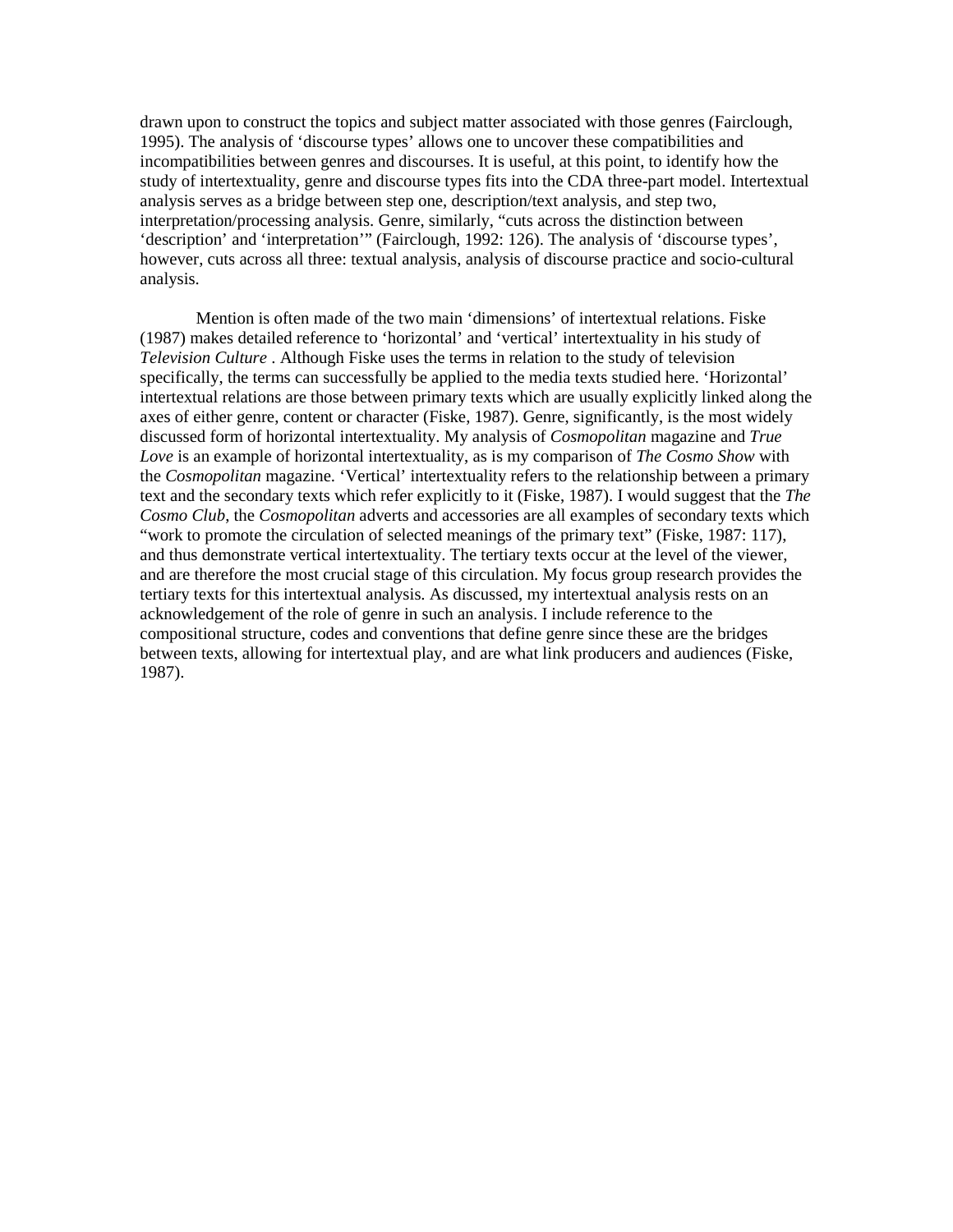### ANALYSIS

# **Research Aims**

A major aim of this study was to explore the everyday media reception of teenage girls. This was approached using a case study of *Cosmopolitan* and *True Love* magazines, and their broadcast media brand extensions – *The Cosmo Show* and *True Love Live*. My own 'qualitative' content analysis of these media texts identified generic features of the women's magazine form and included an intertextual analysis of *Cosmopolitan* magazine and its televisual equivalent. Also included was a detailed analysis of a *True Love* advertisement, or 'secondary' text. However, the largely descriptive content analysis served only as an entry point to this case study which makes use of information obtained from focus group research as its primary data. I am aware of the limitations of such a case study and, specifically, that "qualitative audience researchers…often work with very small samples (as indeed is the case here) from which it is not really possible to generalize, although [they] none the less often do" (Hermes, 2000: 352).

The central concern of this study was to examine the reception of magazines and television by South African teenage girls in order to ascertain if, and how, these forms contribute to their sense of identity. Based on previous academic research into women's magazines (Laden, 1997, 2000; Beetham, 1996; Murray, 1998 and Kehily, 1999 discussed in *Chapter Two: Theory*), I have been concerned to find out whether magazines do indeed serve as aspirational and informal educational devices. Five focus groups were conducted. Each group consisted of between four and eight participants. The sessions lasted approximately an hour and twenty minutes. Participants were given a chance to leaf through copies of *Cosmopolitan* and *True Love* magazines, and one prerecorded episode of *The Cosmo Show* was shown, to stimulate discussion.

# **The Participants**

Three of the five focus groups were conducted with teenage schoolgirls, while the other two involved students from the University of Natal. The participants were generally urban, highly literate and belonged to the higher income bracket, so the sample was in no way fully representative of the general South African population. Consumer magazines are a relatively elite popular form and are thus not consumed by the entire population. I had planned on using only teenage girls between fifteen and twenty for this study but, when older participants formed part of the two University based groups, I decided to broaden my age sample for comparative purposes. In the end, the participant's ages ranged between fifteen and thirty years old. However, of the twenty-eight participants, twenty-one were twenty years old and below and only seven were older than twenty. The majority of the participants were sixteen years old (seven participants) followed by seventeen year olds (six participants). Most of the participants were white (eighteen in all, making up two thirds of the sample), followed by eight black participants, one Indian participant and one of mixed race.

The groups were semi-structured and began with general questions on media consumption, followed by questions on television and magazines and then moving on to the specific questions related to *Cosmopolitan, True Love* and *The Cosmo Show.* The focus group discussions were very informal and conversational, owing to the popularity and familiarity of the genres in question and, perhaps, to my being close in age to the participants. Therefore, unlike Joke Hermes (1995), I did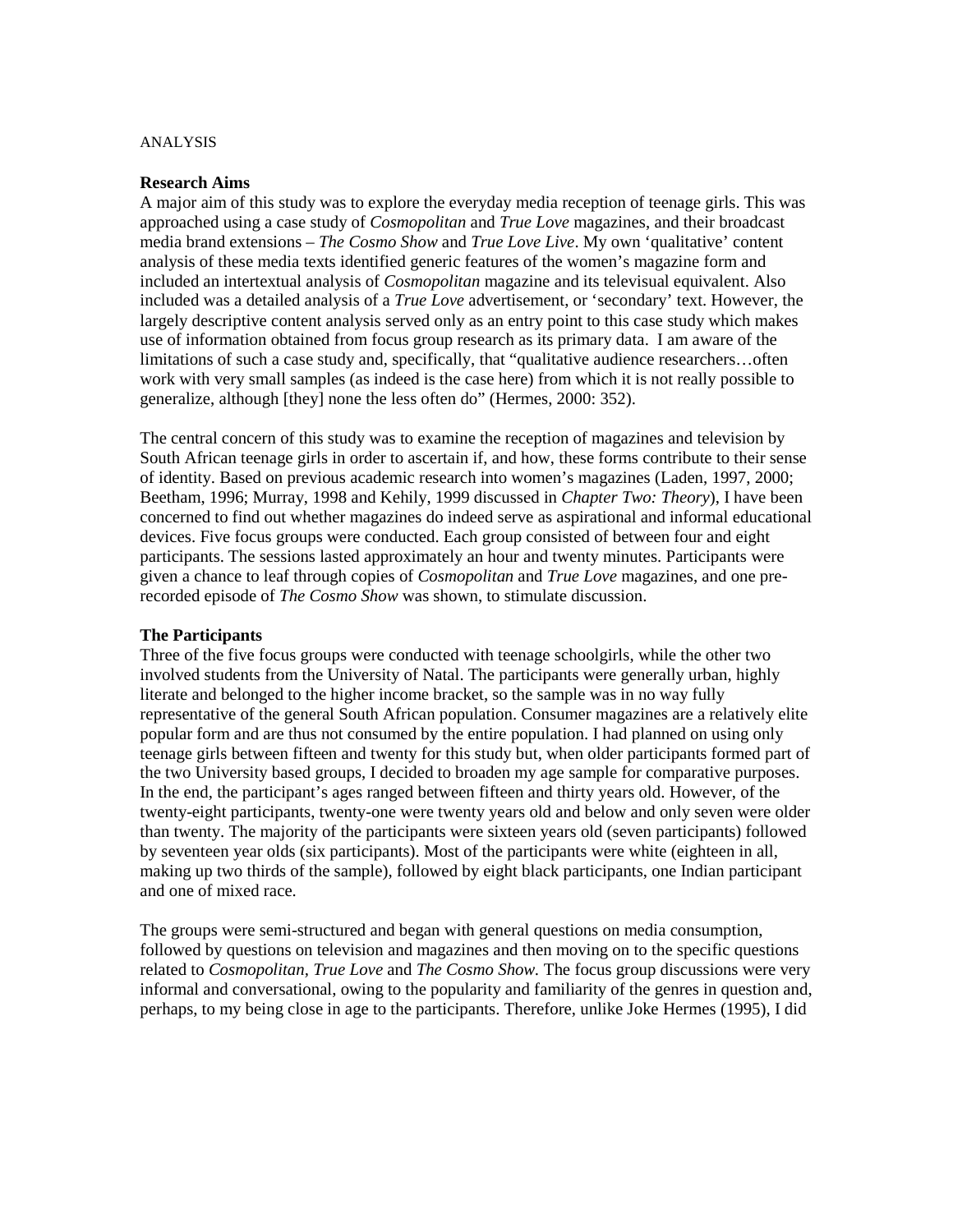not feel I had to play any sort of 'role'  $<sup>1</sup>$ . Although all of the participants were eager to talk on the</sup> subject of women's magazines, two of the groups were dominated by an extroverted leader pair, which tended to silence the quieter group members. A question I asked of each group, and insisted that each member answer, was to list both a positive and a negative feature of women's magazines. This question allowed each person to state her primary position on the topic of women's magazines and usually elicited the longest responses. During some of the focus groups, the consensual tendency to criticize the magazine form marginalized those group members who had identified themselves as regular magazine readers. In such instances I would remind the group of the popularity of the form, asking them to consider why monthly readership figures remained consistently high. The participants would usually refer to their practical use value and to the pleasure they provide.

# **Media Consumption**

In terms of general media consumption, the first question I asked concerned which media form the participants consumed most often (i.e. "Would you describe yourself as a 'TV person' or a 'print person'?"). Generally, the older participants from the University groups preferred newspapers and magazines to television. Most of the participants used both forms equally and could not describe themselves as 'either/or'. The most popular magazine among the respondents was *Cosmopolitan*, followed by *Elle* magazine and *Marie Claire. True Love* was, understandably, only read by the black participants.

 When asked whether they prefer to read their favourite magazine in a specific order or in a specific reading environment, two of the respondents said they read magazines while simultaneously being busy with something else. Angela, for instance, said she liked to read while in bed and watching television, while Natalie said she frequently reads magazines while her teacher is teaching the class. Hermes (1995: 34) also found this reading preference among her respondents, causing her to suggest that it is this adaptability and "pickupable quality" (rather than content) that is responsible for magazine's popularity among women. Others, however, approach the reading process with a greater amount of concentration and dedication. Sarina (16) emphatically stated that she likes to read magazines when alone, saying she did not like anyone to be even in the same room as her. The order in which people like to read magazines varies from person to person and publication to publication. Readers of *True Love*, for instance, started either at the back (where all the readers' letters and sex-related information is), like Buhle (21), or at the front, usually with the 'spotlight on soaps' page. The responses to this question confirmed that the magazine reading process is more often haphazard than linear. Lauren (15) said she never reads a magazine from cover to cover and S'the (16) said she also couldn't "stand the tediousness of reading from page to page".

#### **Women's Magazines**

<u>.</u>

Not surprisingly, the participants were all familiar with the magazine genre and when asked "what makes a women's magazine a women's magazine", they cited the fashion, beauty, sex, gossip and love relationship categories. An understanding of the visual nature of the magazine medium was displayed by two of the schoolgirl participants. Buhle describes women's magazines in terms of their pictures, saying, "…to me, it's visual. Even the cover, the front covers, they always make them done up, so that you want to actually pick them up. Otherwise, you wouldn't even read it". In another group, Paige commented on the pleasure derived from reading

<sup>1</sup> Hermes (1995: 194-195) describes how, in her interviews with women, she either "enjoyed the grey zone between attention and flirting" or played the role of "the ideal daughter-in-law (kind, attentive, slightly deferential)". She said she "could derive relative power from either role".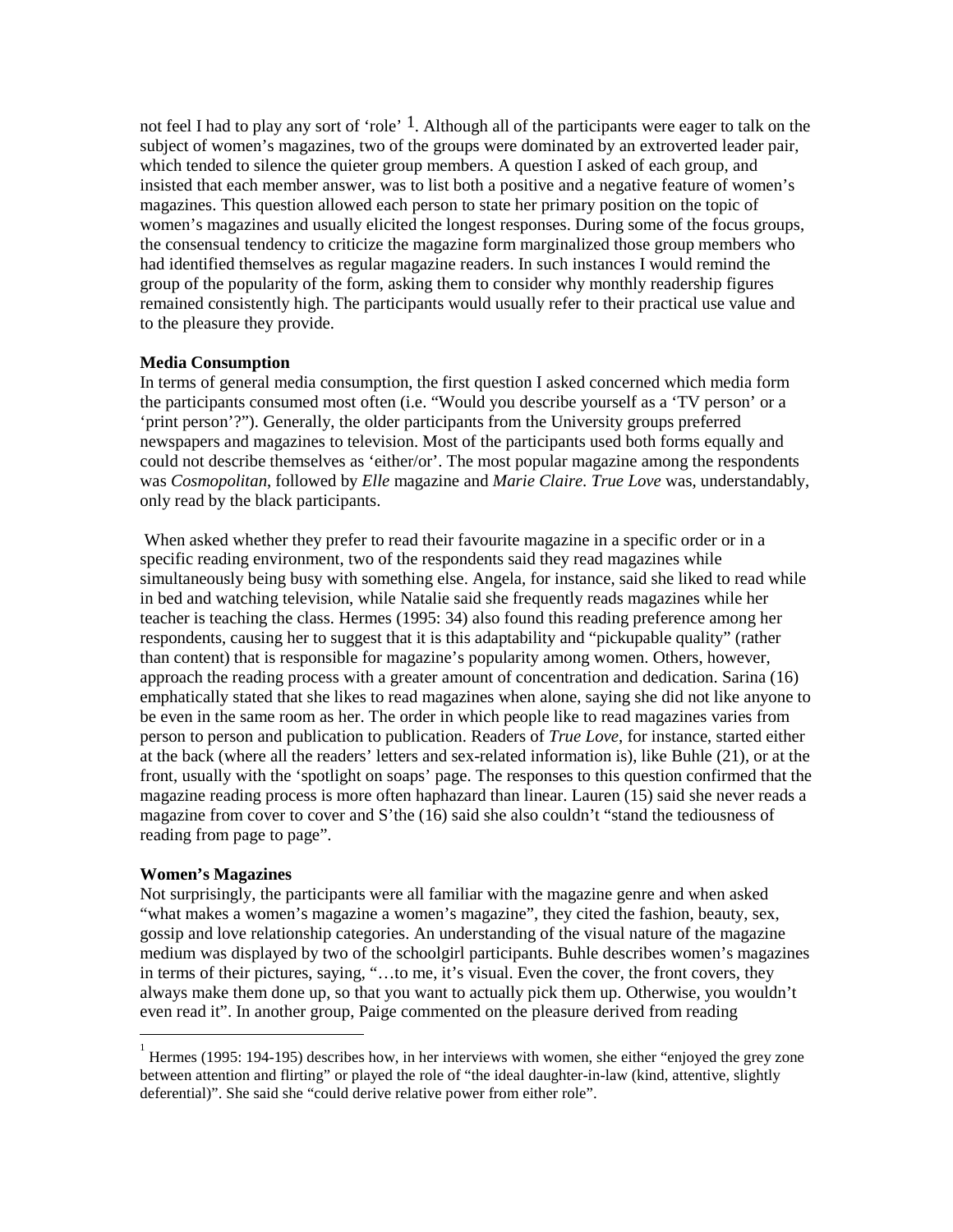magazines saying, "…if you think about it, *Cosmo* or *Elle* are not just a whole lot of printed pages. Then it wouldn't be interesting. You open it up and all these nice bright colours are everywhere". Also mentioned was a general focus on 'women's issues', or 'women's interest' subjects, based on an awareness that magazines are gender specific. Caryn (17) revealed an awareness of the magazine's role in teaching femininity (Ferguson, 1983) when she described how magazines show "…the way to look nice and putting on different make-up and different colours and all these girl things you should know". In a similar vein, men's magazines were believed to provide insight into the workings of masculinity and both Kirsten (22) and Natalie (15) (participants from separate groups) found them more interesting than women's magazines. Kirsten said she read men's magazines like *Men's Health* and *GQ* because they allow one to "think about what it is that's going on in their heads".

All of the schoolgirls interviewed perceived magazines as cultural developmental markers that play a role in the process of moving from girlhood though adolescence and into womanhood (see theory discussion of the ethnographic study conducted by Kehily, 1999). Some said that *Cosmopolitan* is read in the absence of any South African teenage magazine, confirming my own suspicions (mentioned in *Chapter Four: Content Analysis*). Angela (16) said, "when there were teenage magazines, I used to read them. But now there's not very many. So, now I read like *Cosmo* and anything I can really get my hands on that's more fashion". In another group, Paige (16) directly linked the reading of 'adult' (over teenage) magazines with sexual development when she talks about her twelve year old sister:

As soon as they, I find with my sister, as soon as she starts getting to the age where she is growing up, it's immediately [clicks her fingers] *Cosmo*! There's no in-between stage. She was talking about her friends – it's actually quite scary what they do. I mean, when they go out to parties, they're not just having their first kiss. They're kissing, like, six guys in one night.

Paige complained that there is "no in-between stage", as demarcated by a magazine, in the developmental process. This view echoes calls made by Wolf (1997), Giddens (1993) and Polhemus (1996) who argue that contemporary society lacks a ritualized rite of passage into adulthood, which would greatly benefit society as a whole because it would grant adolescence a certain amount of coherence and stability.

The participants who were familiar with teen magazines, whether through reading the now defunct *Blush* or overseas titles like *Seventeen* and *Sugar,* felt that their 'pop star pin-up' quality made them more suited to adolescents and girls younger than themselves. Marian (16) said she read *Seventeen* when she was fourteen and S'the (16) complained that she always "found the teenage magazines quite boring like the *S17* and that, 'cos they're always talking about men and celebrities and, it's like, who wants to know about their lives, y'know. Who cares?". I asked one group what age would enjoy these [teen] magazines?" and was told that teen magazines are only appropriate until the age of fourteen. Then, said Angela (16), to the amusement of her classmates, "you move on to bigger stuff". The general consensus was that teenagers are developing at a faster rate and are therefore choosing adult titles at a an age younger than that targeted. This view was most clearly articulated by Danielle (16):

Danielle: I think people are maturing faster than they were. So, *Cosmo's* target market, I feel, the stuff they deal with, would have applied to maybe 18-25 year olds but now…it's just like…

Paige: It's becoming younger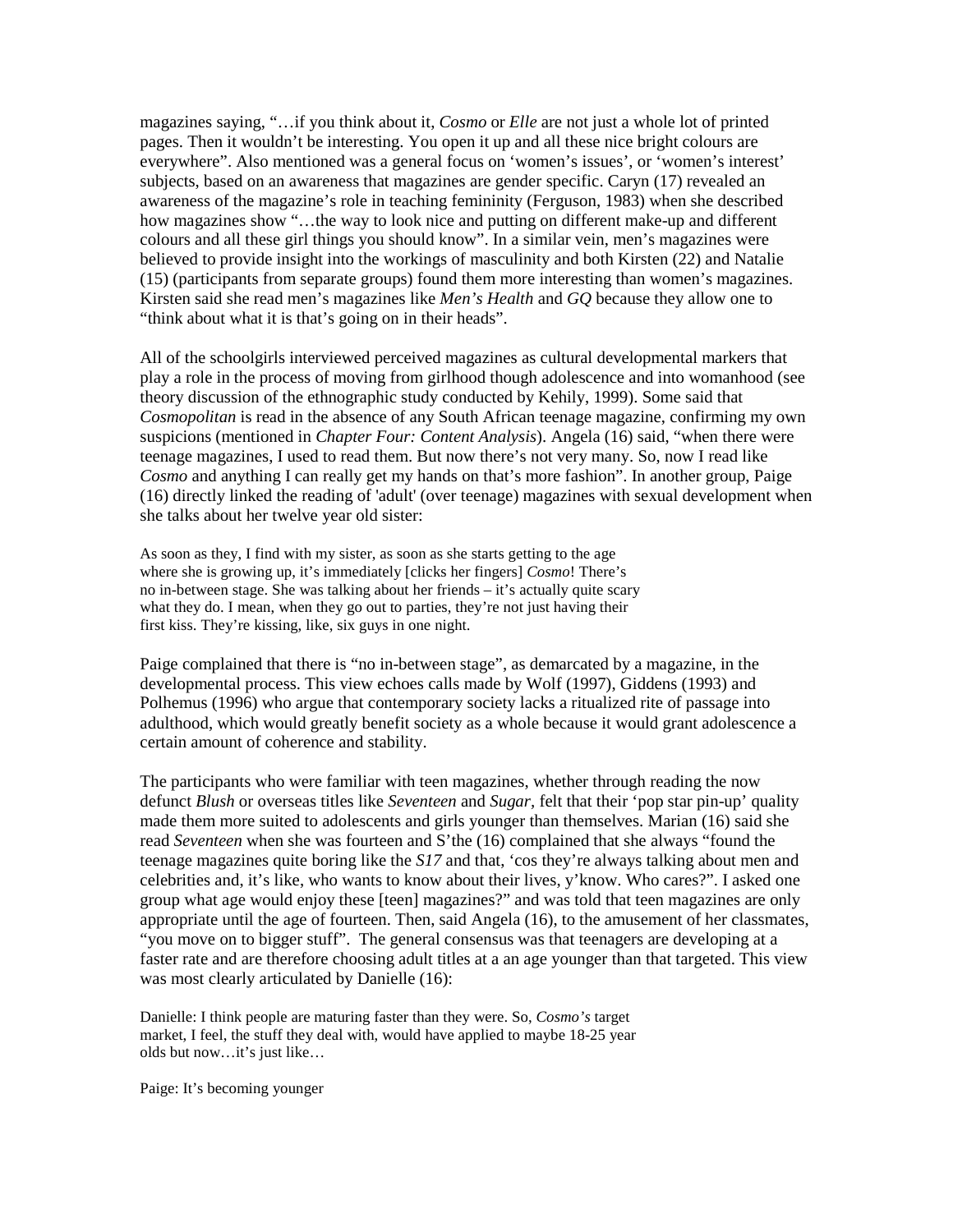Danielle:…if you look back it was 18-25 but now it's just becoming younger and younger, as younger and younger people are getting more streetwise, you know.

All the *True Love* readers began reading the magazine during their teens, despite the fact that the *True Love* includes elements which make it more suited to an older market. This could be attributed to the fact that *True Love* is the only consumer glossy aimed at black women. Some participants, like Lauren (15) whose "mum will read the *Cosmo*" and Charlize (17) who reads the "old magazines like *Femina* or *Fair Lady*" that her mother buys, did acknowledge that within the family, crossover readership does occur.

 In the focus groups which were dominated by people who did not read women's magazines regularly, the magazine readers showed a certain self-consciousness which suggested that awareness of the genre's 'low' status, together with the expense involved, makes magazine reading an almost 'illicit' pleasure – one which shouldn't be too freely admitted. Thobeka (22) said "I don't know If I should talk about magazines…I like the gossip, the agony auntie" and, in another group, Dorothy (18) giggled when she was the only participant to admit to buying her own magazines. Motivated by a feeling that my first two groups had been dominated by nonmagazine readers, who tended to denigrate the form, I asked the next three groups, which were mostly made up of magazine readers, to explain why they continue to read magazines. I phrased the question in terms of the specific pleasures that accompany the magazine reading process. Responses suggested that the magazine is enjoyed as a monthly form of communication which, owing to its sense of novelty, comes with a certain amount of excited anticipation. The following excerpt accurately conveys the enjoyment that comes from the magazine's 'newness':

Natalie: It smells all new

Sarina: Yes, and I love the perfume smell when you're the first one to open them and you smell something and then you take out one of those creams

Rebecca: And I'm like, "hey, yeah, I got some cream"

Natalie: Or like hair conditioners and stuff

 Rebecca: Ja, I don't know…it's just nice, like, the pages, like, open, you can hear the clicking, like the snapping sound. It's like weird.

 S'the: I always like to be the first one to see the pictures. I always tear them out [all laugh] I don't like it when someone's seen it before me. Then I like to be the first one to say, "oh my gosh, look at this, this is so…" Then if they've seen it they're like, "I've seen that".

#### **Deidre: So it's like being the first one to know?**

S'the: Yes, it's like being the first one to read it and see what's in it

Natalie: And there's not fingerprints all over it or tears or coffee stains

S'the: Or when there's a crease. When the pages are creased, I hate that

The enjoyment of the magazine medium is closely tied to its seriality and to its material form. Other participants mentioned the inclusion of bright colours, the mix of content categories and the inherent idealism of the form. Marian (16) also described the feeling of being connected to "the outside world" through finding out "what's happening overseas" . In this sense, magazine reading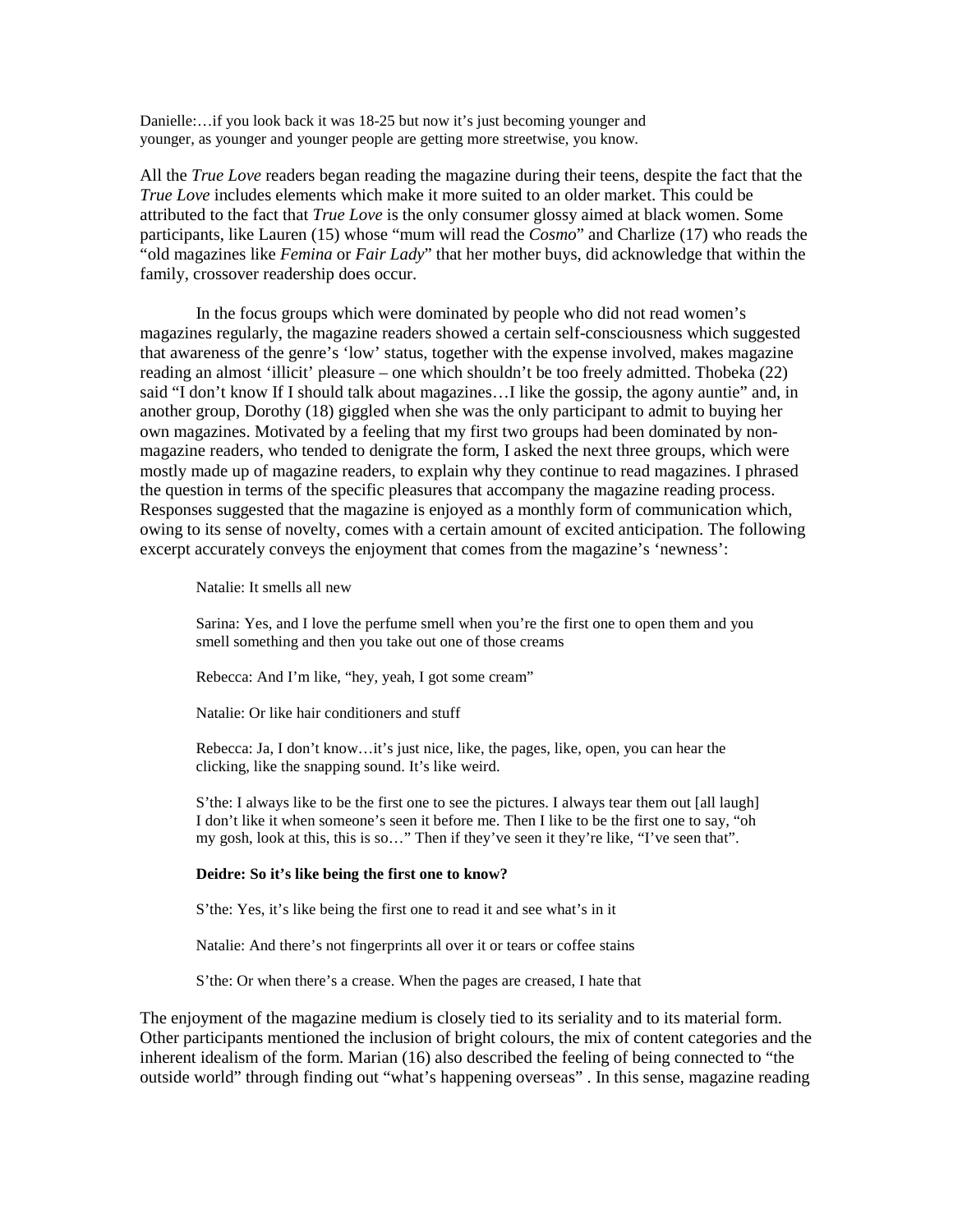connects readers to a global 'imagined community' (see *Chapter Two: Theory*) and "evokes a global world of possibility" (Miller, 1998: 19 cited in Laden, 1998 :16).

### **Interpretive repertoires**

Joke Hermes (1995) conducted in-depth interviews and group discussions for her study into women's magazines. Hermes organized her material by focusing on the different 'interpretive repertoires' employed by her female participants when making sense of their magazine reading. The concept of 'interpretive repertoires' derives from the use of discourse analysis in social psychology and, as such, the concept rests on the assumption that humans are social beings who are dependant on the discourses available in society for meaning making. In this view, language is seen as constructive and functional, rather than reflective of reality or some 'inner state' (Van Zoonen, 1994). Thus, during everyday reasoning, people make do with available repertoires and choose the repertoires to suit the needs at hand. Repertoire begins with the analysis of interview material in order to identify any recurrent themes and issues. These recurrent themes are taken to be " references to underlying meaning systems, which are called repertoires" (Hermes, 1995: 30). Hermes (1995) found that some repertoires could be applied to popular culture in general while others were more specific to magazine subgenres.

 The two most highly descriptive repertoires identified by Hermes (1995) are the 'easilyput-down repertoire' and the 'repertoire of relaxation'. Readers claimed they read magazines for their adaptability, specifically their ability to adapt to a noisy background. Hermes (1995: 36) found that 'relaxation' is a "stop word" which is "highly ideologically loaded" because it seems to serve not only as a description but also as "a defensive means to mark private territory. Like taste, it is someone's personal business". Viewed in this light, the 'repertoire of relaxation' demonstrates how interpretive repertoires are used to explain, justify and legitimize behaviour. The 'relaxation repertoire' also points to the fact that media use is often secondary and is not always considered meaningful. Hermes (1995) found that sometimes her informants did not have much to say on the subject of magazines leading her to question the 'fallacy of meaningfulness' which operates within the field of media studies (see *Chapter Two: Theory*). The following statement expresses themes which belong to the repertoire of 'relaxation':

Ingrid: You know, I am not reading it for the reason that the magazine is being sold. It's sort of like for the same reason I watch  $TV - I$  want to switch off. I don't have to think when I'm reading a magazine like that, you know. That's why I...I page through it, because it doesn't require much brainpower.

The 'repertoire of practical knowledge' stresses the practical uses of magazines. Readers frequently refer to the 'tips' that they 'pick up' from magazine reading and emphasize the practical use-value of magazines in order to legitimize their reading of them. Indeed, "the whole repertoire can be seen as the rational explanation of 'why someone would read women's magazines'" (Hermes, 1995: 40). However, it is often only the *idea* of finding practical information in the form of, say, recipes or patterns that appeals to the readers rather than actually putting such information into practice. The repertoire of 'practical knowledge' thus appeals to the reader's "pragmatic and solution-oriented" fantasy self, who is, for instance, up to date on new products and "able to come up with solutions for virtually anything" (Hermes, 1995: 39).

 The 'repertoire of practical knowledge' was frequently invoked by my own informants. Some spoke of making practical use of the more traditionally oriented women's magazines. Thobeka (22) was the only respondent to mention recipes as a practical feature of women's magazines and both Kirsten (22) and Ingrid (18) said they made use of the free patterns that come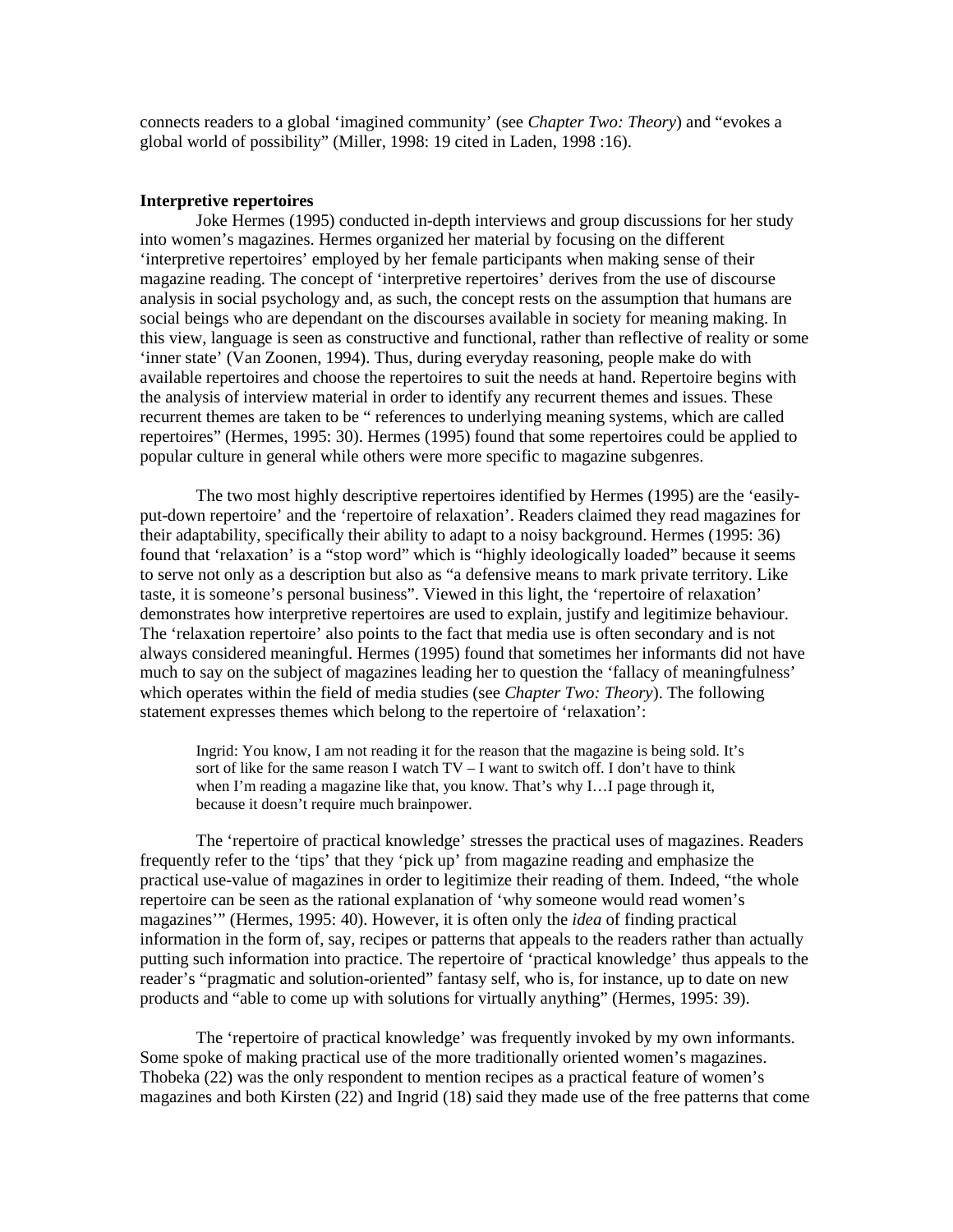with the *Value* and *Essentials* magazines. The rest of the respondents who referred to the 'practical' aspect of women's magazines spoke in terms of the different content categories associated with the genre. Seven respondents mentioned reading magazines for their 'beauty and health tips'. Sarina (16) valued the inclusion of beauty product information, Natalie (17) appreciated the tips on "good eating habits" and both Hlengiwe (22) and Nthati (25) said that the beauty sections prompted them to buy women's magazines. Thobeka (22) pointed to her own made-up eyes, saying she learnt the technique from a women's magazine. Even Jalit (20), who said she never reads women's magazines because "they make you feel like crap", confessed to tearing out a page on make-up techniques but said that "that was all I took from the magazine and I have never looked at one again".

 Three respondents mentioned the use of work-related information, two of whom referred specifically to the 'career of the month' and 'start your own business' sections of *True Love*  magazine. Among this age group, however, 'fashion ideas' were the most frequently cited motivation for buying or reading woman's magazines, perhaps confirming that among young women, awareness of fashion trends and appearance styles is a socially valued form of textual competency (Lewis, 1987). However, some of those who mentioned fashion were quick to argue that they only looked for 'direction' and 'trends' which they would then adapt to themselves. Buhle (21), for instance, says "I do look at magazines, just for direction, just to see what's, what's in and to get…But then the thing is, um, I wouldn't say that I follow their trends that you see in magazines. I try to adapt them to me, you know, to suit me, my personality". This statement, and others like it, suggests that "young women's readings of the fashion features in women's magazines may take the form of 'bricolage' rather than imitation" (Macdonald, 1995: 214). On the subject of fashion, Danielle (16), an avid magazine collector who wants to enter the magazine field as either a layout designer or journalist, described how women' s magazines depict overseas designer trends and direct readers to specific local varieties:

Danielle: But also, about all the ,like, fashion shoots. You'll find they have like two or three fashion shoots…let's say…let's just say two fashion shoots and one will be like very expensive clothes and that's just supposed to go with…people have an idea of the season's trends and they often shop more artistically and whatever. And then you get the budget sort of fashion ones which you can see, ok, what the clothes look like and you find them at like *Foshini* and *Edgars*.

The suggestion is that people are actively involved in the consumption process and in the 'presentation of self' to society (Goffman, 1971 in Entwistle, 2000). The repertoire of 'practical knowledge' is encapsulated in the reason Debra (19) gives for reading women's magazines: "I look out for beauty tips. There are many tips there. Just how to live. Being a woman. Just tips…I always look out for tips". Respondents generally agreed that they still find magazines informative and, therefore, useful.

 The 'repertoire of emotional learning and connected knowing', on the other hand, values experience and intuition over reason and is concerned with human emotions and how to deal with them. This repertoire explains women's magazine reading as "a quest for understanding" – understanding being understood as a particular form of knowledge which is based on intimacy between the self and object and involves acceptance and empathy (Hermes, 1995: 44). Readers who make use of this repertoire believe knowledge comes from experience and, therefore, that learning about the experience of other people can empower one to handle any potential future crises. This repertoire addresses the fantasy of being in control and emotionally prepared – "the fantasy is also of being a 'wise woman'" (Hermes, 1995: 45). The use of real life stories and selfhelp literature in women's magazines is cited under this repertoire. Self-help literature is another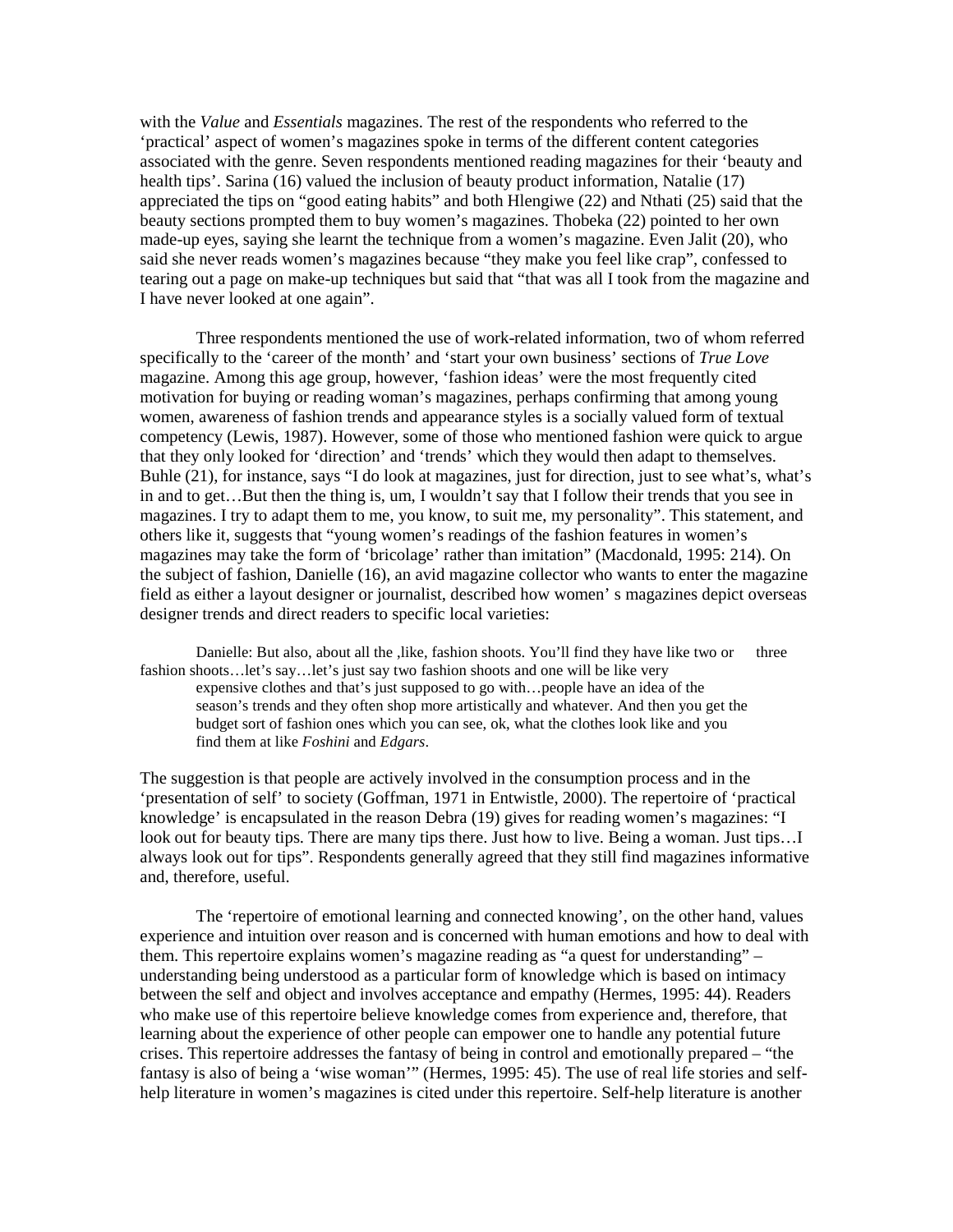genre Hermes (1995) found to be closely connected with this repertoire, which itself is incorporated intertextually into women's magazines and other forms of popular culture, like television. Self-help literature is "linked to fantasies of a perfect self, stripped of the scars left by problematic relationships…the image of the fighter" (Hermes, 1995: 112). Hermes (1995) suggests that, in the case of *Cosmopolitan* magazine, this repertoire is self-directed and internalized, rather than concerned with others, like family members (as might be the case with magazines aimed at older women).

 Although the 'repertoire of emotional learning and connected knowing' was cited less often than the repertoire of 'practical knowledge' in respondents' justifications for reading women's magazines, some did say they read magazines as a form of emotional learning and most recognized real-life stories and self-help topics as a positive feature of the genre. Catherine (17) showed an appreciation of the real-life 'triumph over tragedy' (Ferguson, 1983) story when she said: "I think a positive is when you have stories on personal lives, a tragedy or whatever, about a woman conquering breast cancer or something like that. So you get to relate to their stories". Both Caryn (17) and Buhle (21) said they were prompted to read women's magazines because of their "inspirational" and "motivational" stories. The other repertoires identified by Hermes were related to different magazine subgenres (specifically to gossip magazines and feminist magazines) and were thus not directly related to this study. My findings did confirm, however, that readers largely draw upon the repertoires of 'practical' and 'emotional' learning to explain why they read women's magazines. Significantly, Hermes (1995: 204) admits, however, that "not all statements [can] be related to recurrent themes or repertoires".

#### **The positive and negative features of women's magazines**

When asked to list a positive feature of women's magazines, the respondents answered in terms of the repertoires listed above and also highlighted the informative, educational and aspirational role of women's magazines. Magazines were believed to be vehicles capable of creating awareness and providing important information. Tessa (16) said the articles were positive because "they create awareness about what is actually out there such as date rape drugs and whatever". The article she referred to was one of the 'social issues' articles that appeared in the *Cosmopolitan* sample studied (see the content analysis section on 'social issues'). In another group, Sarina (16) agreed that "the positive would have to be definitely information and because it's over such a wide range you get knowledge". Like Barker's (1997) assertion that routine talk about soap opera is part of the everyday life of schools, magazines are also said to feature in the everyday school environment. Natalie (15), who was earlier referred to for reading magazines in class, also mentioned an English project which used magazines as a central resource – a project reflecting the increasing inclusion of media literacy education within the school curriculum. Crawford College, for instance, the private school where one of the present study's focus groups took place, has a monthly subscription to *SL* (*Studentlife*) magazine, which is used as reference material during English lessons.

 Related to the repertoire of 'emotional learning' is the aspirational element of the women's magazine genre. *True Love* readers were particularly motivated and inspired by their reading. When asked whether women 's magazines are of any social significance and if they would "miss them" if they were not there, Buhle (21) said:

I guess we would. I feel that they're important and that they contribute to the, um, development and uh…of women. 'Cos, you know, sometimes it's nice to hear about people, like women who are from, uh, I think from underachieved...people who sort of came up late in life, people who had nothing. Um, and those people inspire me.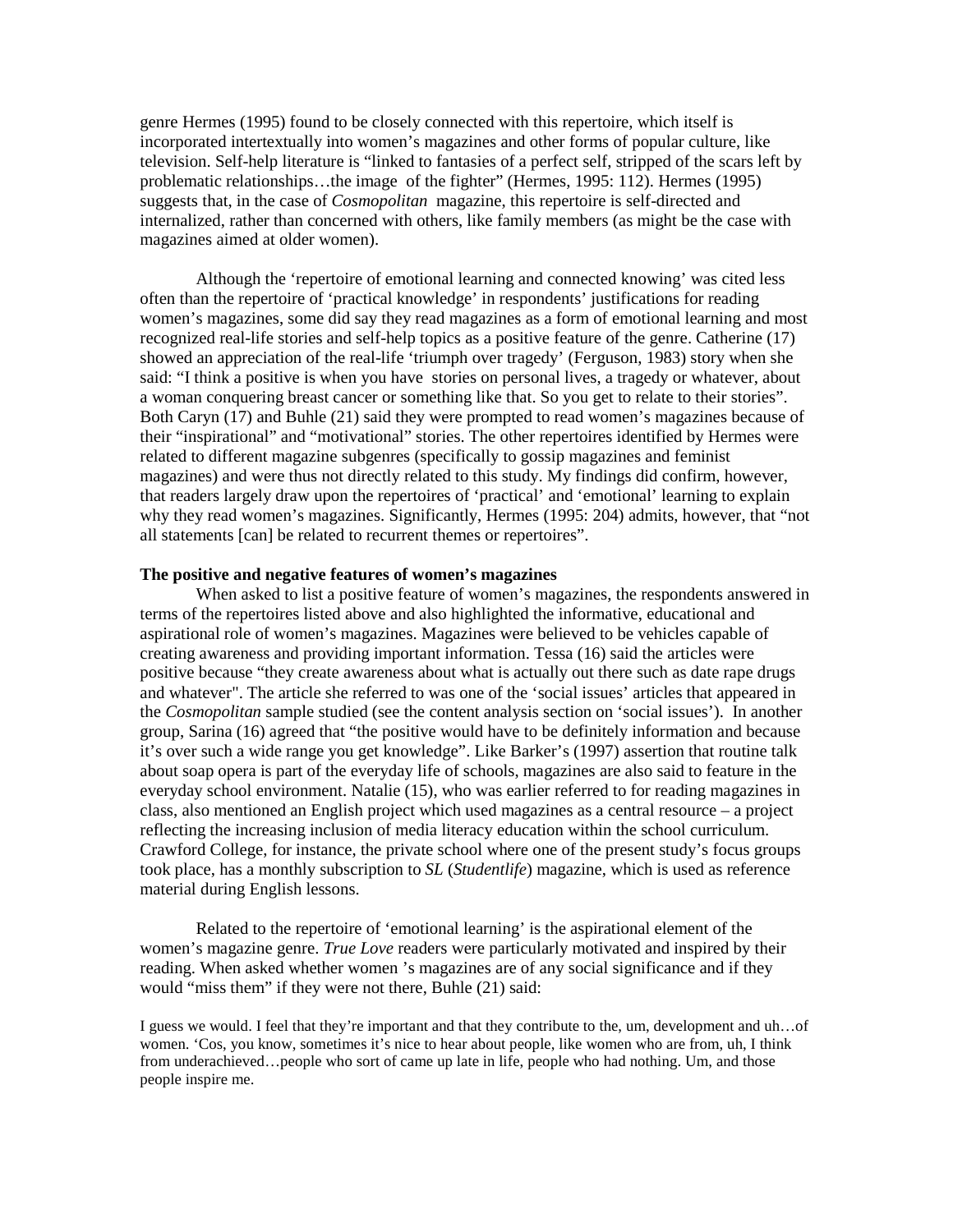Rebecca (17) also commended the form for its positive focus on the self and for promoting selfimprovement:

Ja, y'know, like how to improve yourself and also, like the "365 days happy" one [referring to a *Cosmopolitan* article her classmate S'the had just mentioned, titled "Make yourself happy – be happy 365 days of the year"] they often do that kind of thing on "just take time to be with yourself" and that kind of thing.

Another positive feature mentioned was in keeping with the idea that the women's magazine provides a 'feminized space' (Beetham, 1996). Some of the participants appreciated the form for it's exclusivity as a 'women's only' form of popular culture:

S'the: I think they are very important because it makes you feel like you've got something that's yours. I mean, a man wouldn't read a women's magazine and find it interesting. It's like, something you can relate to. Well, some do you know – you get the explicit pictures and everything [others laugh]. But, like women's health issues and stuff like that, I like it because it's all woman, you know.

#### **Deidre: It's a woman's space.**

S'the: Ja, a woman's space. There's no room for men.

Lauren: It's like, one of the only places where it's, like, only for you. It's exclusive, ja.

This dialogue reflects the fact that "women's magazines are the only products of popular culture that (unlike romances) change with women's reality, are mostly written by women for women about women's issues, and take women's concerns seriously" (Wolf, 1990: 71). Wolf (1990: 72) contends that women's magazines "have popularized feminist ideas more widely than any other medium" and that, therefore, "the most lightweight women's magazine is a more serious force for women 's advancement than the most heavyweight general periodical". This empowerment role ascribed to women's magazines was felt by Dorothy (18), the girl who had been self-conscious about buying herself three magazines per month. Although she acknowledged that women's magazines tend to be "too idealistic", she nevertheless felt that they were more positive than the rest of the group would acknowledge and she attempted to convey how they encourage assertiveness:

I think it's got a positive side because if you read magazines like *Cosmopolitan* and *Marie Claire*, they've got like a…they try to portray an image of the woman being more important now. They've got like, more like…I don' t know, like…assertive women, like business articles I've noticed there for women as well. Not so much like…I don't know, like…women in more equal positions. Trying to put the women in more equal positions to men.

Among the negative aspects of women's magazines mentioned by the respondents was the genre's over-reliance on gender stereotypes. Thandi (25) said

the thing I really resent about women's magazines is that they usually glorify the differences between men and women. I don't think that there are such large differences between what men and women want out of life. They usually tend to portray women as stupid. Like stupid things you have to know, like 'how to trick him into bed' or...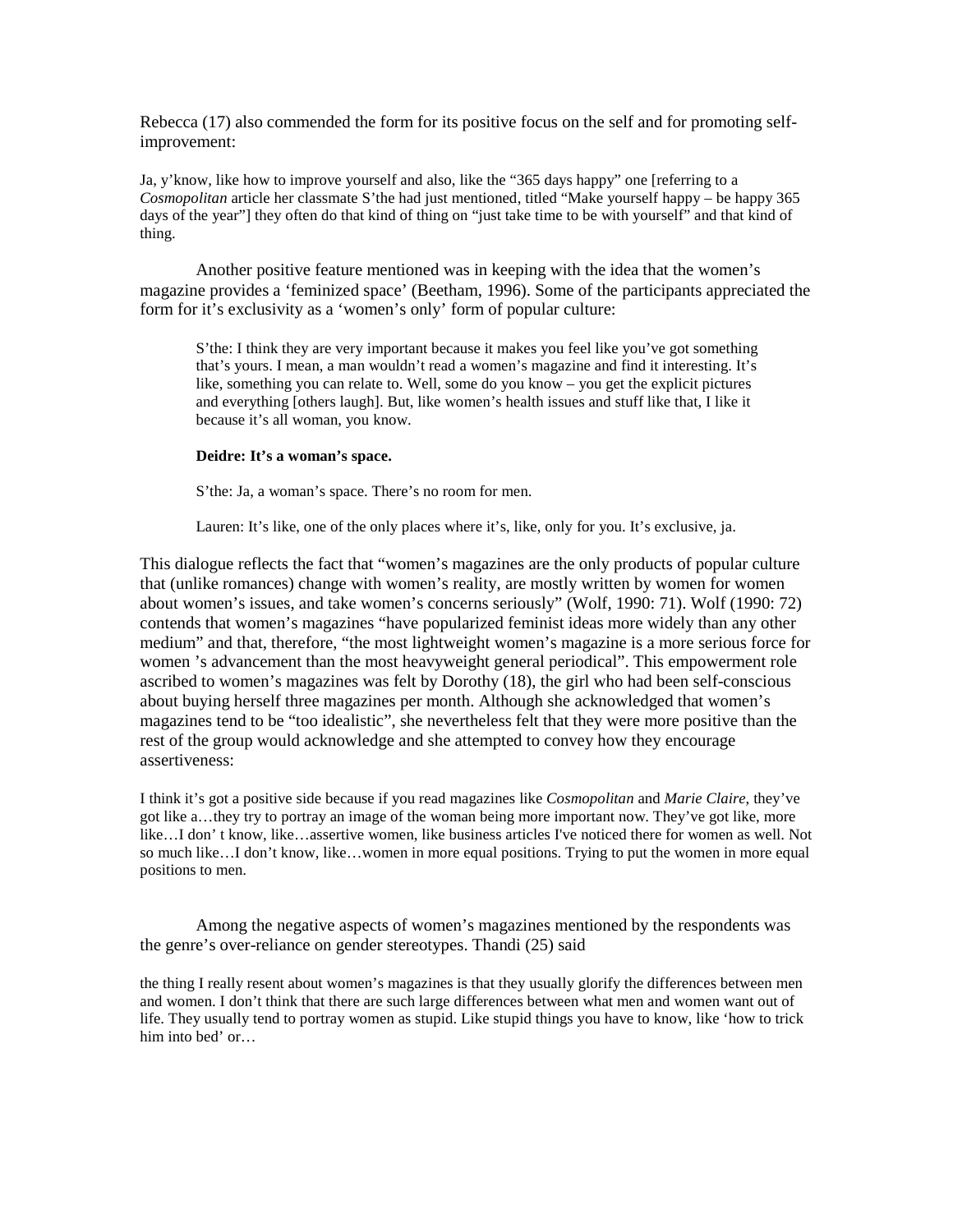Ingrid (18) also commented on the conflation of the female sex with cultural ideas on femininity, saying that magazines "are very presumptuous because they sort of assume that everyone wants to know how exactly to care for their skin and wants to know how exactly to do their make-up".

Like Dorothy, others also responded negatively to the idealistic portrayals in women's magazines and their perceived over-emphasis on beauty ideals. Caryn (17) said that "the negative is the image that they portray like all the people in the magazines are so pretty and thin and, like, just this perfect image of how a woman's supposed to be". Similarly, Litisha (18) felt that "they portray such an image that you've got to be gorgeous and have a gorgeous body and have a perfect figure" . These idealized images of women were attributed with negatively affecting the reader's mood, or sense of self. When asked to describe their typical feelings or thoughts when looking through a women's magazine, Charlize (17) said she found the experience " depressing, slightly". Jalit (20), whose first comment had been that she did not read women's magazines because "they make you feel like crap", said magazines "make you feel so ugly, you know. Like…you look in here [flipping through the *Cosmopolitan*] – there's not one plump person in here, there's not one ugly face in here. So, like, it says to you basically…you're like "wow, I wish I could be like that"".

Mary Polce-Lynch's (1998) qualitative study into age and gender differences in emotional expression, body image and self-esteem found that a salient theme for adolescents was the relationship between appearance and mood. The study involved students in Grades 5, 8 and 12 and found that late adolescents (in Grade 12) were as strongly affected as the early adolescents had been. Although few participants directly attributed the media with having an effect on their body image, Polce-Lynch (1998: 11) maintains that the media's effects are largely unconscious and, therefore "all the more insidious". Polce-Lynch (1998: 12) argues that the "mass media's telescopic focus on 'air-brushed' body parts and overall appearances probably contributes to the connection between adolescents' perceptions of physical appearance and their inner feelings". Rebecca (17) made a similar statement, during a discussion on the beauty ideals promulgated by women's magazines:

and everything is airbrushed anyways and so it's not the natural person anyway but people don't think about that when they see that. They just think, "oh my gosh, I wish I could look like that". And there's no possible way. Everyone's different and they don't emphasize that enough in magazines, that you're unique.

Natalie (15) suggested that it is the status of women's magazines as 'authorities ' on issues of beauty and physical appearance that may lead to a reader's feeling of inadequacy in comparison to the perfected images displayed on every page. Lauren (15) said the idealized portrayals sent the message that "you' re not good enough". S'the (16) agreed, saying "basically they tell you, 'it's not ok to be you. You've got to be this'".

 Women's magazines are frequently held responsible for the rise in eating disorders among girls and women mostly because of the use of unnaturally thin models in their idealized representations. As Wolf (1990: 184) pointed out, "a generation ago, the average model weighed 8 percent less than the average American woman, whereas today she weighs 23 percent less". Even though "it is well established within academic literature that eating disorders have complex psychological, biomedical as well as cultural causes", women's magazines can still be faulted for insufficiently dealing with "the pathology and disorder in the relationship between body and psyche" (Macdonald, 1995: 209). This becomes apparent especially when one considers that it is middle to upper class women who are most at risk, women who are the most likely to read women's magazines (Polce-Lynch, 1998; Macdonald, 1995).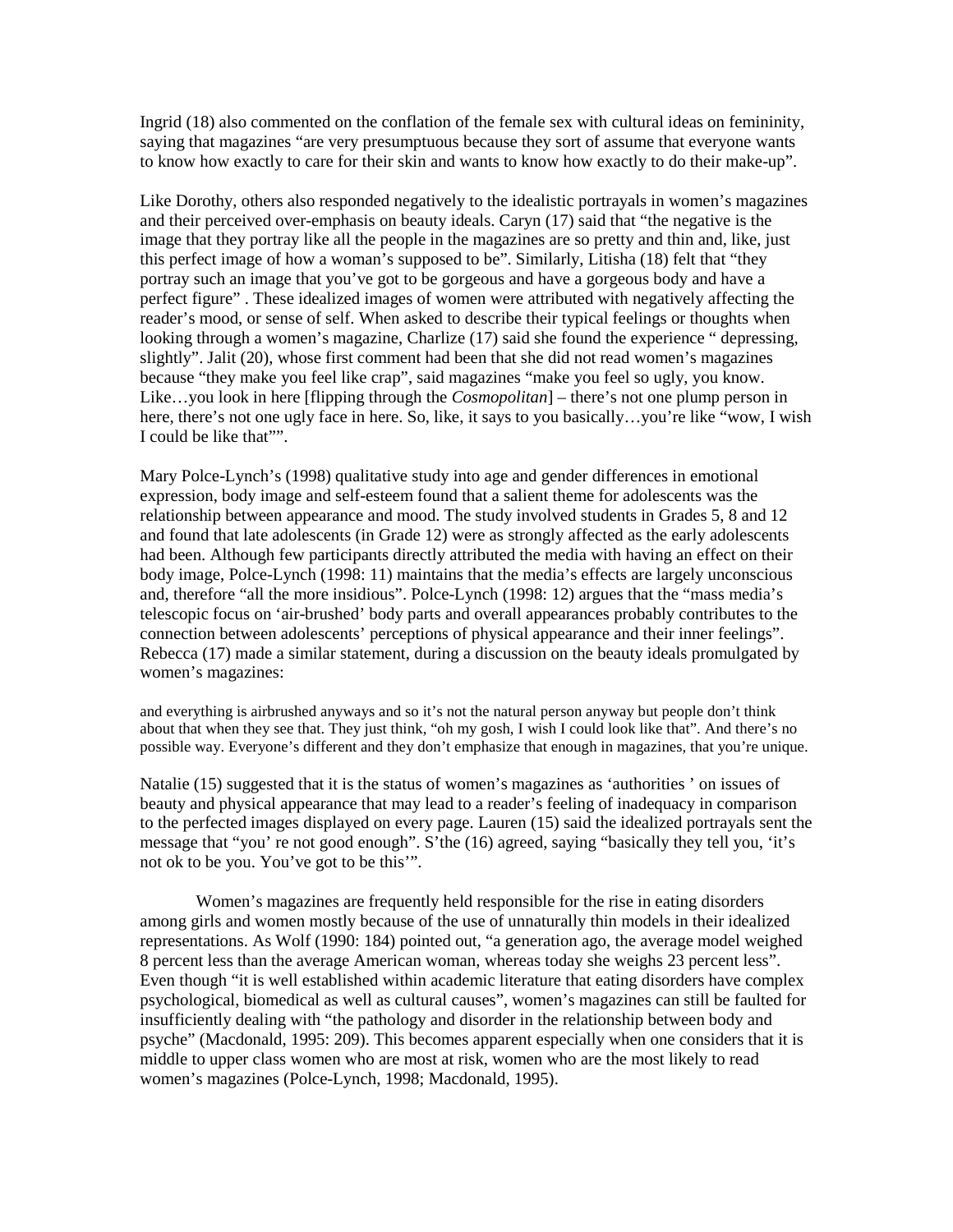Some researchers have noted that the issue of body image is more salient in private or homogeneous schools (Polce-Lynch, 1998), which seemed to be the case at the all-girls' school where I conducted one of my focus groups. I had been led to the school by two past pupils, one of whom was Ingrid (18)' who said that she knew of at least ten girls at the school who were on diuretics and were also regula r dieters. She elaborated: "they sit there at break and they put their diet suppressants in and share tips on "this laxative works better and you should do this before you throw up because it makes you throw up more" [the others laugh]. Honestly". When I asked the participants from this school whether they thought eating disorders were a big problem with young girls they replied as follows:

Rebecca: Yes, definitely

### **Deidre: Weight issues and having to be thin?**

Natalie: Yes, which isn't helped by our beauty magazines either. I think we grow up very quickly.

Rebecca: It's rife in schools.

Angela: It is, ja. A lot, a lot of girls, I mean, in our school especially who are very self-conscious and who have eating disorders or are developing eating disorders and who are very pickish at their food.

Rebecca: And I think that the schools don't understand…or society doesn't pay enough attention to it, y' know. And it's such a serious problem. It's like "oh, okay, well I hope you feel better tomorrow".

However, participants generally showed an understanding of the way in which eating disorders are explained psychologically. Some girls used the terminology associated with eating disorders within the discourse of psychology. Specifically, there was recognition that a "low self-esteem" contributed to body-dissatisfaction and obsessions with weight. Ingrid (18) and S'the (16), who were not in the same group, both felt that readers who come to the magazine reading experience with a low self-esteem are the ones in danger of being negatively affected by its images and messages:

Ingrid: On the negative side, I would agree with the whole image thing because a person whose got a weak self-image and whose got a low self-esteem will read a magazine like that and will do stuff like anorexia and bulimia. And, you know, just general self destructive behaviour does spring…You know, it's not like…it's not the magazines fault but it sort of opens the door to those sorts of things…

 S'the: Well, I think you've got to, got to read a magazine with not that intent of trying to be what you see, you know. You've got to be you. You've got to be confident and comfortable with who you are before you even open the magazine because a lot of stuff in that magazine will influence you and could influence you, if you come to it with the wrong mentality.

Danielle (16) showed an even greater understanding of what causes eating disorders, an understanding developed through having a family member suffer from such a condition:

Danielle: I, I don't think…it [magazines] might aggravate it but at the end of the day, eating disorders and stuff, they're not really about being thin. It's like, a mind control thing. Ok, it's about gaining control. Like my aunt, she's bulimic and anorexic and she's still got eating disorders and problems and stuff. It's not, it's just like a…You use your body in a way to just control the rest of yourself, you know. It's a, it's like a psychological thing.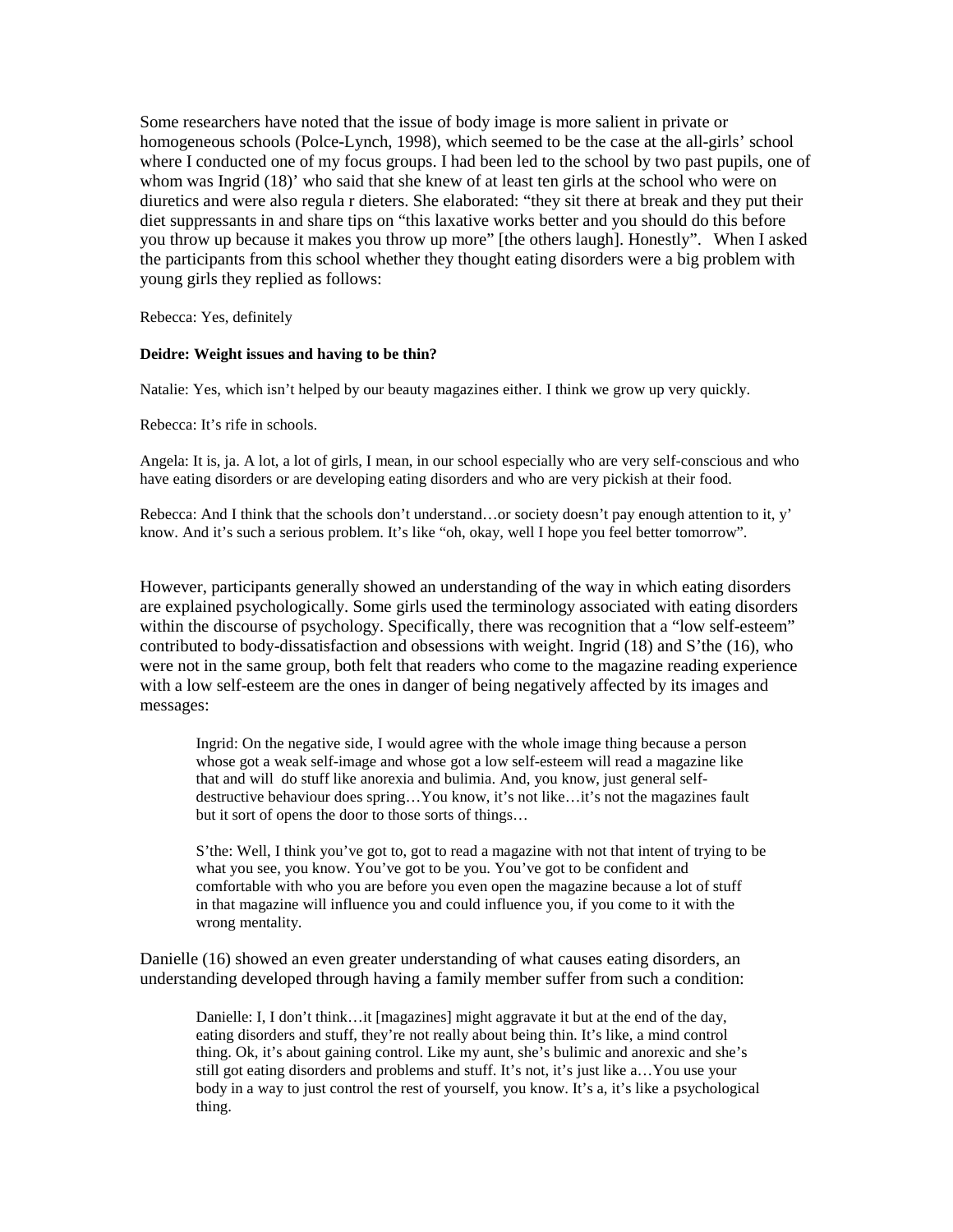The heightened awareness of the psychological aspects of eating disorders shown by these teenage girls could be read as proof of the increased interest in and prevalence of popular psychology and self-help topics within society in general. Self-help topics are frequently covered by women's magazines (the 'self-help' feature category was the second most prevalent topic in the *Cosmopolitan* sample – see *Chapter Four: Content Analysis*), and, with the introduction of talk shows to South African television, popular psychology is a regular feature of television too. This increasing trend is indicative of the 'psychologization' of society. According to Wilbraham (1997: 67), "psychologization refers, in a critical way, to the processes of rendering the body, the psyche/self or the relationship visible to the normalizing discursive practices of the institution of psychology". Psychologization involves "reducing ideological notions of social arrangements to individual activities and proclivities" (Wilbraham, 1997: 67). Similarly, Norman Fairclough (1989) considers how, within modern society, individuals are more likely to seek out professional psychological help. The discourse of therapy, which places the responsibility of managing socially generated ills on the individual thus affected, is increasingly 'colonizing' other orders of discourse. Both Wilbraham (1997) and Fairclough (1989) refer to the work of Michel Foucault, specifically to the concepts of the 'panopticon' and the 'confession'. Both concepts describe the operation of power within modern society, where "the agencies of punishment become part of a pervasive, impersonal system of surveillance and correction which pays an ever-increasing attention to the psychology of the individual" (Sarup, 1994: 67). The 'confession', which can be said to describe the process of therapy, "has become a vital ingredient of social control" (Fairclough, 1989: 226) and confessional procedures have become institutionalized.

Some participants felt that it is not only girls with generally low self-esteem who might be negatively affected by media images, but also girls who are already thin or who are already obsessed with their physical appearance and weight. Buhle (21) said "it is always the skinny ones that are obsessed and they think that just because you are big you must be unhappy" and Natalie (15) said that "they find things to feed their obsession". This assumption was proven in a study conducted by psychologists Stice, Spangler and Stewart Agras (2001). The study, which tested the effects of women's magazines on the body-image of girls between 13 and 17, found that exposure to the thin-ideal images in magazines only had an adverse affect on the adolescents with initially elevated body dissatisfaction2. In light of these findings, the psychologists suggested that the continued correlation between magazine models and teenage eating disorders was perhaps due to the fact that high-risk individuals seek out the thin-ideal images for inspiration and dieting tips. However, the authors warned against discounting previous studies which had found that exposure to thin models in fashion magazines led to increased body dissatisfaction among adolescent girls, saying that the media do reflect the cultural pressure to be slim. According to Stice, Spangler and Stewart Agras (2001), forty-one percent of adolescent females report that women's magazines are their most important source of information on dieting and health.

There are, of course, cultural differences in body ideals and, within the context of multi-cultural South Africa, I was interested to find out whether media globalization is resulting in pressure to adapt to the western slender ideal. On the subject of fashion, Nthati (25) said she appreciated the

<u>.</u>

<sup>2</sup> Dittmar's (2000: 14) study also found that, for girls "there seems to be a 'similarity effect' for thinness, in the sense that lighter girls express a greater preference for thinness, and heavier girls less (i.e. suggesting that they have a heavier ideal)".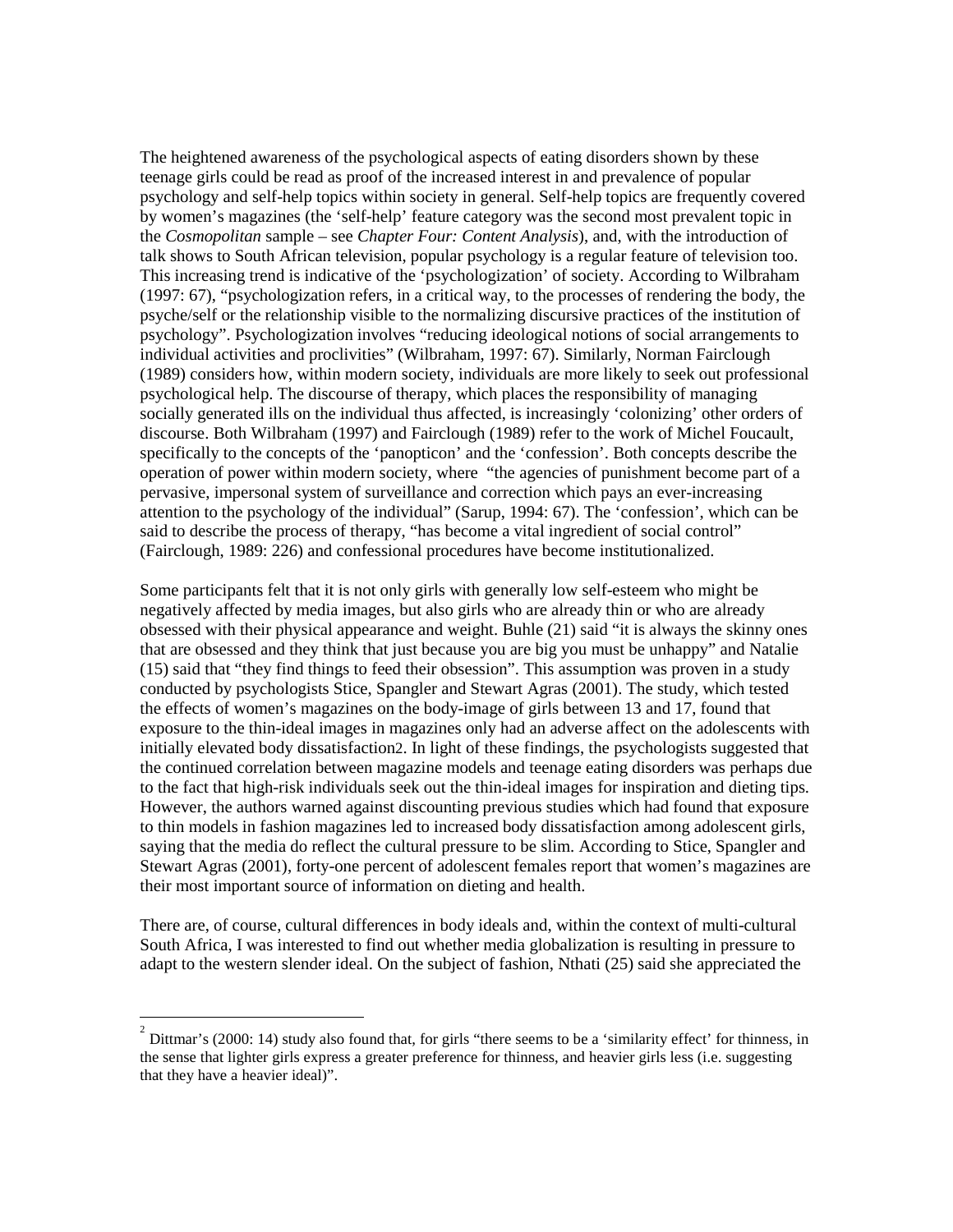fact that *True Love* features pictures of large women. I then asked the all black group how they felt about the western obsession with thinness, to which they replied:

Nthati: Hmmm. Nearly every magazine is about losing weight, getting thin. Some of us are just not going to lose weight. So, I'm…

#### **Deidre: Is this a problem?**

Nthati: No, no, I'm very comfortable. I mean, I am happy with the way I am.

Lindiwe: But it's nice when you see that *True Love* is also addressing that..

Nthati: Because there are so many African women who are big, you know.

Ntathi's self-acceptance confirms that "for non-white women, the comparative lack of model images has produced a curious freedom" (Macdonald, 1995: 198). Polce-Lynch (1998: 11) refers to previous studies which have included evidence that beauty ideals tend to affect blacks and whites differently and, specifically, "that African-American women are better at resisting cultural messages of physical attractiveness". Possible reasons listed for this were that African culture historically valued full-figured women and that African-American men judge a woman's weight less negatively than Caucasian men (Polce-Lynch, 1998).

However, Nthati, being a twenty-five year old mother, may have 'out-grown' such concerns or may be less affected than the present teenagers, who have had greater global media exposure since a younger age. When I asked another group whether black girls were becoming more weight conscious, the answer was yes and S'the (16) illustrated her response with a reference to the past:

S'the: Like back in the day, a black woman was born…you know you look at your mothers and your grandmothers, big was beautiful, big was acceptable, totally and you know…

Rebecca: Big was beautiful, it was the same with white girls.

S'the: And even with, even with the men, they didn't look, look for the thinnest one… it's just you. It was you that they valued. And now it's like all this exposure to the world and liposuction and all these different things, and people are like, "oh my gosh, I don't want to be like my mother, I don't want to be fat. No, I've got to stay slim to be acceptable in the world today".

The implication is that increasing modernity and the globalization of the media is resulting in a more westernized definition of beauty. In another group, Buhle (21) said she believed that "the pressure is on, on the younger generation to stay slim and thin, the western way or ideal". She also made reference to an interaction she had had with her grandmother, which revealed a disappointment with the erosion of traditional beauty ideals:

Buhle: I think it's society, even now. There was a time when, I, um, got angry with my grandmother because she commented on my weight and I couldn't understand how she could be saying these things. She's supposed to be an African woman, why do you say I'm getting fat?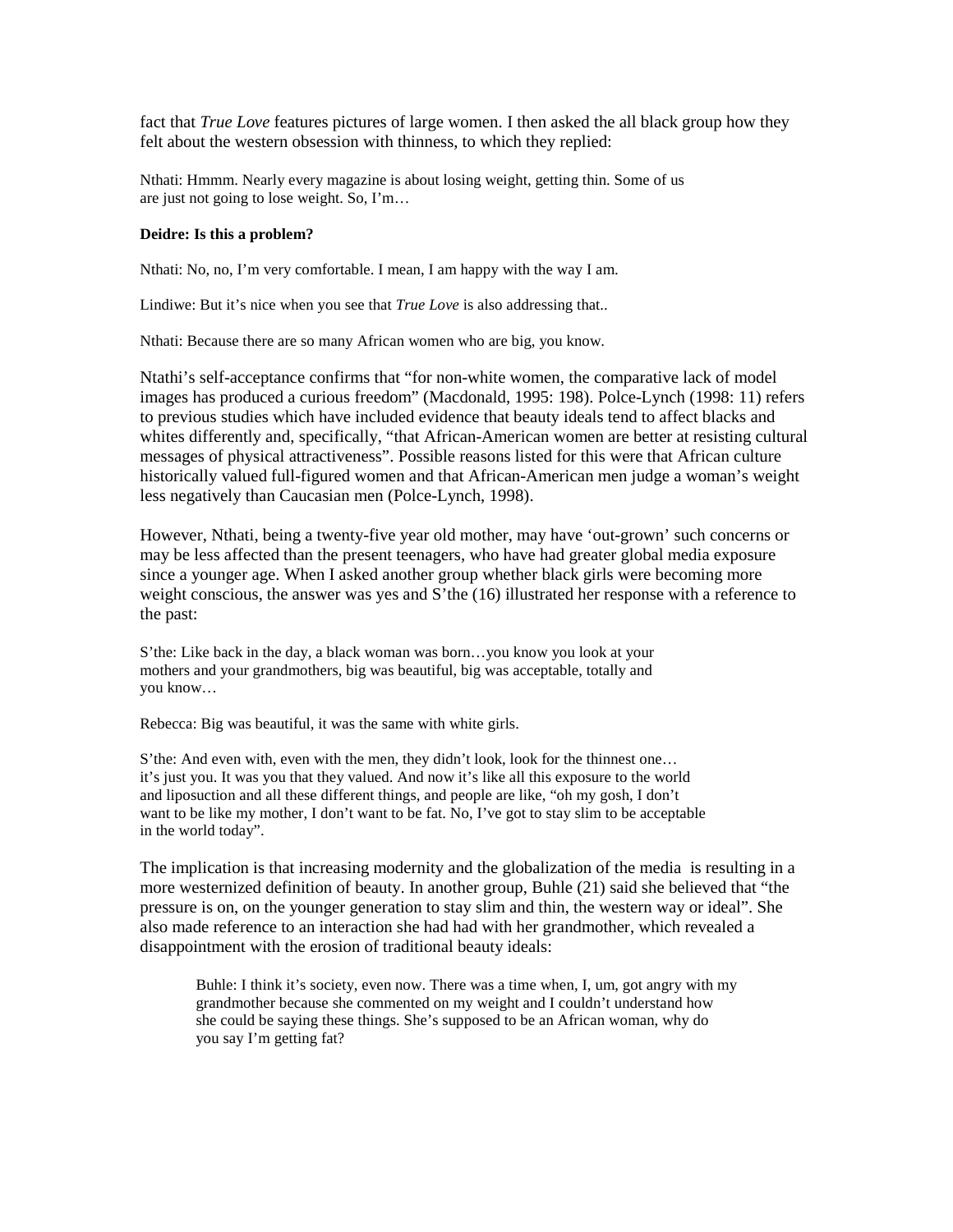Beauty ideals are closely associated with sexual desirability and social acceptability. In discussions about beauty ideals, some of the participants turned to the question of what men (as potential partners) look for, in terms of body size, in women. Ingrid (18) said, for instance:

Ingrid:…I'm friends with a lot of guys because I don't really get on with girls my age because they are like [brings forearms up in a 'limp-wristed' gesture and makes the sound of a high-pitched whine]. Most of them say that those chicks are hot or whatever but they prefer having a girl that they can take out, take to Spur and she'll eat a bit more than a greek salad, y'know. Like a girlfriend they can take to McDonald's and she won't have a heart attack because now she's counting calories twenty-four/seven.

In another group, the discussion turned to whether or not girls are more obsessed with their weight in the context of an all-girls' school and S'the (16) also spoke about the way male counterparts react to weight obsession:

S'the: I think that's why, that's why it's more concentrated in a girls' school. With guys you get along with, I mean, you know, if you get along with guys and you talk to them, they will actually tell you, "why are you drinking water, when you are clean? You are not thirsty you don't need that. And why do you only carry apples to school. That's ridiculous. You need to feed yourself, you know". And that will actually tell you, you know, that, oh my gosh, that's not all there is to…That's why I think it's better if it was a co-ed school.

Some of her classmates disagreed, saying that 'guys' are, in fact, quite critical of a girl's body size and appearance:

Natalie: We did have one guy in this school who came here for the drama project [everyone laughs]. And, yes, you put a magazine in front of him – and this is like, a cover girl – and he'll say, "Their eyebrows are too small. The eyes are too big. The nose is too wide", you know. And you're like, "oh my gosh", you know.

Rebecca: Exactly, so typical.

These observations correspond with the findings of the study conducted by Helga Dittmar (2000) into English adolescents' images of ideal bodies. Dittmar found that adolescent boys placed more importance on a thin body in their ideal woman than girls did in their image of an ideal woman. Boys also routinely expressed a certain contradiction: the ideal woman should be thin but, at the same time, she should be curvaceous and voluptuous.

 In discussing the positive and negative features of women's magazines, some girls expressed their experience of magazines as being contradictory forms. In particular, the combination of feminism and femininity and the juxtaposition of the themes of self-acceptance and self-improvement were said to be a source of tension. For instance:

Dorothy: Also, I think that they contradict themselves 'cos they spend how many articles saying that you shouldn't worry about your body and accept yourself the way you are, and then put all these people…

 Ingrid: They spend half the magazine telling you not to worry about your body and the other half shows you how to improve yourself. It's not how to improve your self-image but how to improve your looks.

Ingrid (18) also commented on the paradoxical combination of world issues with feminine trivia: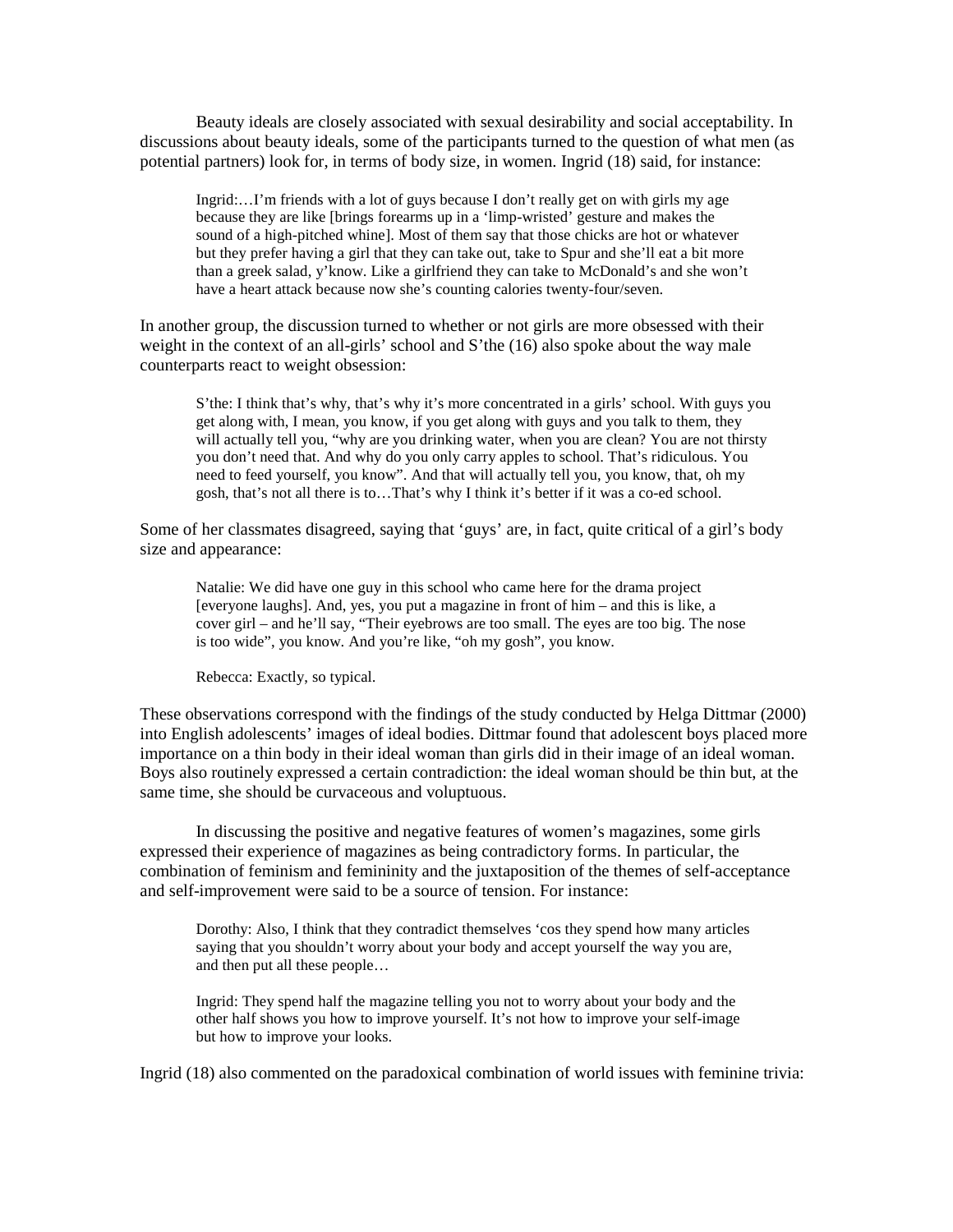Ingrid: *Marie Claire* does try to do the brain thing now and then but they're still in progress probably. They ruin It by putting the make-up specials after the Tibetan war crimes [others laugh]. It's just like, you read this whole sad story and you turn over the page and it's like 'Spring colours for 1999', and you're like…

Jenna (17) also commented on how "if you read them properly and carefully, they say that you don't have to be perfect and things like that. They always give these slight reassurances". Danielle (16) felt that the positive feature of women's magazines is their attempts at "pushing the boundaries" of gender prescriptions. At the same time, she listed the negative feature of women's magazines as being that "the same sort of boundary-pushing articles are still made for a certain stereotype of what a woman is supposed to be…they try to be groundbreaking, but only relative to the same old stereotype". Danielle objects to the feminine subject position which is assumed to be occupied by the reader. The post-feminist woman represented in women's magazines is itself a media stereotype which is implicitly set in opposition to the traditional woman. Fairclough (1989: 39) describes how social subjects are constrained within subject positions, but, he says, "it is only through being so constrained that they are made able to act as social agents…being constrained is a precondition for being enabled".

### **The topic of sex**

The participants all showed a heightened awareness of the media's over-reliance on sexual topics and imagery and, like the teenage participants in Kehily's (1999) study on whether teenage magazines serve as resources for sexual learning, they were discerning readers who generally objected to overtly sexual content (see the section on 'teen' magazines in *Chapter Two: Theory*, for a discussion of Kehily's findings). Sarina (16) was the first to bring the subject of sex up among her group, saying, "what I find about magazines and TV lately, is they've all gone like sort of sexually and everything is about sex". Classmate S'the (16) also noted that sex is a feature of every women's magazine. Rebecca (17), Lauren (15) and Charlize (17) spoke of the economic motive behind the emphasis on sex. Charlize spoke of how the media are laden with sexual imagery:

Charlize: It's everywhere. From books, TV. At certain times, it's even on radio. You can tell by the way that a woman speaks – the way she portrays herself just vocally. You can tell that they are trying to portray this beautiful, sexy, you know, luscious woman who all the men are forging after. It's just…It basically just comes down to sex appeal. And you attract…you can attract anyone by using sex appeal. Look at adverts, any advertisement, you just add a little sex appeal and everyone's watching, you know.

Similarly, Rebecca said that "everything has a sexual connotation now and, but, that is what sells". Later on, the girls in Rebecca's group noticed how the word 'sex' is always highlighted on the magazine's front cover. Lauren (15) suggested that "they know that sex does sell. So, if they don't have sex on their cover, they're scared that it's not going to sell. They have to include something, even if it's small, y'know".

 Some participants objected to the prevalence of images of "half-naked women", especially when used on the magazine covers. The argument, articulated by Natalie (15), was that "it's a women's magazine, nobody wants to see that". Lauren (15) and Rebecca (17) also felt that such images were inappropriate. Some commented that such sexualized depictions of the female body are making women's magazines more like men's magazines. Danielle (16) thought that "*Cosmo's* become sort of like a female 'male magazine' by using such tricks of the whole, you know, sensationalist sex-oriented stuff". When the discussion came up in another group, Natalie (15) said that although both men's magazines and women's magazines may display similarly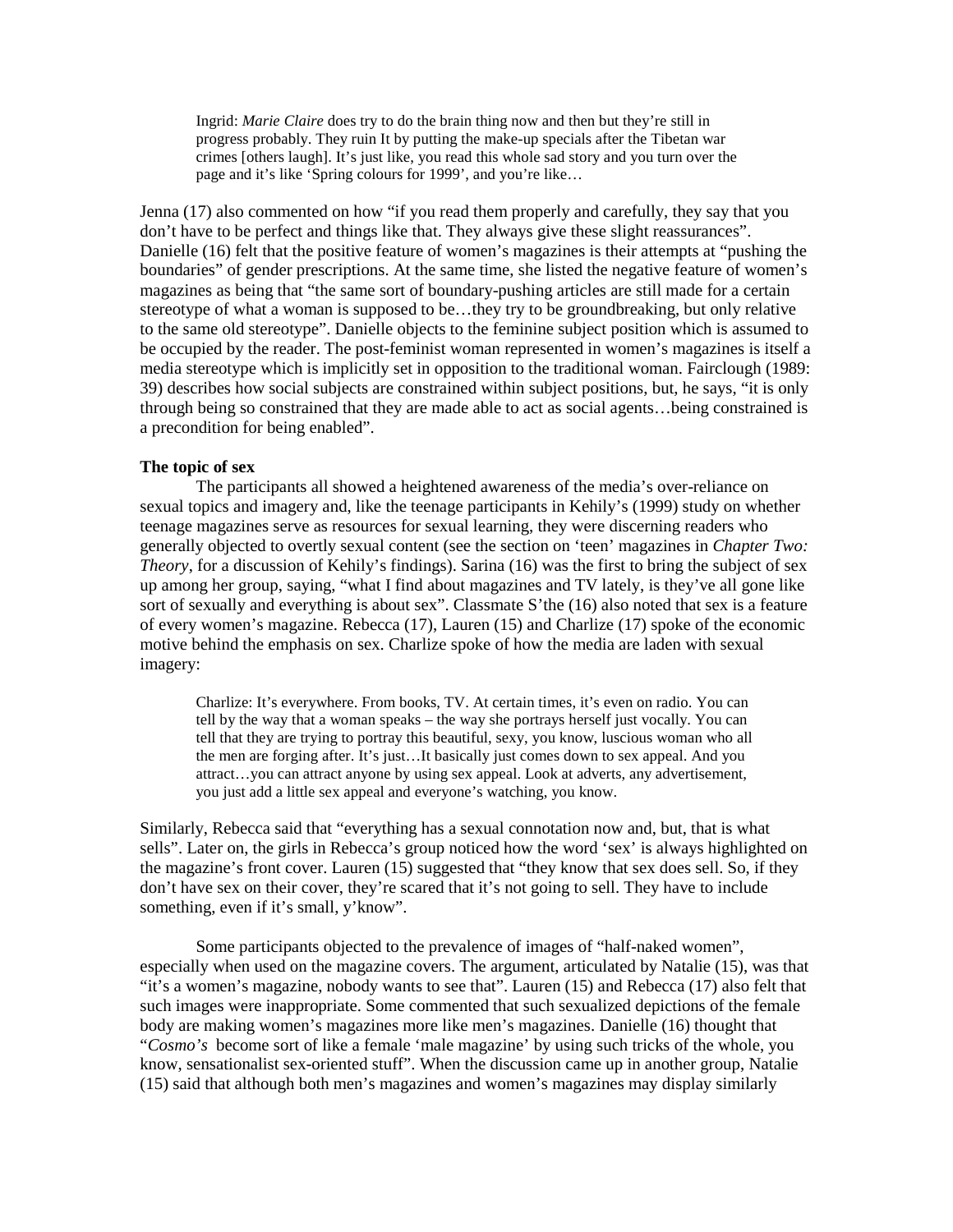sexualized images of women, "because they're in completely different contexts, they're taken in a different way". A comment made by Charlize (17) in an earlier focus group elaborates on this:

### **Deidre: Now from your knowledge of women's magazines, what would you say the definition of a woman's magazine is?**

Charlize: [looking at the pile of magazines on the table] Half-naked women in swimsuits [the others laugh]. Which is sad because it is the definition of a men's magazine as well.

#### **Deidre: Hmm…half-naked women?**

Charlize: Ja, basically, magazines that are aimed at people our age are of half-naked women [others agree]. Because with women's magazines, it's "you want to look like this, envy me", and with men's magazines it's "you want a girlfriend like this, envy her".

Susan Bordo (1996: 55) made a similar observation in relation to a Madonna music video, saying "many men and women may experience the primary reality of the video as the elicitation of desire *for* that perfect body; women, however, may also be gripped by the desire (very likely impossible to achieve) to *become* the perfect body".

 In one group, the discussion about the use of the same kinds of posed images on the covers of both women's and men's magazine led to a moment of awkwardness between myself and one participant. After complaining, as a group, about the over-reliance on images of "halfnaked women", Rebecca (17) pragmatically stated that "everything has a sexual connotation now and…but that is what sells". I agreed, saying that "we ourselves buy that magazine". What I meant was that, as self-confessed magazine readers, the magazine formula still manages to secure our readership, even while this formula includes the use of sexualized and revealing images of women. Rebecca interpreted my comment differently and responded, in a manner so abrupt and emphatic that it could only be described as defensive, "I don't buy them for the chick on the front, sorry! Sorry – it doesn't interest me". Rebecca thought I was saying that, as a reader, I was drawn to the magazine form purely by, and for, the image of the "half-naked" model on the cover. She objected to my use of the inclusive "we", and 'drew a line' between us, based on the assumption that I buy the magazine "for the chick on the front". It is interesting to note her use of the derogatory label "chick". Rebecca appeared to be the most articulate and 'bookish' of this group, yet she chose to use slang terminology, allowing her to take on a slightly masculine persona when defining herself as a reader interested in the articles only. Rebecca may have been responding to the homosexual implications of looking at the magazine images of the female form. Indeed, women's magazines reflect the "recent celebration of lesbian chic" in the mainstream media (Hawks, 1996: 142). Hawks (1996: 142) describes how "first in movies, then in music, in historical dramas and soap operas, and finally fashion and advertising, the 'love affair with lesbianism' has been flourishing". However, far from being subversive to the hegemony of heterosexuality, treating lesbianism as a trendy side issue and commercializing it as 'style' diffuses its subversive potentials (Hawks, 1996; Macdonald, 1995).

Like the participants in Kehily's study (1999), the participants in the present study showed a general aversion to material of an explicit nature but, at the same time, they recognized that magazines can and do serve as useful sources for sexual information. The issue of *Cosmopolitan*  which had appeared just prior to the focus group discussions featured an insert which compared the shapes of different vegetables to penises. Unsurprisingly, the participants were critical and highly disapproving of this particular insert. Marian (16) made reference to the article when explaining why she stopped reading *Cosmopolitan.* Paige (16) described how the insert proved to be a source of embarrassment for her: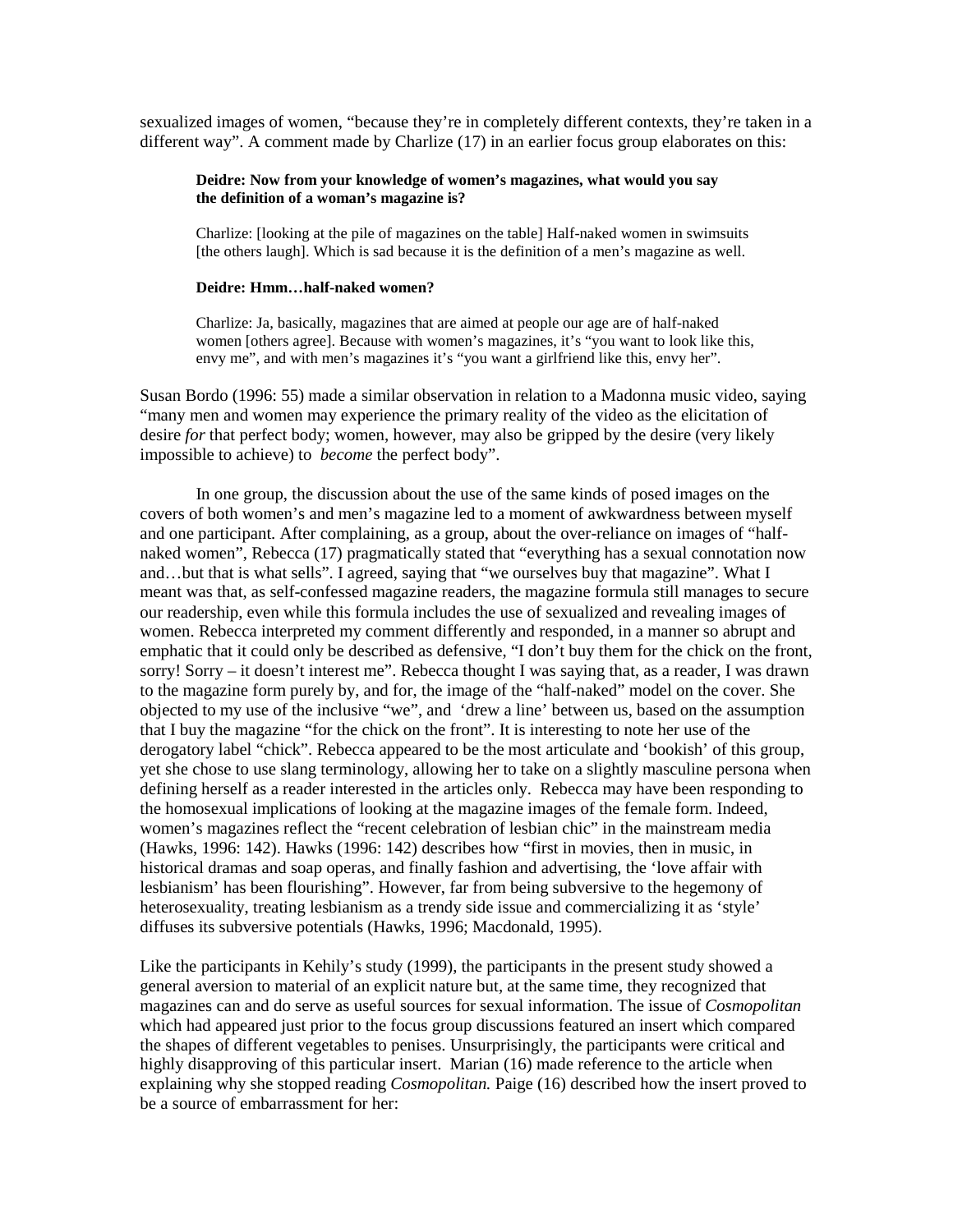Paige: My cousin's boyfriend [giggles]…found that article that you were talking about, about the vegetables from *Cosmo* last month. We really hid it from him. We put the *Zest*  [health & beauty supplement] on top because the *Zest* is a really nice part of it – I always buy it if there is a *Zest* – and he found it and he said "Aw! You guys think *we're* so bad just because we read *FHM* and look at what *you* read!". And we were like, "Ah, no!" [all laugh].

Women's magazines in general, and *Cosmopolitan* specifically, were accused of giving inaccurate portrayals of female sexuality. Paige (16) and Marian (16), both from the group conducted at the costly private school, said the following:

Paige: I agree on the whole stereotypical thing. You tend to get, especially *Cosmo* tends to make out like everybody sleeps around. And like, while you single, like get as much sex as you can. It's not related to... It's stereotyping. There's actually only probably 25% of people who are and 75% who aren't. So, it's not really relative…

Marian: Um, I think a positive is that it's entertaining to read. Like the fashion and all that. And then a negative is that, uh, like exactly what Paige said. Like, like, they assume that everybody has one-night stands and stuff. What percentage of you have one-night stands? What percentage of you do this? I was like quite shocked, you know. I am like quite sheltered with all of that kind of stuff, where all of us come from [referring to herself and her classmates], you know. So, it does send out like negative messages.

Later on, in a discussion stimulated by the question "if *Cosmopolitan* were a woman, what kind of a woman would she be", the same group referred to the inaccurate depiction of female sexuality. The sexual confidence and assertiveness depicted in magazines is said to betray certain gender differences:

Danielle: I think they're aiming towards a very independent woman. But then they try and gain that independence through their sexuality and stuff, which I don't think many independent women really do.

Marian: It's not true because they try to have this whole thing that like women can control sex and stuff, but meanwhile it's like, like the men who are always going to be dominant over that factor. I don't know how to explain it.

Paige: Ja, because women are emotionally, um...

Marian: Ja, it's not about, for most women it's about the whole like the pleasure and physical. It's about emotions, I think. They try to act like "Oh, no! It's not about the emotions."

Danielle: Like some of their articles about sex and stuff are relevant and some of the stuff they say are like true but I don't see why they have this need to make sex its like focal point because it's really not. I mean in anybody's average life, ok yes everybody knows that people have sex and stuff [Giggles]. But it's not like, for any person, it's not like this central like focus. Unless you're like this 14-year-old boy, it's like, you know, hormones and stuff.

 However, some participants did express an appreciation for the sex-related articles in women's magazines, even when their peers disagreed. As a final comment, Buhle (21) mentioned that she thought it strange that none of the group had mentioned reading magazines for sex tips, saying that she read *Cosmopolitan* for that specific reason "every now and then". In another group, Debra (19) felt that sex-related articles served a purpose, saying "some people really need to know about how to use a man". She maintained that "sometimes you don't talk to each other and find out some facts and in one or the other way you need to know. It helps us". Two other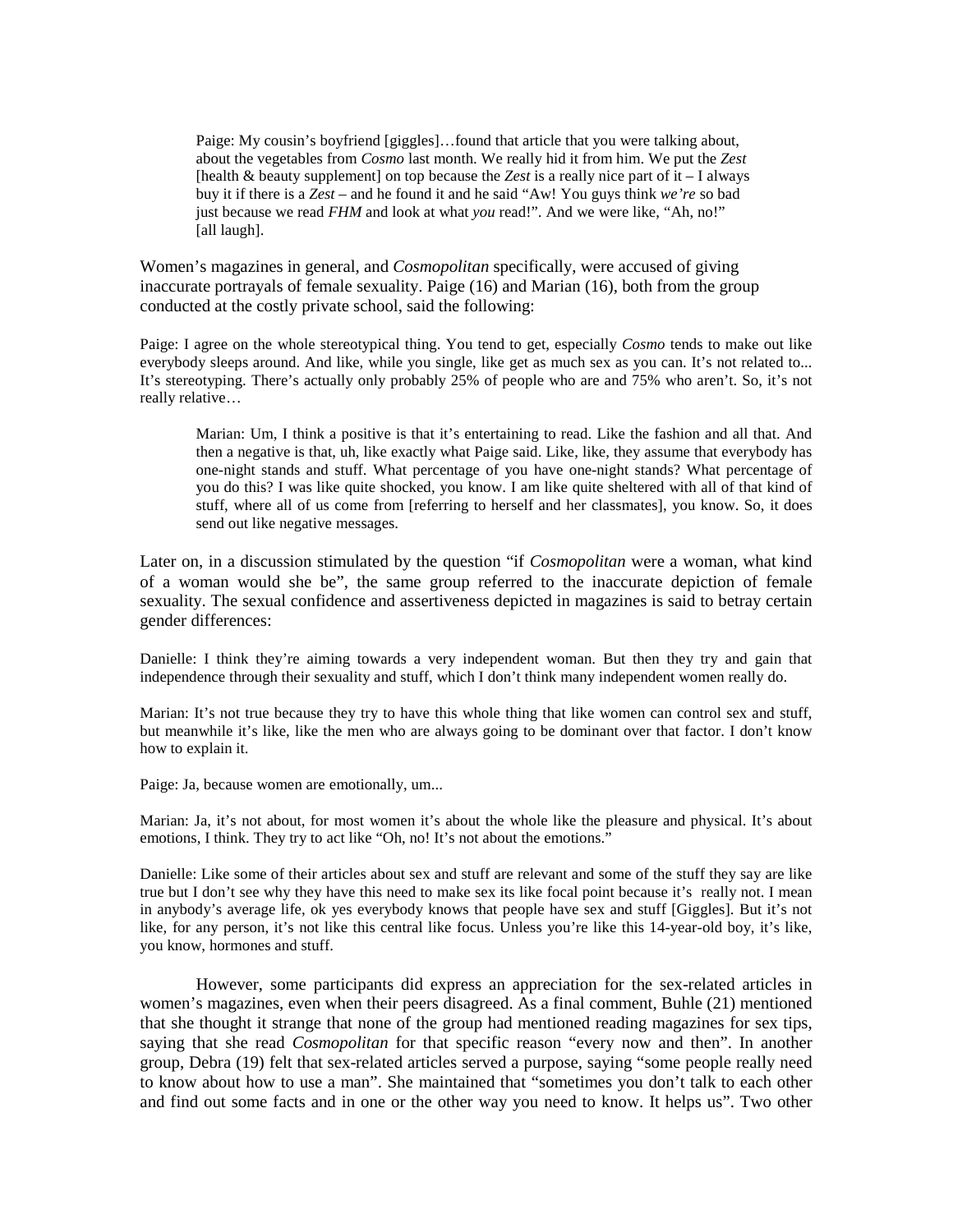participants said they found the sex-related articles "interesting" and "important". This appreciation for 'sex tips' is perhaps confirmation that

while in traditional romantic narratives, the woman searching for the ideal man relied on 'her virginity for barter', the new sensuous woman engaging on the same quest 'must display a wide repertoire of sexual technique as her best exchangeable commodity' (Brunt, 1982: 158, cited in Macdonald, 1995: 167).

# **Reading 'against the grain': being outside of 'imagined communities' 3**

During two of the focus groups, participants expressed an objection to the magazines' unspoken claim to speak as an 'authority'. It was particularly those participants who had expressed a sense of belonging to a subculture which separated them from mainstream youth, and those who explicitly defined themselves as non-magazine readers, who were dismissive of the magazine as 'authority'. Kirsten (22) who does read magazines, referred to the way in which magazines are seen as sources with credibility and authority, saying "because it's in black and white, all of us take it to be like the bible". Thandi (25), who was generally scornful of the magazine genre, responded to the comment made by fellow group member Debra (referred to above), saying " but I don't want to know what *Cosmo* says about how I'm supposed to treat my partner". Her use of the diminutive "*Cosmo*" has the effect of personification, illustrating how a reader may choose to read 'against the grain' in an almost rebellious gesture towards a supposed authority.

 Charlize (17) and Ingrid (18) were a friendship pair who clearly defined themselves according to a subcultural identity. Their appearance (pants, sneakers, facial piercings) made this quite clear, and they also made a point of distancing themselves from more conservative and mainstream youth culture. Charlize and Ingrid frequently used the term "them" and "they" when talking on the subject of women's magazines, in an anti-establishment manner. Their subcultural identity meant that they did not occupy the feminine subject position offered by women's magazines. The following excerpt illustrates how the use of the term "they" has the effect of 'revealing' the production process, which is given a calculated quality:

Ingrid: You see, because they have to be, like, politically correct because you're not allowed to sort of call women 'bimbos' anymore. So they have to put in something that requires brainpower. But, ja…it ends up looking rather shallow [referring to the juxtaposition of social issues and beauty subjects in women's magazines]

Charlize also objected to the way in which women's magazines instruct readers in the feminine art of beautification: "one important thing they have in there is 'This is how you apply your eyeshadow properly". Just in case you didn't know. Thank you for telling us". This kind of comment reflects the tendency, noted by critics, for women to delight in mocking and parodying the generic characteristics of the women's magazine (Murray, 1998). The tendency to mock the magazine genre was also more pronounced among those participants who came from welleducated backgrounds and those who did not describe themselves as 'magazine readers' (Thandi, Rebecca, Ingrid, Charlize, and Danielle). Some of the comments made by these participants confirmed that "irony…in general seems to be the weapon of the 'cultural capitalist'" (Hermes, 1995: 136).

<u>.</u>

<sup>3</sup> Both terms were introduced in the theory chapter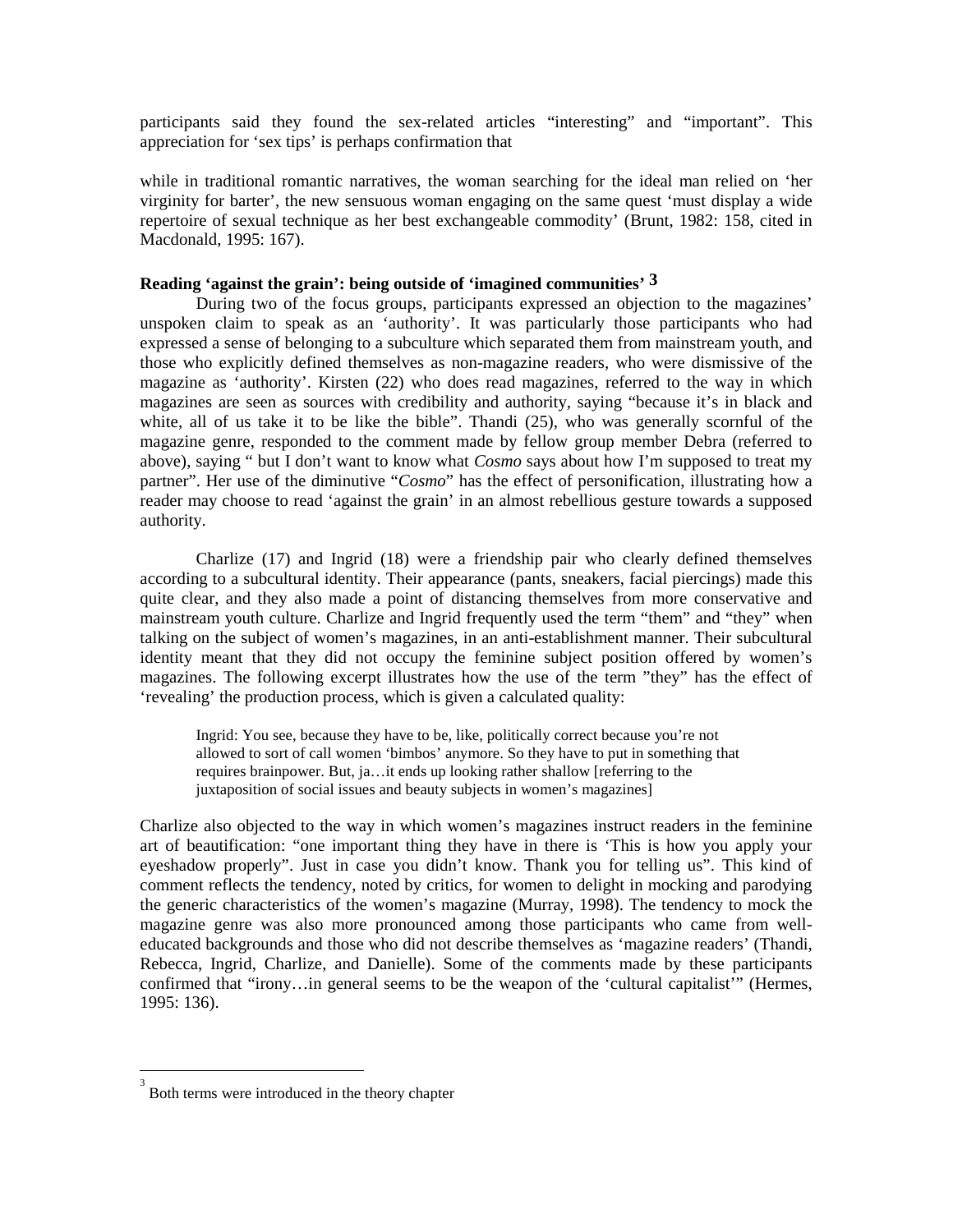Few participants claimed identification with the 'imagined community' of magazine readers. There could be several reasons for this. Firstly, the non-readers' criticisms tended to silence the magazine readers, who were generally aware of the 'low' status of the genre. Secondly, the magazine readers revealed their own ambivalent responses to the form and showed an awareness of the limitations of the genre in their own mocking and criticism of women's magazines. There was instead a greater tendency towards distancing oneself from an 'imagined community'. Ingrid (18) spoke about her dislike for 'Hollywood gossip ' segments in magazines such as *Cosmopolitan* and distanced herself from the ' imagined community' of gossip readers:

Ingrid:…you get a lot of people who get, like, really into it. You get to school and you get some really ditzy chicks talking about [adopting a high-pitched voice in imitation] "…and Stallone this and Brad Pitt this, and, he got married to Jennifer Aniston. I don't believe it" It's like, "okay, you have a cool life, I see you have lots to do".

### **Deidre: So, would you say you represent not the typical teenage girl**

Ingrid: Well, certainly, if I look at the majority of teenage girls, I don't want to be like that.

In a discussion about what kind of women magazines like the *Cosmopolitan* are targeted at, Paige (16) distanced herself from an 'imagined community' of readers, based on distinctions of class:

Paige: Do you know what I think it is? It's maybe it's poor people who like want to be what they're not and almost like try hard (Marian agrees)... like how to be... I know that sounds really stupid but...

Marian: It's not.

Paige (16) defines the typical magazine reader as 'aspirant', aiming to move beyond her circumstances.

 However, identification with an 'imagined community' of readers was clearly experienced by *True Love* readers. My first three focus groups were largely made up of white South Africans and only two of the participants from those groups were familiar with *True Love*. For this reason, I decided to conduct a focus group made up entirely of *True Love* readers. I posted a few notices on the University noticeboards, making an appeal for *True Love* readers. I was surprised at the immediate response to the notices and at the lengths some respondents went to reach me. There was an eagerness which, to me, was indicative of a sense of pride in belonging to the community of *True Love* readers. This was confirmed during the focus group, when I asked whether a person's magazine choice says something about the reader and, if this were the case, what would the public display of *True Love* say about the reader. Buhle (21) responded without hesitation that such a display would identify the reader as a "liberated woman" who has "ambition and success". The *True Love* readers all remembered when they first started reading the magazine and were regular readers.

#### **The global and the local**

For Thandi (25), who was schooled in England as the daughter of exiled parents, the over-reliance of local magazines on foreign content serves to undermine the credibility of local magazines:

Thandi: Even magazines, you've got magazines, you read lovely thick British *Cosmo's* and *GQ's*. The South African version is always a rubbishy synthesis of all the other articles that you might have read before in those magazines. And you go, "hey, but this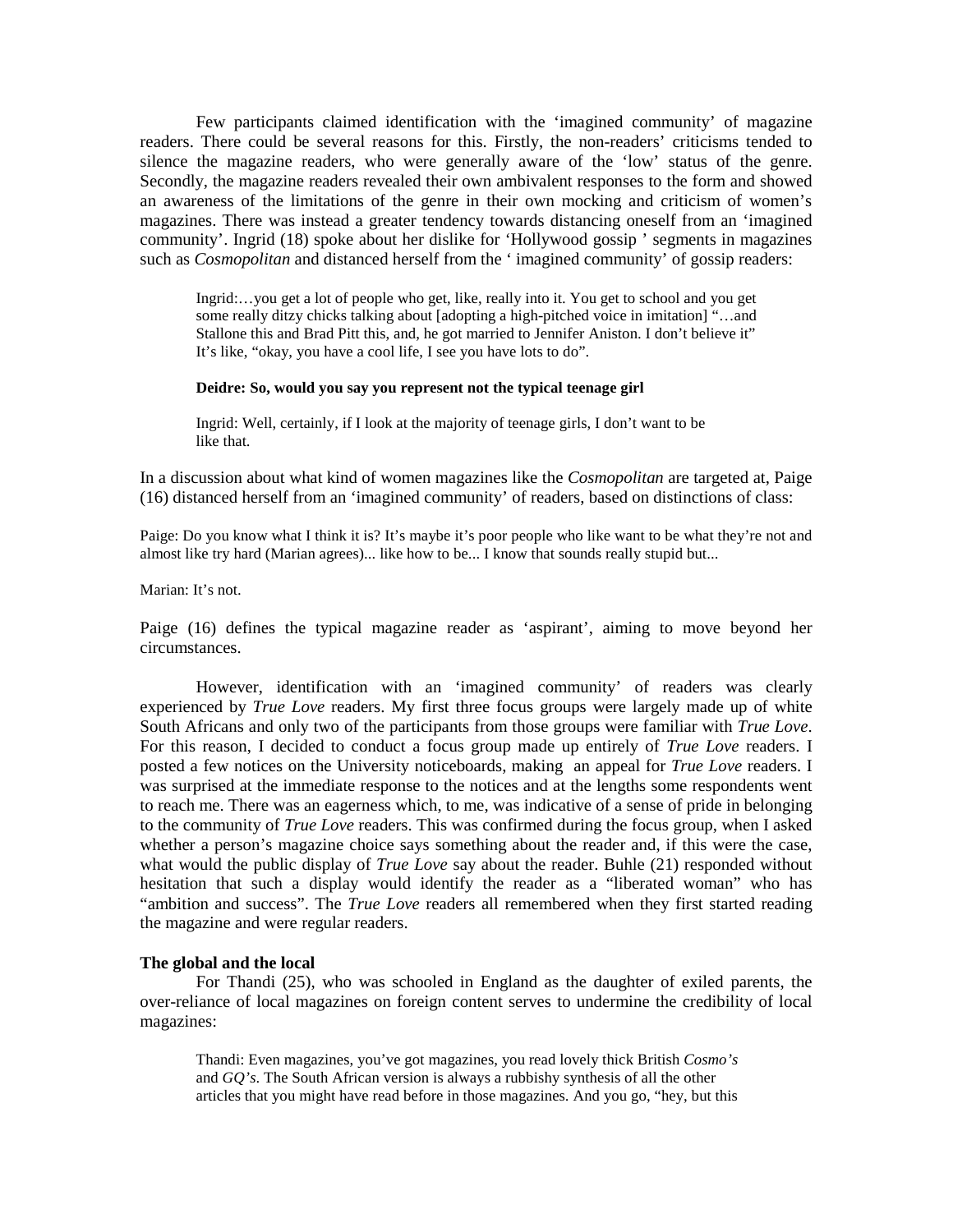isn't…", and they'll just change the names in the stories to South African names to make it more, you know, sophisticated.

In *Cosmopolitan*, this trend of using content material syndicated from international editions is related to the marketing of the magazine as a 'global brand' (Murray, 1998).

Danielle: That's the thing about *Elle*, why it's so nice is that it concentrates so much on like local stuff. I know that I can always update that and find something so rad that is happening.

Marian: Like they're not trying to be this international magazine. They're like proud that it's a South African *Elle*.

Danielle: Exactly. Ja, and it really makes it its own magazine. Whereas *Cosmo* tries to be like so international and glamorous and I don't think people are really interested in that.

Paige: Buy an international *Cosmo* if you want to be like that.

Danielle: Exactly.

#### **Deidre: So, people are taking more pride in the local?**

Danielle: Definitely.

<u>.</u>

Although this preference for magazines which position themselves according to a local identity is promising, it was somewhat contradicted by Marian later on. Marian had said that part of the excitement of reading a magazine came from feeling connected to "the outside world…what's happening overseas. Like all the little pictures of the stars and what they're doing" <sup>4</sup>. Marian clearly enjoys feeling connected to the "globe-girdling" cult of femininity advocated by women's magazines (Ferguson, 1983: 36). Hermes (1995: 103) refers to this as the fantasy of the " female *Homo universalis* : someone who keeps up with everything that is interesting, who is 'in' on all that happens". Wolf (1990: 76) describes how "women's magazines cater to that delicious sense of impersonal female solidarity" and sees this as a feature of 'the beauty myth', which, paradoxically, "offers the promise of a solidarity movement, an Internationale"  $\frac{5}{7}$ . Marian's statement can also be read as an illustration of the sense of isolation that some white South Africans' feel, many of whom prefer to identify with a global, or European, group sensibility.

#### *Cosmopolitan* **and** *True Love* **magazines**

The participants were all familiar with *Cosmopolitan* magazine and made reference to it throughout the focus group discussions. In response to the personification question which asked "if *Cosmopolitan* were a woman, what kind of a woman would she be?", respondents typically said she would be self-confident, assertive, pretty and thin. The following excerpt gives a detailed portrait of 'the *Cosmo*-girl':

<sup>4</sup> Hermes (1995) describes how an important aspect of the pleasure in gossip magazine reading is the pleasure of reading about celebrities. This pleasure "is a pleasure both of vicariously enjoying the world of glitter and glamour and of gaining a 'secret' inside knowledge that may confer an imaginary sense of power over the rich and powerful" (Hermes, 1995: 123-124).

 $5$  Wolf's thesis rests on the claim that "we are in the midst of a violent backlash against feminism that uses images of female beauty as a political weapon against women's advancement: the beauty myth" (1990: 10).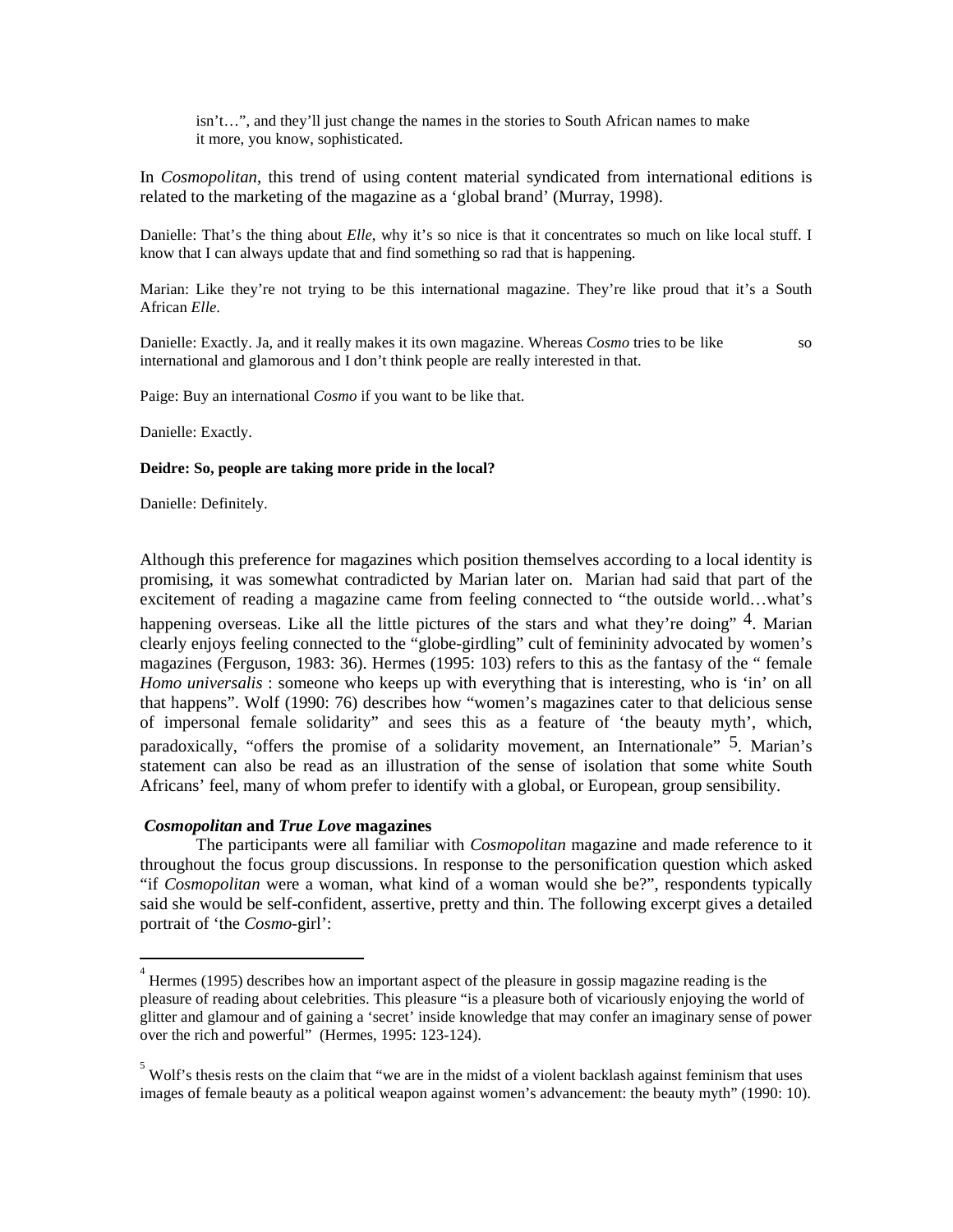Thandi: They do portray a mid 20's to mid 30's, successful...

Kirsten: ...picture perfect female...

Thandi: who spends lots of money on clothes, takes care of herself who is trying hard to be in a relationship or who is in a relationship. You know, it's that modern girl.

### **Deidre: So, it's a modern girl, in a relationship, probably heterosexual?**

Thandi: Mm, yeah. I mean there's always, whenever you read those stories about 'How I beat my eating disorder', they always write, "Sally, aged 25, is a successful accounts executive...". People always have these fabulous jobs and you think how did they get there. Like it's almost by magic. She had a car and a

boyfriend and lived in a penthouse in Cape Town when bulimia struck <sup>6</sup>.

The magazine itself was considered vibrant and visually stimulating. The *Cosmopolitan* covers were said to be particularly striking (especially since they most often depict images of "halfnaked women"). Two participants had stopped reading *Cosmopolitan* when it added the 'Hollywood gossip' segment to its formula. Natalie (15) had a more specific criticism of the magazine:

Natalie: But, um *Cosmo*, they use models... they don't really, they're not, they aren't that worried about your emotional well-being because, I mean, they don't put stories of, you know, Clinton's wife or something 'cos she stuck through him when he had the affair. They put Kate Moss who 's a perfect model six because she bares her breasts at some sort of... any modelling ramp or just because she looks good. But, I mean, you can have a good-looking person who's done something.

### **Deidre: So, you think they're focusing on the wrong kind of role models?**

Natalie: Yes, yes. Because, I mean Kate Moss isn't a role model. She was bulimic, she was a drug addict. Um, she promotes bad self-esteem. She's not even that attractive. She's what... like twenty-something? And she's already done all of these things. It's not even a good example but someone who's really, you know, made something of her life and... I don't know, Venus Williams? She hasn't had drugs, she's the number one champion for tennis and she's a good role model and she looks like a nice person, but you don't see her in any beauty magazine.

 Time was set aside during the focus group sessions to leaf through the magazines, in order for non-readers to familiarize themselves with the magazines under study. The white participants, all except one, were unfamiliar with *True Love* and were thus approaching the magazine for the very first time. In general, it was observed that the magazine appealed to a wider audience base and was less 'niche', and slightly more general interest, than *Cosmopolitan.* For the white participants, a noticeable difference was *True Love*'s 'spotlight on soaps' page, which was felt to make the magazine more "gossipy". Two of the *True Love* readers said they start their reading with this section. The inclusion of soap opera updates and information is an example of vertical intertextuality. These updates and publicity features are secondary texts which "work to promote the circulation of selected meanings of the primary text" – the primary text being the soap opera written about (Fiske,1987 :117). *True Love Live*, the radio programme referred to in the *content analysis* Chapter, is also a secondary text which stands in relation to the magazine to

<sup>&</sup>lt;sup>6</sup><br><sup>6</sup> Thandi's image of 'the *Cosmo* girl' was very similar to my own, specifically to my suggestion that the South African '*Cosmo* girl' would live in Cape Town (see *Chapter Four: Content Analysis*). The general similarity of response to the question is proof of the strength of the *Cosmopolitan* brand image.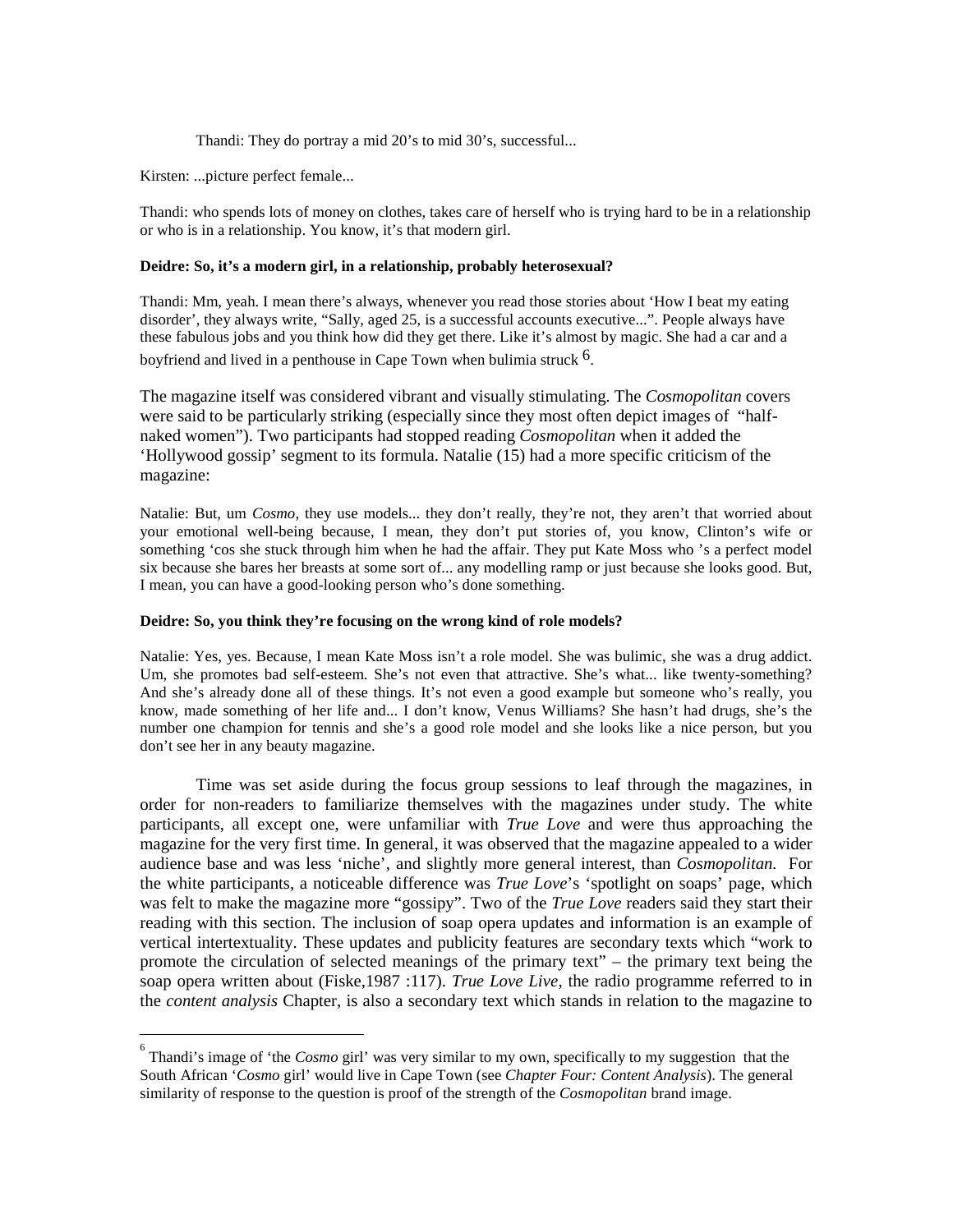which it refers. All of the *True Love* magazine readers were regular listeners of the programme, which worked to influence their own understandings of the *True Love* magazine as an informative and empowering medium. Two of the *True Love* readers had been to *True Love* website, one to enter a competition, the other to write a 'letter to the editor'.

*True Love* was seen as more 'real' than the very idealistic *Cosmopolitan*, in that it depicted people other than super slim models and gave more practical fashion information. S'the (16), for instance, said "when they show fashion, it 's in a constructive way, not in a destructive way. They use anyone to advertise fashion". S'the was no doubt referring to the 'real woman, real clothes' segment of the magazine. Danielle (16) observed more sincere efforts to cultivate self-confidence in *True Love* and less of a concern about physical appearance. Debra (19), a regular reader of *True Love*, suggested that the magazine has a role to play in negotiating the social position which women occupy within democratic South Africa:

…our world is changing, we need to know different stuff about different cultures. That is why it is focusing on women. And now that the world is changing, it focuses on the changes like what used to happen in the past and how women need to be treated and stuff and it focuses on South African women and how they're perceived now.

As mentioned previously, *True Love* readers find the magazine "inspiring and educating". Buhle (21) believes this is the magazine's social significance:

Buhle: I guess we would. I feel that they're important and that they contribute to the, um, development... of women. 'Cos, you know, sometimes it's nice to hear about people, like women who are from, uh, I think from under-achieved... People who sort of come up late in life, people who had nothing. Um, and those people inspire me.

In this way, *True Love's* focus on local role models serves an important aspirational function in that it addresses "the need, expressed specifically by many black students, for a sense of self, for 'coherent' subjectivities and powerful iconographic identities" (Murray, 1994: 66).

 All agreed that the two magazines were targeted at different readerships in terms of culture and race. The magazine covers were taken as proof of this, as were the photographic depictions inside the magazine. The *True Love* readers, as black African women, felt alienated from women's magazines other than *True Love*:

Nthati: It's also about African women.

Lindiwe: Yes.

Nthati: Very much so about African women. I feel like I can relate to it. Like the other magazines are not addressing me.

### **Deidre: That's my next question. Do you feel alienated by these other women's magazines?**

Lindiwe: Oh, yeah.

Nthati: They have the general stories in *Cosmopolitan* , like they would have the general stories in *True Love* in terms of beauty tips, fashion, celebrities. It's just that *True Love* is addressing me.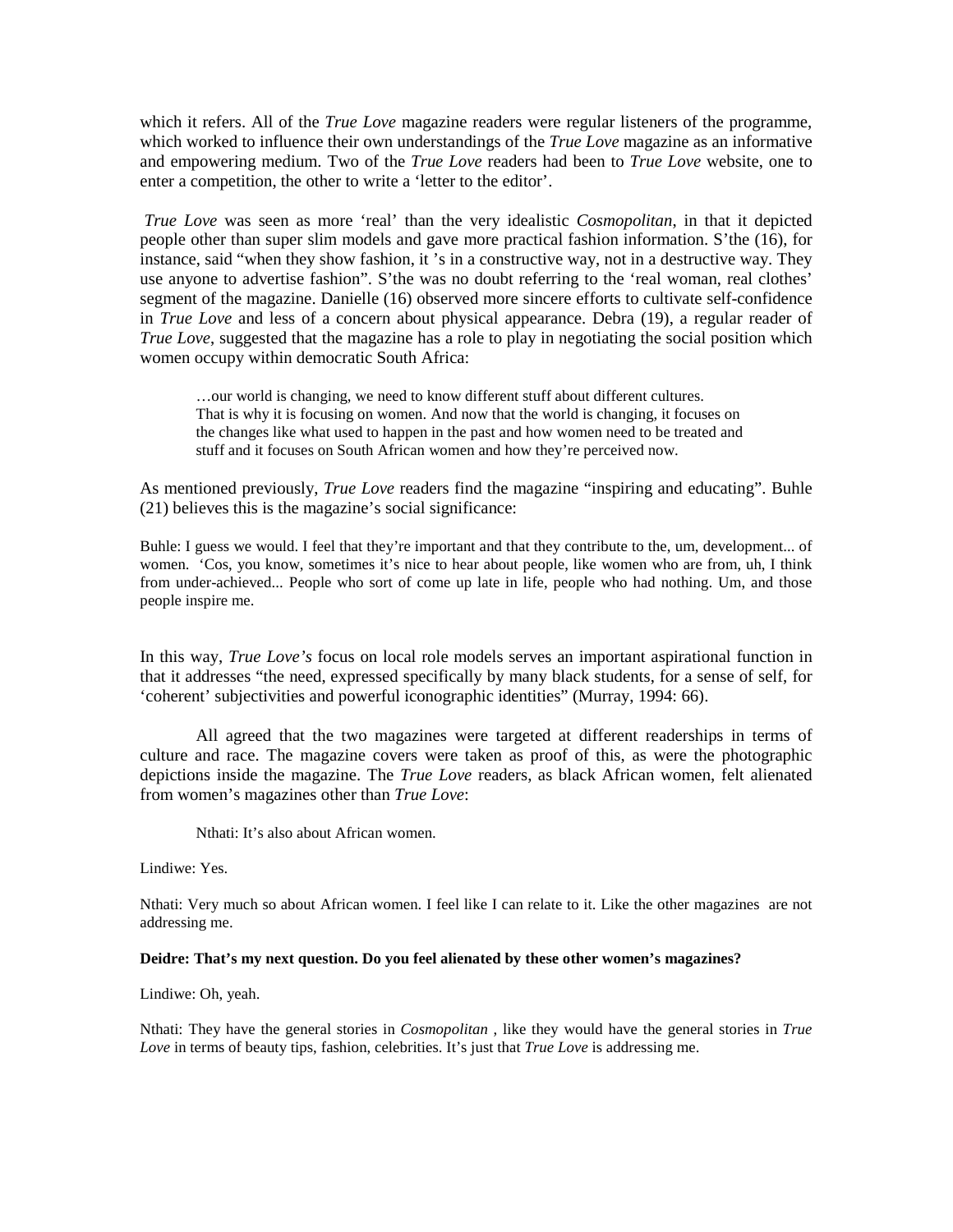Ingrid (18), the only white participant who was familiar with *True Love* prior to the session, saw the differences as cultural rather than purely racial and saw this as an acceptable form of niche targeting:

**Ingrid:** I definitely think... I mean, *True Love* is obviously orientated towards the African culture and whatever. It's just that *True Love*, you know, is openly orientated towards the culture. *Cosmopolitan*, you know... It's orientated towards Western culture but it tries to look very politically correct and it, you know, puts all the other cultures, fits them in there somewhere so they can't be criticized. That's one of the major differences that I found. Different cultures are... I mean you shouldn't have to hide the fact that you are orientated towards a certain culture.

Ingrid suggested that magazines such as *True Love* could serve as vehicles for greater crosscultural understanding within the context of South Africa  $\frac{7}{1}$ . As an example, she referred to an article she had read in a past edition of *True Love* which had revealed to her the cultural differences in attitudes towards sex. The article, which was written by a female doctor, had highlighted the dangers surrounding a widespread practice among black South African women. This practice involves women 'drying themselves out', using all manner of household remedies (such as disinfectant and stock cubes), prior to sexual intercourse. This is done to ensure that their partners do not consider them 'loose' upon finding them to be naturally lubricated. Naturally, Ingrid was "very surprised that some things like that still happen in South Africa today". This example led to the following comment:

Ingrid: Ja, it's interesting, you know, because it reminds you of actually how diverse South Africa really is and how diverse the cultures are because the fact is that black and white are still very separate in South Africa. That just is the fact and you don't actually get to intermingle very often. That's why you still have problems with racism because people don't actually know how the other half lives or  $\frac{1}{11}$  th so to speak, you know. But no one really knows how everyone else lives.

*True Love* was also correctly believed to be targeted at a wider age sample, based on the parenting related adverts and articles found in the magazine. Significantly, some of the *True Love* readers also read *Cosmopolitan*, based on its position as a young women's title. The *True Love*  readers were less self-conscious about their reading practices and, for instance, freely admitted to reading magazines for advice on relationships and beauty information.

 Other differences, observed by members of the focus groups, between the two magazines concerned the different approaches to fashion; the different subject matters dealt with in the articles and the different kinds of products advertised. The fashion editorials in *True Love* are more practical than conceptual (see the description of *Cosmopolitan's* 'conceptual' editorials in *Chapter Four: Content Analysis*). Some of the *True Love* articles are concerned to explore aspects of traditional African culture and would not be likely to be found in *Cosmopolitan*, for instance. Several participants commented on the different kinds of advertisements featured in the two magazines. Ntathi (25) noticed that the products advertised in *Cosmopolitan* were more

<u>.</u>

 $\sigma$  This potential for women's magazines to act as a bridge to cross cultural divides was illustrated to me in an encounter at a grocery store checkout till, during the data-gathering phase of my study. The black teenage girl behind the checkout till had shown a look of pleasant surprise when she saw my copy of *True Love.* I did not have enough money to pay for all of the items in my basket and considered putting my copy back on the shelf. When she saw that I was short of money and guessed what I was contemplating she looked at me and entreated that I "please buy it", referring to the *True Love* magazine.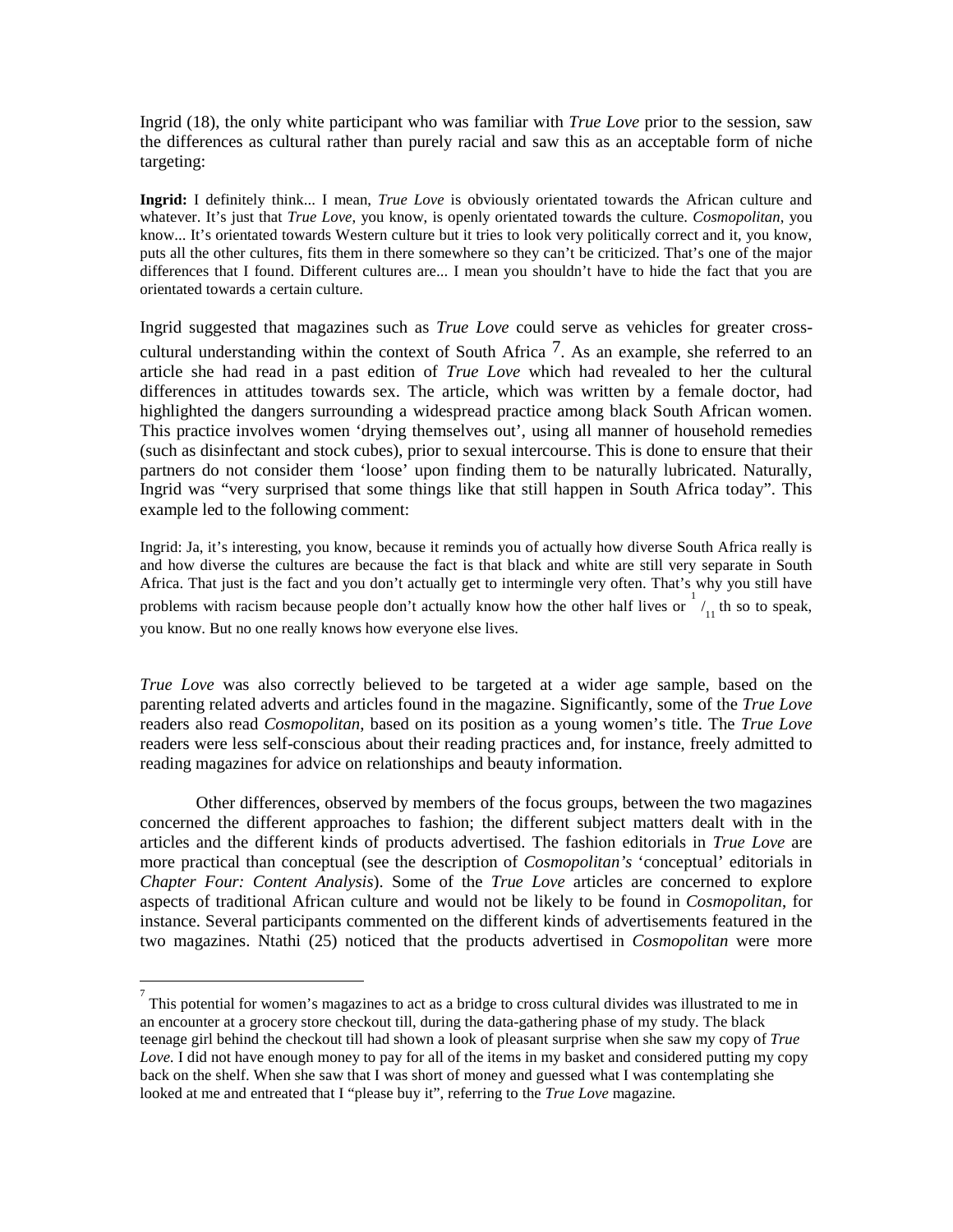expensive and used car advertisements as an example. Those previously unfamiliar with *True Love* commented on the magazine's inclusion of advertisements for household products. One group in particular found the inclusion of a plaster sample, attached to an advert for *elastoplast*  plasters, particularly amusing. Natalie (15) said "the only time that a *Cosmo* would ever advertise a plaster is if that was what the model was wearing, like, the only thing". However, apart from the differences, both magazines were clearly seen to come from the same genre:

Thandi: They're exactly the same – both have sex, fashion, beauty, advice on relationships. Exactly the same in both books.

### **Television**

Four of the participants described their consumption of television using the metaphor of addiction. Natalie (15) described herself as "a TV-holic" and the others spoke of being "addicted" to certain television programmes. This shows how the early concerns around the use of the mass media, and television in particular, have become part of common sense understandings of the media. The use of such terminology also acts as a disclaimer, suggesting that because the person is 'addicted', he or she cannot be held entirely accountable for bad behaviour. In this instance the bad behaviour is television viewing. Using the metaphor of addiction is a lighthearted way of avoiding judgement for engaging in something socially frowned upon or thought to be 'bad'. This self-consciousness over admitting to being an avid television viewer echoes the selfconsciousness over admitting to regular magazine reading. The genre most favoured by the participants was the situation comedy, followed by soap operas, documentaries, news and 'reality TV'. The specific programmes most frequently cited were *Ally McBeal, Backstage* and *Sex and the City.* 

In response to the question of whether there were any characters on television that the participants could relate to or in any way admired, discussions frequently turned to the programme *Sex and the City.* In two cases, the programme was jokingly brought up in response to the above-mentioned question. The immediate laughter that followed suggested that the programme was a self-evident example of who they *should not* relate to or *should not* admire. During the focus group at the private school, Marian (16) was the first to humorously introduce the programme to the discussion and later explained herself saying "their values and things are so wrong, it's just funny to watch them". Fellow group member Danielle played devil 's advocate, questioning the 'double standard' that Marian's criticism revealed:

Danielle: I don't think they act the wrong way. It's just that...

Marian: Hello, they can't even count how many guys they've had sex with.

Danielle: And what's wrong with that. Guys can do that, why can't girls do that?

Marian: I don't know.

Natalie: But even when guys do it, it's still morally wrong.

Danielle: Morally wrong, according to who?

Marian: According to like religion and so on.

Thandi (25) laughed with a fellow group member at the thought of being able to relate to the characters' lives, so full of "sex and shoes", to their own lives. I then put forward the suggestion,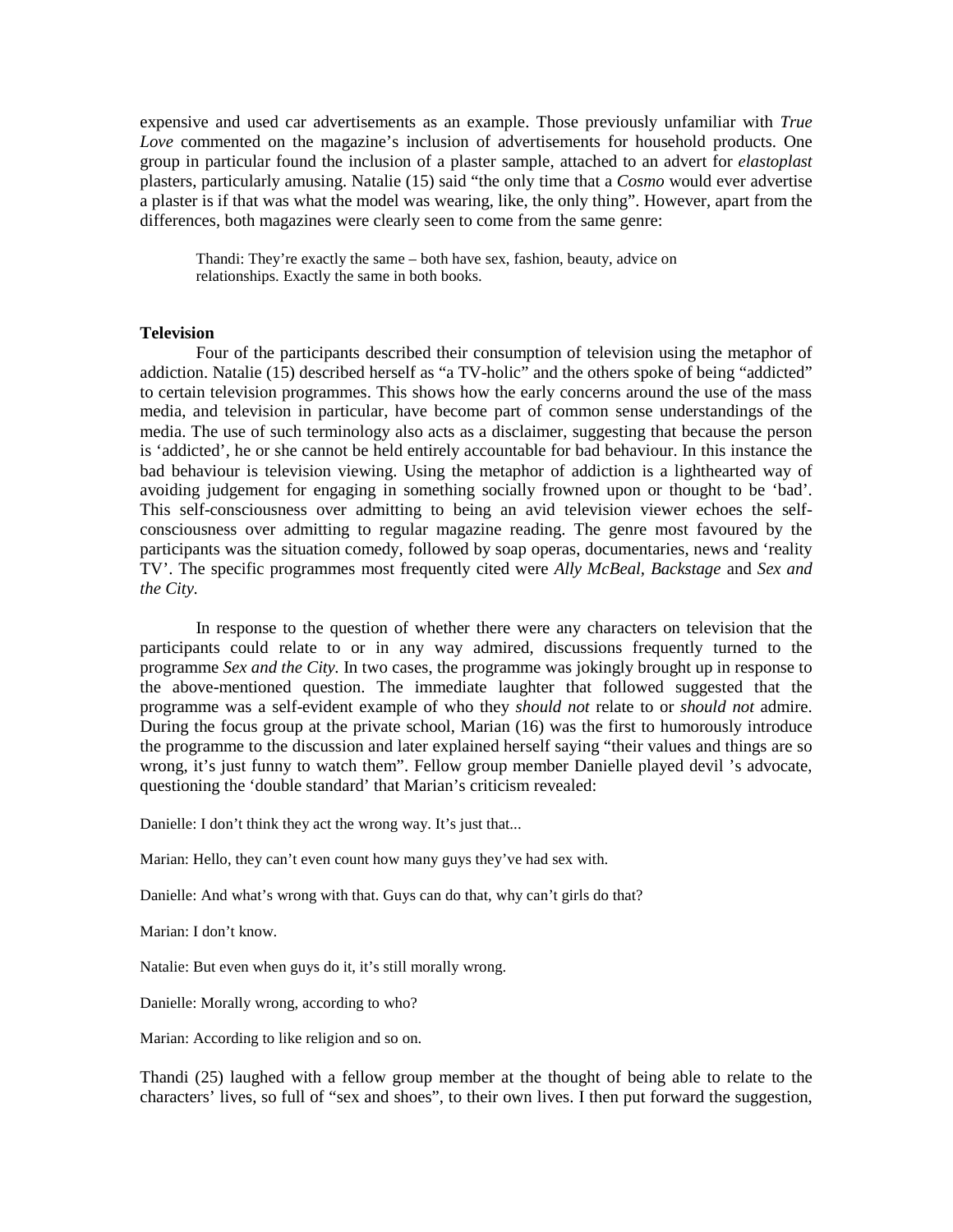mentioned in the *content analysis* Chapter, that the lead character, Carrie Bradshaw, is in some ways representative of the '*Cosmo*-girl'. Thandi agreed:

Thandi: She's independent, beautiful, she's very close to her female senses. She's looking for a man, but she is not desperate.

Ingrid (18), another who mentioned *Sex and the City*, described the programme in post-feminist terms:

Ingrid: I think it's also interesting because programmes like 'Sex and the City' deal a lot with issues that women have these days, especially since the whole emancipation thing and whatever. You watch these programmes and see these women sort of, taking on the lives and careers that men had fifty years ago and how they dealing with it and, you know, the issues that come along with it... the whole, you know, the whole life. It's just interesting.

The programme focuses on the lives of four single, highly fashionable, sexually liberated career girls. It can therefore clearly be related to the *Cosmopolitan* brand of femininity. Significantly, the founding editor of *Cosmopolitan* magazine, Helen Gurley Brown, wrote a book called *Sex and the Single Girl* in 1962 – three years prior to the launch of the first *Cosmopolitan.* The book was written in response to the increasing trend for young, middle class women to work in cities, and live alone, between graduation and marriage and became a bestseller (Wolf, 1990: 31). *Sex and the City* is making an obvious intertextual reference.

 Another notable response to the question of whether the participants can admire or relate to a particular television character or personality came from Thobeka. Thobeka (22) said she greatly admired local talk show host Felicia Mabusa-Suttle. However, Thandi (25) openly disagreed, saying she had an "allergic reaction" every time she watched Felicia. The two formed a sparring pair throughout the remainder of the session, and the topic of Felicia cropped up several times in discussion. Thandi disapproved of Felicia's " fake sincerity" and her blatant emulation of "the Oprah style". She was also highly critical of what she termed "the cult of Felicia", referring to the various projects that Felicia is involved in but specifically to the line of sunglasses launched under the name of *Felicia Eyewear*8*.* Thobeka maintained that Felicia is sincere and used the fact that proceeds from the sales of the eyewear go to charity as proof. For Thobeka, the fact that Felicia has openly acknowledged admiration for Oprah and has said she aspires to be more like her absolves Felicia from any criticism. Thobeka asked "what's wrong with that – even if she does walk in Oprah's footsteps?" $9$ .

 Readings differ according to a person's background, social positioning and cultural capital. It is interesting to note that Thandi was brought up and educated in England as a result of her parents living in exile during apartheid. Felicia Mabusa-Suttle also lived in exile, but she lived in America. Like many who were exiled, Felicia moved back to South Africa after

<u>.</u>

<sup>8</sup> The "cult of Felicia" is an example of how people can become brands through harnessing their celebritydom to launch other business brands.

<sup>9</sup> Later on, when Thandi referred to *Cosmopolitan's* use of content material syndicated from overseas editions, Thobeka cried "so then why are you people blaming Felicia if she is just copying or imitating Oprah?". The "you people" obviously refers to those who criticized Felicia, who are also *Cosmopolitan* readers.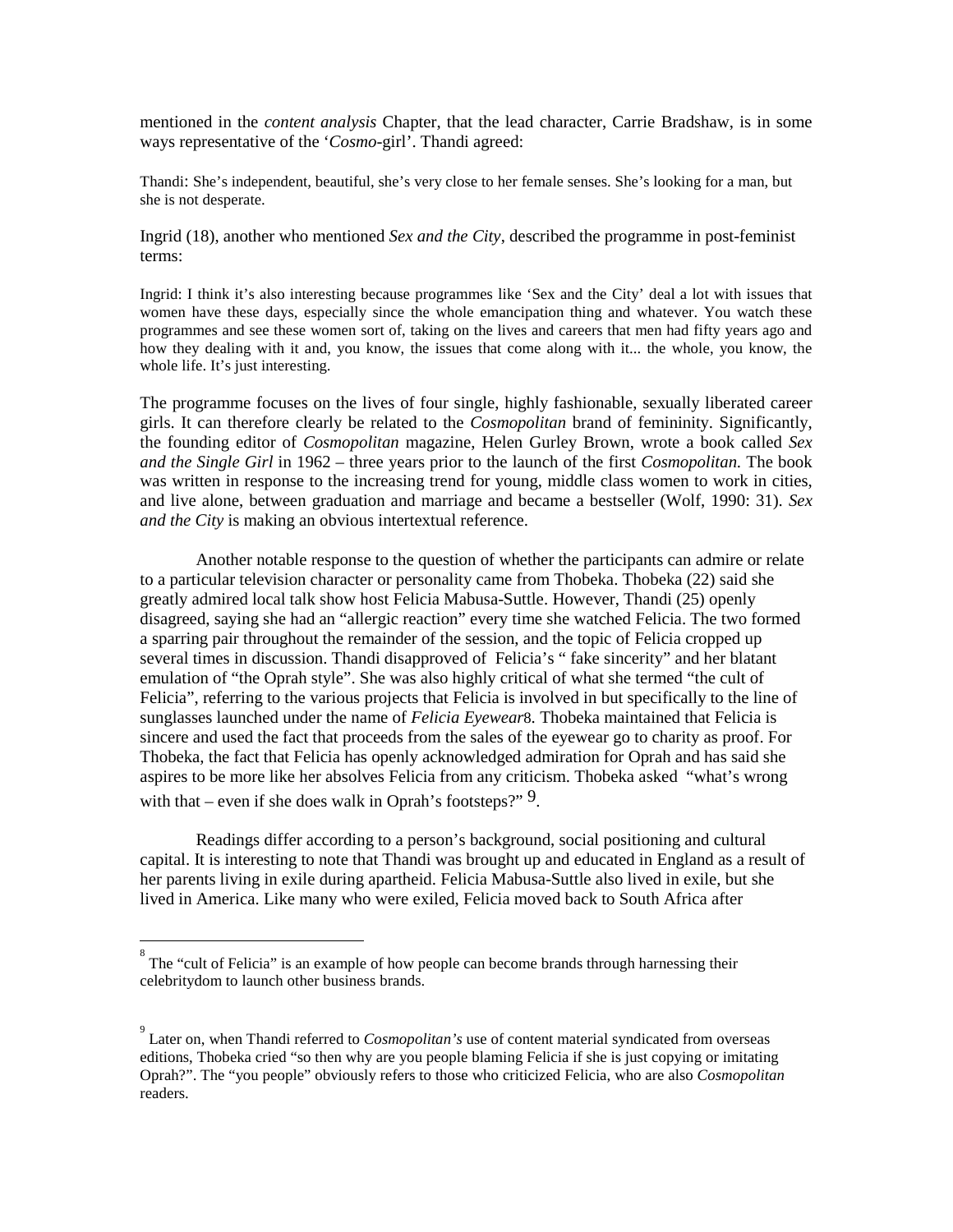apartheid, as did Thandi's family. Perhaps for Thandi, Felicia's story of exile is no different from any other's and it should not provide a guaranteed platform for success. Or perhaps, being more 'westernized' than black South African Thobeka, Thandi adopts the tenets of individualism so characteristic of modernity while Thobeka displays the respect for leaders which is characteristic of African society. Later in the session, Thobeka refers to another local television programme, *People of the South*, which is hosted by Dali Tambo, son of the late Oliver Tambo. It is clear that Thobeka is a regular viewer of the programme yet she seems unaware of the programme's name, preferring to refer to it as "the Dali Tambo show':

Thobeka: But you know what, there's a show - the Dali Tambo show - that has prominent black people or sometimes they have white people. They, they, bring lots of...

#### Thandi: People of the South?

Thobeka: Yeah, the Dali Tambo show. I don't know if it is People of the South. But there is people there and we get to know where they come from and how they got into the position that they are. I think its giving what the magazines cannot give us.

#### **Deidre: The depth?**

Thobeka: Ja.

#### *The Cosmo Show*

The participants were scornful of the "fake" quality of *The Cosmo Show* . Lindiwe (30) acknowledged that the presenters' dialogue was too scripted and "didn't sound natural". This "fake and put on" aspect undermined the show's credibility, because it was "not convincing" (Lindiwe). The presenters were regarded as typically representative of the *Cosmopolitan* brand. Thandi (25) said they were "definitely *Cosmo* people" and Buhle (21) also felt that their styled looks allowed them to "represent what *Cosmo* is about". Kirsten (22) said that the male presenter, Marius, was a "male version" of the female presenter, Michelle McKlein. Considering that Kirsten had earlier described Michelle McKlein as being "like a Barbie doll", Marius, being the archetypal blonde Adonis, is obviously being compared to Barbie's male counterpart – Ken. In another group, Marian (16) chose to mimic the presenters, saying (in a 'sing-song ' voice) "What do you think we should do next? Let's go…". This display adopts the register of child's play and therefore echoes Kirsten's Barbie and Ken analogy. The analogy also echoes my own impression of the presenters as 'puppets' speaking on behalf of either the *Cosmopolitan* magazine or the typical readers (see the *Chapter Four: Content Analysis* for a discussion of the unstable positionality of the presenters). The blonde presenter pair are seen as the ideal representations of masculinity and femininity.

 Thobeka (22) did not understand why the producers included a male presenter, saying "it's a woman's magazine …he doesn't fit in". Kirsten (22) suggested that, perhaps, since Marius had previously been voted one of South Africa's sexiest men, he was being used, on the basis of his sex appeal, to help attract female viewers. This idea was confirmed in another group, when Paige (16) said he was "hot", but "like a dumb blonde in a guy". The second schoolgirl group also commented on Marius' continual use of sexual innuendos and references to girls' bodies. The 'astrological sex position' insert produced giggles and discomfort in every group. Sarina (16) explained the discomfort:

Sarina: Also, I find with TV, people don't like to watch like sexually orientated inserts because when you watch TV, you don't usually watch alone, you usually watch it with other people and you feel uncomfortable watching stuff like that when other people are around.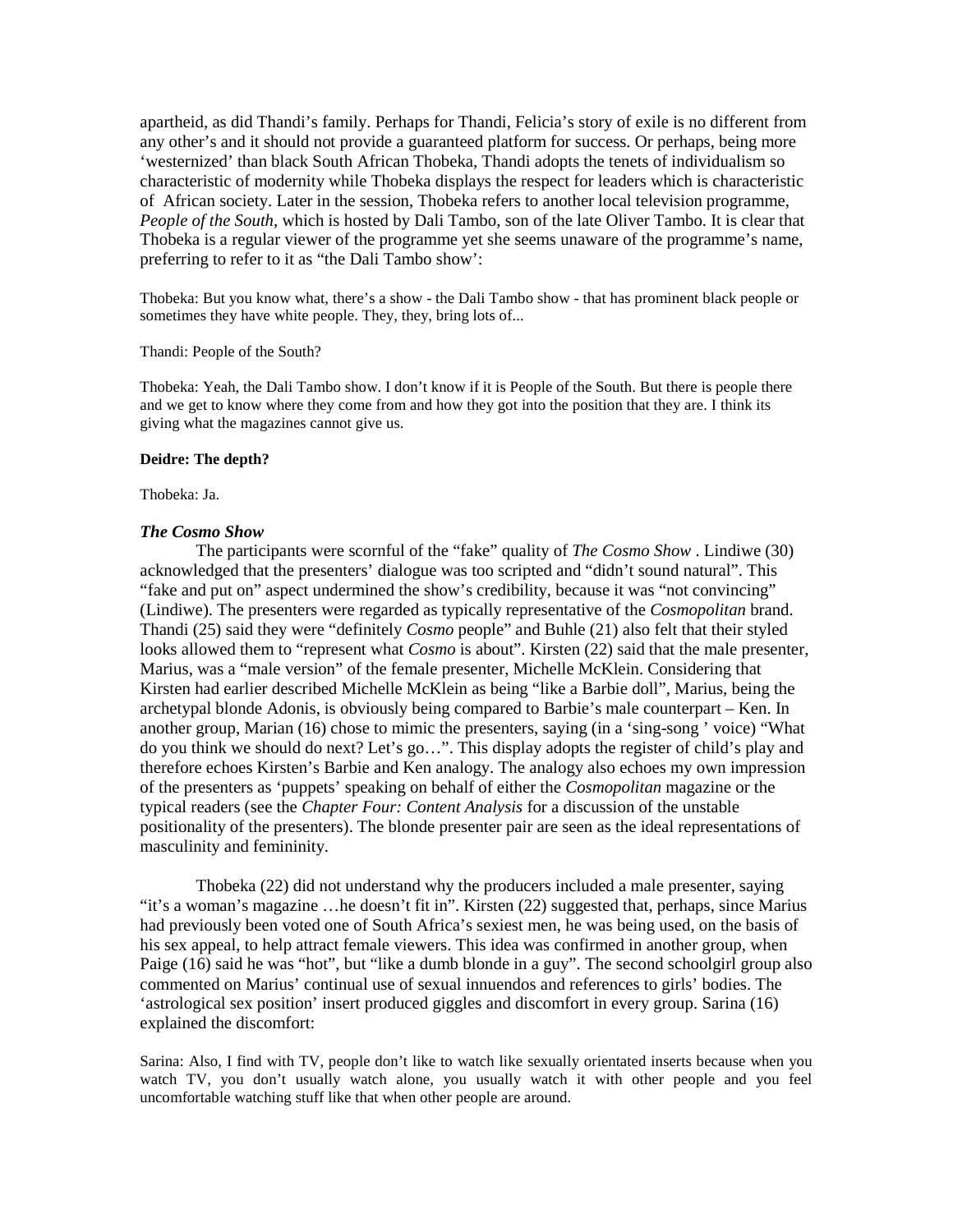#### **Deidre: Do you think it's too intimate for something that's public?**

Sarina: Hmmm. Like with a magazine, you can read it wherever you want.

This confirms that the magazine, being an adaptable and private form, is more suited to dealing with the topic of sex than television, a more public medium. Participants from another group were more disapproving of the insert, based on the belief that sex should remain a private affair:

Dorothy**:** I think it's making it seem so cheap [all agree]. I mean c'mon, you're putting it on TV.

Charlize**:** Things like that are very personal. It 's so open. Sex is not personal - sex is something just to play around with. I find it's not a good message to send out to people these days. [Ingrid agrees]

The insert was also thought to be too deliberate an attempt to be contemporary. Charlize (17) described the producers in authoritative or parental terms, saying "they're trying to prove a point to you, "we're hip and cool" – as parents would say, "with it"".

 Overall, however, *The Cosmo Show* was thought to be a good translation of the magazine into television, and, despite the 'fake' presenters, the show was considered enjoyable. Marian (16) asserted a more positive view of the show than her classmates and said "I think everyone's sort of being cynical" and reminded "it's not something to think about. It's entertaining". Others were more disappointed. Paige (16) said: "even I think it's a really cheap programme, I don't think it's classy at all. Even though I am not a fan of *Cosmo*, I still don't think that it does *Cosmo* justice". Similarly, S'the (16) was disappointed at the lack of fashion and glamour, saying she had "a different picture about what *The Cosmo Show* should be or would be ".

#### **Summary**

The participants displaying a greater amount of 'cultural capital' were generally those who did not define themselves as magazine readers or who defined themselves in terms of a subcultural identity. These participants made perceptive comments about the magazine genre which at times demonstrated how "irony and sarcasm are means to keep things at a distance" (Hermes, 1995: 136). The attitudes of these participants also made apparent how "media readers who have already questioned conventional categories of gender, ethnicity or sexuality in their own practice have at least a chance of being more resistive readers than their conservative peers" (Macdonald, 1995: 220).

 In some of the groups, consensual tendencies silenced the opinions of the self-confessed magazine readers, aware of the 'low' status of the genre. However, given the chance, magazine readers themselves expressed mixed feelings about the contradictory tendency of women's magazines to focus on self-acceptance and, at the same time, self-transformation. Although there was recognition that "low self-esteem" was the greatest contributing factor in determining body dissatisfaction, the constant repetition of messages related to physical appearance was considered potentially dangerous. Above all, it was the readers of magazines such as *Cosmopolitan* who expressed irritation at the idealistic magazine form. The *True Love* readers felt proud to be part of the 'imagined community' of *True Love* readers and were inspired by the magazine's aspirational messages.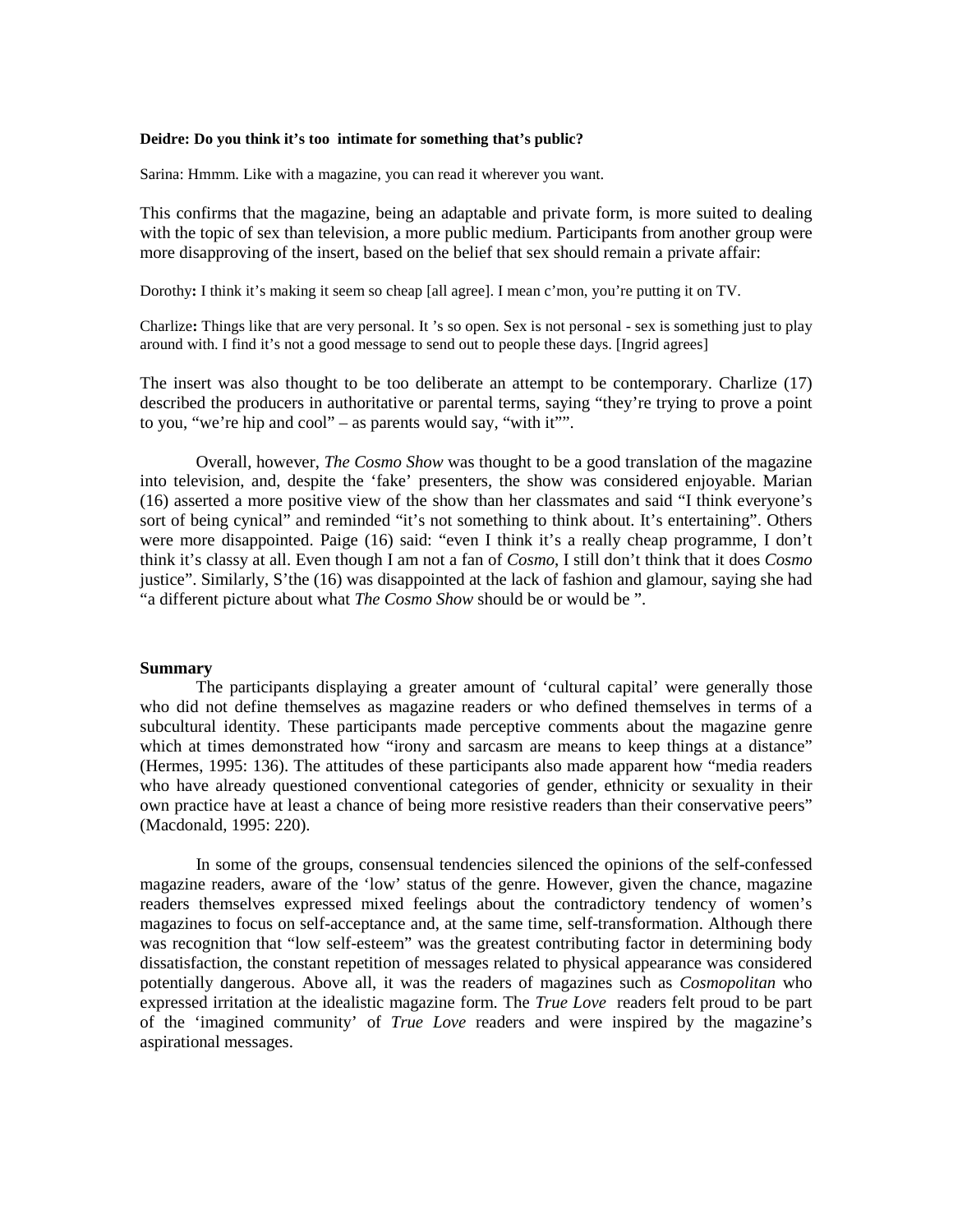# **CONCLUSION**

 This thesis was concerned with the relationship between gender, media and culture and revealed the longstanding tension that has existed between the pleasures of popular culture and the political aims of feminism (Van Zoonen, 1994). The central focus of this study was on media consumption practices and gender identity in teenage girls. Specifically, this study explored the genre of women's magazines, believed to serve as informal educational devices in the teaching (and learning) of 'femininity', so closely related to female gender identity. In this view, women's magazines are regarded as important sources for 'feminine' identity construction.

 This study adopted a poststructuralist understanding of the self as socially constructed within discourse. Since the media absorb, reflect and maintain surrounding/societal discourses, the media serve as resources for identity construction. Gender identities are constructed by drawing on cultural definitions of gender, which are discursively expressed through forms of cultural expression, such as the media. Gender identities are formed around the constructs of 'masculinity' and 'femininity' and media content is saturated with contemporary definitions of these constructs. Both 'masculinity' and 'femininity' are naturalized and maintained through the adoption of gendered subject positions. According to Macdonald (1995: 220), the concept of femininity has remained relatively steadfast:

 while in media representations, the myths of femininity have been modified in the course of this century in a variety of ways, what is disturbing is their tenaciousness, or the alacrity with which they have been defensively reinvented, against the cultural and social changes in women's lives. Emphases have changed, playfulness has taken over from seriousness, but the 'mode of femininity' has been tinkered with, not redrafted.

This view becomes understandable upon reading Beetham's (1996) historical analysis of women's magazines, which demonstrates how the nineteenth century women's periodicals sought to define the femininity of their readers and to address their desire. Women's magazines served as instruction manuals and sites where meanings about femininity were contested and made. Today still, in the absence of any ritualistic rite of passage into adulthood within western society, women's magazines serve as developmental markers and informal educational devices which 'teach' femininity (Wolf, 1997; Ferguson, 1983). Beetham (1996) maintains that women's magazines wer e centrally involved in linking the desirability of commodities to their visibility and, through the inclusion of fashion, were centrally involved in defining femininity as something to be desired. Women's magazines are visually appealing forms and, with their glossy packaging and gender-specific concerns, they give the intangible concept of femininity a material form. By operating as 'feminized' spaces, women's magazines have been central to the definition, establishment and maintenance of western female identity (Hermes, 1995; Murray, 1998).

In a positive light, women's magazines, being as they are one of the few forms of women's mass culture, provide a space in which to construct and explore the female self. Women's magazines are believed to have popularized feminist ideologies and have thus served a liberatory function (Wolf, 1990). The large-scale popularity of the genre with women readers attests to the pleasure they provide. Van Zoonen (1994: 124) suggests that part of this pleasure derives from the fact that the media offer women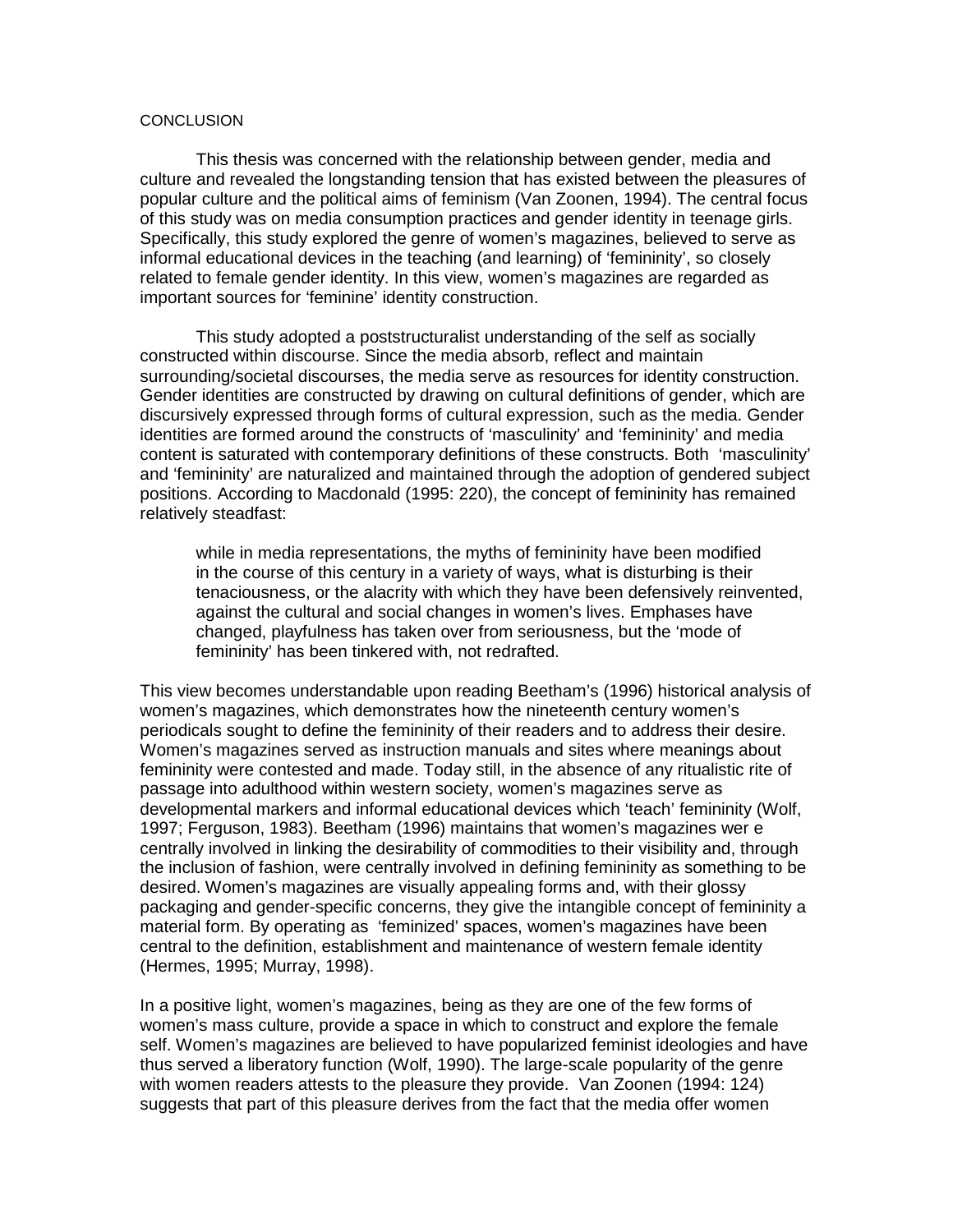"fantasy modes" to "try out different subjectivities without the risks involved in real life". Similarly, Hermes (1995) maintains that women's magazines provide the reader with an opportunity to fantasize about an 'ideal self'. In this way, they are aspirational devices which provide 'moments of empowerment ' by offering fantasies which may also strengthen particular identities. Women's magazines also connect the reader to a global imaginary and a particular pleasure involves the sense of belonging to a global - or more specifically local - 'imagined community' of women (Anderson, 1983). The commercial nature of women's magazines - the way in which they display the current trends in terms of clothing, appearance styles and accessories – involves readers in a 'consumption community', which can serve as an "[arena] for female cultural production and knowledge" (Lewis, 1987:78). Above all, women's magazines are regarded positively for providing ordinary women with affirmation, encouraging a form of self-love which can only be beneficial to women as a group, and for being aspirational devices, encouraging women to be the best they can be.

Typically, however, women's magazines have been viewed in a negative light as ideologically oppressive forms. The pleasure said to be provided by women's magazines is believed to obscure their (patriarchal) ideological underpinnings, said to maintain the capitalist and patriarchal status quo. Women's magazines, like other entertainment forms, provide a form of escape which is typically of the kind that can only be provided by capitalism (Dyer, 1981). The focus on appearance in women's magazines is felt to exemplify the postmodern reduction of self-identity to an image which one is able to construct through the purchasing of commodities (Negrin, 2000). This experimentation with appearance, rather than being purely liberatory, is less challenging than attempts at economic and political equality (Macdonald, 1995). Macdonald (1995: 91) describes how, during the 1980's and 1990' s, "consumer discourses in both advertising and the women's monthly magazine press…eagerly absorbed the terminology of selfassertiveness and achievement, transforming feminism's challenging collective programme into atomized acts of individual consumption". Thus, through a process of incorporation, the media have adopted the surface terminology of the counter-discourse of feminism "without taking on board the ideology that underpins it" (Macdonald, 1995: 92). Above all, however, women's magazines are criticized for placing too much emphasis on the attainment of appearance ideals by playing on (and encouraging) deepseated anxieties related to physical appearance. Foucault's account of the disciplined, or 'mindful', body can be applied to the women's magazine. His later work on the 'ethics of the self', which describes how subjects actively work towards self-improvement, finds parallels in the current self-help trend which is incorporated into women's magazines (Foucault, 1985 & 1988).

However, as Murray (1998) points out, consumer culture cannot be viewed in purely 'oppressive' or 'celebratory' terms, neither can the media 'texts' which form part of it. Consumer culture needs to be understood from a perspective that finds a balance between creativity and constraint (Mackay, 1997). Women's magazines are marked by their ambiguities and they can be viewed, simultaneously, as having 'positive' or 'negative' functions and effects. The central paradox revealed in the women's magazine genre is the idea that femininity is a given and is yet still to be achieved (Beetham, 1996; Ferguson, 1983). Another is the way in which magazines promote self-love and selfacceptance, and then go on to undermine these messages by encouraging continuous body maintenance and self-improvement. These contradictions and inconsistencies are to be expected "since media absorb the discourses of different social institutions, they present a variety of positions and perspectives that are at times in direct opposition to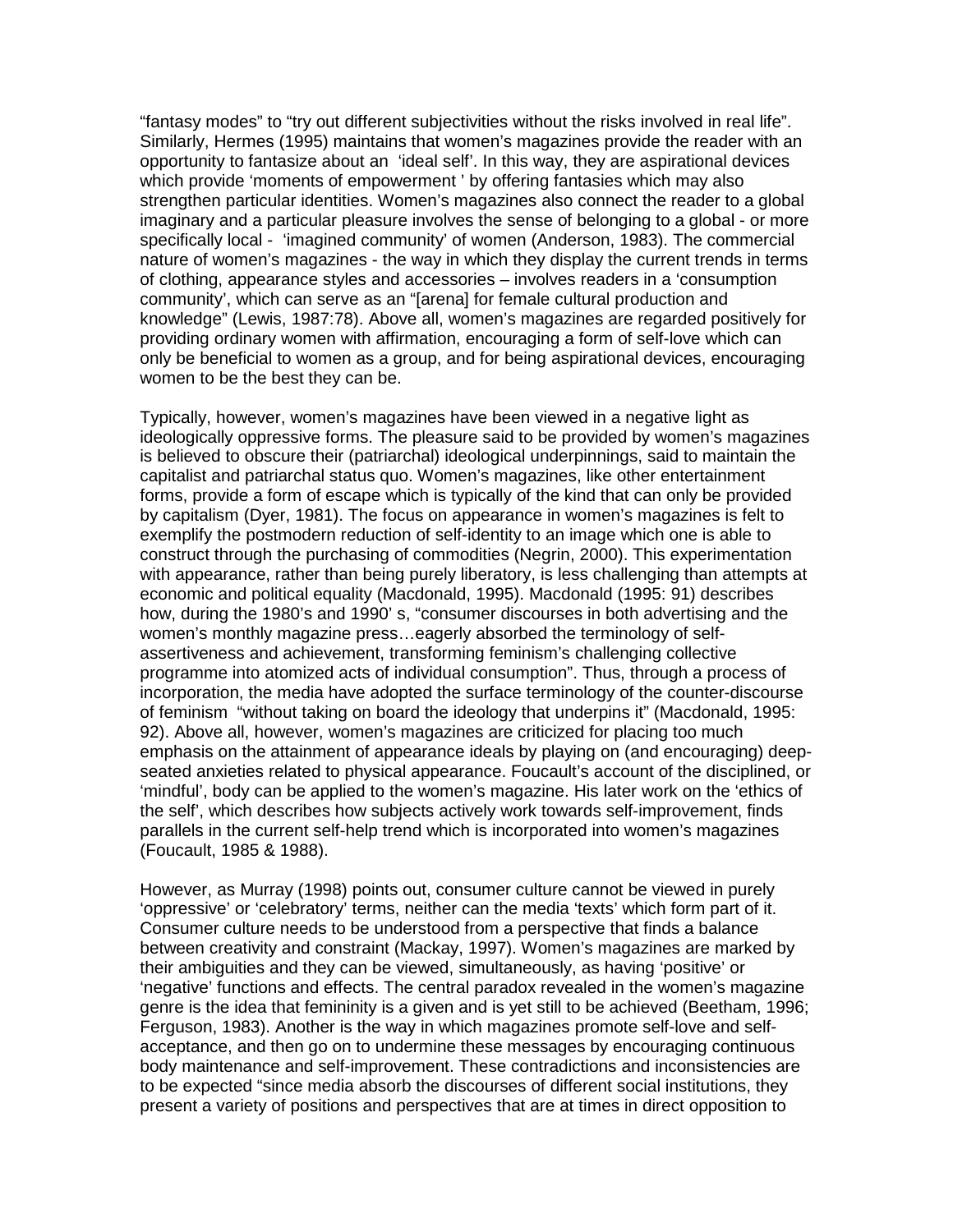one another" (Spigel, 1992: 8). Women's magazines can thus be regarded as discursive sites-of-struggle where meanings (about femininity, specifically) are contested and made.

The concept of intertextuality acknowledges the fundamental interconnectedness of different forms of cultural expression. The intertextual cross-referencing from one medium to another is particularly evident in the way in which the print and televisual media inform each other (McQuail, 1994). Spigel's (1992) historical analysis reveals the early connections between television and women's periodicals and describes how the relationship between the two forms was in many ways a symbiotic one. Both television viewing and magazine reading can be regarded as 'secondary' activities (Hermes, 1995), and both forms are marked by segmentation, repetition and heterogeneity. Feminist media studies has been greatly furthered by ethnographic analyses of the television soap opera genre. In view of the fact that the women's magazine is considered to be a quintessential 'women's genre', women's magazines can be regarded as the print equivalents of television soap operas. Television and magazines are highly visual forms which are deeply implicated in consumer culture. This visual emphasis is illustrative of the salience of the image within postmodernity. Within today's highly commodified media environment, marketers are making use of the 'media ensemble' to extend one media brand into other mediums 1. This study included an intertextual analysis of Cosmopolitan and True Love magazines.

The approach to this study involved both a qualitative case study with a form of content analysis, thus combining text and audience analysis. The 'qualitative' content analysis took the form of a genre study and intertextual analysis and served as an entry point to compare the two magazines under investigation. The genre study, in which I attempted to distance myself from the 'taken-for-granted' magazine genre and adopt an 'estranged' reading position (Janks, 1997), identified the generic codes and conventions of the women's magazine. Genre is the most widely discussed form of horizontal intertextuality. Therefore, the comparison of Cosmopolitan and True Love, as examples of the same genre, provided an example of horizontal intertextuality (Fiske, 1987). Considerations of secondary texts, in the form of outside ventures and brand extensions (True Love selfempowerment workshops, Cosmopolitan and True Love advertisements), served as an example of vertical intertextuality. Tertiary texts, produced by the audience in the form of feedback or conversation, are also examples of vertical intertextuality. The ethnographic data provided through focus group discussions made up the third level of intertextuality, and gave insight into how the primary texts are read.

Discourse analysis includes intertextual analysis because it connects the study of texts to the social context, through incorporating the analysis of larger societal discourses and texts (Wood & Kroger, 2000). The application of discourse analysis to textual analysis requires that the researcher identify how the text is structured and ordered to perform certain functions and effects. This involves the comparison and identification of patterns in content and structure (Wood & Kroger, 2000). This study broadly followed the critical discourse analysis (CDA) model proposed by Norman Fairclough (1989), and made use of the 'interpretive repertoire' concept first proposed by Potter and Wetherall (1987). The

<u>.</u>

<sup>1</sup> For instance, radio station *YFM* has launched a youth/ music magazine titled *Y magazine*; music television channel, *Channel O*, has also launched a music magazine called *'O'*, and the very successful *LoveLife* campaign has made use of television (radio) and print.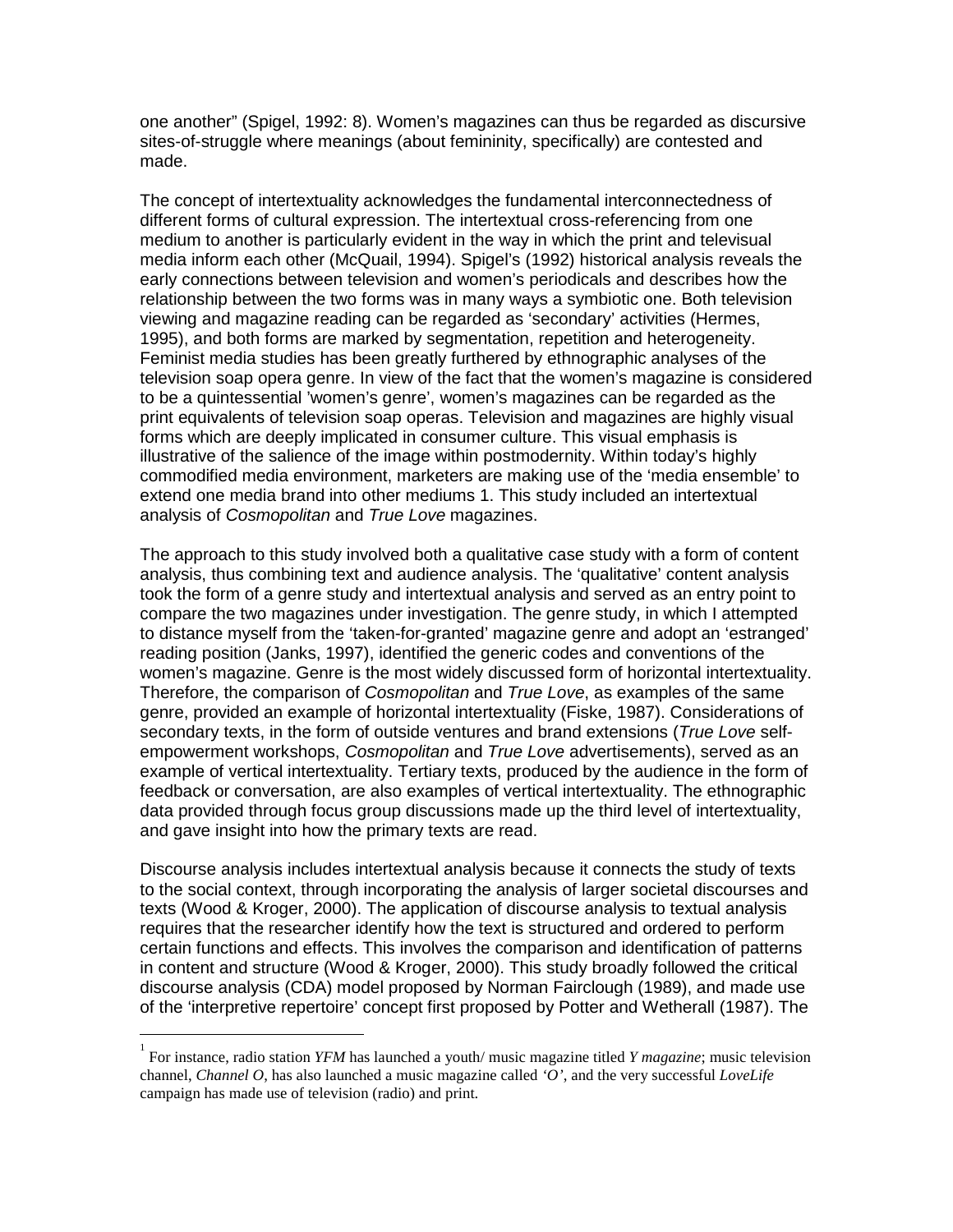content analysis Chapter, which identified the properties of the women's magazine genre, served as the descriptive first step of the three-part CDA model. The intertextual analyses provided a link between the first and second step – that of interpretation. The entire study was framed within the post-apartheid South African context, itself affected by the hegemonic influences of global patriarchy and capitalism. An awareness of these socio-historical conditions contributes to the final stage of the three-step process which is concerned with explanation. A more specific example of the how the CDA model is used in text analysis was provided by the analysis of the True Love advertisement that appeared in the MagFocus trade publication.

The analysis of *Cosmopolitan* magazine, specifically, formed the basis of the content and intertextual analysis. I chose to start with Cosmopolitan since it serves as a standardized example of the women's magazine genre. The magazine is perhaps most definitive of 'postfeminism', which "takes the sting out of feminism" (Macdonald, 1995: 100). Cosmopolitan's characteristically up-beat tone and witty copy reveals how, within 'postfeminism', "the subjectivities of femininity, presented seriously earlier in the century, are reincarnated towards its end with a twist of humour and a dash of self-conscious parody"(Macdonald, 1995: 100). In order to enable the comparison of Cosmopolitan and True Love, I chose fifteen thematic categories based on my own generic awareness and on my analysis of the Cosmopolitan magazine sample. Within the Cosmopolitan sample, the feature categories were in the following order: Love Relationships (14%); Self-Help (13%); Health, Celebrities and Sex (all 10%); Competitions (8%); Social Issues (6%); Real Life (6%); Beauty (5%); Self-Knowledge (4%); Esoteric, Workplace, Fashion and Travel (all 3%); Relationship (other) (2%).

The comparison of The Cosmo Show revealed how the concept of authorship is hard to sustain in the transfer of print to televisual mediums (O'Sullivan et al., 1994). The unstable positionality of the presenters served to undermine the sense of an authority figure responsible for the women's magazine form. Also, the lack of the usual narrative ploys and devices which 'guide' the reader to the preferred meaning meant that the viewer became alienated from the 'naturalized' magazine genre. In terms of insert categories, The Cosmo Show focused mainly on Fashion (22%) and Celebrities (22%), and the Review (6%) replaced the Travel category. The Cosmopolitan content analysis included references to the magazine's website, television advertisements and merchandise.

True Love magazine is the most widely read English women's glossy magazine in South Africa. Although it appeals to a broader age group than Cosmopolitan, the majority of the magazine's readers are black women between the ages of 16 and 24 2. Laden's (1997; 2000) analysis of consumer magazines intended for black South Africans revealed how magazines aimed at black readers are more overtly aspirational and didactic than magazines intended for white South Africans. True Love markets itself as "a lifestyle role model that [readers] can aspire to" (www.naspers.co.za) and, through its depiction of middle-class lifestyle practices and glossy representations of black success, the magazine functions to present black South Africans with new social options that they can aspire to (Laden, 2000). True Love magazine contains fewer advertisements and more features than Cosmopolitan and gives more focus to social issues, celebrities and

 $\frac{1}{2}$  All of the black *True Love* readers who participated in this study began reading *True Love* during their teens.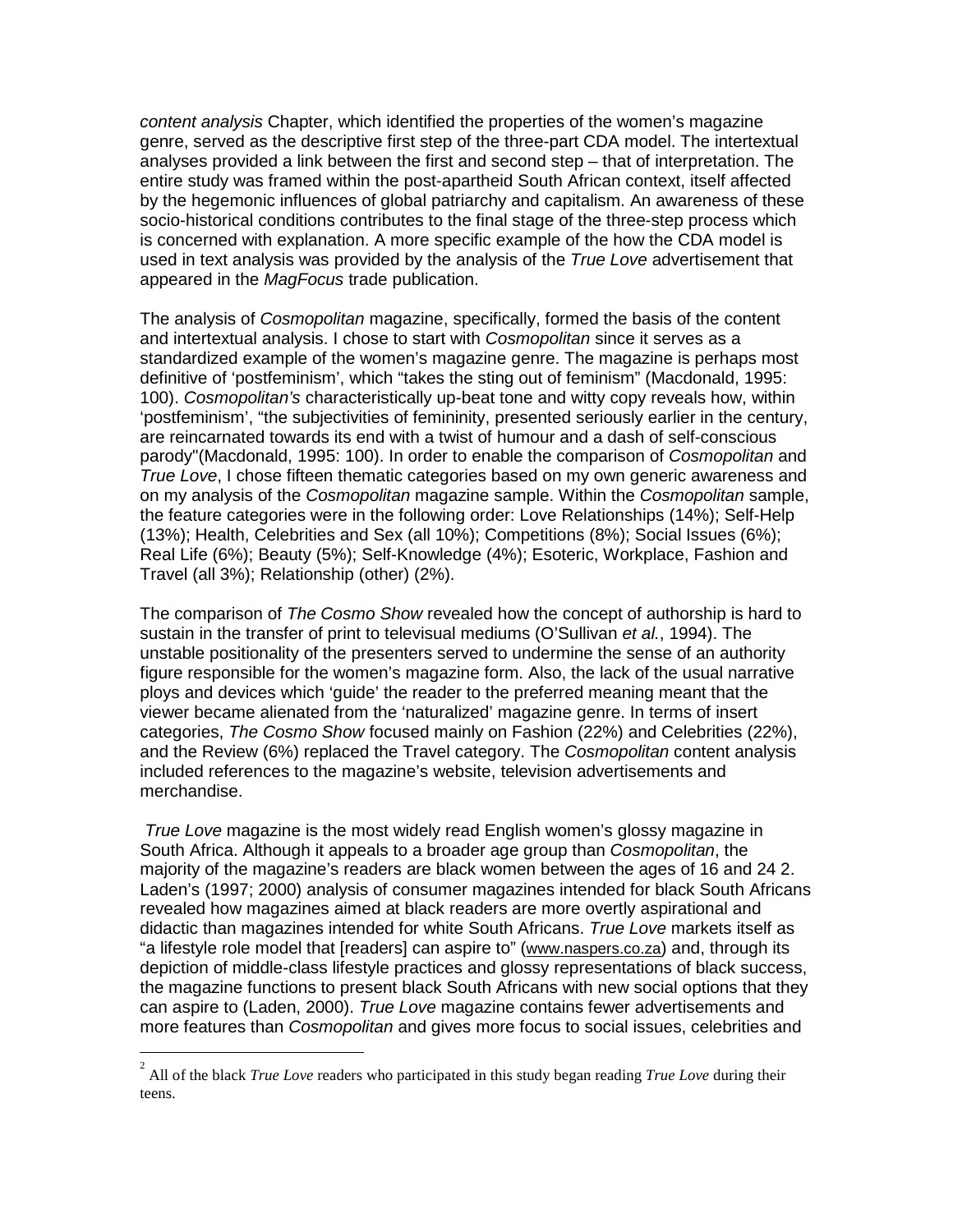work. The feature category percentages were as follows: Social Issues (26%); Celebrities (21%); Self-Help (13%); Workplace (11%); Real Life (9%); Love Relationship (6%); Self-Knowledge, Esoteric and Travel (all 1%). Five categories derived from the Cosmopolitan sample were not present in the True Love magazine articles. There were no articles which could be placed in the Relationship (other) category, while the remaining four categories (Fashion, Beauty, Health and Competitions) were each in separate sections of the magazine and were not represented in the features section 3. The secondary texts, or brand extensions, mentioned – True Love Live and the 'True Love/ Dooley's Self-improvement and Empowerment Workshops' – suggested that True Love is committed to the empowerment and development of black South African women.

The content analysis Chapter included a critical discourse analysis of a True Love advertisement. The advert draws on the discourse of romantic love and sexuality so pervasive to the magazine form in its attempt to attract the attention of potential advertisers. True Love editor Khanyi Dhlomo-Mkhize features in the advertisement and metonymically represents the black South African women who are the magazine's readers. The advert includes the discourses of pre-and post-transformation (Janks, 1997) and Dhlomo-Mkhize's hybrid identity reveals tensions between the discourses of western modernity and African tradition. The need for economic recognition that the advert suggests confirms the idea that consumption, identity and status are intimately connected and suggests that 'empowerment' is measured largely in terms of the symbols of westernization. Within post-apartheid South Africa, True Love, as an aspirational device, no doubt serves a useful social function. Indeed,

the discourses of 'modernity' that are articulated and rhetoricised in women's magazines – the impulses of futurity which inform the better/ happier/ new and improved registers of this female genre - might be felt by many to have meaningful bearing upon both South Africa's national future and upon their more intimate subjectivities (Murray, 1998: 92).

 This study also included an ethnographic reception analysis of women's magazines, with particular reference to *Cosmopolitan* and *True Love.* Discourse analysis takes into consideration the fact that "talk is produced according to the occasion, situation or societal context, as are the identities it constructs" (Wood & Kroger, 2000:9). The potential weakness of focus group research lies in the consensual tendency of group talk and in the self-censoring that may occur in the presence of the interviewer/facilitator. Five focus groups were conducted, two of which involved university students and three of which involved girls of school-going age. The average age of the participants was 16, although seven of the twenty-eight participants were older than twenty. Although most of the *True Love* readers belonged to the older group, all began reading True Love as teenagers and have remained loyal readers.

Included in the analysis of the focus group discussions was an identification of the 'interpretive repertoires' used by the participants to explain and legitimize their magazine reading. I intended to check whether the repertoires identified by Joke Hermes (1995), in her comprehensive analysis of women's magazines, could be transferable to the South African context. The 'repertoire of practical knowledge', which provides the most rational explanation for reading women's magazines, was frequently employed by the

<u>.</u>

<sup>3</sup> *Cosmopolitan* also has its own Beauty, Fashion and Health sections, but occasionally covers these topics in the magazine's features.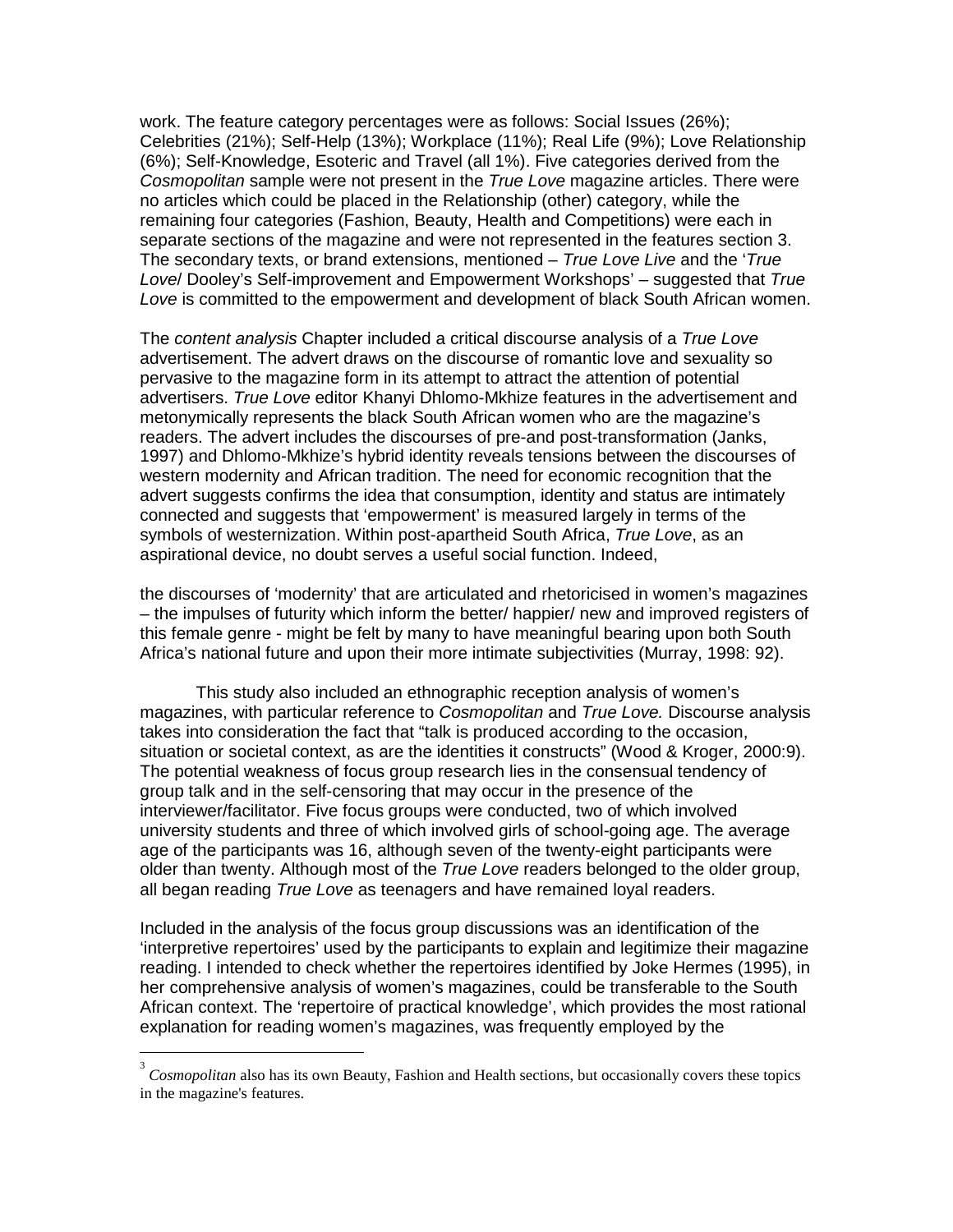participants in this study. The participants listed reading magazines for their fashion advice, make-up tips and work related information. Women's magazines were still considered informative and useful. The 'repertoire of emotional learning and conne cted knowing' was used less frequently than the 'repertoire of practical knowledge', but was described as a motivating factor for some participants. This repertoire regards magazine reading as a quest for understanding and is associated with the 'Real-life' and 'Self-Help' feature categories mentioned earlier.

When asked to list a positive feature of women's magazines, participants referred to the pleasure derived form the highly visual nature of the medium and to the idea of the magazine as a gender exclusive and 'feminized space'. The negative feature most frequently listed and discussed was the tendency of magazines to focus on the attainment of physical perfection. However, there was an awareness that magazines alone are not to blame for the prevalence of eating disorders, among teenage girls specifically. The terms employed by some participants were taken as proof of the 'psychologization' of society, where the 'confession' and the 'discourse of therapy' become incorporated into all levels of social life (Wilbraham, 1997; Fairclough, 1989). Some of the younger True Love readers felt that the slim ideal had infiltrated the black community. Indeed, Le Grange et al. (1998: 253) found that eating disorders were equally prevalent among black South African college students and attributed this to the fact that "black subjects…face new social pressures and expectations by way of 'western syntonic' activities amidst a rapidly changing South Africa".

Like the participants in Kehily's (1999) study, the participants in this study perceived magazines to serve as cultural developmental markers in the passage from adolescence to adulthood. With regard to the treatment of the topic of sex in women' s magazines, the participants felt alienated from overtly sexual material and were discerning and self-regulating readers, again, much like Kehily's (1999) participants. However, some were outspoken in their appreciation of sex-related articles which they found to be useful and informative. One of my concerns was to establish whether or not the participants identified with the subject positions offered by women's magazines and if they felt part of the 'imagined community' of magazine readers. Overall, the non-readers and those who identified with a youth subculture distanced themselves from the 'imagined community' of magazine readers and objected to the genre's implicit claim of authority.

In terms of the differences between True Love and Cosmopolitan magazines, the True Love readers were proud to be identified as such and found the magazine to be informative and inspiring. The Cosmopolitan readers were able to distance themselves from the women's magazine genre, largely as a result of their own ambivalent reactions to the contradictions within the women's magazine form, which are more pronounced in the idealistic Cosmopolitan. True Love was felt to provide a more positive role and one participant felt that it could serve as a medium to improve cross-cultural understanding within post-apartheid South Africa. Discussions about television in general revealed a striking similarity between the brand of postfeminism articulated in Cosmopolitan magazine and in the television series Sex and the City. The participants objected to the insert on sex in The Cosmo Show and also remarked on the 'fake' presenter dialogue. The show was nevertheless felt by most to be an adequate television equivalent to Cosmopolitan magazine. What the focus groups demonstrated, above all, was that those participants who have a greater amount of 'cultural capital', and are thus more media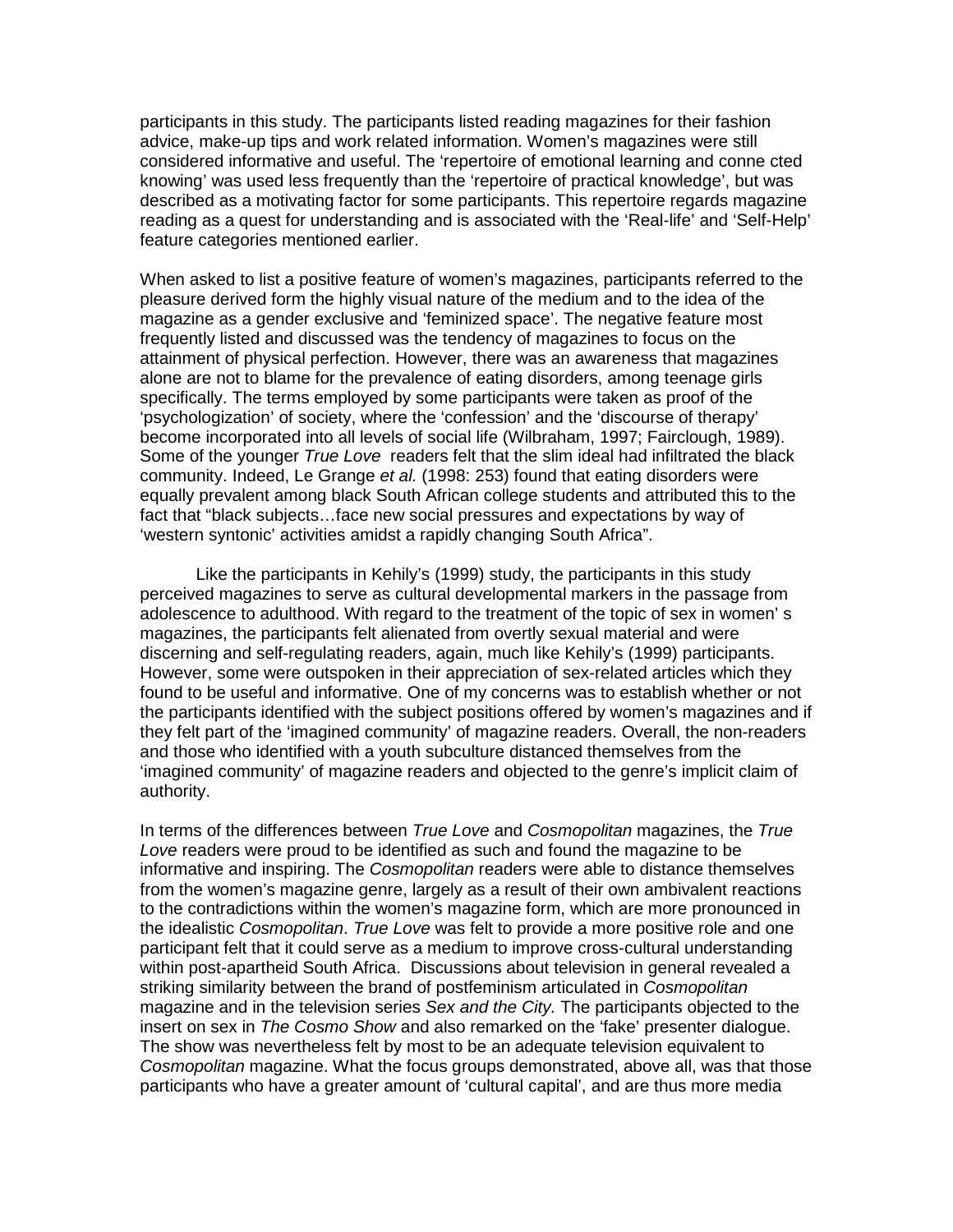literate, are better able to deconstruct media messages and adopt more oppositional reading positions.

My focus group sample was not intended to be fully representative of South African youth since consumer magazines are a relatively elite popular form and are assumed to be read by urban and higher income groups displaying a high level of (media) literacy. Future research could build upon the findings of this study by including a greater percentage of True Love readers and by including more participants who do identify themselves as members of the ' imagined community' who read women's magazines 4.

Women's magazines are highly repetitive material forms and their enduring success is surprising when one considers how they continually reproduce the same themes and imagery month after month, year after year, and, even, decade after decade. Their continued success can be explained in terms of the context of postmodernity, where identity "revolves around leisure, centred on looks, images and consumption" (Kellner, 1992: 153). They serve as contemporary resources for gender identity construction and as developmental markers which 'teach' femininity to each successive generation. Magazines were involved in linking the desirability of commodities with their visibility and serve as 'meta-commodities' (Beetham, 1996). They are thus desirable as commodities themselves and responsible for creating the desirability of other commodities (Beetham, 1996). Magazines illustrate how the link between consumption practices and desires is primarily maintained and provided through the use of images and visual representations.

Magazines are highly reliant on images, as the unsuccessful Cosmopolitan book demonstrated, and they cater to the postmodern consumption of signs and signifying practices 'for their own sake' (Strinati, 1995). Like television, the periodical is an ephemeral form which is "designed to be thrown away" (Beetham, 1996: 9). This affects its material form and its meaning and explains the frequent repetition of topics and imagery. However, this ephemeral quality contrasts with the magazine's status as authoritative handbook, or gender 'bible'. Many women keep their magazine back issues for future reference, although it is usually only the *idea* of using them for future reference which motivates readers to keep them, rather than actual use. Hermes (1995), for instance, found that many of her reader participants were eager to get rid of their stacks of magazines, without actually having to throw them away. Similarly, the motivation behind the Cosmopolitan book, according to compilers Vanessa Raphaely and Heather Parker, was the fact that the *Cosmopolitan* is frequently approached in connection with back issue requests. The magazine form is itself ambivalent: it is both a trivial 'pulp' publication and, at the same time, an extravagant and glossy source of useful information. This leaves magazine readers with a slight dilemma – to throw away their monthly expense like waste paper, or to keep the publication 'just in case'. The 'throwaway' quality of magazines exemplifies the commodified and globalized postmodern world, where the ecological implications of such large-scale consumption are frequently disregarded.

<u>.</u>

<sup>4</sup> Although I suspect that non-magazine readers who have more 'cultural capital' will always tend to dominate because they are able to employ irony, sarcasm and witty criticisms to articulate the contradictions in the magazine form.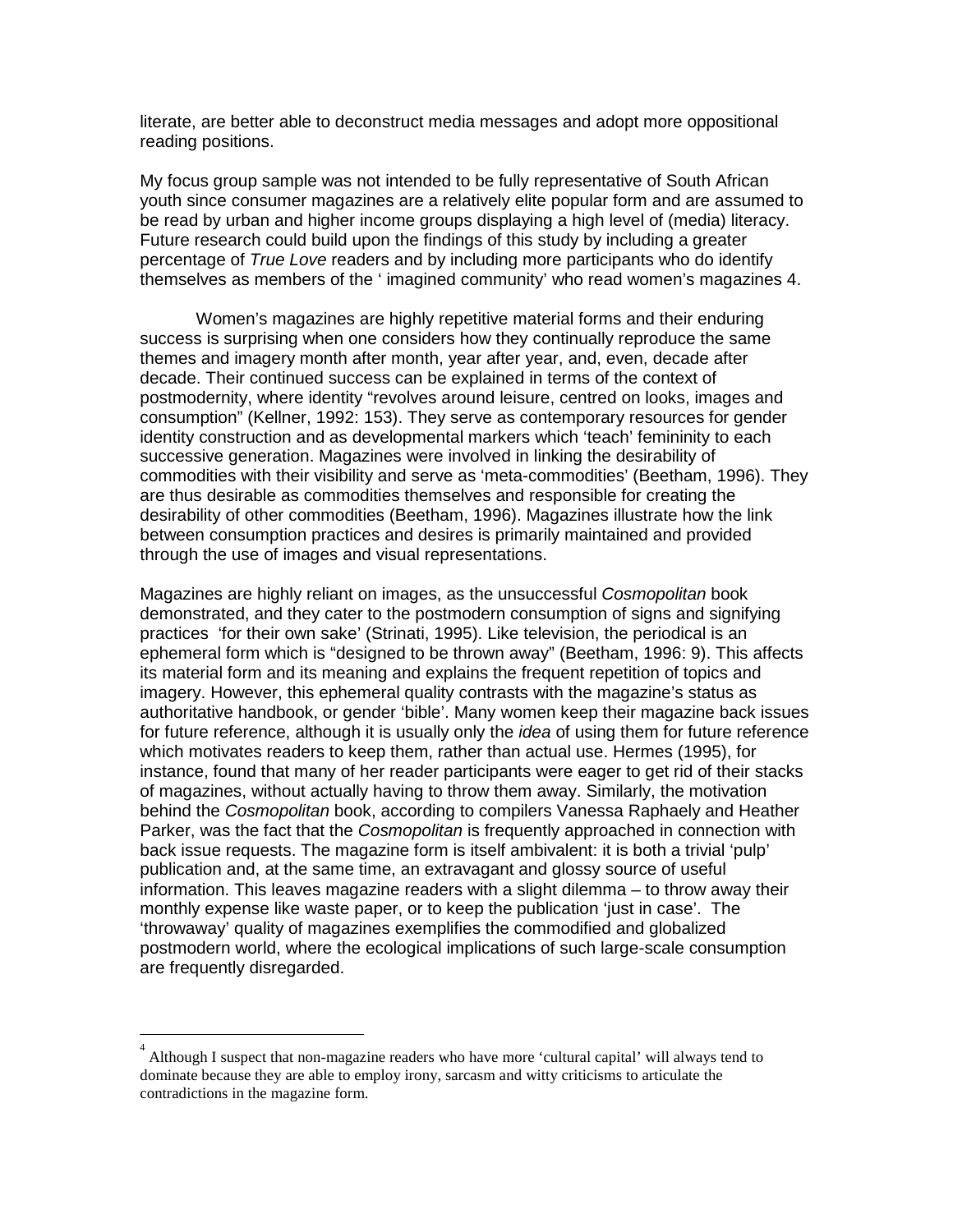The continued success of women's magazines, and their repetitiveness, can also be read as reflective of the fact that:

the mapping of 'femininity' (that is appropriate social behaviour) onto female heterosexual desire, and of both onto biological femaleness, far from being natural is only accomplished by powerful social, linguistic and psychological forces. The task is never fully accomplished (Beetham, 1996: 4).

Although the participants in this study did not blame the media directly for causing eating disorders per se, they did object to the endless repetition of messages about improving one' s physical appearance and to the over-use of ultra-thin and "half-naked" models in women's magazines. Despite making 'negotiated' or 'oppositional' readings (Hall, 1980), readers admitted to feelings of dissatisfaction upon reading these oft repeated messages. This suggested that "it is an illusion to believe that we can escape entirely from the social and aesthetic demands the mass media and the beauty and fashion industries constantly force upon us" (Thesander, 1997: 33).

 Spigel's (1992) study showed how the women's periodical survived the introduction of television – testimony to the fundamental adaptibility of the magazine form. Today, the introduction of the World Wide Web provides a challenge to the magazine form and magazines will have to respond by launching online versions of their publications. Webzines, or e-zines, might replace the traditional material magazine form and provide more interactive ways of being part of an 'imagined community'. A large number of webzines aimed at teenage girls are available on the web, many of which are created by teenage girls themselves and many of which are explicitly 'feminist'. This new media environment provides a challenge for the traditional women's magazine. The recent tendency of South African magazine brands, such as Cosmopolitan and True Love, to branch out into other ventures is based on an awareness that "the great magazine survivors constantly adapt. They make the right moves. In content, in layout or in alliances that take them to the Net, television or radio" (Reg Lascaris, Advertising Agency executive, quoted in MagFocus, Dec/Jan 2000: 41).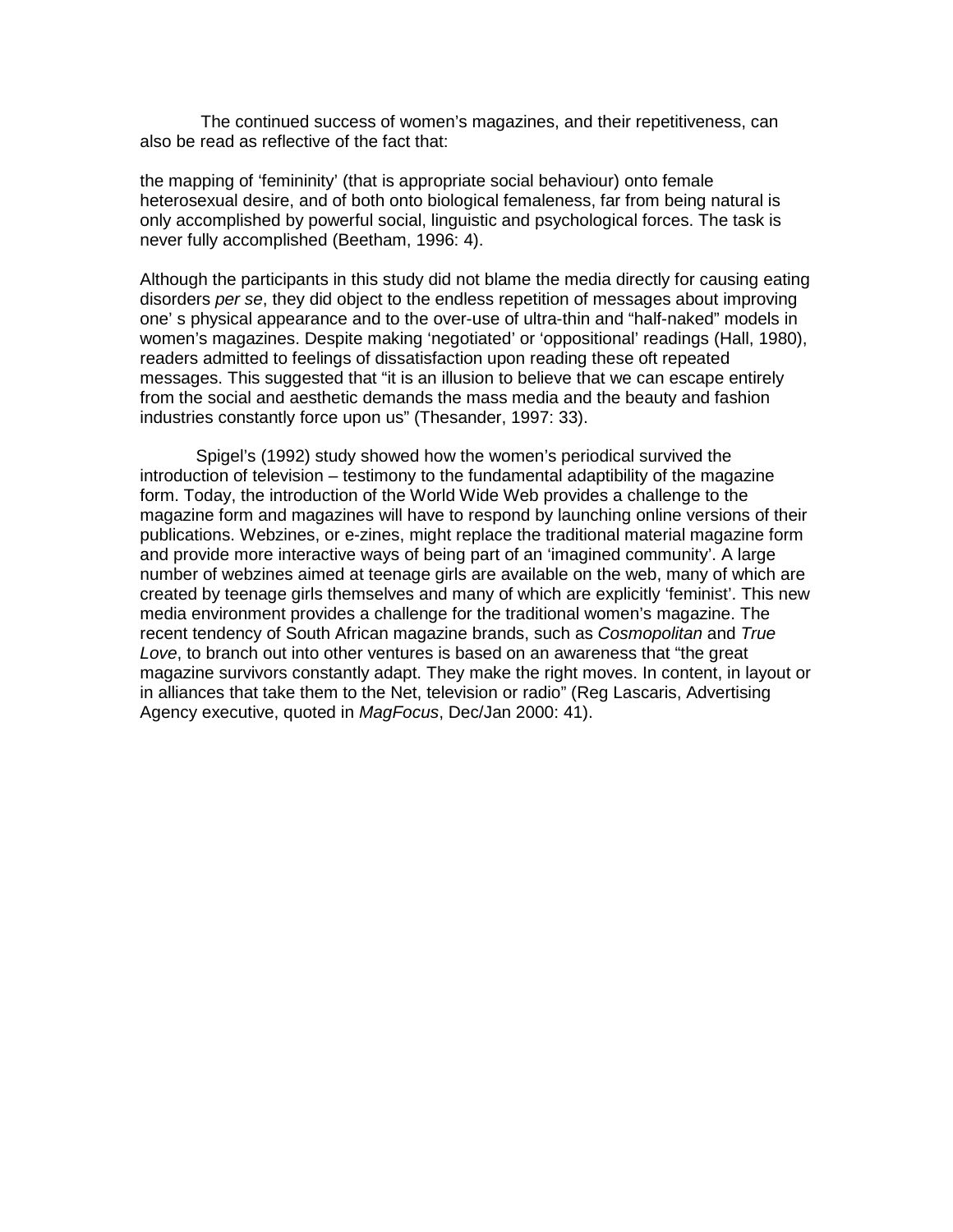### BIBLIOGRAPHY

# **Primary Sources**

ABC Circulation figures. (2000). (January to June)

AMPS Survey. (1999) Bryanston, South African Advertising Research Foundation.

AMPS Survey. (2000) Bryanston, SAARF.

Cosmopolitan (October 1999-October 2000) National Magazines, Cape Town.

The Cosmo Show (September 2000 – February 2001) M-NET. Episodes 1 – 16.

Focus Group transcripts (2001)

Raphaely, V. & Parker, H. (1999) Cosmopolitan's guide to coping with the millenium. Rivonia, Zebra Press.

Sociomonitor (1999/2000). Market Research Africa.

True Love (October 1999- October 2000) National Magazines, Cape Town.

True Love advertisement (December / January 2000) MagFocus . National Magazines. Cape Town.

### **Secondary Sources**

### **Books**

Abercrombie, N. & Longhurst, B. (1998) Audiences. London, Sage.

Anderson, B. (1983) Imagined communities: Reflections on the origins and spread of nationalism. London, Verso Editions.

Ashcroft, B., Griffiths, G. & Tiffin, H. (1998) Key concepts in post-colonial studies. London, Routledge.

Baehr, H. & Gray, A. (eds.) (1996) Turning it on: A reader in women and media. London, Arnold.

Barker, C. (1999) Television, globalization and cultural identities. Philadelphia, Open University Press.

Beetham, M. (1996) A magazine of her own? Domesticity and desire in the women's magazine, 1800-1914. London, Routledge.

Bocock, R. (1993) Consumption. London, Routledge.

Charles, N. & Hughes-Freeland, F. (eds.) (1996) Practising feminism: Identity, difference, power. London, Routledge.

Craik, J. (1994) The face of fashion: Cultural studies in fashion. London, Routledge.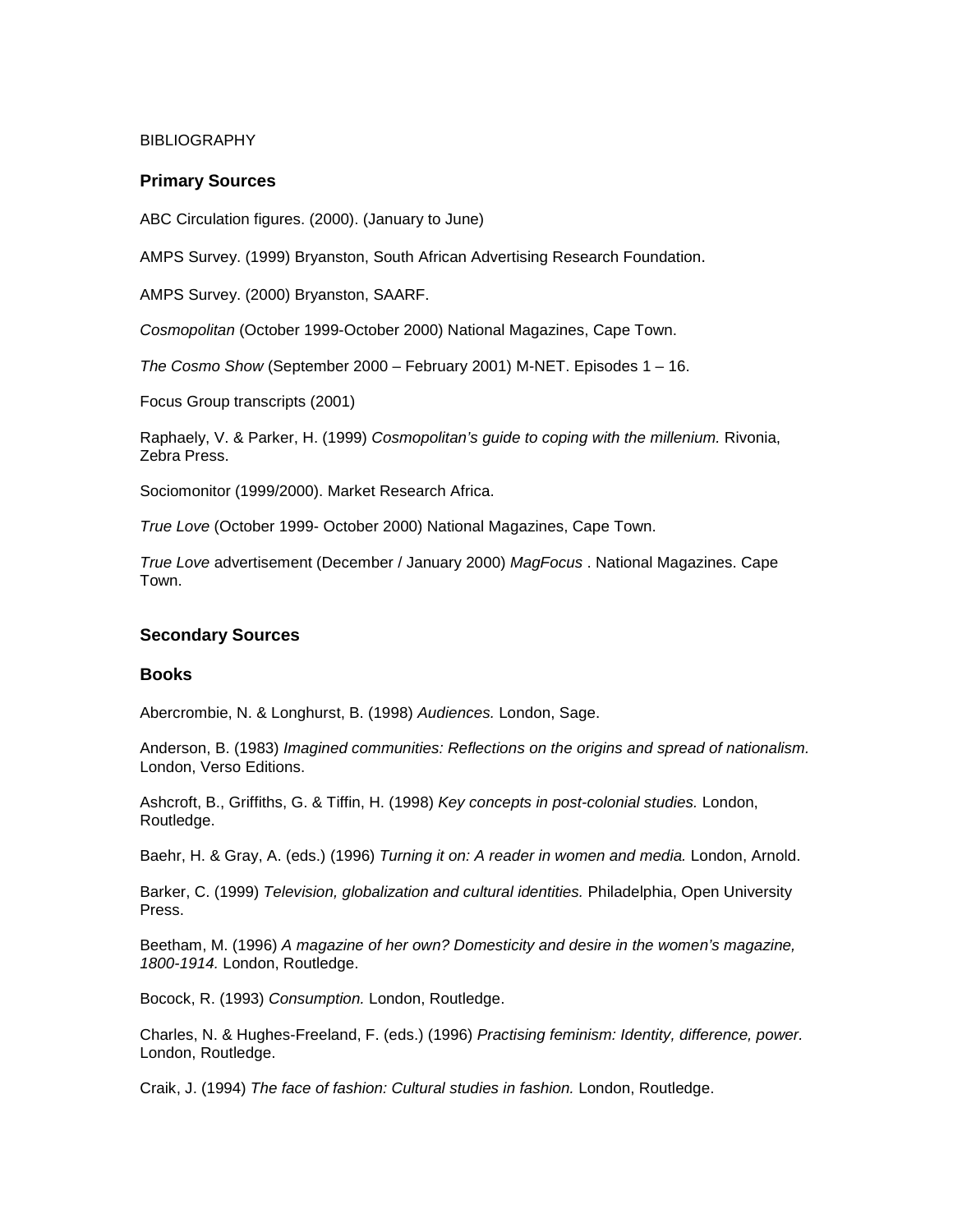De Beer, A.S. (1998) Mass media towards the millenium: The South African handbook of mass communication. Pretoria, J.L. van Schaik.

Du Gay, P. (ed.) (1997) Production of culture/ Cultures of production. London, Sage/ The Open University.

Entwistle, J. (2000) The fashioned body: Fashion, dress and modern social theory. Cambridge, Polity Press.

Fairclough, N. (1989) Language and power. London, Longman.

Fairclough, N. (1992) Discourse and social change. Cambridge, Polity Press.

Fairclough, N. (1995) Media discourse. London, Arnold.

Ferguson, M. (1983) Forever feminine: Women's magazines and the cult of femininity. London, Heinemann Educational Books.

Fish, S. (1980) Is there a text in this class? The authority of interpretative communities. Cambridge, Harvard University Press.

Fiske, J. (1987) Television culture. London, Routledge.

Foges, C. (1999) Magazine design. Switzerland, Rotovision SA.

Foucault, M. (1977) Discipline and Punish: The birth of the prison. Harmondsworth, Penguin.

Foucault, M. (1985) The history of sexuality, Vol. 2: The use of pleasure. New York, Random House.

Foucault, M. (1986) The history of sexuality, Vol. 3: The care of the self. Harmondsworth, Penguin.

Geertz, C. (1983) Local knowledge: Further essays in interpretive anthropology. New York, Basic Books.

Giddens, A. (1989) Sociology. Cambridge, Polity Press.

Gifton, R. & Maughan, E. (2000) The future of brands: 25 visions. London, Macmillan Press.

Goffman, E. (1971) The presentation of self in everyday life. London, Penguin Press.

Gray, A. (1992) Video playtime: the gendering of a leisure technology. London: Routledge.

Hawkes, G. (1996) A sociology of sex and sexuality. Buckingham, The Open University Press.

Herman, E. & Chomsky, N. (1988) Manufacturing consent: The political economy of mass media. New York, Pantheon.

Hermes, J. (1995) Reading women's magazines. Cambridge, Polity Press.

Hobson, D. (1982) Crossroads: The drama of a soap opera. London, Metheun.

Iser, W. (1978) The act of reading: A theory of aesthetic response. London, Routledge & Kegan Paul.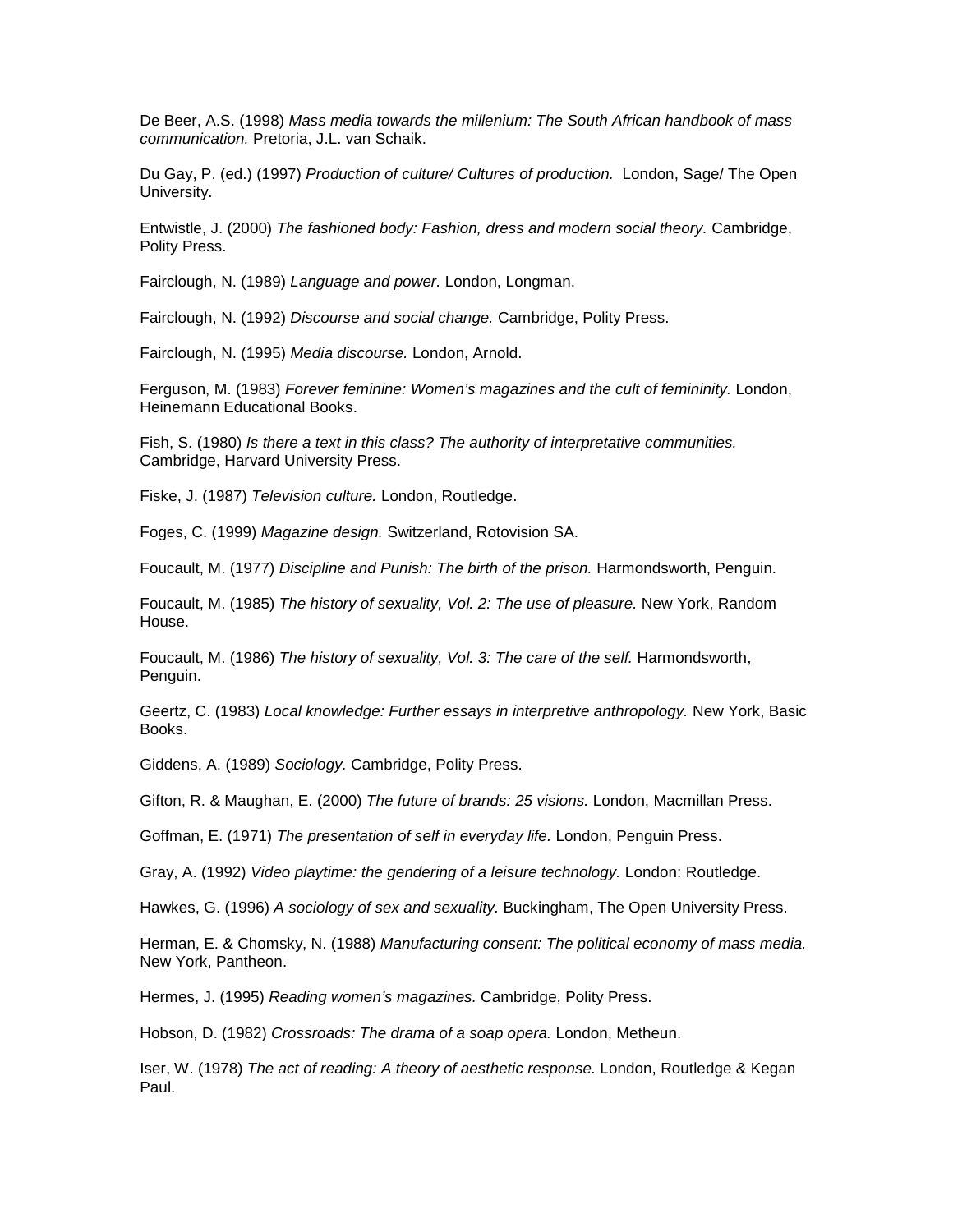Killborn, R. (1992) Television soaps. London, Batsford.

Kuzwayo, M. (2000) Marketing through mud and dust. Cape Town, David Phillip.

Lockett, C. (1990) Breaking the silence: A century of South African women's poetry. Johannesburg, A.D. Donker.

Mackay, H. (1997) Consumption and everyday life. London, Sage/ The Open University Press.

Macdonald, M. (1995) Representing women: Myths of femininity in the popular media. London, Arnold.

McLeish, R. (1994) Radio production. Third edition. Oxford, Focal Press.

McQuail, D. (1994) Mass communication theory: An introduction. Third edition. London, Sage.

Morley, D. (1980) The 'nationwide' audience: Structure and decoding. London, British Film Institute.

Morrel, R. (ed.) (2001) Changing men in Southern Africa. Pietermaritzburg, University of Natal Press.

Mosco, V. (1996) The political economy of communication. London, Sage.

Neuman, W. (1997) Social research methods: Qualitative and quantitative approaches. Fourth edition. London, Allyn & Bacon.

O'Sullivan, T., Sanders, D., Montgomery, M., Hartley, J. & Fiske, J. (1994) Key concepts in communication and cultural studies. London, Routledge.

Payne, M. (1997) A dictionary of cultural and critical theory. Oxford, Blackwell Publishers.

Pease, B. (2000) Recreating men: Postmodern masculinity politics. London, Sage.

Polhemus, T. (1996) The customized body. London, Serpents Rail.

Potter, J. & Wetherall, M. (1987) Discourse and social psychology: Beyond attitudes and behaviour. London, Sage.

Radway, J. (1984) Reading the romance: Women, patriarchy and popular culture. Chapel Hill, University of North Carolina Hill.

Sarup, M. (1994) An introductory guide to post-structuralism and postmodernism. Second edition. New York, Harvester Wheatsheaf.

Sinclair, R. (1997) The South African advertising handbook. Fourth edition. Johannesburg, Thompson International Publishing Company.

Skinner, C. & Von Essen, L. (1999) Handbook of public relations. Fifth edition. Johannesburg, Thompson International Publishing Company.

Smythe, D. (1981) Dependency Road: communications, capitalism, consciousness and Canada. Norwood, Ablex.

Spigel, L. (1992) Make room for television. Chicago, Virago Press.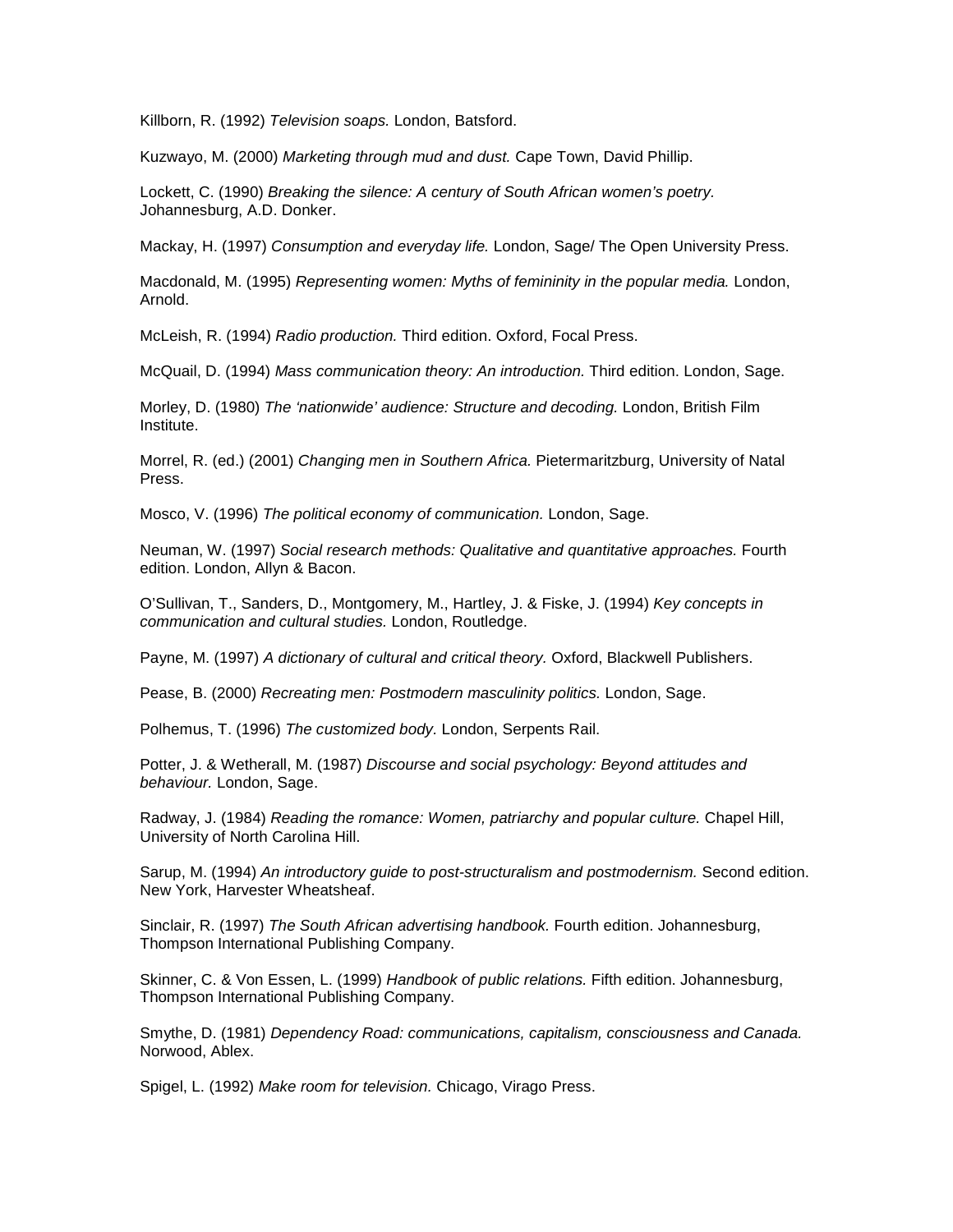Storey, J. (1999) Cultural consumption and everyday life. London, Arnold.

Stake, R. E. (1995) The art of case study research. California, Thousand Oaks/Sage.

Strinati, D. (1995) An introduction to theories of popular culture. London, Routledge.

Thesander, M. (1997) The feminine ideal. London, Reaktion Books.

van der Walt, A. (ed.) (1989) Marketing success stories: Cases and readings. Midrand, Southern Book Publishers.

Van Zoonen, L. (1994) Feminist media studies. London, Sage.

Walkerdine, V. (1990) Schoolgirl fictions. London, Verso.

Weedon, C. (1987) Feminist practice and poststructuralist theory. Oxford, Blackwell.

Wolf, N. (1990) The beauty myth. London, Vintage.

Wolf, N. (1997) Promiscuities: A secret history of female desire. London, Chatto & Windus.

Wood, L. & Kroger, R. (2000) Doing discourse analysis. London, Sage.

### **Chapters and Journal Articles**

Allen, R.C. (1989) 'Bursting bubbles: Audiences and the limits of genre'. In E. Seiter, H. Borchers, G. Kreutzner and E. Warth (eds). Remote control: Television, audiences and cultural power. London, Routledge.

Ballaster, R., Beetham, M., Frazer, E. & Hebron, S. (1996) 'A critical analysis of women's magazines'. In H. Baehr and A. Gray (eds). Turning it on: A reader in women and media. London, Arnold.

Barker, C. (1997) 'Television and the reflexive project of the self: soaps, teenage talk and hybrid identities. British Journal of Sociology, Vol. 44(4): 610-627.

Bausinger, H. (1984) 'Media, technology and daily life'. Media, Culture and Society, Vol. 6: 343- 351.

Bocock, R. (1997) 'Choice and regulation: Sexual moralities'. In K. Thompson (ed). Media and cultural regulation. London, Sage.

Bordo, S. (1996) ' 'Material girl': the effacements of postmodern culture'. In H. Baehr & A. Gray (eds). Turning it on: A reader in women and media. London, Arnold.

Claasen, G. (1998) 'Magazines: Life's own story'. In A. S. De Beer (ed). Mass media towards the millenium: The South African handbook of mass communication. Pretoria, J.L. Van Schaik.

Coullie, J. (1991) ' 'Not quite fiction': The challenge of poststructuralism to the reading of contemporary South African autobiography'. Current Writing, Vol. 3: 1-23.

Dittmar, H. (2000) 'The "body beautiful": English adolescent's images of ideal bodies'. Sex Roles: A Journal of Research. May, 2000. Available from www.findarticles.com.

Dyer, R. (1977) 'Victim: Hermeneutic project'. Film Forum, Vol. 1 (2).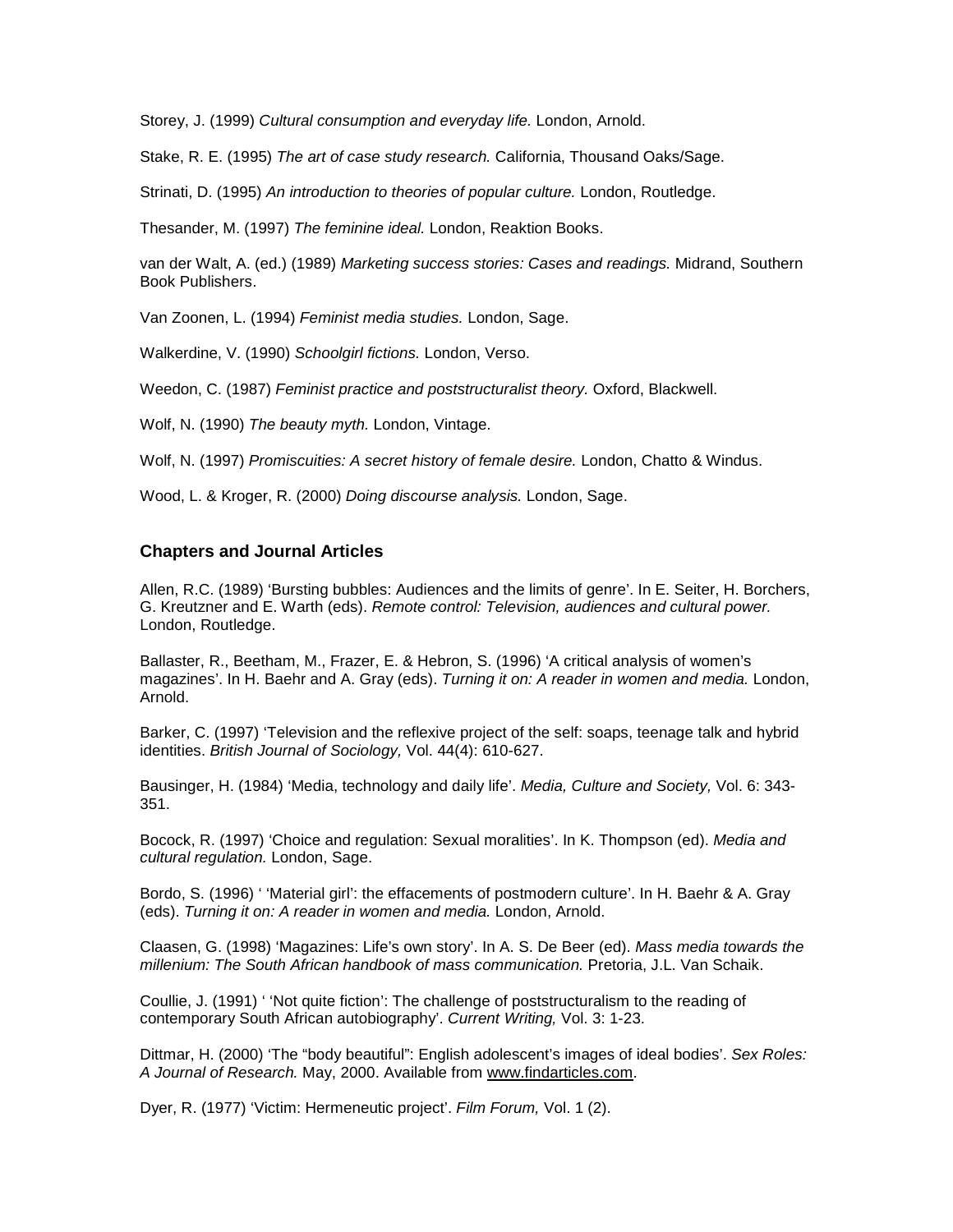Dyer, R. (1981) 'Entertainment and utopia'. In R. Altman (ed). Genre: The musical: A reader. London, Routledge & Kegan Paul.

Fairclough, N. (1994) 'Conversationalization of public discourse and the authority of the consumer'. In R. Keat, N. Whiteley and N. Ambercrombie (eds). The authority of the consumer. London, Routledge.

Fiske, J. (1987) 'British cultural studies and television'. In R.C. Allen (ed). Channels of discourse. London, Metheun.

Foucault, M. (1988) 'Technologies of the self'. In L. Martin, H. Gutman & P.Hutton (eds). Technologies of the self: A seminar with Michael Foucault. Amherst, University of Massachusetts Press.

Frank, K. (1982) 'The death of the slave girl: African womanhood in the novels of Buchi Emecheta' . World Literature written in English, Vol. 21: 476-97.

Frazer, E. (1996) 'Teenage girls reading Jackie'. In H. Baehr & A. Gray (eds). Turning it on: A reader in women and media. London, Arnold.

Gough-Yates, A. (2000) ' 'Sweet sell of sexcess': The production of young women's magazines and readerships in the 1990's'. In D. Berry ed). Ethics and media culture: Practices and representations. Oxford, Focal Press.

Hall, S. (1980) 'Encoding and decoding'. In S. Hall, D. Hobson, A. Lowe and P. Willis (eds). Culture, media, language. London: Hutchinson.

Hermes, J. (1993) 'Media, meaning and everyday life'. Cultural Studies, Vol. 7(3): 493-505.

Hermes, J. (2000) 'Of irritation, texts and men: Feminist audience studies and cultural citizenship'. International journal of Cultural Studies, Vol 3(3): 351-365.

Horton, D. & Wohl, R. (1956) 'Mass communication and para-social interaction: Observations on intimacy at a distance'. Psychiatry, Vol. 19 (3): 215-229.

Illouz, E. (1991) 'Reason within passion: Love in women's magazines '. Critical Studies in Mass Communication, Vol 8(3): 231-248.

Janks, H. (1997) 'Critical discourse analysis as a research tool'. Discourse: Studies in the cultural politics of education, Vol. 18(3): 329-342.

Kehily, M. J. (1999) 'More sugar? Teenage magazines, gender displays and sexual learning'. European Journal of Cultural Studies, Vol. 2(1): 65-89.

Kellner, D. (1992) 'Popular culture and the construction of postmodern identities'. In S. Lash and J. Friedman (eds). Modernity and identity. Oxford, Blackwell.

Kozloff, S.R. (1987) 'Narrative theory and television'. In R.C. Allen (ed). Channels of discourse. London, Metheun.

Laden, S. (1997) 'Middle-class matters, or, how to keep whites whiter, colours brighter, and blacks beautiful'. Critical Arts, Vol. 11(1&2): 120-141.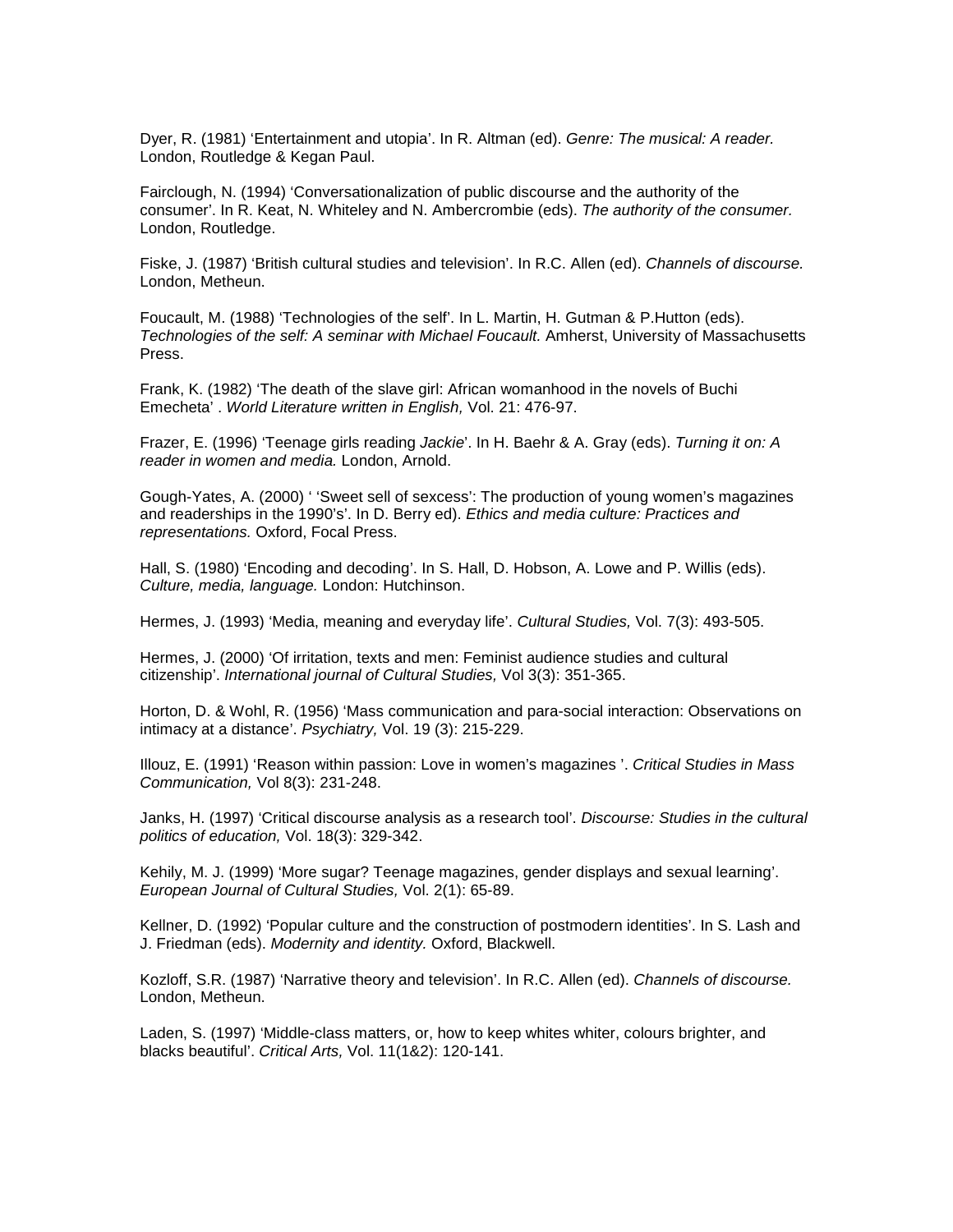Le Grange, D., Telch, C. and Tibbs, J. (1998) 'Eating attitudes and behaviours in 1,435 South African Caucasian and non-Caucasian college students'. The American journal of psychiatry, Vol. 155 (2): 250-254.

Leslie, M. & Foss, M. (2000) 'U.S and South African images of black success: A pilot study in transnationalization and hegemony'. Safundi: The journal of South African and American comparative studies, Vol. 2 (2): 1-13. Available at www.safundi.com.

Lewis, L. (1987) 'Female address in music video'. Journal of communication inquiry, Vol 11(1): 73-84.

Lull, J. (1982) 'The social uses of television'. In D.C. Whitney et al. (eds). Mass communication review yearbook, Vol. 3: 397-409.

McCracken, E. (1996) 'The cover: Window to the future self'. In H. Baehr & A. Gray (eds). Turning it on: A reader in women and media. London, Arnold.

McQuail, D., Blumer, J.G. & Brown, J. (1972) 'The television audience: A revised perspective'. In D. McQuail (ed). Sociology of mass communications. Harmondsworth, Penguin.

McRobbie, A. (1981) 'Just like a Jackie story'. In A. McRobbie and T. McCabe (eds). Feminism for girls: An adventure story. London, Routledge & Kegan Paul.

McRobbie, A. (1993) 'Shut up and dance: Youth culture and the changing modes of femininity'. Cultural Studies, Vol. 7(3): 406-426.

McRobbie, A. (1996) 'More! New sexualities in girl's and women's magazines '. In J. Curran, D. Morley and V. Walkerdine (eds). Cultural studies and communications. London, Edward Arnold.

Moores, S. (1997) 'Broadcasting and its audiences'. In H. Mackay (ed). Consumption and everyday life. London, Sage.

Murray, S.A. (1994) 'Tribute and attributed meaning: Reading 'the magazine' '. Current Writing, Vol. 6(2): 63-76.

Negrin, L. (2000) 'Cosmetics and the female body: A critical appraisal of poststructuralist theories of masquerade'. European journal of cultural studies, Vol. 3(1): 83-101.

O'Connor, B. & Klaus, E. (2000) 'Pleasure and meaningful discourse: An overview of research issues'. International journal of Cultural Studies, Vol. 3(3): 369-382.

Parker, I. (1994) 'Qualitative research'. In P. Banister et al. (eds). Qualitative methods in psychology: A research guide. Buckingham, Open University Press.

Polce-Lynch, M. (1998) 'Gender and age patterns in emotional expression, body image, and selfesteem: a qualitative analysis'. Sex roles: A journal of research, June: 1-19. Avaiable at www.findarticles.com.

Seiter, E., Borchers, H., Kreutzner, G. & Warth, E. (1996) ' 'Don't treat us like we 're so stupid and naïve' – towards an ethnography of soap opera viewers'. In H. Baehr & A. Gray (eds). Turning it on: A reader in women and media. London, Arnold.

Scott, K. (2000) 'Crossing cultural borders: 'Girl' and 'look' as markers of identity in black women's language use'. Discourse and Society, Vol. 11(2): 237-247.